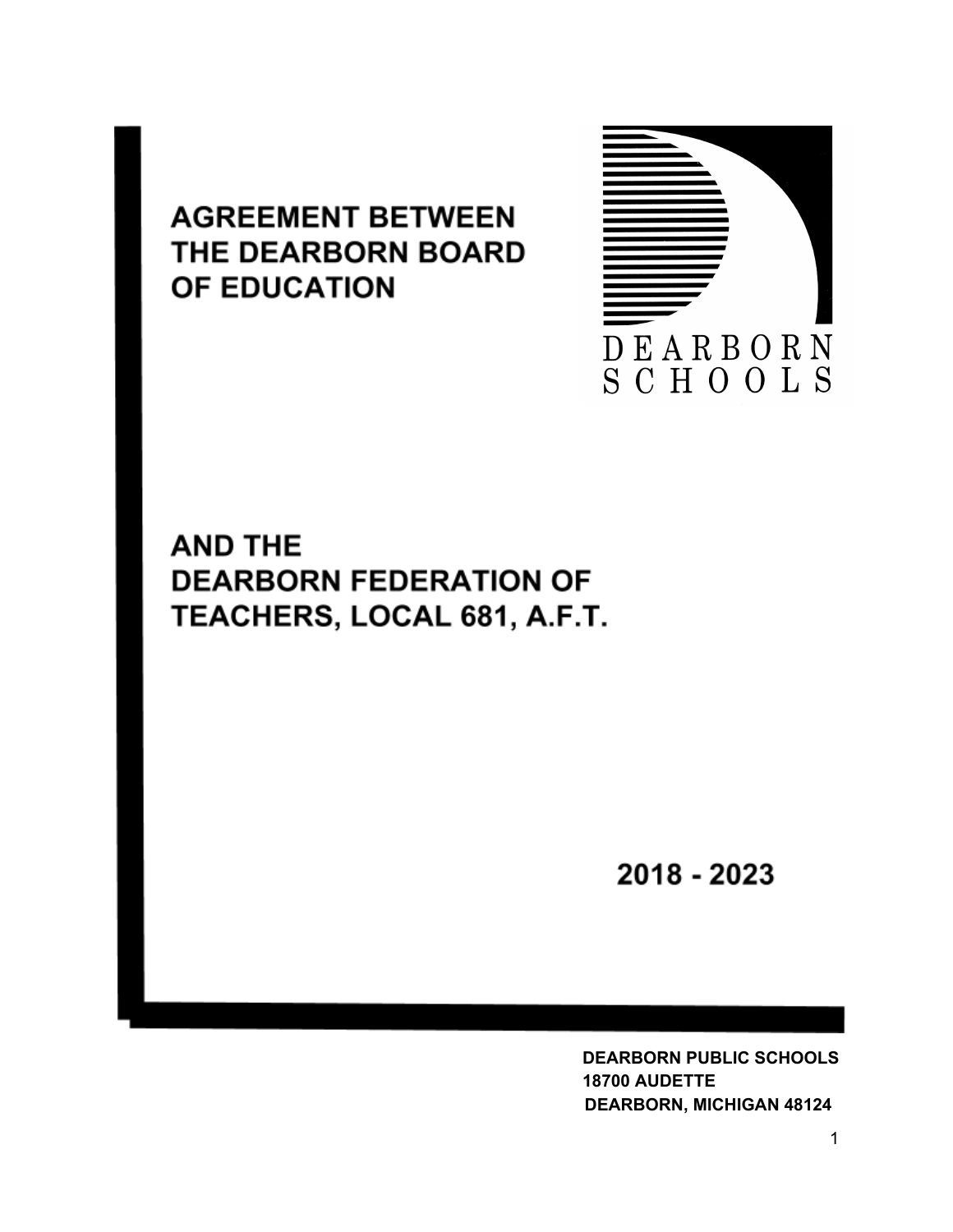# **TABLE OF CONTENTS**

| <b>ARTICLE I - RECOGNITION</b>                                                                                                                                                                                                                                                                                                                     | 5                                      |
|----------------------------------------------------------------------------------------------------------------------------------------------------------------------------------------------------------------------------------------------------------------------------------------------------------------------------------------------------|----------------------------------------|
| <b>ARTICLE II - BOARD OF EDUCATION RIGHTS</b>                                                                                                                                                                                                                                                                                                      | 6                                      |
| <b>ARTICLE III - UNION SECURITY</b>                                                                                                                                                                                                                                                                                                                | 7                                      |
| ARTICLE IV - APPOINTMENT OF NEW TEACHERS                                                                                                                                                                                                                                                                                                           | 13                                     |
| <b>ARTICLE V - COMMITTEES</b>                                                                                                                                                                                                                                                                                                                      | 13                                     |
| ARTICLE VI - PROFESSIONAL RESPONSIBILITIES OF UNIT MEMBERS<br>A. Elementary Teachers<br><b>B.</b> Secondary Teachers<br>C. All Unit Members<br>D. Coaching and Physical Education Requirements<br>E. Protocol for Handicapped/Medically Fragile Students<br>F. Social workers and psychologists may be allowed flexible schedules so that they can | 15<br>17<br>20<br>21<br>22<br>23<br>24 |
| <b>ARTICLE VII - SENIORITY</b>                                                                                                                                                                                                                                                                                                                     | 24                                     |
| <b>ARTICLE VIII - NEW POSITIONS AND DEPARTMENTS</b>                                                                                                                                                                                                                                                                                                | 25                                     |
| <b>ARTICLE IX - GRIEVANCE PROCEDURE</b><br>A. Definition of Grievance<br><b>B.</b> Statement of Basic Principles<br>C. Grievance Procedures<br>D. Grievance Forms                                                                                                                                                                                  | 28<br>28<br>28<br>29<br>31             |
| <b>ARTICLE X - PROBATIONARY TEACHERS</b>                                                                                                                                                                                                                                                                                                           | 31                                     |
| ARTICLE XI - ADULT EDUCATION, BILINGUAL ENRICHMENT PROGRAMS AND<br>ANY OTHER PROGRAM THAT REQUIRES TEACHER CERTIFICATION AND HIGHLY<br>QUALIFIED TEACHING CREDENTIALS (excluding summer school positions as there is<br>specific policy on summer school placement)                                                                                | 32                                     |
| <b>ARTICLE XII- LEAVES</b><br>Professional Leaves<br>1. General Provisions<br>2. Advanced Study Leave<br>3. Sabbatical Leave                                                                                                                                                                                                                       | 33<br>34<br>34<br>35<br>35             |
| 4. Exchange Teaching Leave<br>5. Foreign Country or Military School Teaching Leave                                                                                                                                                                                                                                                                 | 37<br>37                               |
|                                                                                                                                                                                                                                                                                                                                                    |                                        |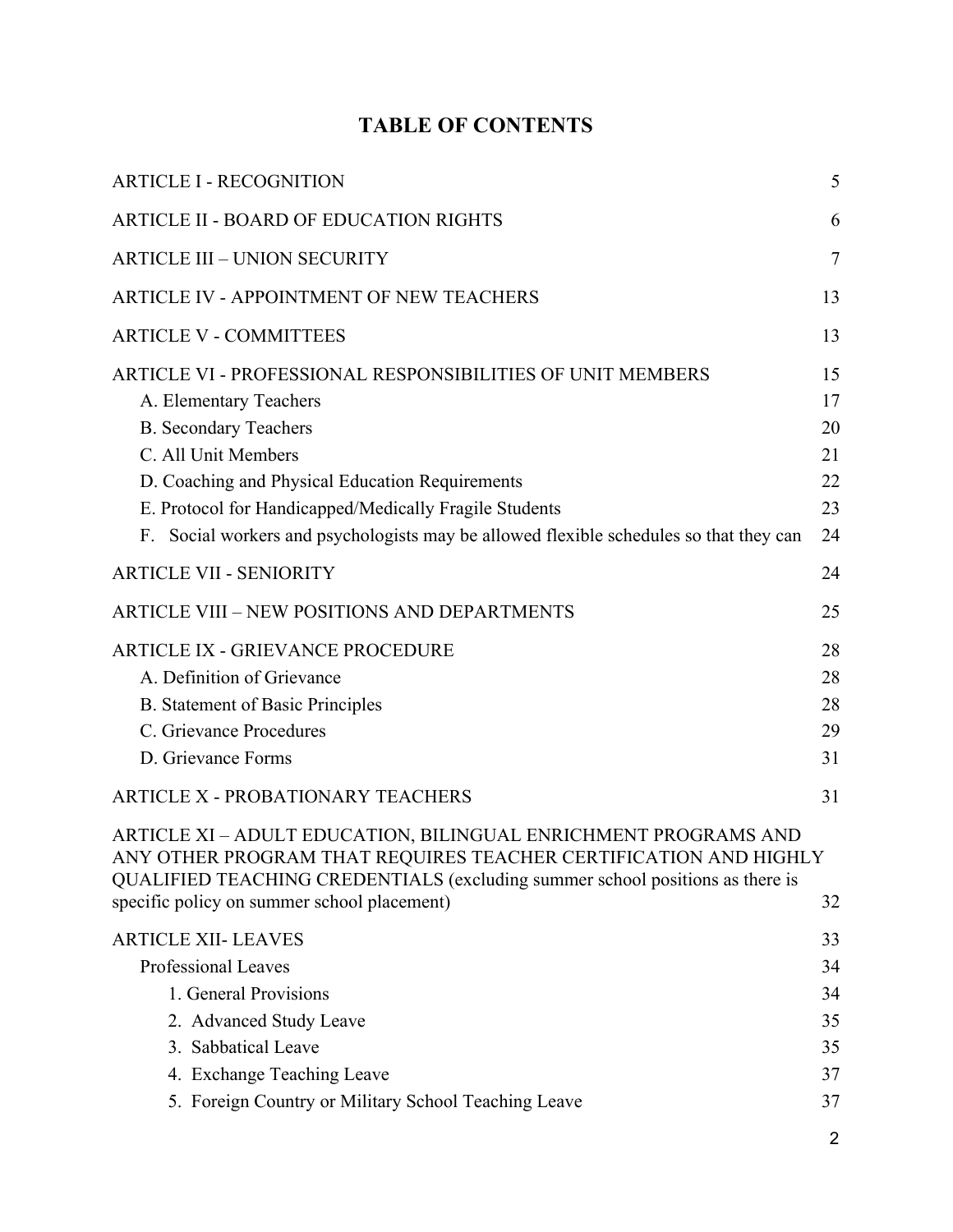| Personal Leaves                                                   | 38 |
|-------------------------------------------------------------------|----|
| 1. General Provisions                                             | 38 |
| 2. Extended Health Leave                                          | 39 |
| 3. Care of Family Leave                                           | 39 |
| 4. Child Care Leave                                               | 40 |
| <b>Involuntary Health Leave</b><br>5.                             | 41 |
| 6. Other Leaves of Absence                                        | 42 |
| Civic Leaves                                                      | 42 |
| 1. Military and Peace Corps/Vista Leaves                          | 42 |
| 2. Governmental Service or Educational Organization Leave         | 43 |
| ARTICLE XIII – PAID TIME AND UNPAID TIME OFF                      | 44 |
| <b>Sick Bank Accumulation</b>                                     | 44 |
| Sick Bank Usage                                                   | 45 |
| Personal Business (PB)                                            | 47 |
| <b>Jury Duty</b>                                                  | 48 |
| Catastrophes                                                      | 48 |
| <b>Adult Education Program</b>                                    | 49 |
| <b>Family Medical Leave</b>                                       | 49 |
| <b>Unpaid Absence</b>                                             | 49 |
| Absence Verification Procedure                                    | 49 |
| ARTICLE XIV - CONFERENCES, WORKSHOPS, CONVENTIONS, IN-SERVICE AND |    |
| <b>VISITATION DAYS</b>                                            | 50 |
| A. Educational and Professional Meetings                          | 50 |
| B. Conferences Related to Civic Participation                     | 51 |
| C. Professional Organization Meetings                             | 51 |
| D. Visitation / Observation Days                                  | 52 |
| <b>ARTICLE XV - DEPARTMENT CHAIRPERSONS</b>                       | 52 |
| <b>ARTICLE XVI - SCHOOL CALENDAR</b>                              | 54 |
| 2018-19 Calendar                                                  | 55 |
| 2019-20 Calendar                                                  | 56 |
| 2020-21 Calendar                                                  | 57 |
| 2021-22 Calendar                                                  | 58 |
| 2022-23 Calendar                                                  | 59 |
| ARTICLE XVII - TEACHING LOAD                                      | 61 |
| ARTICLE XVIII - OPEN HOUSE/PARENT TEACHER CONFERENCE DAYS         | 64 |
|                                                                   |    |

3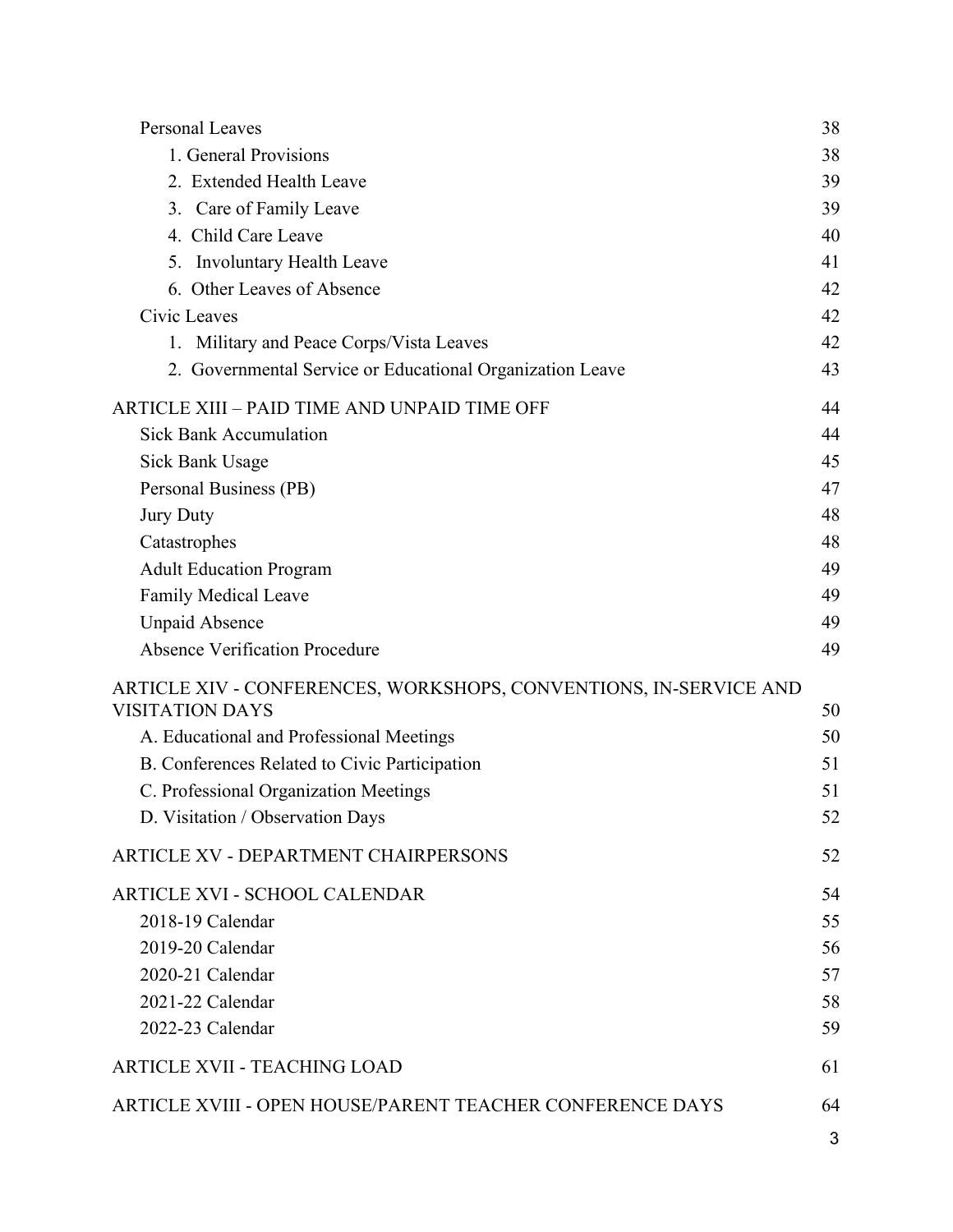| <b>ARTICLE XIX - PERSONNEL FILES</b>                                                                                                                                                                                                                                                                     | 66                                     |
|----------------------------------------------------------------------------------------------------------------------------------------------------------------------------------------------------------------------------------------------------------------------------------------------------------|----------------------------------------|
| ARTICLE XX - SCHOOL MAIL SERVICE AND FACILITIES                                                                                                                                                                                                                                                          | 66                                     |
| <b>ARTICLE XXI - SUBSTITUTE TEACHERS</b>                                                                                                                                                                                                                                                                 | 66                                     |
| <b>ARTICLE XXII - MISCELLANEOUS ARTICLES</b>                                                                                                                                                                                                                                                             | 67                                     |
| <b>ARTICLE XXIII - WORKERS' COMPENSATION</b>                                                                                                                                                                                                                                                             | 68                                     |
| <b>ARTICLE XXIV - HEALTH BENEFITS</b><br>A. Introduction - DSEHP VEBA<br><b>B.</b> Board Contributions<br>C. Employee Contributions<br>D. Board Rights and Responsibilities<br>E. Duration<br>F. Employee Assistance Plan                                                                                | 69<br>69<br>70<br>71<br>72<br>72<br>73 |
| <b>ARTICLE XXV - GROUP TERM LIFE INSURANCE</b>                                                                                                                                                                                                                                                           | 73                                     |
| ARTICLE XXVI - LONG TERM DISABILITY INSURANCE                                                                                                                                                                                                                                                            | 73                                     |
| ARTICLE XXVII - TRANSPORTATION ALLOWANCE                                                                                                                                                                                                                                                                 | 74                                     |
| <b>ARTICLE XXVIII - LONGEVITY</b>                                                                                                                                                                                                                                                                        | 74                                     |
| ARTICLE XXIX - EXTRA-INSTRUCTIONAL SERVICE PAY                                                                                                                                                                                                                                                           | 75                                     |
| <b>ARTICLE XXX - RELEASED TIME SERVICES</b>                                                                                                                                                                                                                                                              | 75                                     |
| ARTICLE XXXI - EXTRA-PAY SCHEDULE ACTIVITIES                                                                                                                                                                                                                                                             | 76                                     |
| <b>ARTICLE XXXII - COMPENSATION</b>                                                                                                                                                                                                                                                                      | 80                                     |
| <b>ARTICLE XXXIII - P-12 SALARY SCHEDULE</b><br>2018-2019 Salary Schedule<br>2019-2020 Salary Schedule<br>2020-2021 Salary Schedule<br>The Master's $+30$ lane shall be paid to unit members who have thirty (30) graduate semester<br>hours in excess of those used in obtaining their Master's degree. | 83<br>83<br>84<br>84<br>85             |
| <b>ARTICLE XXXIV - WAIVER CLAUSE</b>                                                                                                                                                                                                                                                                     | 85                                     |
| ARTICLE XXXV - CONFORMITY TO LAW CLAUSE                                                                                                                                                                                                                                                                  | 86                                     |
| ARTICLE XXXVI - REVERSE CONFORMITY TO LAW CLAUSE                                                                                                                                                                                                                                                         | 87                                     |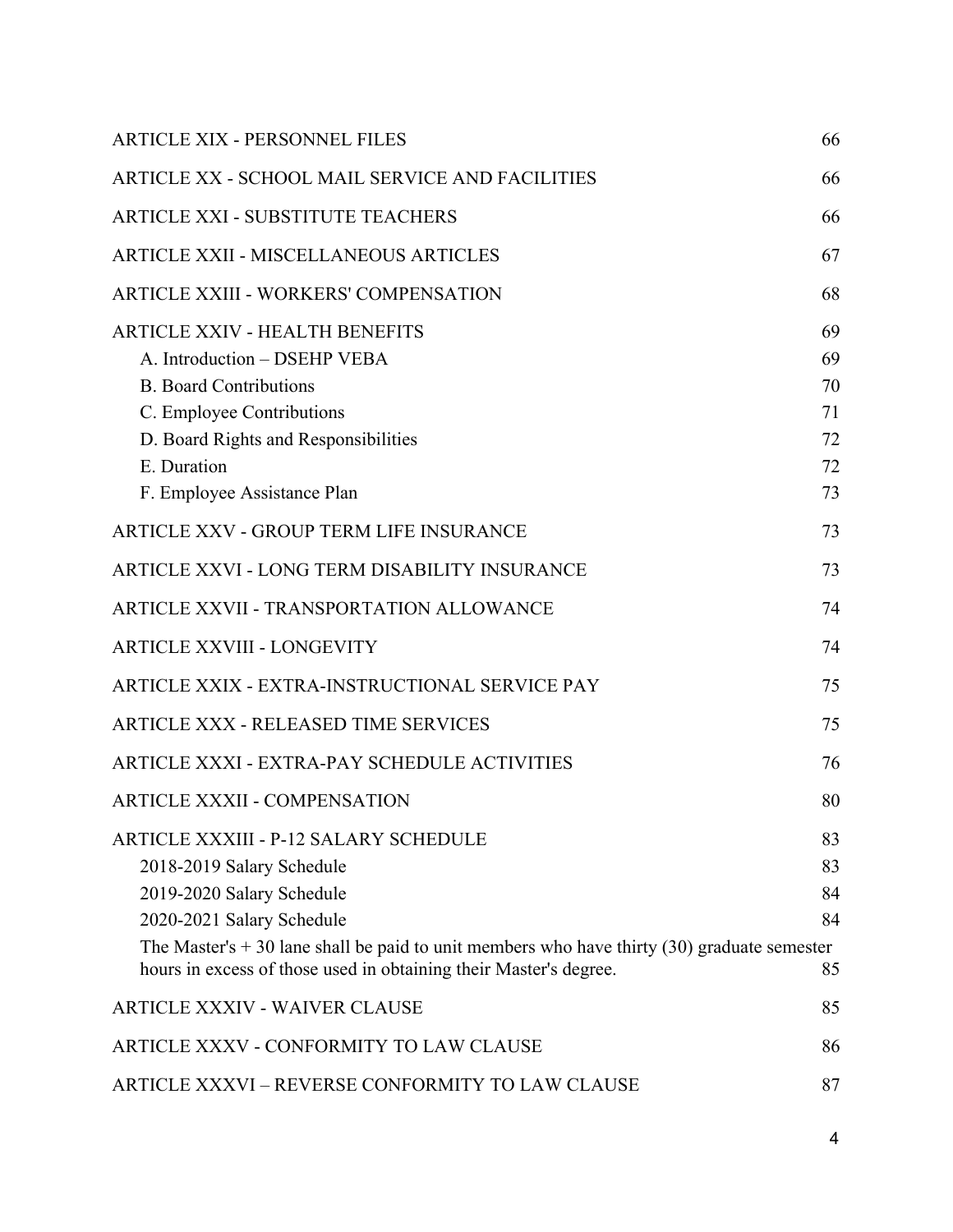| ARTICLE XXXVII - MATTERS CONTRARY TO AGREEMENT              | 87 |
|-------------------------------------------------------------|----|
| ARTICLE XXXVIII - PART-TIME AND SHARED TEACHING ASSIGNMENTS | 87 |
| ARTICLE XXXIX - DFT SICK BANK                               | 91 |
| ARTICLE XL - DURATION OF CONTRACT                           | 93 |
| ARTICLE XLI - IMPLEMENTATION MEETINGS                       | 93 |
| <b>ATTACHMENT A: Dearborn Teacher University</b>            | 96 |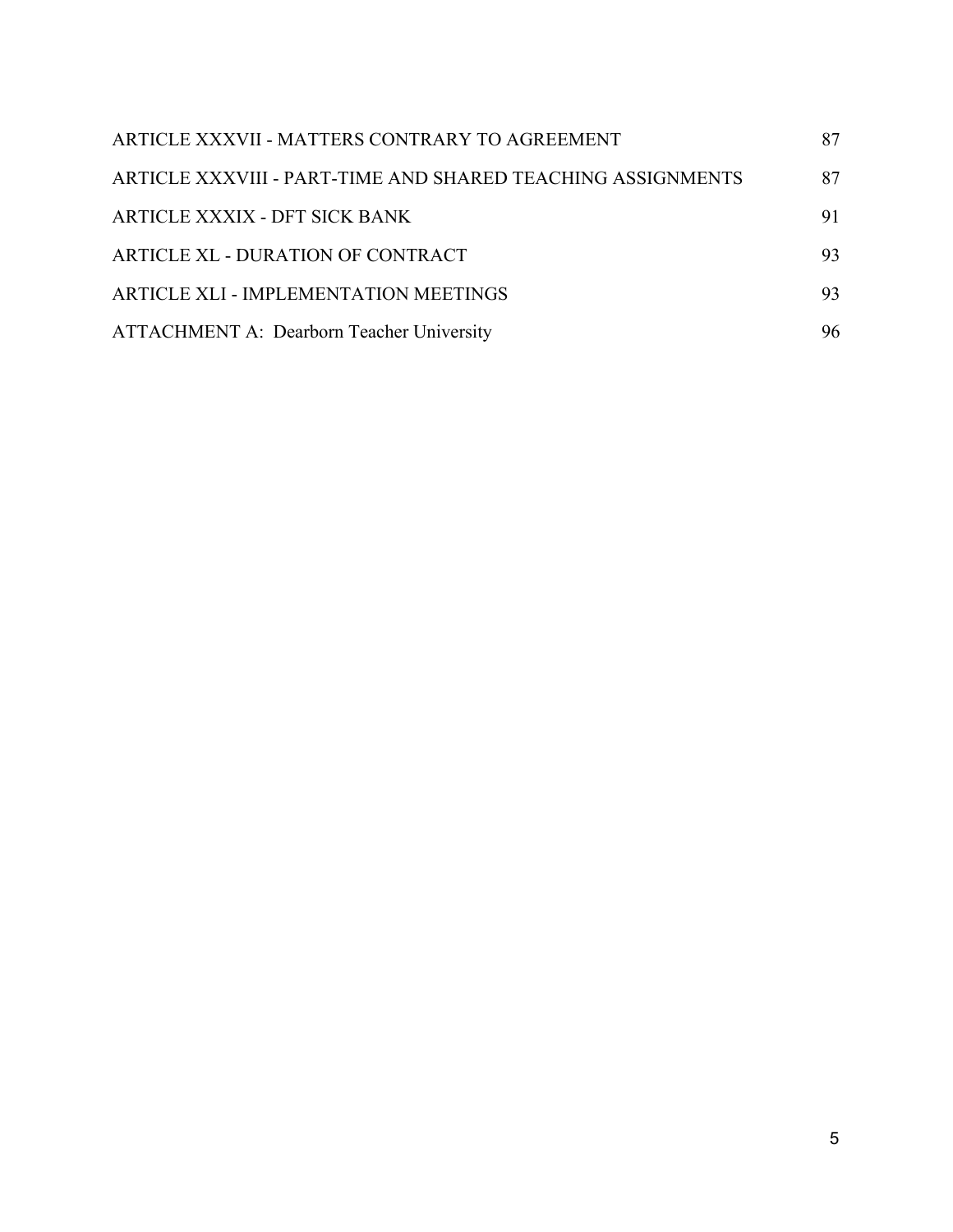### **AGREEMENT BETWEEN THE DEARBORN BOARD OF EDUCATION 2 AND THE DEARBORN FEDERATION OF TEACHERS (LOCAL NO. 681, A.F.T.) 2018-2023**

This agreement is made by and between the Board of Education of the School District of the City of Dearborn (hereinafter called the "Board"), and the Dearborn Federation of Teachers, Local 681, (hereinafter referred to as the "Union"). The Dearborn Federation of Teachers is an affiliate of the AFT Michigan and the American Federation of Teachers.

# <span id="page-5-0"></span>**ARTICLE I - RECOGNITION**

- A. The Board recognizes the Union as the exclusive bargaining representative for all personnel in the bargaining unit described as follows:
	- 1. For the purposes of this agreement, the phrase "unit member" refers to a member of the bargaining unit.
	- 2. All full-time and part-time probationary and tenure contract teachers, nurses, and all educational workers on the teachers' salary schedule, all of whom are hereinafter referred to as "unit member" or "unit members," excluding the following: Superintendent, Directors, Coordinators and any other persons bearing the title of Assistants of any of the above, all Principals and Assistant Principals.
	- 3. A unit member who is appointed by the Superintendent to a temporary administrative position (including administrative internships, not to exceed four (4) in number at any one time and a training period not to exceed one school year per intern) will also be excluded during the time such temporary appointment is in effect. The Union will be notified promptly of any such temporary administrative appointment.
	- 4. Any other employee in a full-time administrative position and on a salary schedule other than that for teachers and nurses is also excluded from the bargaining unit.
	- 5. This agreement applies only to employees in the bargaining unit.
- B. The Board and the Union agree to follow all federal and State of Michigan laws with respect to education, individuals with disabilities and employment including but not limited to F.M.L.A. P.E.R.A. and all E.E.O.C. laws.
- C. The Union and the Board recognize the existence of the principles of affirmative action; however, the Union and/or the Board reserve the right to challenge any proposed state or federal Affirmative Action program which in their opinion violates the applicable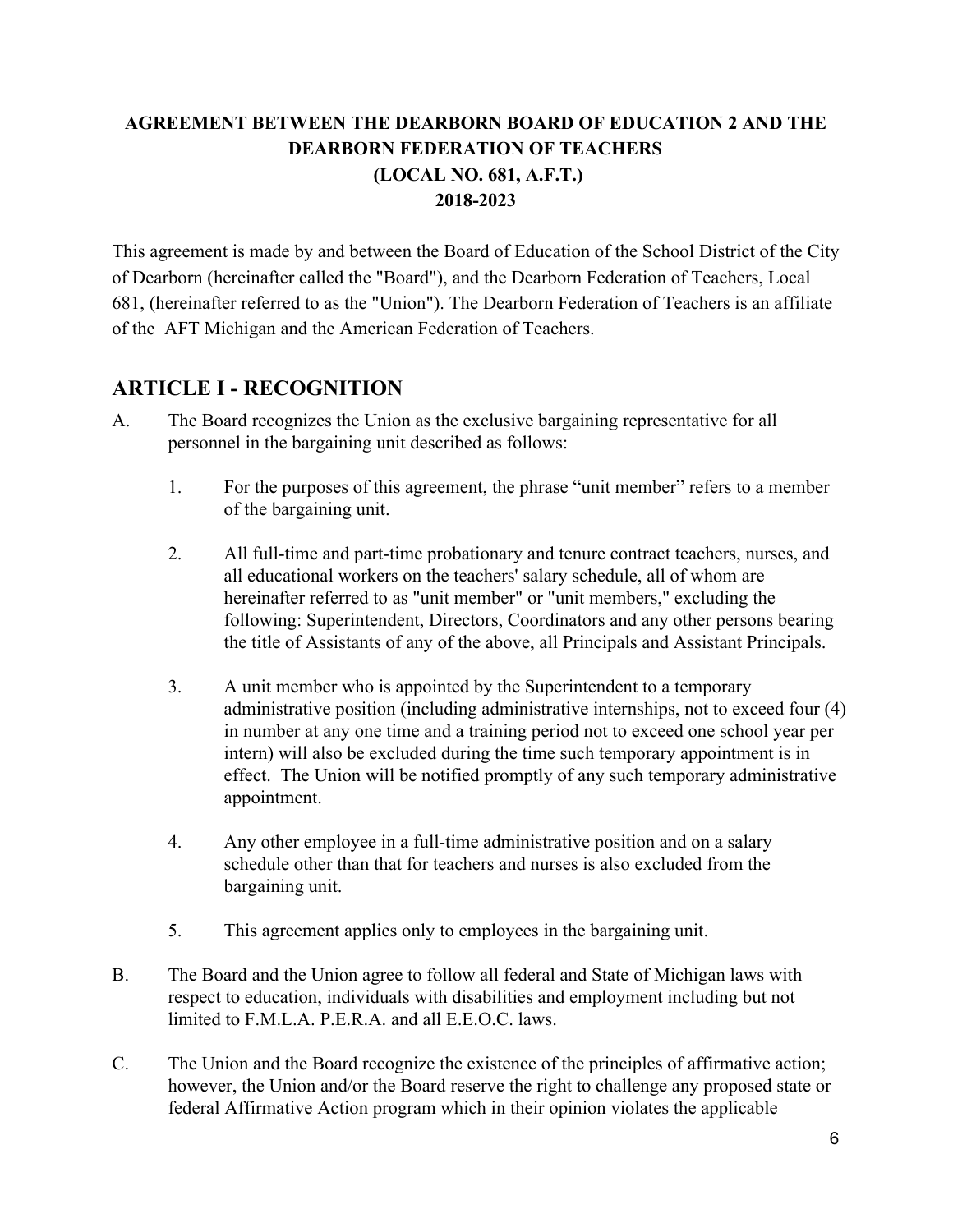legislation, the collective bargaining agreement, and/or valid practices and policies of the Union or the Board.

- D. The Board shall make available to the Union upon its request such statistics and financial information, related to the Dearborn Schools and in the possession of the Board but not readily available to the Union from other sources, as are necessary for negotiation of collective bargaining agreements. It is understood that this shall not be construed to require the Board to compile information and statistics not already available, but the Union shall have the right to examine such records and files as may be necessary to provide the necessary information. However, whenever examination of records and files is required to compile information and statistics as requested by the Union, such examination shall be accomplished by a workforce consisting of an equal number of Board and Union representatives. Such examination shall be accomplished at a reasonable time upon reasonable notice.
- E. Present procedures and practices which affect unit members but which are not covered in this agreement will not be changed unless the Union or the affected unit members are consulted. Consultation requires that, before a decision is reached, a discussion take place, at which time the problem is explained and input of a substantive nature is invited. However, the employer is not barred from previous consideration of alternative solutions or from placing relative values upon them. In addition, the Union or the affected unit member(s) will be entitled to raise other possible solutions and/or ask critical questions that might not have been previously considered. Only after such a mutual review of the problem should a definitive decision be made. For purposes of clarification and/or future reference, and upon request of the Union, the appropriate administrator will provide the Union and the Director of Human Resources' Office with a statement of the practice or procedure involved, the change that is instituted, and a statement of the reasons for the change.

# <span id="page-6-0"></span>**ARTICLE II - BOARD OF EDUCATION RIGHTS**

- A. The Board, on its own behalf and on behalf of the electors of the district, hereby retains and reserves unto itself, without limitation, all powers, rights, authority, duties and responsibilities conferred upon and vested in it by the laws and the Constitution of the State of Michigan, and of the United States.
- B. The exercise of these powers, rights, authority, duties and responsibilities by the Board and the adoption of such rules, regulations and policies as it may deem necessary shall be limited only by the specific and express terms of this Agreement.
- C. Such rights shall include by way of illustration and not by way of limitation the Board's right to: the Executive and Administrative management of the school system, its employees, its properties and its facilities; the hiring of all unit members and to determine the qualifications and conditions of their continued employment, including the right to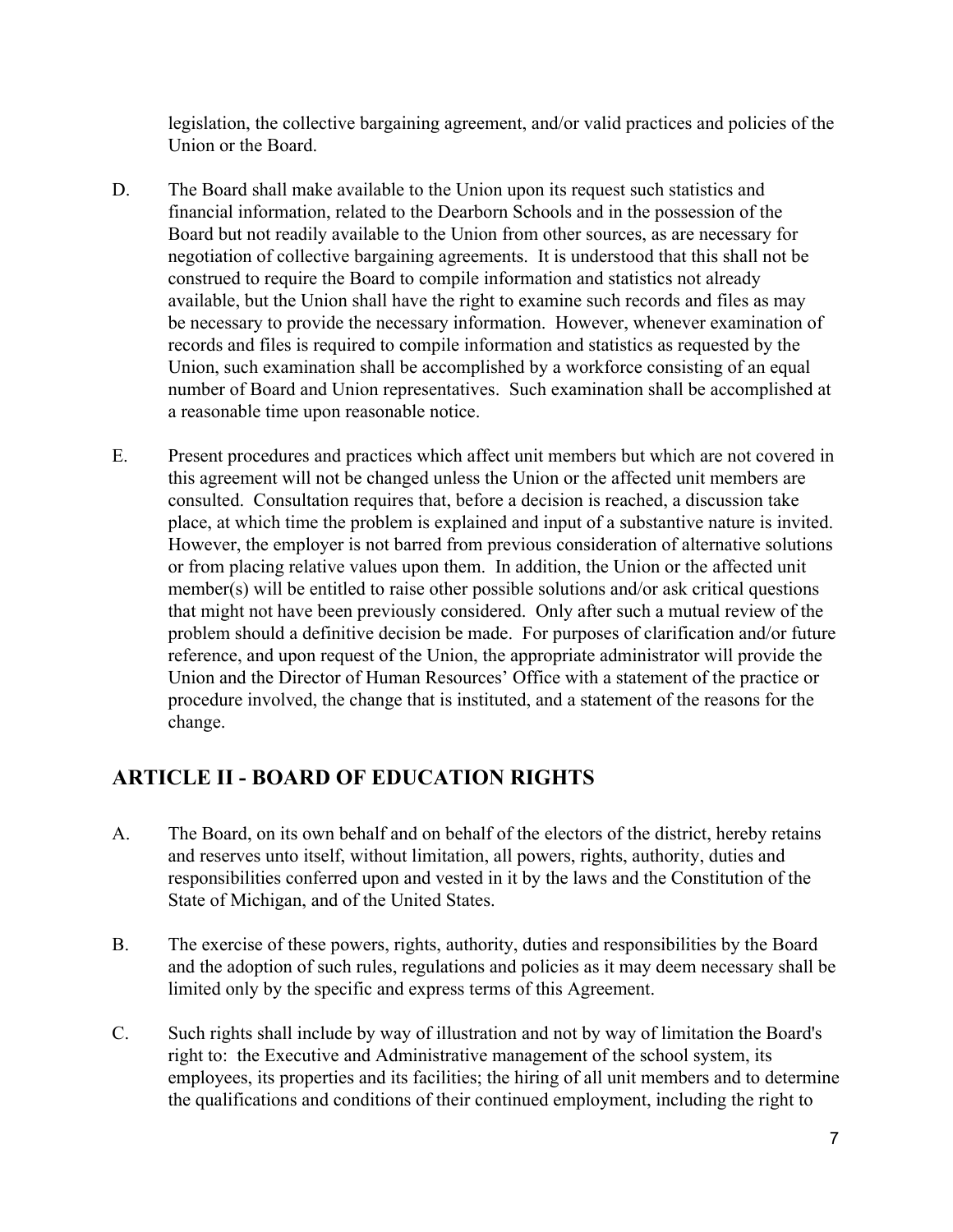evaluate, demote, dismiss, transfer, or layoff unit members, limited only by the laws of the State of Michigan and the specific provisions of this Agreement; establish grade levels, marking systems, hours, courses in instruction, and special programs of a curricular and extracurricular nature, all as deemed necessary or advisable by the Board; implement means and methods of instruction; determine class schedules, teacher duties, assignments and professional responsibilities; adopt, revise and enforce personnel policies and operational procedures so long as such policies and procedures do not conflict with the specific provisions of this Agreement. All matters contained in this Agreement and/or exercise of any such rights of the Board are not subject to further negotiations between the parties during the term of this Agreement.

# <span id="page-7-0"></span>**ARTICLE III – UNION SECURITY**

#### **If "Right-To-Work" legislature is repealed, the following union security language is immediately in effect.**

- A. The Employer and the Union agree that the Union's duties to persons employed in the bargaining unit require that each unit member share the costs associated with the negotiation of and administration of this collective bargaining agreement. Therefore, each person employed in the bargaining unit shall either become a member of the Union and pay dues required of members or agree to pay a service fee in an amount determined by the Union. A service fee will be deducted from the paychecks of persons who fail or refuse to do either. This section describes the process used to accomplish these goals. This agreement is made to reflect the parties' mutual goals of labor peace and bargaining unit continuity which both parties acknowledge to be valuable to each of them.
	- 1. Promptly after approval of their hiring, the Union will be notified of the name(s) of each person newly employed by the Employer who will be assigned to a position in this bargaining unit. The Union will present the notice attached as exhibit one to such person. The employee will have fourteen (14) calendar days to decide whether to become a Union member or pay a service fee.
	- 2. The service fee will be deducted from the compensation of any person who fails or refuses to either become a Union member or approve deduction of a service fee ("the Non- Payer"). The employer will deduct dues or service fees from paychecks of persons who have agreed to such deductions or who have not responded to a request for election as described here. The form for deduction will be either the Voluntary Authorization for Deduction of Dues or the Payroll Withholding Authorization.
	- 3. The Union will certify the membership dues or service fee and submit same to the Payroll department for the months of September through June.
	- 4. Payroll deductions shall be made on a bi-weekly basis, for a total of twenty (20) pays.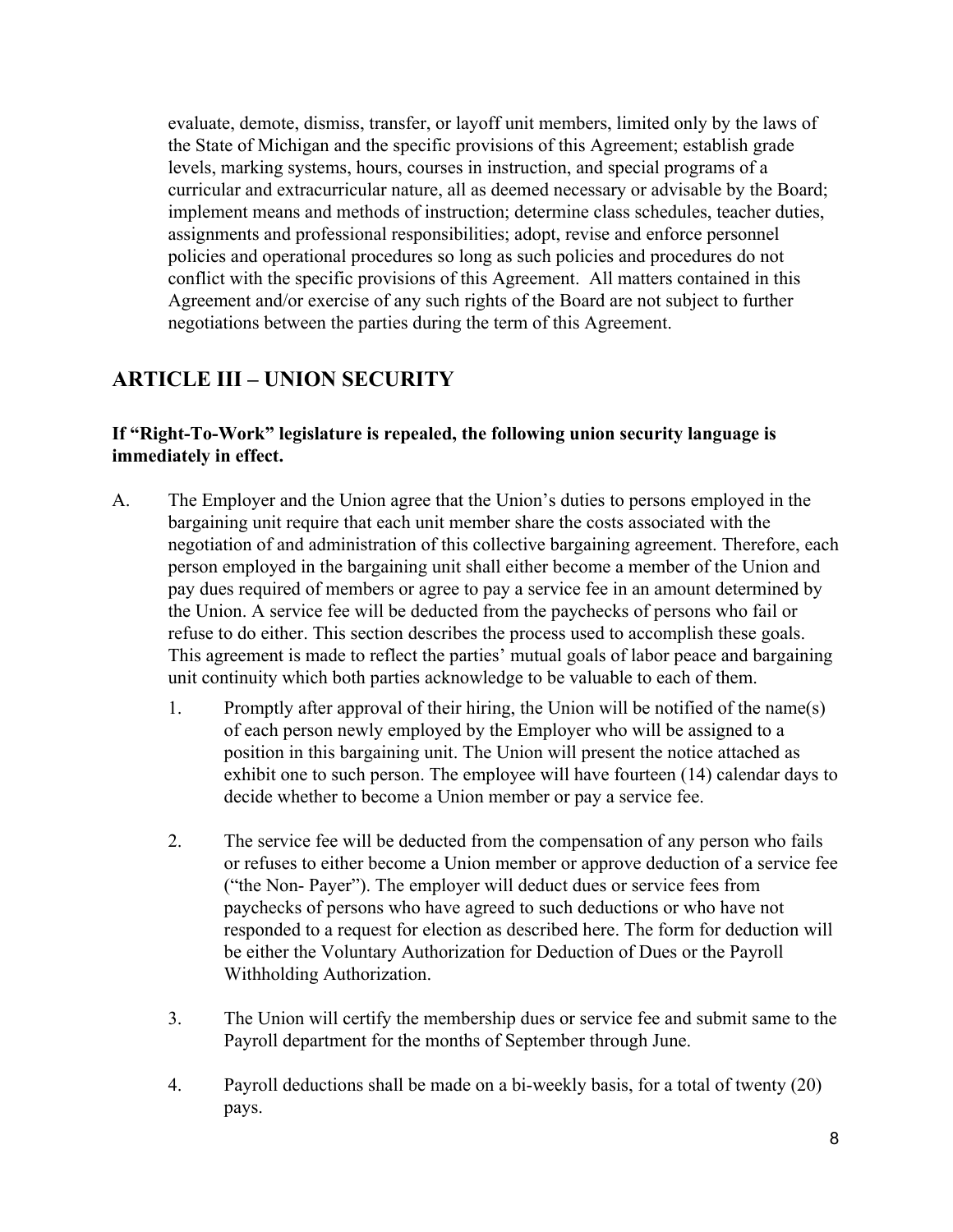- 5. All sums deducted by the Employer shall be remitted to the financial officer of the Union within ten (10) days of each bi-weekly deduction in the months in which the deductions were made, together with a list of names and the amount deducted for each employee for whom a deduction was made.
- 6. Changes in the amount of the monthly Union dues or service fee also must be delivered to the Employer at least fifteen (15) calendar days prior to the last payday of the calendar month on which the charge is to become effective.
- 7. A Bargaining Unit member may revoke the Voluntary Authorization for Deduction of Dues or the Payroll/Withholding Authorization for deduction of Union dues or service fee from 8/1 through 8/21 by written notification to the Employer on a form provided by the Employer, provided notice of such revocation is given to the Union. Payroll deductions shall terminate when a revocation has been delivered to the Employer from 8/1 through 8/21 inclusive, or else deductions will continue. If the Bargaining Unit member exercises his/her right to terminate payroll deductions, he/she will then be responsible for paying either dues or service fees directly to the Union in such a manner, and on such a schedule, as the Union may approve.
	- a. The parties acknowledge that involuntary deduction of the service fee is a sanction that is less harmful to education continuity than discharge.
	- b. Notwithstanding the same, in the event that Section 2 above is found to be unenforceable by a court or agency of competent jurisdiction from which appeals have exhausted (or the time to appeal has expired), then the parties shall utilize the process which follows:
		- i. The Union notifies the employee by letter, explaining that he or she is delinquent in not tendering either Union dues or service fees, and specifying the current amount of such delinquency, and warning him or her that unless such dues or service fees or a properly executed Payroll Withholding Authorization are tendered within thirty (30) calendar days of such notice, he or she will be reported to the Board for termination. The effective date for termination of employment of any employee who fails to comply with this agreement shall be the end of the school year in which the employee's failure to comply occurs.
		- ii. The Union will furnish the Board with a copy of the letter sent to the employee and notice that he or she has not complied with the Union's request. When requesting the Board to terminate the employee, the Union shall further specify the following by written notice: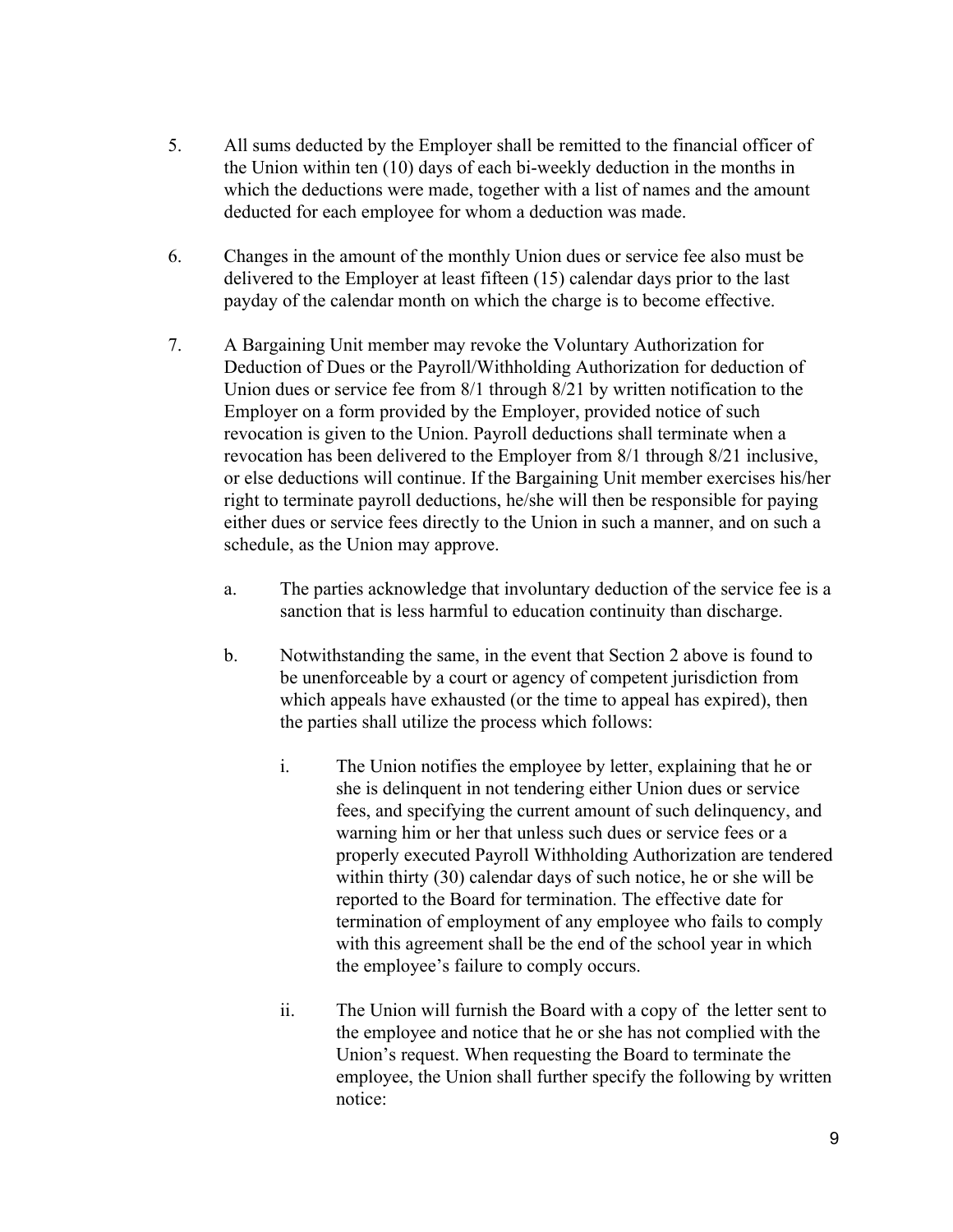- 1.) The Union certifies that (Name) has failed to tender either the required Union dues or service fees required as a condition of continued employment under this collective bargaining agreement and demands that, under the terms of this agreement, the Board shall terminate this employee.
- iii. The Board agrees that within five (5) days of receipt of the notice provided in the last preceding paragraph, it shall notify the employee that his or her services shall be terminated at the end of the current school year, and the Board further agrees that, at the next meeting of the Board after receipt of the said notice, the Board shall, at its option, either adopt a resolution terminating the employment of the employee effective at the end of the current school year, or adopt a resolution initiating Tenure Act proceedings directed toward termination of the employment of the employee effective at the end of the current school year. The Board further agrees that after it has received the said notice it will not accept a Payroll Withholding Authorization from such employee without the consent of the Union.
- iv. Notwithstanding the foregoing, the individual employee(s) may be reemployed in the event that, at the time of hire, they either join the Union or pay or arrange for payment of a service fee.
- 8. The Union will determine the amount of the service fee in accordance with prevailing law. Presently, the law permits the Union to allocate its expenses as chargeable or non- chargeable based on their relationship to negotiation and enforcement of the collective bargaining agreement. The Union, alone, will determine the amount of the service fee to be deducted. The Employer may request, and receive, information explaining which fees or expenses the Union has determined to be chargeable to service fee payers.
- 9. This agreement may be enforced via the grievance procedure or, at the Union's sole option, through an action in the Circuit Court without prior exhaustion of the grievance procedure.
- 10. Fees shall not be deducted during the pendency of any Objection that any Non-Payer may have properly initiated under the Union's Process for Resolution of Objections; it may be invoked fourteen (14) days after the conclusion or termination of the process for resolution of an Objection.
- 11. The Union will provide the Employer a copy of its Process for Resolution of Objections, and any changes to the Process.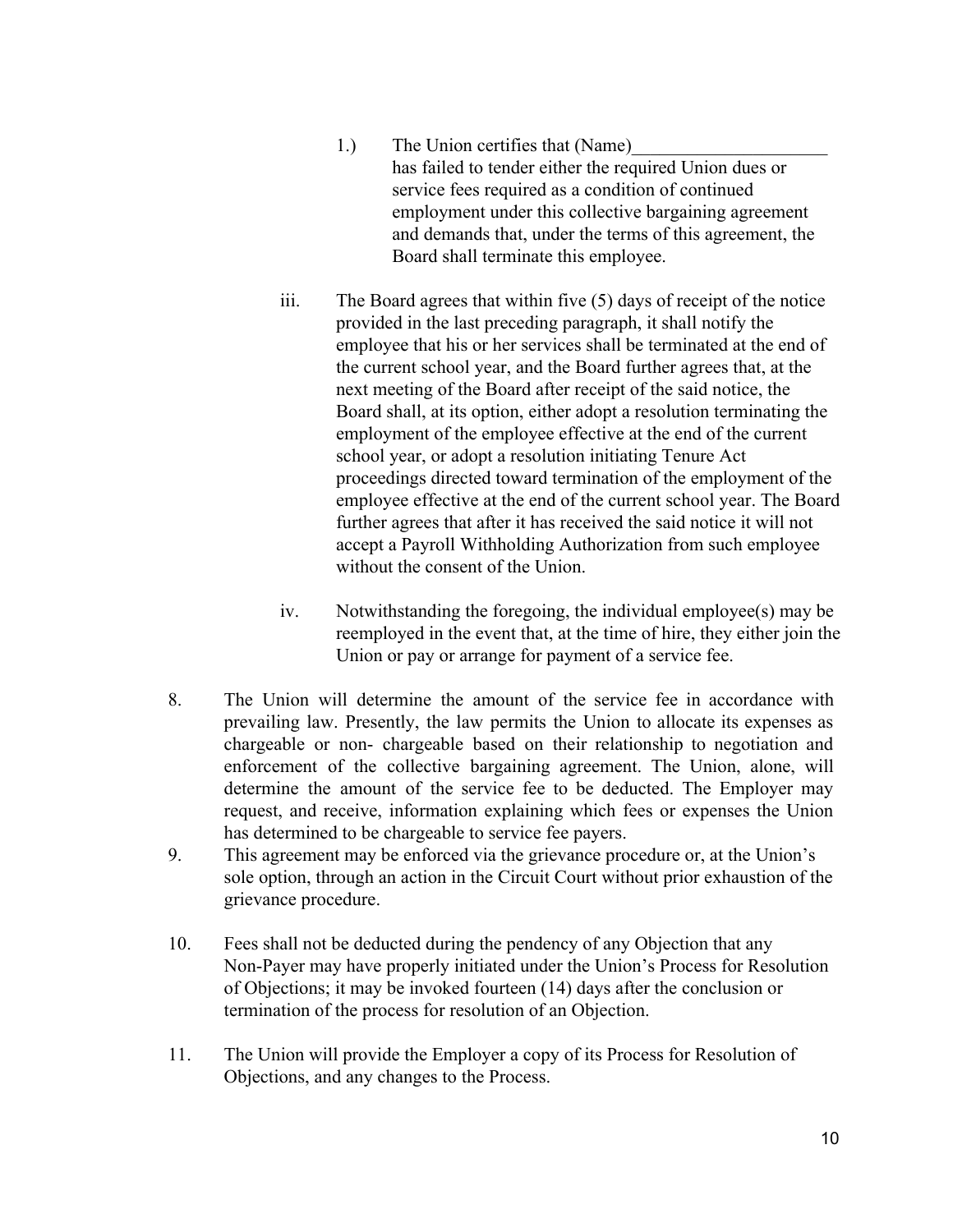- 12. The Union shall defend, (including the negotiation of any voluntary settlement), indemnify and hold harmless the Dearborn Board of Education, its members and its employees from claims made with regard to this agreement provided that the Union shall be promptly notified of any such claim and shall be entitled to provide counsel of its choice, at the Union's expense and provided further that the Dearborn Board of Education shall cooperate in the defense or resolution of the claim.
- 13. The employer and the union will bargain with regard to the wage scale in this agreement in the event that the Dearborn Public Schools are sanctioned for approving a union security agreement prior to March 26, 2013. This right shall arise only if the District has suffered a significant economic loss as the result of economic retaliation by the legislature and governor against employers which approve union security contracts after December 27, 2012 and prior to the effective date of 2012 PA 349.
- 14. The Employer agrees that it will not, during the life of this agreement, deduct dues or service fees from unit members for any organization other than the **Union**

### *Exhibit one* **Notice to New Hire** *Welcome to our Union!*

We invite you to join the Dearborn Federation of Teachers Local 681. As a Federation member, you will have the opportunity to work with your colleagues on questions important to employees of the Dearborn Public Schools. You will receive local union notices as well as newsletters of the American Federation of Teachers and the state organization, AFT Michigan. You will have a vote on all Union issues, including our contract. Being a Union member is a significant right. However, you are not required to join the Union.

The law requires us to notify you that:

- 1. You have the right to become a member of the organization or refrain from becoming a member of the Union without fear of reprisal by either the Union or the Dearborn Public Schools.
- 2. An employee represented by the Union who chooses not to become a member of the union or who after joining the union decides to resign is subject to the Union Security Clause (the "Clause") of the collective bargaining agreement between the Union and the Dearborn Public Schools. The Clause requires an employee who does not join the union to pay an agency fee, also called a service or representation fee.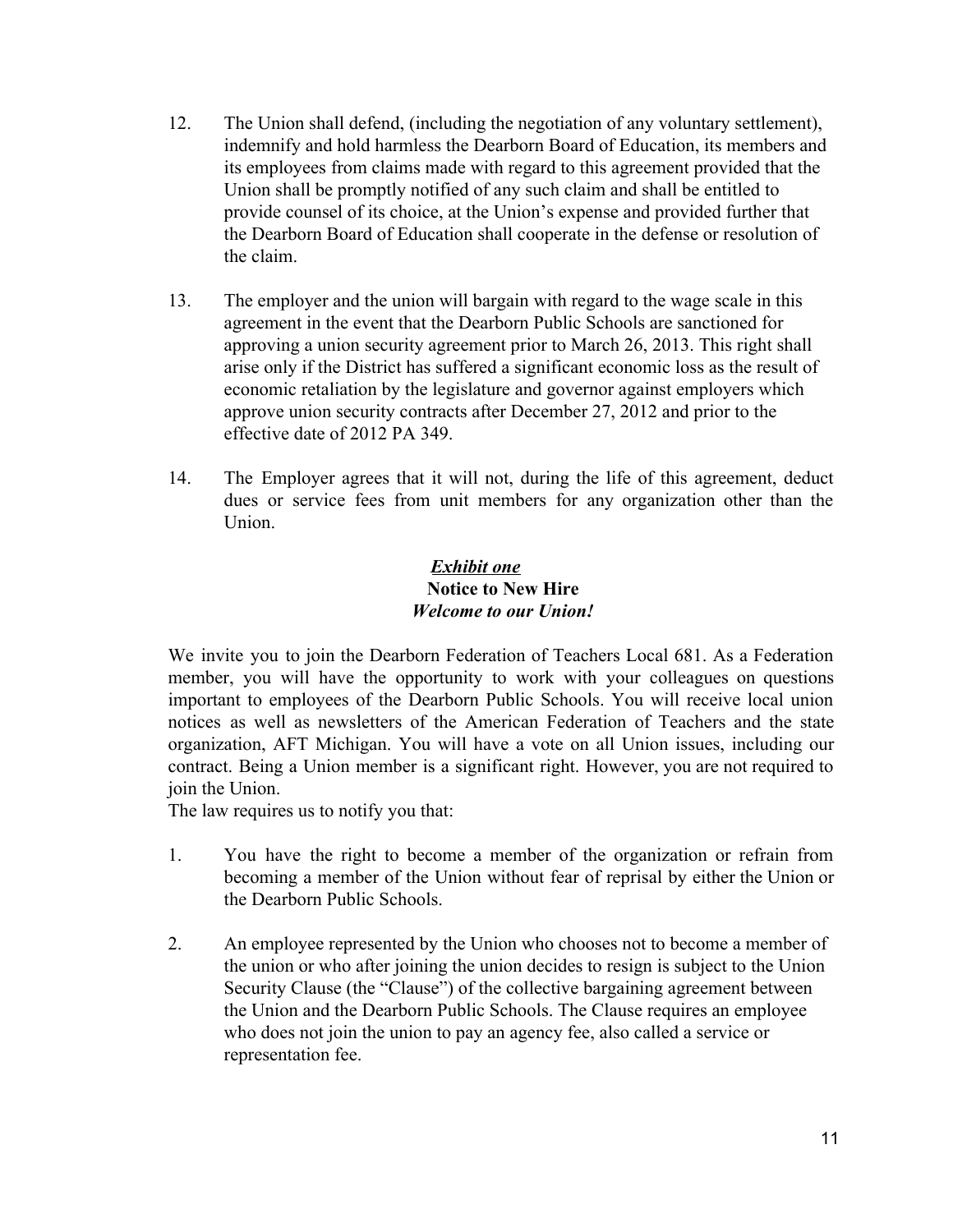- 3. The agency fee is limited to that portion of union dues the Union expends on matters related to or that impact collective bargaining, contract administration and enforcement.
- 4. A non-member must arrange for either payroll deduction (unless the collective bargaining agreement permits payroll deduction without the non-member's consent), direct payment of the agency fee or auto deduction of the fee from a bank account or credit card or advance, direct, payment of the fee. Failure to pay the fee will result in the non-member's discharge from employment. (See Article III of the DFT contract.)
- 5. A non-member may object to the amount of the service fee. To object, the non-member must present a written objection to the Union's treasurer or designee. The objection must be presented within a defined window period of twenty-eight (28) days. The failure to present an objection waives the right to do so.
- 6. An objector will be given a full explanation of the basis for the service fee. The explanation will include a detailed list of chargeable and nonchargeable expenditures and a report of an independent auditor showing the Union's expenditures from the most recent prior fiscal year.
- 7. The following are examples of expenditures that are chargeable to a non-member:
	- a. Expenses related to or that impact collective bargaining, contract administration and enforcement;
	- b. Expenses related to the administration and enforcement of agreements, practices and working conditions, including grievance handling and arbitration. Also included are expenses related to communications with employees in the bargaining unit or with employer representatives regarding wages, hours or working conditions;
	- c. Expenses related to normal union internal governance and management expenses;
	- d. Expenses related to social activities and union business meetings;
	- e. Expenses related to union publications to the extent coverage is related to chargeable activities;
	- f. Expenses related to litigation before the courts and administrative agencies related to contract administration, collective bargaining rights and internal governance;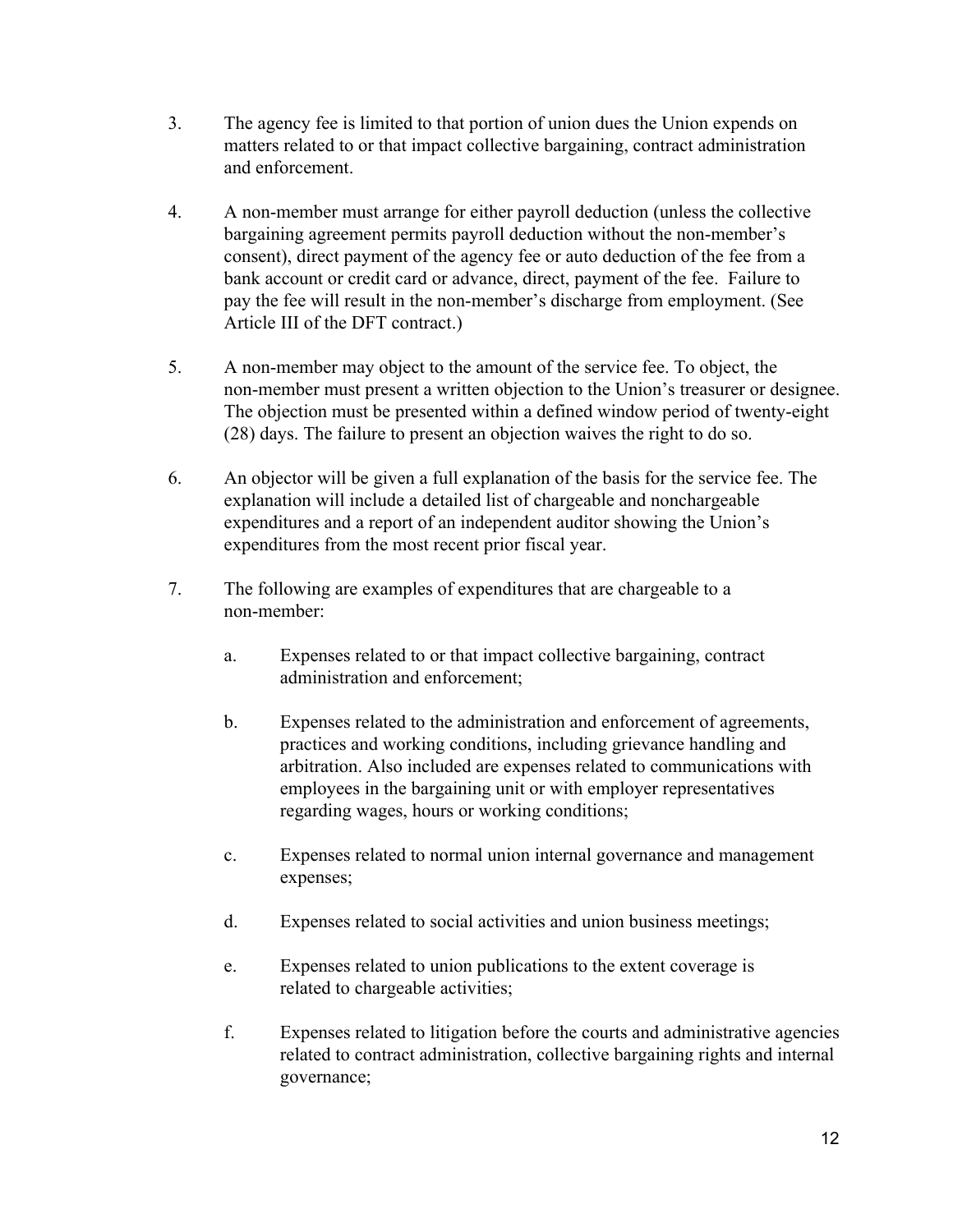- g. Expenses related to legislative, executive branch and administrative agency representation on legislative and regulatory matters related to contract ratification or the implementation of contracts;
- h. Expenses related to the education of and training of members, officers, and staff intended to prepare the participants to better perform chargeable activities;
- i. A proportional share of all overhead and administrative expenses.
- 8. The following are examples of expenditures which are not chargeable to non-members:
	- a. Expenses related to community service activities of the Union;
	- b. Expenses related to legislative activity not involving contract ratification or the implementation of contracts:
	- c. The non-chargeable portion of AFT and AFT Michigan per capita. The AFT and AFT Michigan send an annual notice to locals of what percentage of per capita is non- chargeable:
	- d. Expenses related to the cost of affiliating with organizations other than the AFT and AFT Michigan;
	- e. Expenses related to the direct support of political candidates, PAC expenditures and contributions to ballot questions.
- 9. A fee payer who disagrees with the Union's characterization of chargeable and non-chargeable expenditures or calculation of the expenditures in any category may challenge the Union's determination by submitting a written challenge to the President or Treasurer of the Union during the defined window period. This right to challenge the fee determination must be filed no later than twenty-eight (28) days following receipt of the notice of the amount of the fee.
- 10. A timely filed challenge to the union's determination of chargeable and non-chargeable expenses will be resolved by an impartial determination process culminating in arbitration. All challenges will be consolidated to the extent practicable and be heard as soon as possible. The presentation to the arbitrator will be either in writing or at a hearing if requested by any objector(s). If a hearing is held, any objector who does not wish to attend may submit his or her views in writing by the date of the hearing. If a hearing is not held, the arbitrator will set a date by which all written submissions will be received and will decide the case based on the records submitted. The Union will bear the burden of justifying its calculations.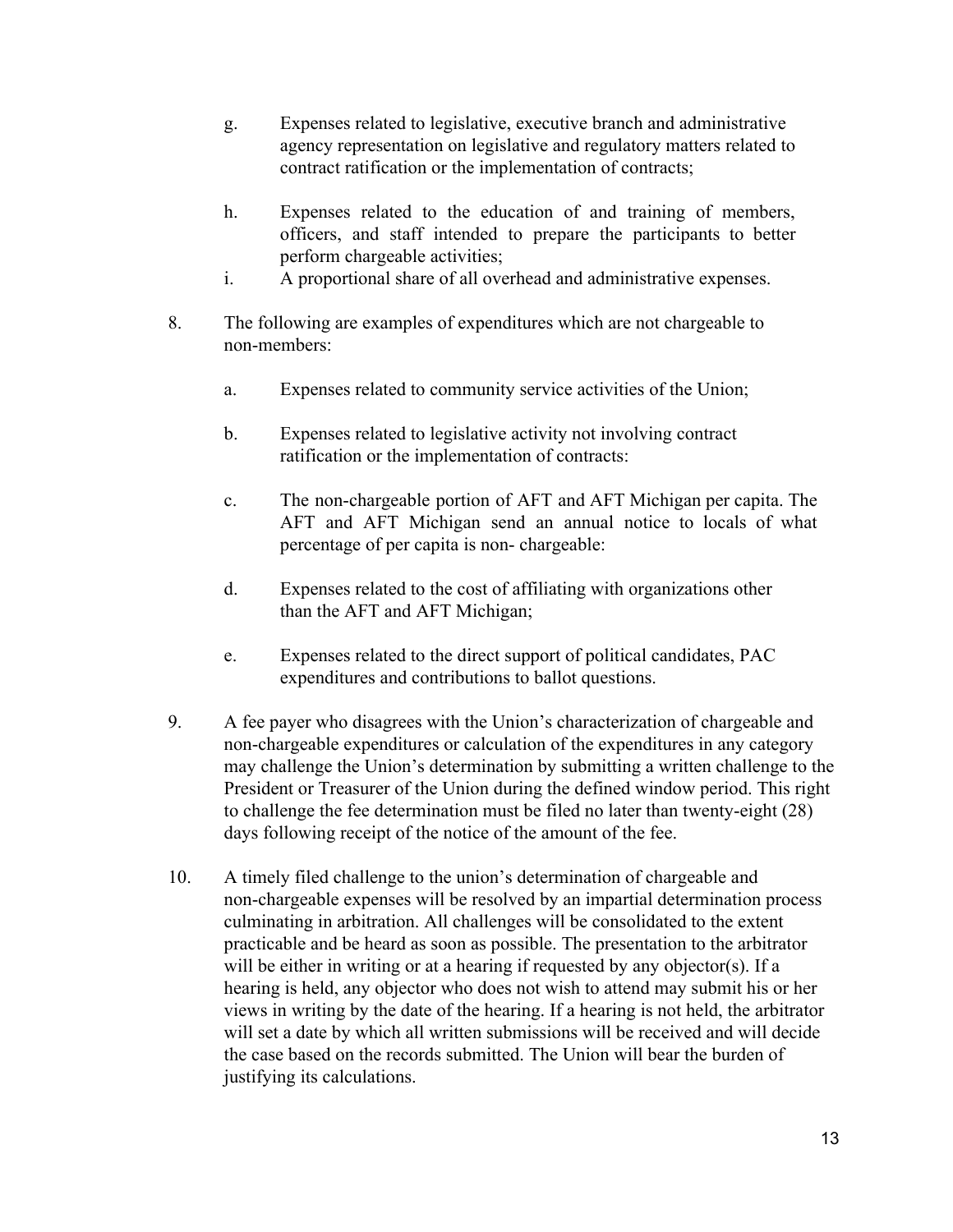- 11. Any cost for arbitrator's services and the cost of any proceedings before the arbitrator will be borne by the Union. Individually incurred costs will be borne by the party incurring them.
- 12. While the objection is pending, the Union's Treasurer will hold, in an escrow account, that portion of the fees that are reasonably in dispute. In the event that the arbitrator determines that the objector is entitled to a greater reduction in fees than calculated by the Union, an additional check will be issued at the close of the objection procedure for the balance of the reduction in fees, as determined by the arbitrator.

# <span id="page-13-0"></span>**ARTICLE IV - APPOINTMENT OF NEW TEACHERS**

- A. All teachers shall be properly certificated, licensed or approved as required by law and shall be subject to the state Teacher Tenure Act. The parties agree that it is educationally desirable for all newly hired teachers to have the minimum of a BA Degree.
- B. Information regarding certification, majors and minors, endorsements, and licensing of newly appointed teachers shall be sent to the Union office within a reasonable period of time.

# <span id="page-13-1"></span>**ARTICLE V - COMMITTEES**

- A. All system wide committees in the Dearborn School System will be authorized by the Superintendent of Schools. System wide committees include, but are not limited to, curriculum committees, DSEHP Wellness committee, Teacher Evaluation committee, Assessment committee, Parent Teacher Home Visit (PTHV), and Professional Development committees.
- B. Curriculum development is the responsibility of all teachers and all administrators working together. Therefore, all system wide curriculum committees will have combined membership of union member and administrators. System wide committee appointments, coordination of curriculum committee activities, and the implementation of curriculum committee recommendations will be the responsibility of the appropriate administrator. The Administration's decision regarding such recommendations shall be made known to the appropriate committee chairperson. Should any of the recommendations not be approved, the Administration shall state the reason(s), in writing, which justify the rejection.
- C. The Board and the Union recognize that ongoing professional development is a requisite to providing optimal student learning. Any Professional Development Committee(s) will consist of a Union Member co-chair and an Administrator co-chair. Any Professional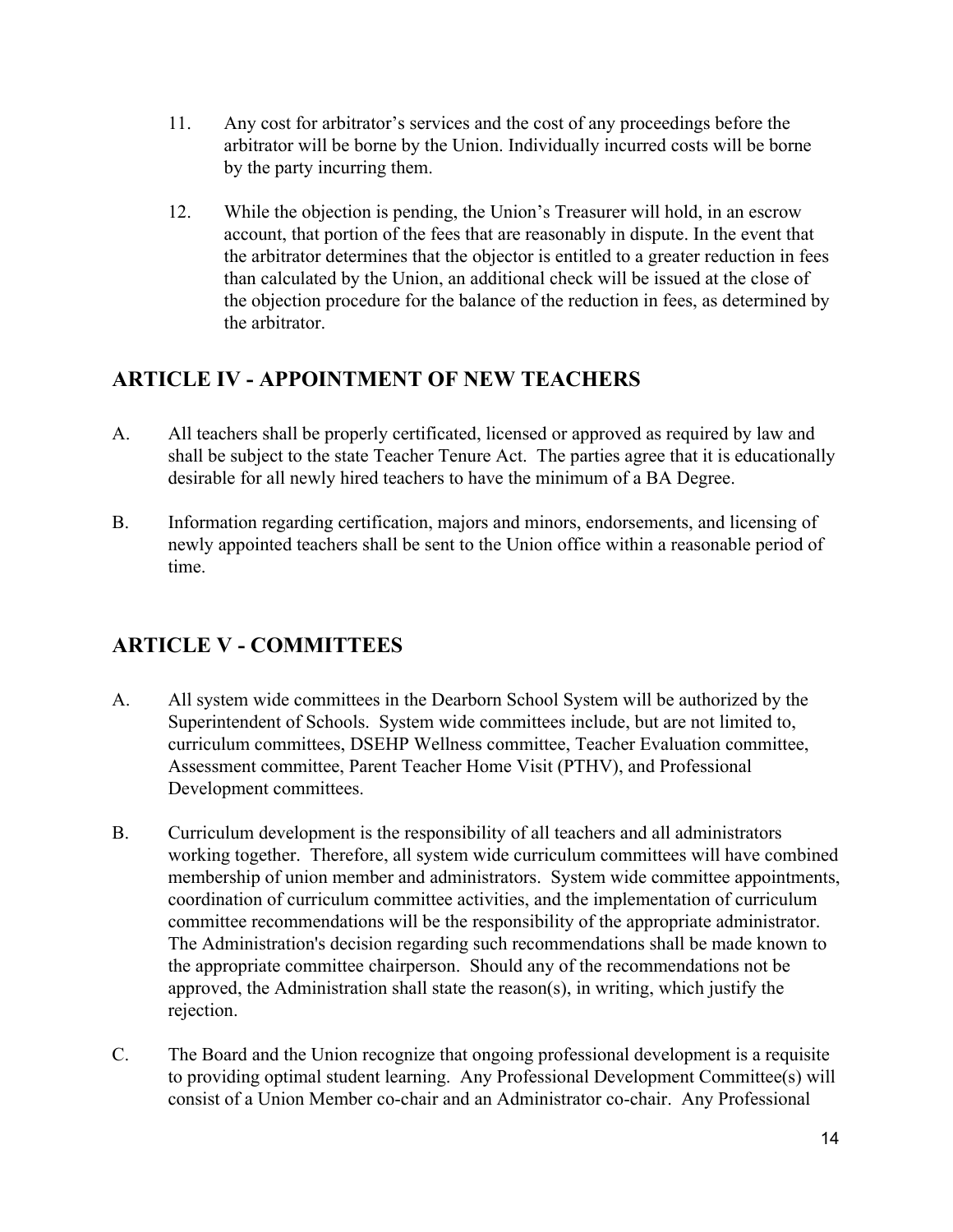Development Committee(s) will consist of equal representation from Unit members and Administrators, and will consult and assist with planning. In February of each school year the Professional Development Committee(s) will survey the teachers for professional development topics to be included in the following school year's professional development. The result of these surveys will be shared with all stakeholders.

- D. The Board shall provide the Union by the fourth Monday of each semester, with a list of all system wide committees operative in the school system. Upon request, the President of the Union or his or her designee will be provided with the opportunity to discuss with the appropriate administrator the composition and functions of the committee in order to assure that such committees do not intrude upon the prerogatives of the Union as recognized by law.
- E. Written requests for released time for a system wide committee chairperson may be addressed to the appropriate Executive Director and may be granted in cases where the Executive Director, considers the released time necessary.
- F. Committees dealing with wages, hours and working conditions shall be composed of the same number of representatives from the Administration and the Union. Union representatives will be appointed only after consultation with the Union, and thereafter the Union shall be notified of all such appointments.
- G. Both the Union and the Board agree that committees play an important role in the function of an individual school. It is agreed that committee participation is essential and unit members will be encouraged to participate on committees to ensure that the needs of the schools are met. Each unit member is expected to serve on at least two committees, building level and/or system wide, in any given year. Assignments will be mutually determined by the unit member and the administrator in charge. Beyond two assigned committees, unit member service on any other committee is voluntary.
- H. The Administration shall schedule advisory safety committee meetings as needed and mutually agreed upon to discuss employee safety hazards and safety practices in the District. The Union shall have a representative on this committee. The Administration and the Union shall continue to cooperate in implementing and maintaining all health and safety rules and practices.
- I. System wide and building committee meetings, that meet outside of the school day, will not exceed the maximum time allotment of ninety (90) minutes per month. The number of meetings per month will be mutually agreed upon between committee members. Any decisions requiring a vote will be made within the first sixty (60) minutes of a meeting.
- J. The Career and Technical Educational (CTE) Classroom Conditions Committee shall be comprised of no fewer than two (2) CTE teachers and two (2) representatives from the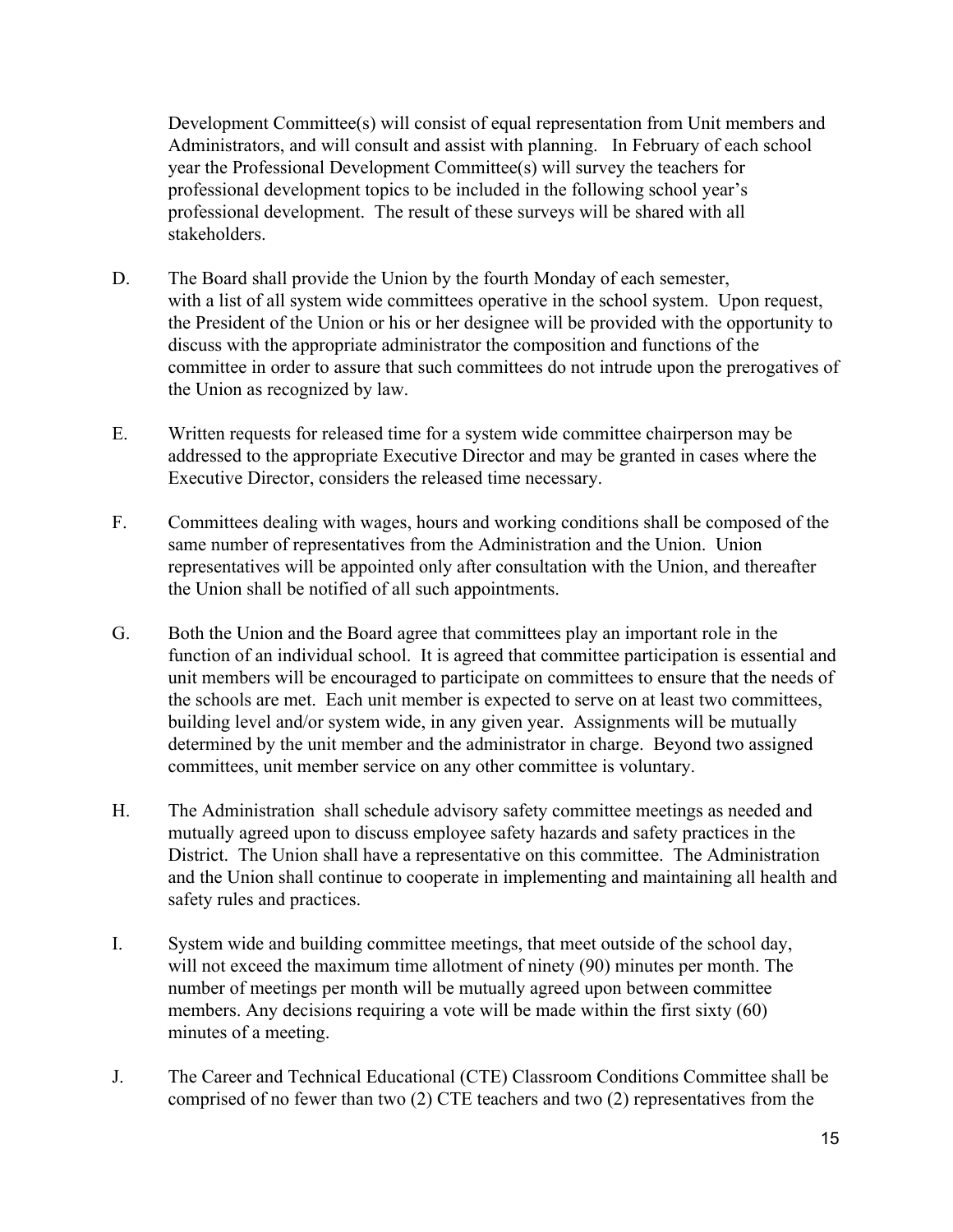Administration. The committee shall convene at the call of the administrative chairperson and shall meet no fewer than two (2) times a year. Committee recommendations will reflect the unique nature of Career and Technical education classes including student safety concerns, specialized materials and equipment, work-based learning placement and student leadership, community service and competition mandates in addition to physical space requirements. The committee recommendations shall be made to the appropriate Executive Director.

### <span id="page-15-0"></span>**ARTICLE VI - PROFESSIONAL RESPONSIBILITIES OF UNIT MEMBERS**

The "Unit Member's Day" shall include acceptance of responsibility for supervision of the arrival and departure of students, attendance at building level meetings, preparation for the performance of professional classroom responsibilities, including teaching the state and district curricula, availability for student and parent conferences at times mutually agreeable to the parties concerned, and attendance at an annual school Open House, based upon past practice, or Kindergarten Roundups where applicable.

That the beginning and ending times will be as follows:

|                          | <b>Start</b> | End         | $1/2$ Day Ending |
|--------------------------|--------------|-------------|------------------|
| High School              | $7:20$ a.m.  | $2:15$ p.m. | $10:25$ a.m.     |
| Middle School            | $8:00$ a.m.  | $2:55$ p.m. | $11:05$ a.m.     |
| <b>Elementary School</b> | $8:40$ a.m.  | $3:35$ p.m. | $11:45$ a.m.     |
| K-8 Building             | $8:05$ a.m.  | $3:00$ p.m. | $11:10$ a.m.     |
| Salina K-8               | $8:00$ a.m.  | $2:55$ p.m. | $11:05$ a.m.     |

Recognizing the importance of students being able to get to their classes safely and on-time, the passing time has been increased. For secondary level buildings passing time will be increased (2017-18 is the base year) by a total of ten minutes per day as determined by the building school improvement team. Time prior to first period or at the end of last period is not eligible for additional minutes.

Unit members shall continue the tradition of voluntary participation in parent-teacher activities. It is also understood that other school-related activities require unit member attendance, including for illustration but not limited to, attendance at any school athletic contests, school dances and plays, provided that such activities are reasonably related to the legitimate function of the educational institution and provided that a reasonable number of such assignments are equitably distributed among the unit members in a given building and that the preference of unit members involved will be observed whenever possible.

Such unit member attendance recognizes the educational value of the activity and/or program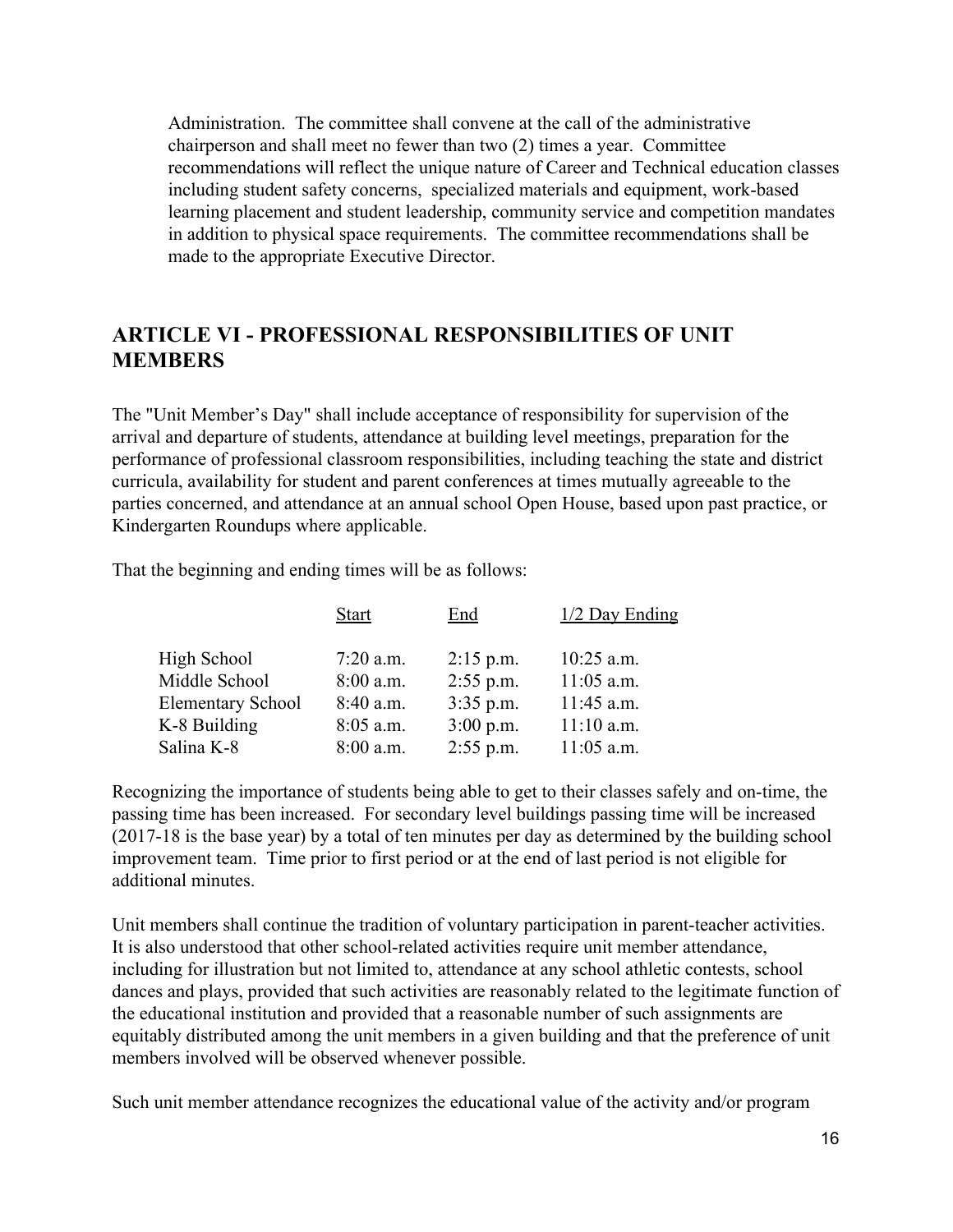and is solely professional in nature. Professional in this context means that the unit member shall evidence the same concern for students as is evidenced in the regular classroom experience with the same degree of administrative support for the unit member's conduct as would reasonably apply in the unit member's regular classroom experience.

The Board and the Union recognize that a teaching assignment involves classroom instruction time, planning, and conference time, general supervision of students' time, lunch time, and a safe amount of travel time for those with an assignment in more than one building in one day. The Board and the Union further recognize that unit members take their responsibility to students very seriously and, thus, arrive well before students arrive and leave well after students depart. Unit members fully satisfy their professional and contractual duty (under Article VI paragraph 1 above) to supervise "the arrival and departure of students," and use their time to meet with students and parents on a reasonable basis.

To further clarify and establish minimum guidelines to describe the school day, the Board and the Union agree that unit members will normally and routinely be available ten (10) minutes before classes begin and ten (10) minutes after classes end. If there is to be any departure from the foregoing norm, such changes will be arranged and scheduled with the building principal in various combinations (fifteen (15) minutes before/five (5) minutes after), but in no event for less than five (5) minutes before and five (5) minutes after the school day defined above. When extenuating circumstances exist, i.e. coaching assignments, graduate class, the unit member may have the option of leaving immediately after students have been dismissed. However, their day would begin ten (10) minutes before the arrival of students.

Unit members will attend professional development to attain the skills and information necessary to aid students in meeting benchmarks and expectations set forth by the state and district. During a scheduled District Wide Professional Development activity no classes will meet.

District wide Professional Development days will be scheduled from 8am - 3pm with two-ten minute breaks and a sixty-minute lunch. The district will provide additional professional development that may not be bound by the school day.

At the secondary level, half days used for professional development will be scheduled following a consistent schedule (i.e. abbreviated full day schedule or alternating hours).

Building level meetings will typically begin ten minutes after the conclusion of the school day. In the event when a district wide departmental meeting is not scheduled on the first Monday of the month, all staff will attend their building level meeting. In a week with scheduled parent conference day(s) there shall not be a building level meeting.

District wide departmental meetings may be scheduled on the first Monday of the month or on another day as mutually agreed upon by the staff involved. The months in which the first Monday is not a scheduled school day, another day, with prior union consultation, may be chosen by the system wide administrator for a departmental meeting. These meetings will last no longer than one hour. It is agreed upon by all parties that district-wide departmental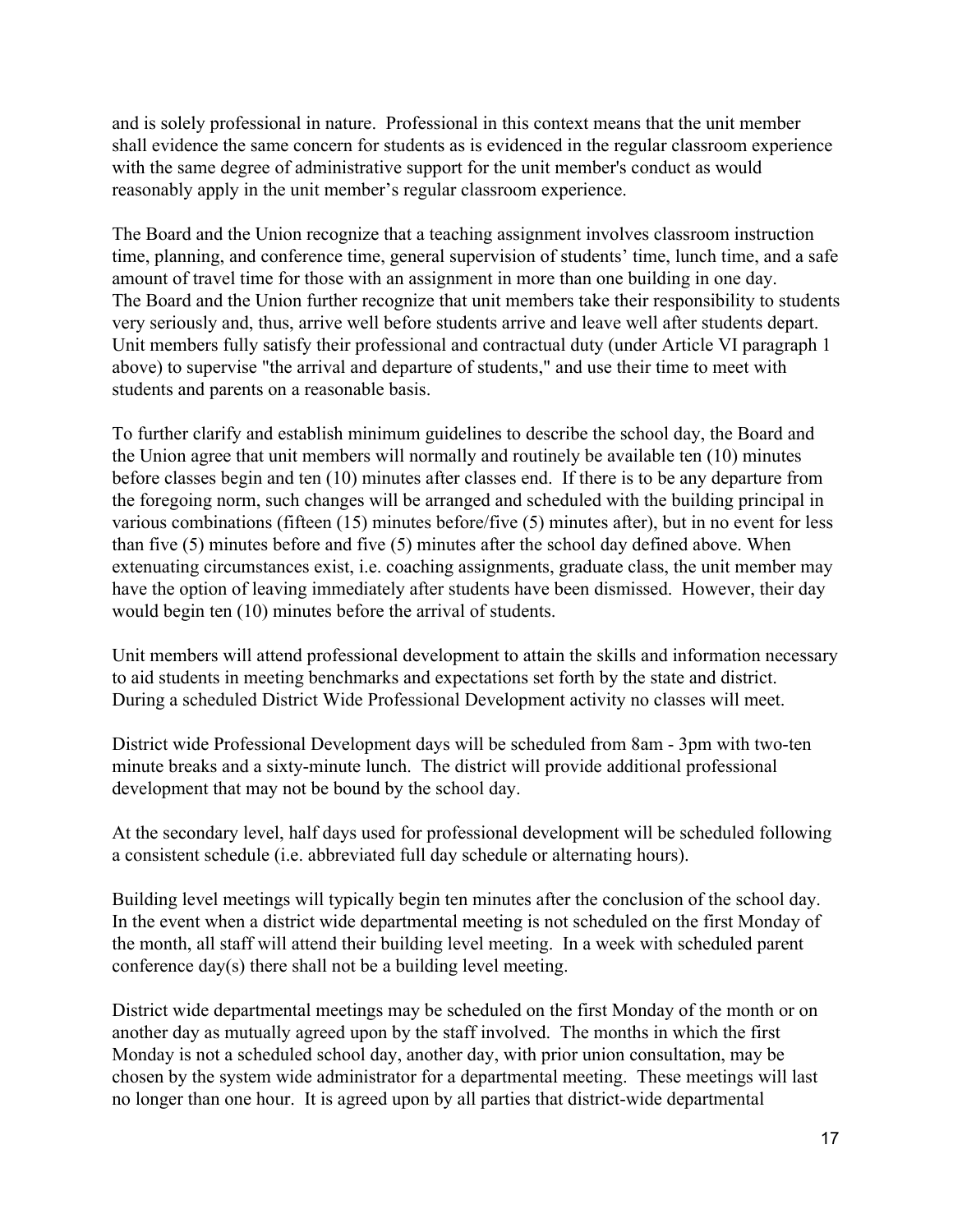meetings, when called, take precedence over building-level meetings.

### <span id="page-17-0"></span>**A. Elementary Teachers**

- 1. Elementary teachers shall be scheduled for a minimum of 270 minutes planning time per week. In the event of an administrative directive resulting in a teacher missing prep time, the administration must determine how to recover the missing prep time after consultation with the teacher. This clause is exclusive of teacher attendance at special events such as, but not limited to, field trips or school trips.
- 2. District provided planning time is to be utilized for lesson planning, parent meetings, instructional coaching, meeting in collaborative teams to implement the PLC process, examining standards, identifying essential standards and pacing, creating common formative assessments, instructional dialogues, analyzing student data/work and planning for interventions and/or enrichment, meeting with administrator, IEP meetings, creating behavior plans, MTSS meetings, other duties as assigned to meet the needs of all students.

Administrators may designate up to two planning periods per week specifically for academic related responsibilities (see above examples).

- Pre-K thru Elementary One planning period is 45-minutes.
- 3. It is the intent of the Board of Education to continue with the current practice of providing special area classes for elementary students.

At the later elementary level (grades 4-5), special area classes are currently provided as follows: at least one art period of forty-five (45) minutes each per week, at least one music period of forty-five (45) minutes each per week, one enrichment period of forty-five (45) minutes each per week, and two physical education periods of forty-five (45) minutes each per week. Individual buildings have flexibility to choose one of the three following options with all periods lasting for 45 minutes in order to provide all teachers with 270 minutes of preparation time each week.

Option A. (2 PE periods, 2 music periods, 2 art periods.)

Option B. (2 PE periods, 2 music periods, 1 art period, and one enrichment period.)

Option C. (2 PE periods, 1 music period, 2 art periods, and one enrichment period.)

At the early elementary level (grades 1-2-3), special area classes are currently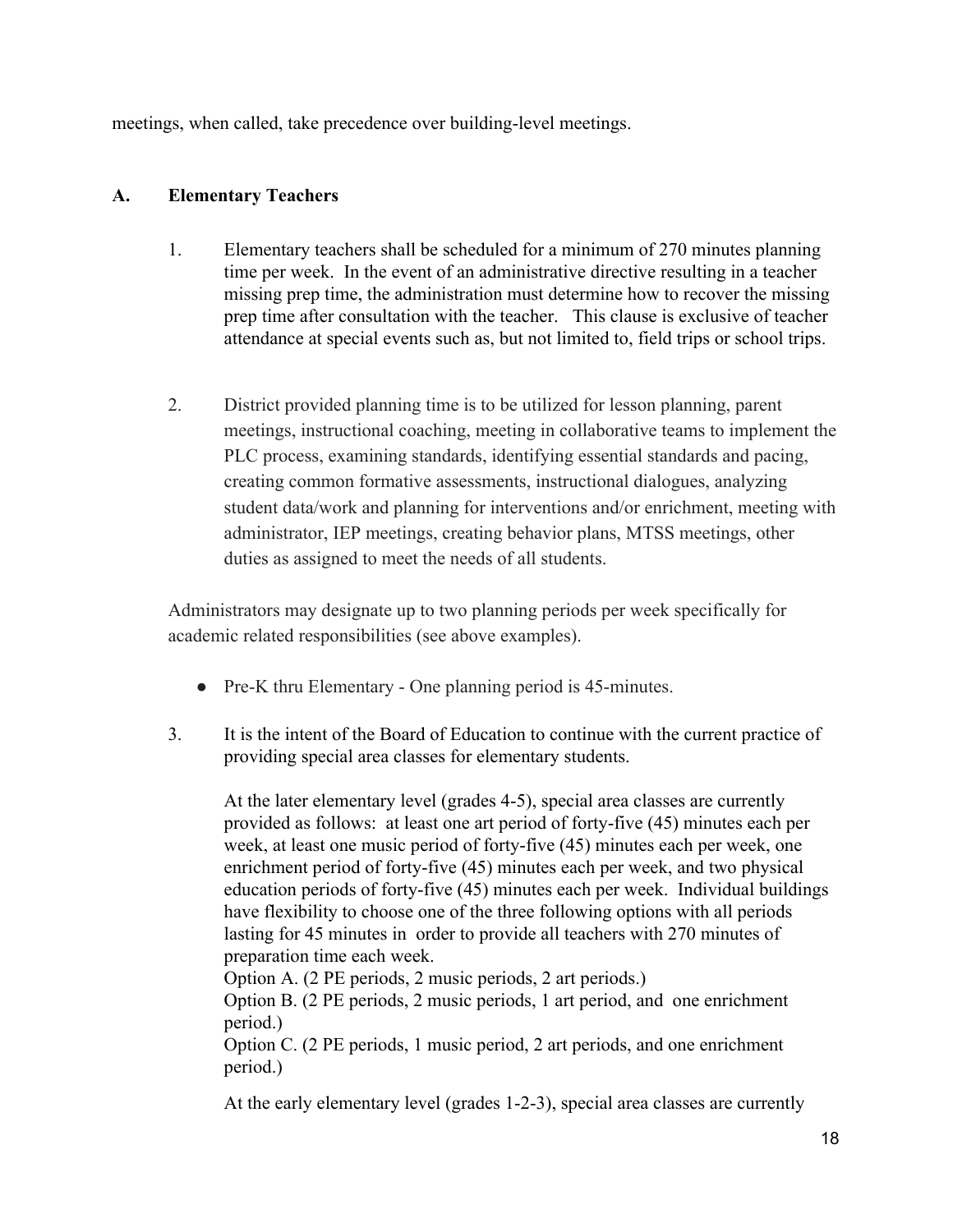provided as follows: one art period of forty-five (45) minutes per week, two music periods of forty-five (45) minutes each per week, one physical education period of forty-five (45) minutes per week and one media period of forty-five (45) minutes per week, and one enrichment period of forty-five (45) minutes each per week.

Kindergarten students are currently provided one art period of forty-five (45) minutes, two music periods of forty-five (45) minutes each per week, two physical education periods of forty-five (45) minutes each per week and one enrichment period of forty-five (45) minutes each per week.

In elementary grades where music, art, and physical education are assigned, the teacher shall be relieved of duty while such classes are in session for the purpose of using this time as preparation and/or consultation time. However, the past practice shall be continued wherein the classroom teacher and the special area teacher plan together the activities and learning experiences of their students. However, it shall be the responsibility of the classroom teacher to supervise the students on their way to and from special classes.

Mandatory teacher-supervised 15 minute outdoor recess for elementary at an established time each day once in the morning and once in the afternoon. Recess will be held indoor on days when weather is inclement as determined by the administrator. Recess shall be student free-play time.

4. The administrators responsible for the scheduling of special area time shall make every reasonable effort to attempt consistency of preparation time for the teachers involved and shall attempt the equitable distribution of special area teacher time throughout the week. This shall include transition time between classes that will not count towards the allotment of 270 minutes planning time per week.

The following exception applies to preparation time for special area teachers (Departmental Physical Education, Departmental Art and Departmental Music Teachers). Special area teachers who experience a reduction of preparation time pursuant to late starts will be made whole by beginning specials classes with students one day later than classroom teachers at the beginning of the school year and end classes with students one-half day before classroom teachers at the end of the school year.

5. Time from morning dismissal until reconvening of afternoon sessions, less thirty-eight minutes duty-free lunch, will be considered planning time. Time needed beyond that provided at the noon hour to complete the 270 minutes planning time must be scheduled at the beginning or end of the day. The principal may, with the expressed concurrence of a substantial majority of the early elementary teachers involved, alter the scheduling of such preparation and/or consultation time, provided that such preparation and/or consultation time is, in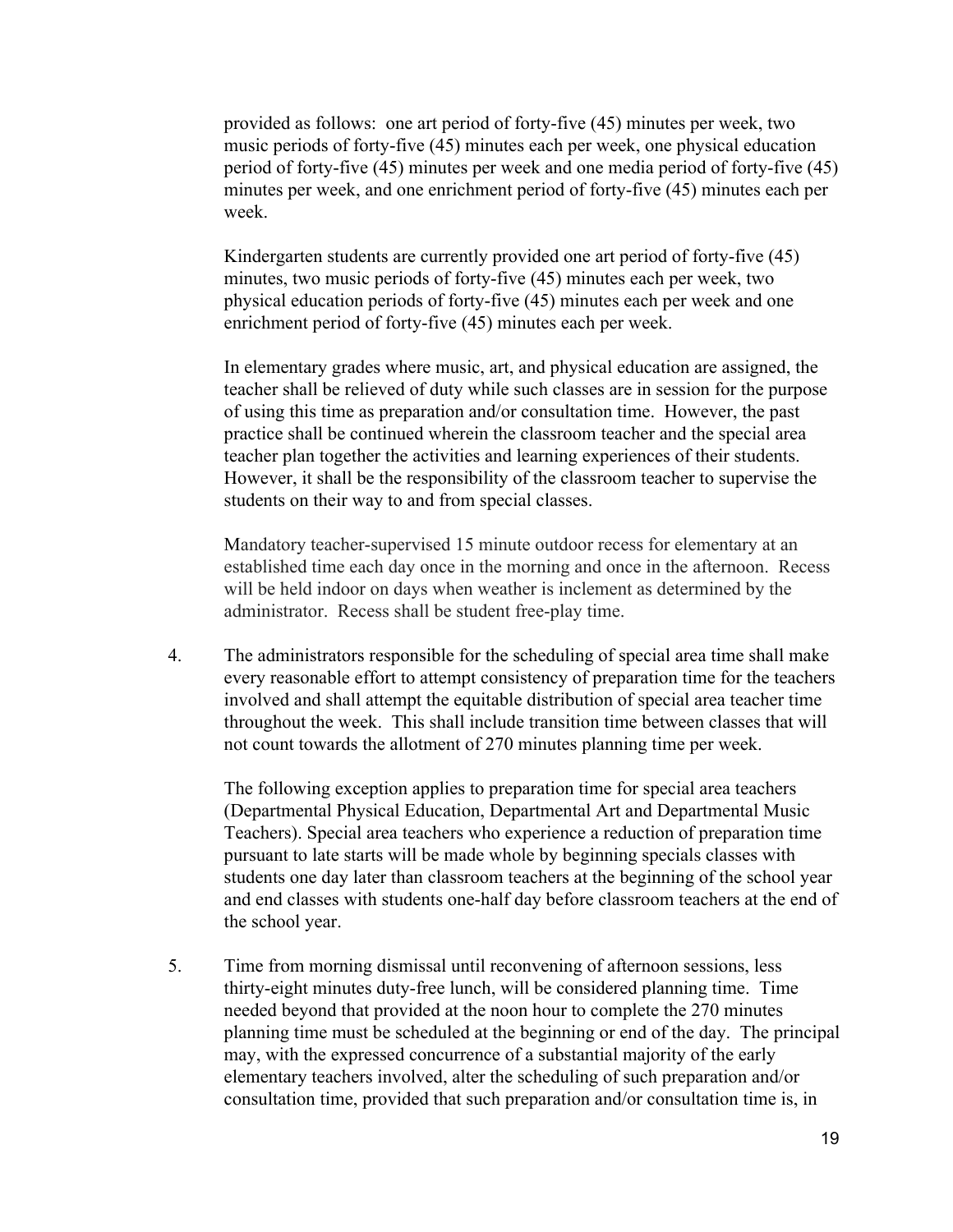the alteration process, neither fragmented nor reduced. Should the alteration process include the provision of additional special area teacher time, the total preparation and/or consultation time granted early elementary teachers shall not exceed that granted later elementary teachers.

- 6. All elementary teachers will have a minimum of thirty-eight minutes per day for a duty-free lunch period, except in emergency situations as defined in Article VI. C. 2.
- 7. For each day that school is in session for a full day, each full-time elementary teacher of art, music, and physical education will be allowed no less than forty (40) minutes each day for consultation and/or preparation during the regular school day with a thirty-eight minute duty-free lunch period. In determining special area teachers' preparation times, the five minutes from 8:35 a.m. to 8:40 a.m. may be included as part of the total 270 preparation minutes per week. It is understood that they will have no duties during that time.
- 8. Certified and qualified teachers who are presently teaching at the elementary level and who were employed by the Board as of June 1, 1983, will be excluded from the requirements of the ZA/ZS endorsement resulting from School Board or Administration policies. This provision does not apply if the state or federal government require the change.
- 9. Building level meetings will typically begin ten minutes after the conclusion of the school day and will be reserved as follows:
	- the first, second and fourth Mondays of each month will be reserved for departmental and/or grade level/PLC meetings with an instructional or curriculum focus. The total combined time for these meetings will not exceed 180 minutes, with meetings lasting no longer than one and one-half hours. This configuration will allow the parties the flexibility to schedule either 2 or 3 meetings in any given month in order to meet the needs of the building. Should the need arise, the time set aside for meetings can be used for other meetings with the building staff.
	- the third Monday of each month will be reserved for union building meetings;
	- the fifth Monday of the month will be reserved for building level meetings subject to the mutual agreement of the parties.

Upon prior consultation with the appropriate union representative, it is understood that meetings may be scheduled for urgent reasons on days other than Monday, provided that the adjusted meeting schedule will not exceed the number of building level meetings above.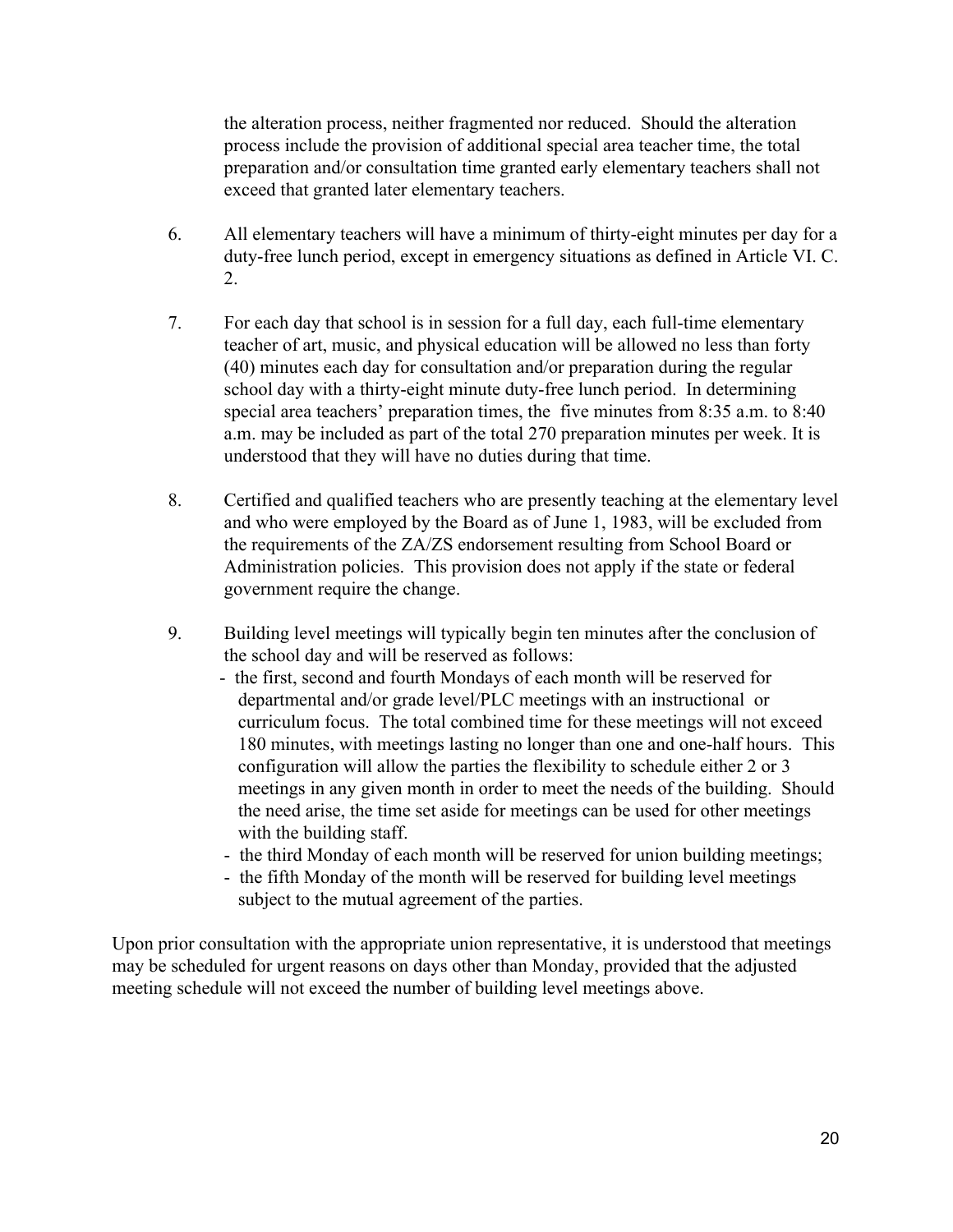#### <span id="page-20-0"></span>**B. Secondary Teachers**

1. All full-time high school teachers shall be assigned by the building administrator the equivalent of five class periods, a planning period, thirty (30) minute duty-free lunch period, and (unless excluded under other provisions of this contract) homeroom or other related duties necessary for proper supervision of the building. Exceptions to class scheduling may be made in buildings where experimental programs are implemented with the agreement that such scheduling shall not exceed the equivalent of twenty-five (25) class periods per week.

In the case of Middle School, full-time teachers shall be assigned by the building administrator the equivalent of five (5) class periods, a planning period, thirty (30) minute duty-free lunch period, and (unless excluded under other provisions of this contract) advisor/advisee or other related duties necessary for proper supervision of the building. Exceptions to class scheduling may be made in buildings where experimental programs are implemented with the agreement that such scheduling shall not exceed the equivalent of twenty-five (25) class periods per week. The advisor/advisee period does not count as a class period for the calculation of twenty-five (25) class periods. In the event of an administrative directive resulting in a teacher missing prep time, the administration must determine how to recover the missing prep time after consultation with the teacher. This clause is exclusive of teacher attendance at special events such as, but not limited to, field trips or school trips.

2. District provided planning time is to be utilized for lesson planning, parent meetings, instructional coaching, meeting in collaborative teams to implement the PLC process, examining standards, identifying essential standards and pacing, creating common formative assessments, instructional dialogues, analyzing student data/work and planning for interventions and/or enrichment, meeting with administrator, IEP meetings, creating behavior plans, MTSS meetings, other duties as assigned to meet the needs of all students.

Administrators may designate up to two planning periods per week specifically for academic related responsibilities (see above examples).

Part time and shared time teachers' schedules will not include a scheduled planning period. Time scheduled and paid will be based on a 0.2 FTE per class assigned (1 class =  $0.2$ , 2 classes =  $0.4$ , 3 classes =  $0.6$  and 4 classes =  $0.8$ ).

3. Every effort will be made by the building administrator to avoid the assignment of more than three (3) consecutive class periods. If such assignments are necessary, the administrator shall notify the teacher of the reason(s) for such assignment.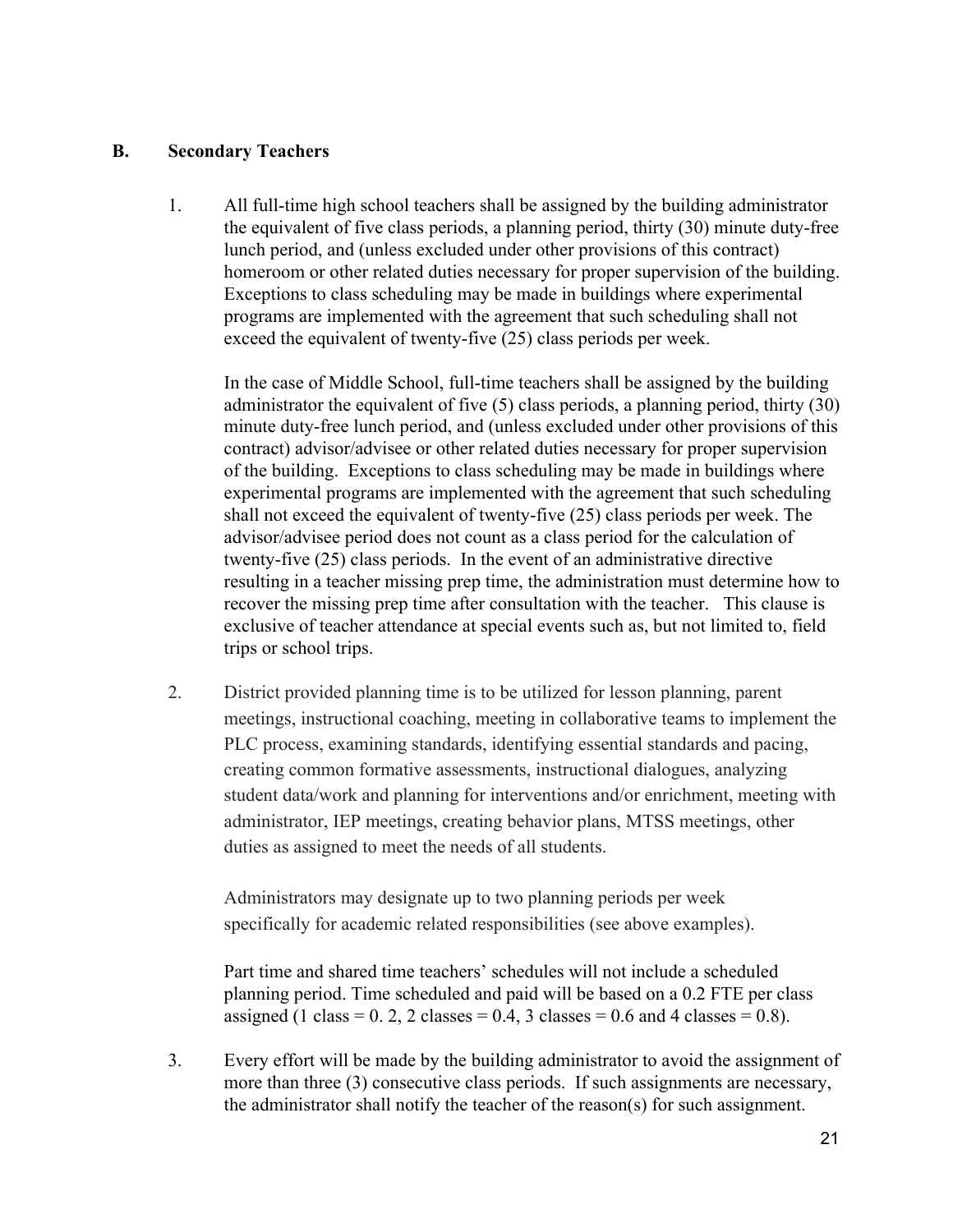4. In order to provide appropriate programming for students an extended day may be necessary. This may take the form of adding one additional period either prior to and/or following the regular six period day, for a total not to exceed an eight period day. No teacher will be required to work more than six consecutive periods. (The equivalent of five class periods and one preparation period.)

Assignments for these extended day classes would be announced to staff and insofar as possible be assigned on a voluntary basis. Assignments shall be rotated if possible. No teacher shall be scheduled to work, on an involuntary basis, an extended hour either prior to or following the regular school day, for two consecutive semesters. Teachers teaching an extended day will be granted an early dismissal or late arrival, with the exception that, consistent with current practice, it is the intent of the parties to this agreement that teachers teaching extended hours will attend scheduled building level meetings, unless excused by the Administration for valid reasons.

5. Building level meetings will typically begin ten minutes after the conclusion of the school day. Mondays, except for the fifth  $(5<sup>th</sup>)$  Monday, will be reserved for departmental and/or PLC meetings with an instructional or curriculum focus. These meetings will last no longer than one hour. Should the need arise, the time set aside for meetings can be used for other meetings with the building staff. The fifth Monday of the month will be reserved for building level meetings subject to the mutual agreement of the parties.

Upon prior consultation with the appropriate union representative, it is understood that meetings may be scheduled for urgent reasons on days other than Monday, provided that the adjusted meeting schedule will not exceed the number of building level meetings above.

### <span id="page-21-0"></span>**C. All Unit Members**

- 1. The grading and/or evaluation of students is primarily the responsibility of the classroom teacher. The Administration shall be responsible for reasonable support of grading and/or evaluation practices of the teachers under their jurisdiction. Following consultation with the teacher, the determination of credit or non-credit shall be the responsibility of the Administration.
- 2. All unit members will have a duty-free lunch period. It is recognized that emergency situations may occasionally arise affecting the health and welfare of students when it might be necessary to ask unit member assistance with the understanding that the lunch period will not be interrupted for assistance in those situations ordinarily the responsibility of building administrator or non-instructional personnel if such personnel are available.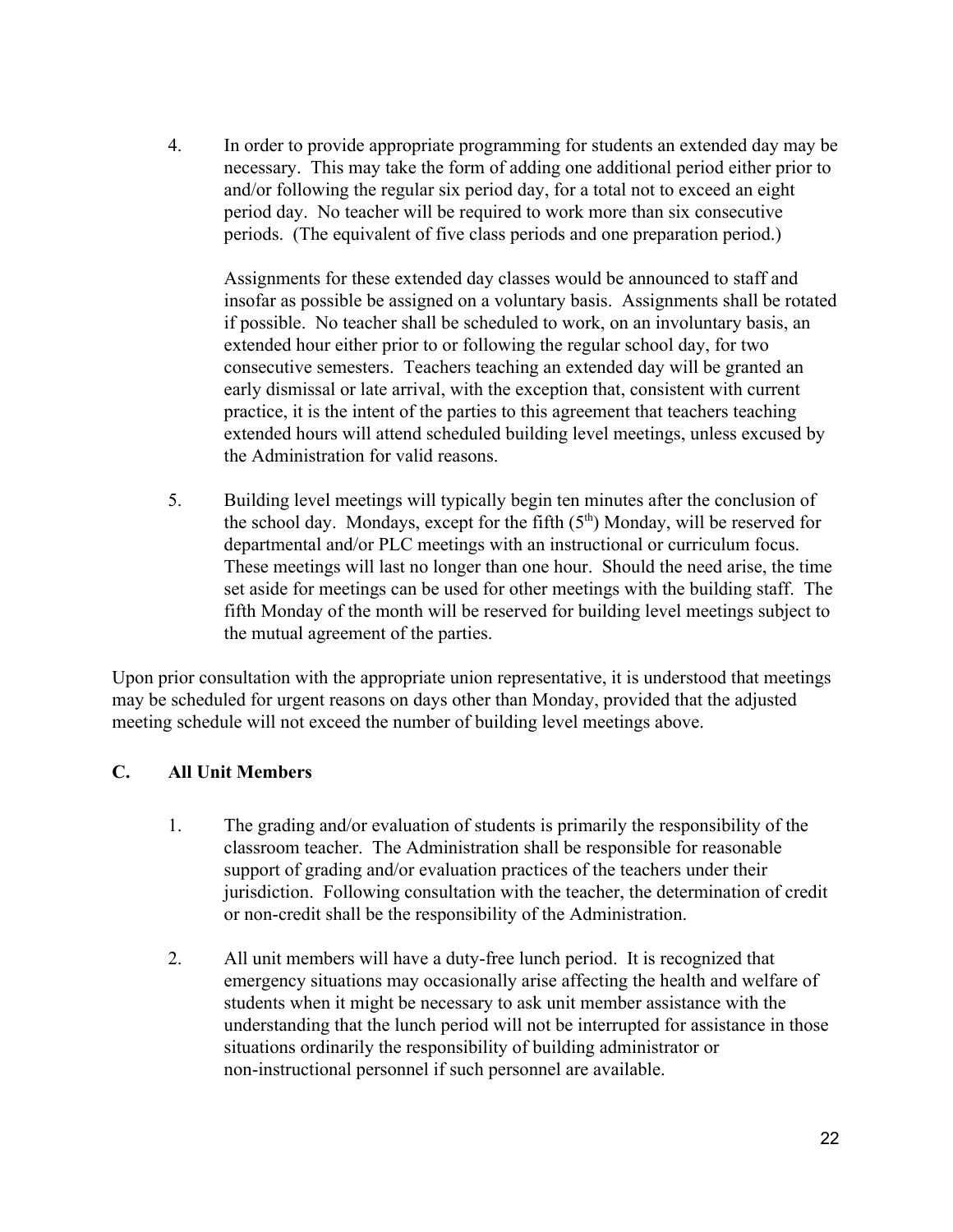- 3. During a teacher's preparation time, arrangement may be made with the appropriate building administrator should it be necessary for the teacher to leave the premises.
- 4. Teachers assigned to more than one building during any school day shall be granted the same thirty (30) minute duty-free lunch period, exclusive of travel time, as that granted to other teachers.
- 5. Unit members assigned to more than one building shall attend regularly scheduled building level meetings, in the building to which they are assigned at the end of the day of the meeting, Their school of primary assignment (home base) is to take precedence in the event of conflict.
- 6. Prior to decisions as to placement, the district-wide departmental administrator shall send notices out by April  $1<sup>st</sup>$  to those unit members in said department requesting their assignment preference for the following school year.
- 7. All disciplinary practices shall be in conformity with applicable provisions of any established and/or published policies or procedures dealing with student conduct.

Unit members will receive administrative support in their reasonable application of approved measures.

- 8. For Health and Safety reasons, all students who do not have complete bowel and/or bladder control, as defined by more than three (3) toileting accidents within the first ten (10) days of a student's attendance in school, will be assigned a one-to-one paraprofessional to monitor that student's toileting needs. For this process to be implemented, the teacher must report the incident to their administrator in writing.
- 9. It is understood that employees are not required to respond to emails or text messages during non-work hours.

### <span id="page-22-0"></span>**D. Coaching and Physical Education Requirements**

- 1. All persons assigned physical education teaching and/or coaching responsibilities must have either a college credit course or an in-service course in the care and prevention of athletic injuries.
- 2. All swimming instructors must have and maintain Water Safety Instructor's and Advanced Life Saving Certificates. One scheduled opportunity for professional development will be provided to all swimming instructors to renew their Water Safety Instructors and Advanced Life-saving certificates each year. It will be the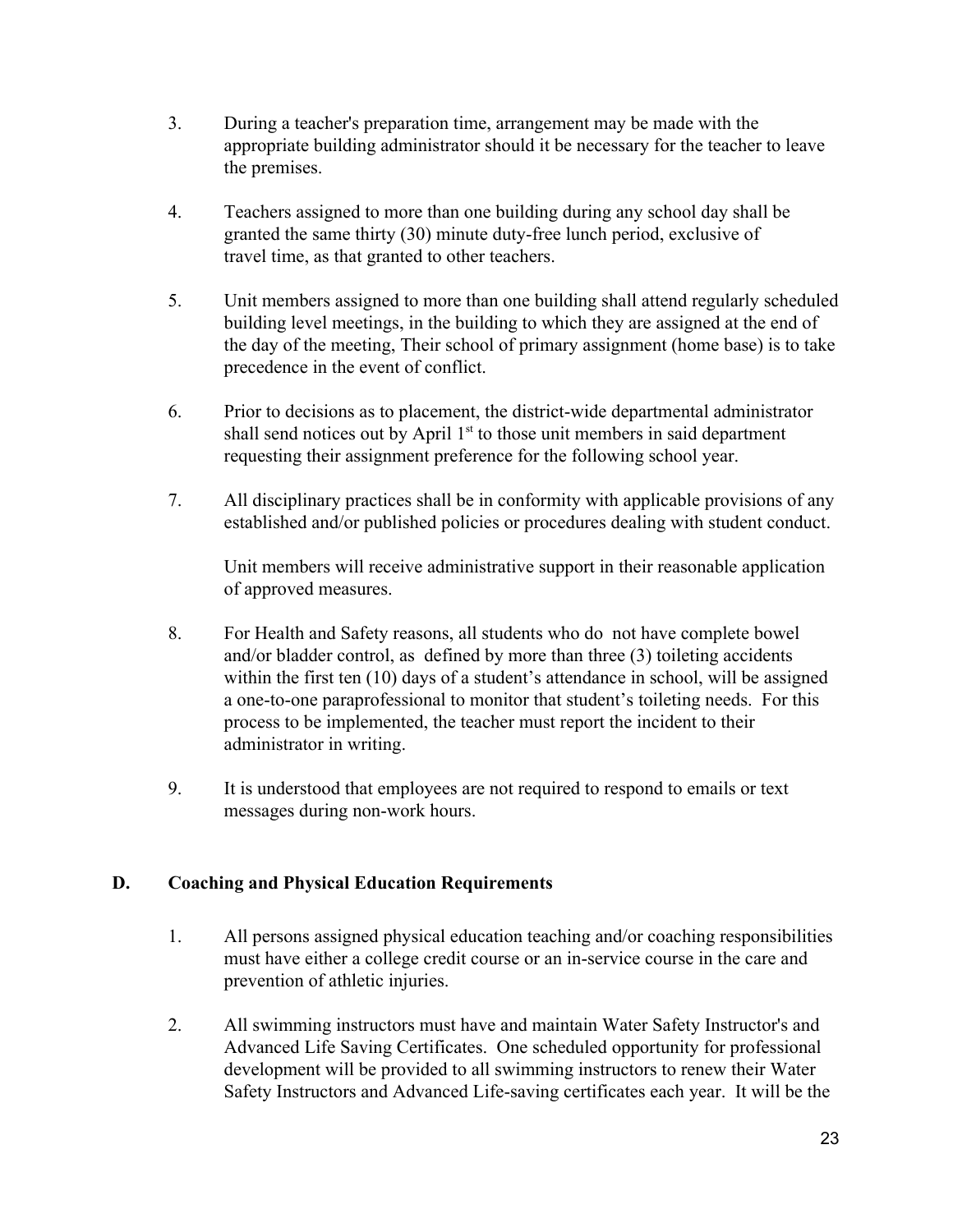responsibility of the teacher to attend the district provided professional development or obtain the required professional development at their own expense.

3. All physical education teachers and/or athletic coaches must have a valid CPR (Cardio-Pulmonary Resuscitation) certificate. One scheduled opportunity for professional development time will be provided to all physical education teachers to renew their CPR certificate each year. It will be the responsibility of the teacher to attend the district provided professional development or obtain the required professional development at their own expense.

### <span id="page-23-0"></span>**E. Protocol for Handicapped/Medically Fragile Students**

- 1. No teacher will be required to assist or supervise a diabetic/insulin dependent student. This assistance/supervision includes the calculation of carbohydrates to determine insulin dosage, injections, or insulin pump procedures.
- 2. That in the event a diabetic/insulin dependent student requires the support of a member of the DFT, the following protocol will be used to determine whether a DFT member will receive a stipend when meeting any one of the following criteria:
	- In cases where the elementary student requires insulin injection, or direct supervision when given injection.
	- In cases where the elementary student requires direct supervision of insulin pump procedures.
	- In cases where the elementary student needs assistance in calculating carbohydrates to determine insulin dosage.
	- For those diabetic students who are in either middle or high school and require monitoring to maintain appropriate insulin levels, upon the recommendation of the school nurse, and in consultation with district officials, the DFT member will receive the agreed upon stipend.

Teachers who accept the assignment to monitor and administer insulin to students will be paid \$50 per week for each week or partial week that such duties are performed. Payment will be made as a supplemental inclusion on the teacher's regular monthly pay.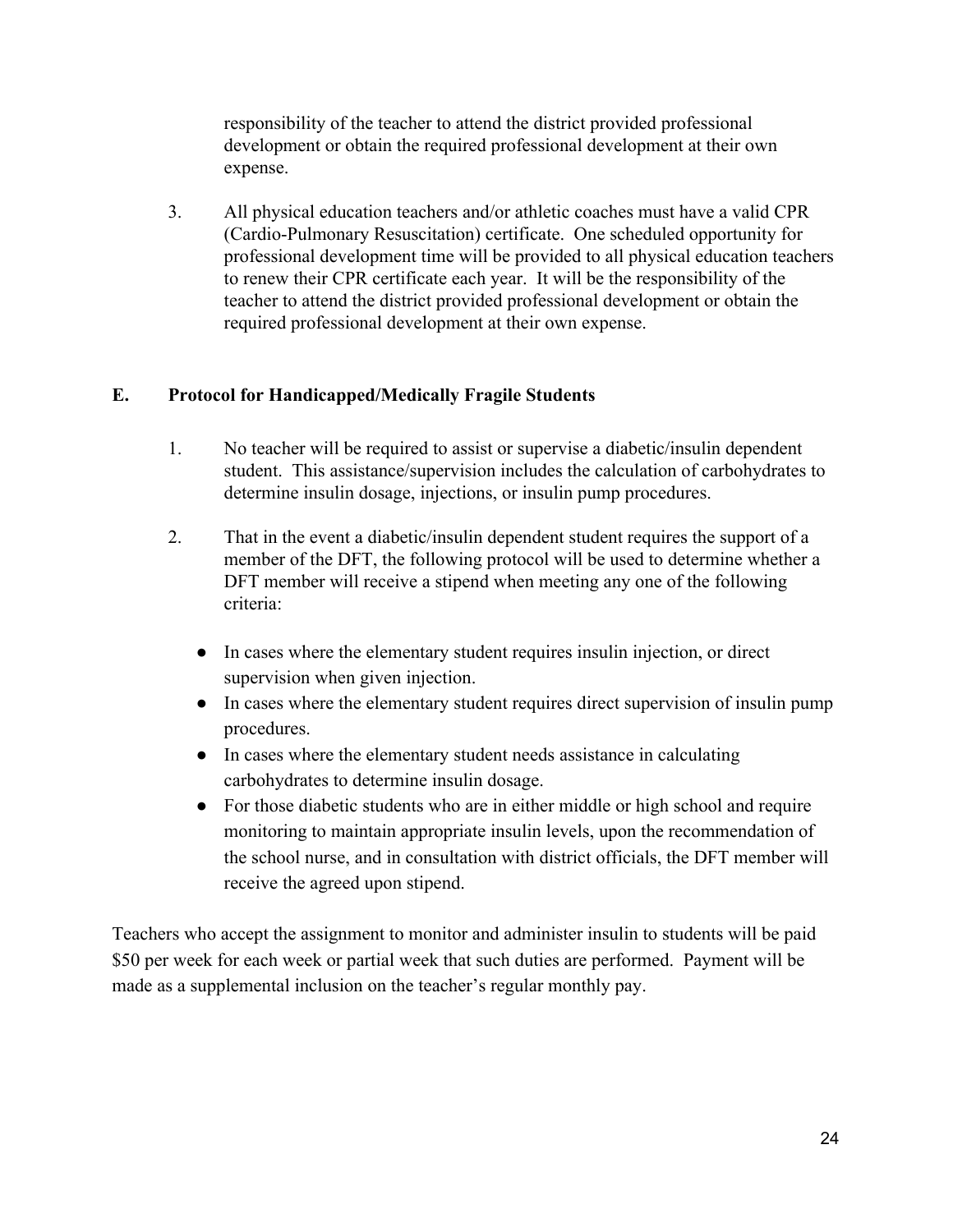#### <span id="page-24-0"></span>**F. Social workers and psychologists may be allowed flexible schedules so that they can**

meet the needs of parents and students who cannot schedule conferences/meetings/programs during the school day. Such flexible schedules must be mutually agreed upon by the applicable Principal, special education supervisor, and the social worker(s) or psychologists) involved. Those psychologists or social workers who are involved would have at least one week's notice of a change in schedule.

# <span id="page-24-1"></span>**ARTICLE VII - SENIORITY**

- A. A seniority date is a February 1 or September 1 date. Periods of creditable service of less than one year shall be calculated to the nearest whole semester and the seniority date will be adjusted accordingly. Unit members hired before April 15th of the spring semester or before November 15th of the fall semester receive the full semester's credit for seniority purposes. A unit member who serves in a temporary administrative capacity for more than ten (10) weeks in any twenty (20) week period during the school year will lose seniority for the semester in which the greater portion of time was spent in a temporary administrative capacity. Consistent with past practice, the position left open due to reassignment to temporary administrative capacity may be filled with a substitute teacher.
- B. In the event of a conflict, within the first 30 calendar days of the beginning of the school year or the start of a new semester, in a given school regarding the assignment of any facility (facility is defined as room assignment and not teaching assignment). P-l2 seniority shall be the determining factor unless, in the Administration's opinion, specific educational needs supersede such considerations. There shall be two exclusions to the above:
	- 1. Special education and departmental room assignments.
	- 2. Specific classroom assignments at the secondary level.

If the Administration's decision is based on specific educational need(s) rather than the seniority factor, the Administration shall, upon request, state in writing its reason(s) for the decision to the senior teacher(s) directly involved.

C. Annually, the Human Resources Department will prepare for the Union a seniority list of all unit members. In addition, a list for each building, containing names, and seniority dates in that building, will be sent to the Union Office on or about November 1 of each school year.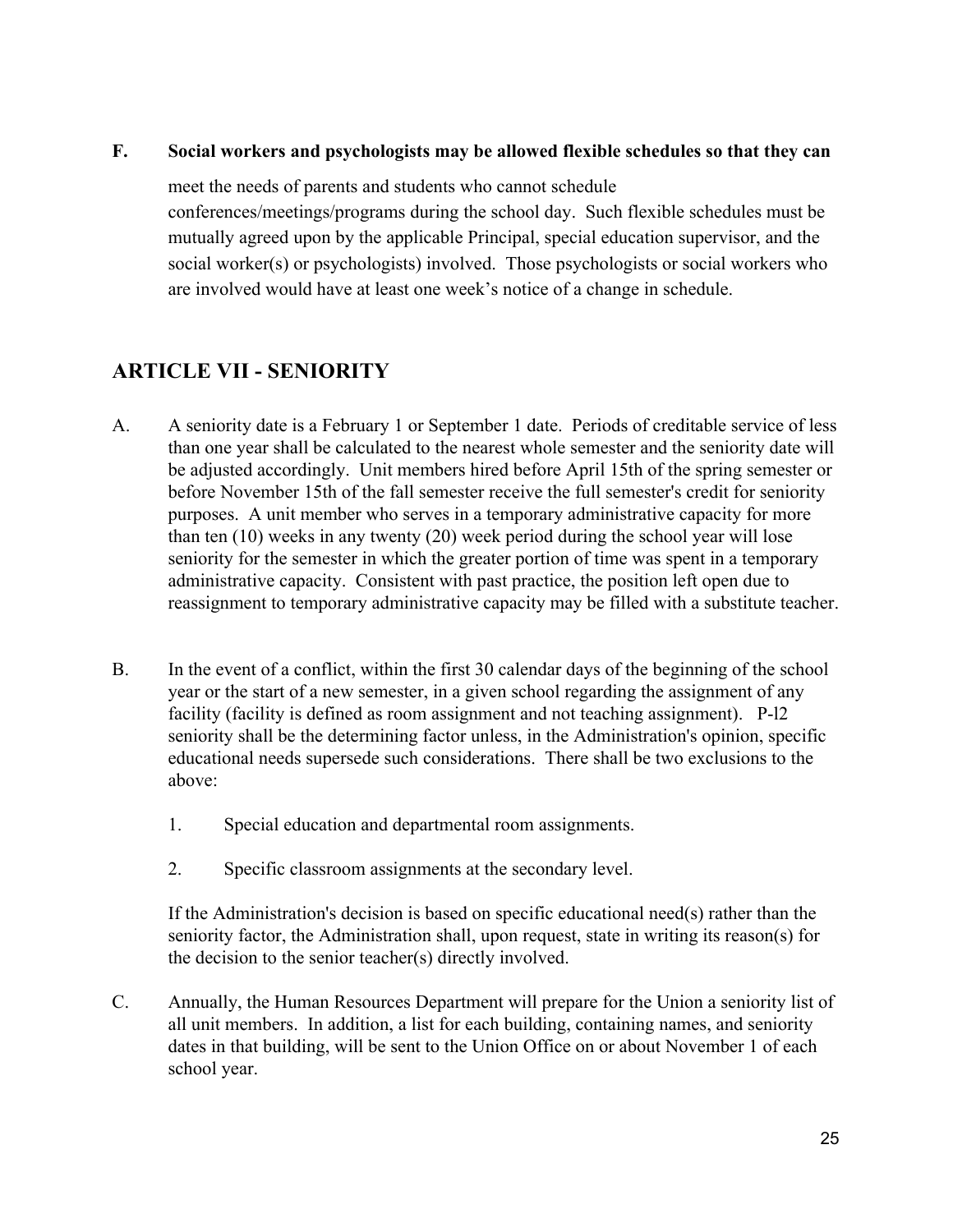Time involved outside the bargaining unit, in personal leave or time in excess of five (5) years on Civic Leave, shall not be counted as creditable service for seniority purposes; and the position of any such unit member on the list will be adjusted accordingly. The Union shall be notified via updated seniority list by May 15th of the current school year of any changes in certification, endorsement, licensing, or approval by Federal or State law of any member of the bargaining unit.

A unit member who is involuntarily laid off will, upon reappointment, be credited with years of service accumulated prior to the date of layoff. For the purposes of layoff and recall only, all unit members who are on layoff shall accrue seniority, up to the total number of years of active service in the district or for a period of four (4) years whichever should occur first.

Unit members who resign and are subsequently reappointed will not receive seniority credit for previous years of service.

- D. Time involved in all professional leave will be counted as creditable service for the purpose of seniority. Part-time teachers receive a full year of seniority.
- E. When ranking unit members in seniority order, if two (2) or more unit members have the same seniority date, they shall be ranked by the last four (4) digits of their respective social security numbers, the one with the higher number being given higher seniority rank.

For example:

|                   | <b>Seniority Date</b> | <b>Social Security Number</b> |
|-------------------|-----------------------|-------------------------------|
| Unit Member No. 1 | $9 - 1 - 98$          | XXX-XX-6500                   |
| Unit Member No. 2 | $9 - 1 - 98$          | XXX-XX-5999                   |
| Unit Member No. 3 | $2 - 1 - 99$          | XXX-XX-9999                   |
| Unit Member No. 4 | $2 - 1 - 99$          | XXX-XX-9234                   |
| Unit Member No. 5 | $2 - 1 - 99$          | XXX-XX-7233                   |
|                   |                       |                               |

### <span id="page-25-0"></span>**ARTICLE VIII – NEW POSITIONS AND DEPARTMENTS**

- A. It is agreed that all postings for district positions pursuant to the DFT collective bargaining agreement will be accomplished through the use of the District online application system and visibly posted near the sign-in sheet for a period of five (5) days. Accordingly, posting responses made by the DFT members will be accepted via District online application system.
- B. Newly created positions, positions that did not previously exist in the District, will be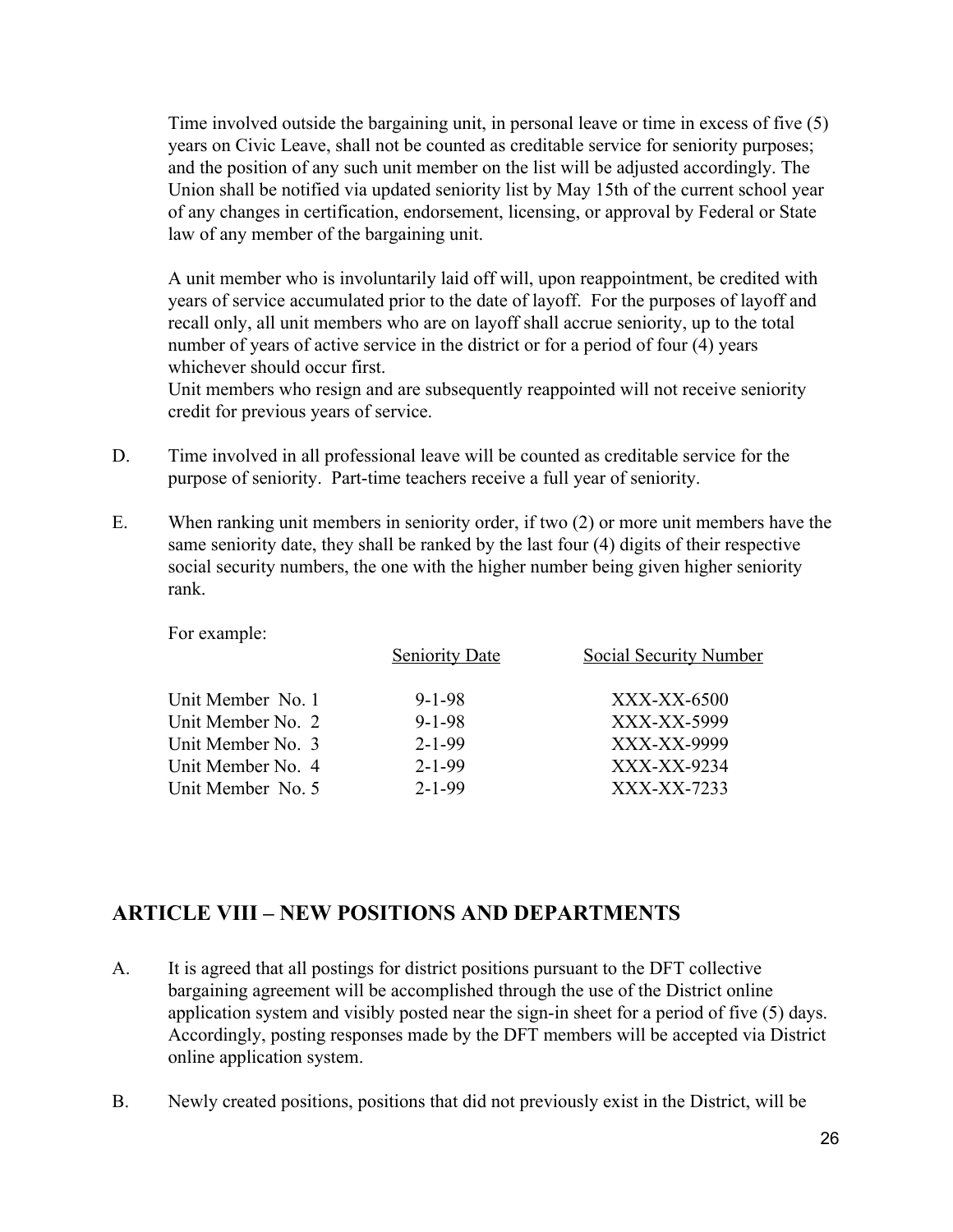announced and posted according to Article VIII A in each school prior to the selection of staff. Five (5) school days shall be allowed for applications from present staff members.

- C. When new teaching positions are established because of special grants from the Federal or State government, or from a foundation, teachers in the bargaining unit will have the first opportunity to fill these teaching positions consistent with job descriptions established for these teaching positions by the Administration. A notice of such position shall be visibly posted according to Article VIII A for a period of five (5) school days in each school building and department.
- D. English Learners Department Teachers

### **The Board and the Union recognize that all Bilingual Department teachers shall obtain a bilingual or ESL endorsement.**

In the event that an appropriate certified teacher is not available for a bilingual department position either from reappointment from layoff, or from the pool of new hire candidates for a bilingual department assignment, an agreement between the union member and designee of Dearborn Public Schools shall be signed and filed with Human Resources in the teacher's personnel file. The agreement defines the following conditions of employment:

- 1. In the first year, the teacher will obtain a required minimum of three (3) credit hours toward a bilingual or ESL endorsement prior to the start of the next consecutive work year from an accredited university.
- 2. During each of the second, third and fourth year, the teacher will obtain a recommended minimum of six (6) credit hours toward a bilingual or ESL endorsement prior to the start of the next consecutive work year from an accredited university.
- 3. The teacher will earn a bilingual or ESL endorsement from an accredited university no later than the beginning of their fifth year of teaching.
- 4. The teacher must earn an ESL or bilingual endorsement from an accredited university based on the above schedule.

These conditions will be reviewed annually to verify compliance prior to the start of any given work year. If the above conditions are not met and the teacher remains assigned in a bilingual department position, the teacher's employment with the Dearborn Public Schools will be terminated if they are probationary or surplused from the department in accordance with Board policy if tenured.

Unit members that are required to fulfill Article VIII Section D1 who are laid off and recalled into a non-EL position are not required to fulfill the terms of Article VIII Section D1. If the unit member returns to the EL department they shall be required to fulfill the terms of Article VIII Section D1.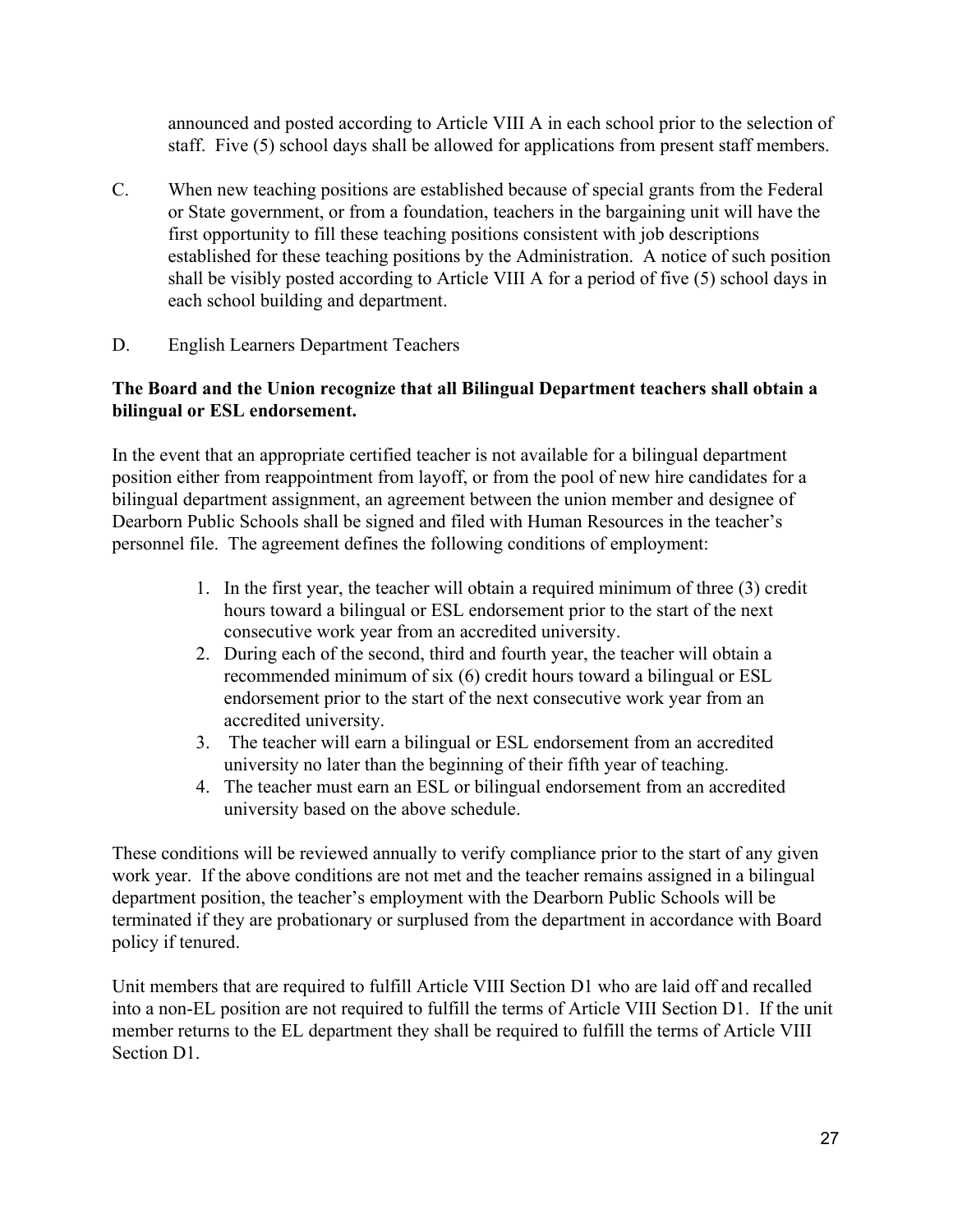#### E. Media Department Teachers

In the event that an appropriate certified teacher is not available for a media specialist department position either from reappointment from layoff, or from the pool of new hire candidates for a media specialist department assignment, an agreement between the unit member and designee of Dearborn Public Schools shall be signed and filed with Human Resources in the teacher's personnel file. The agreement defines the following conditions of employment:

- 1. Starting from the date of hire- For years 1, 2 and 3, the teacher must obtain a required minimum of (9) credit hours each year towards attainment of a certification in Library Science from an accredited university.
- 2. The teacher will earn a certification in Library Science from an accredited university, and pass the MTCC state exam, no later than the end of their fifth year of teaching in a Media Specialist position.

These conditions will be reviewed annually by the Director of Media & Informational Technology to verify compliance prior to the start of any given work year. If the above conditions are not met and the teacher remains assigned in a media specialist position, the teacher's employment with the Dearborn Public Schools will be terminated if they are probationary or surplused from the department in accordance with Board policy if tenured.

The continued employment of a teacher without a certification in a media specialist department position will not supersede other employment conditions set forth in this collective bargaining agreement.

The Board and DFT agree to provide the opportunity for newly hired or placed teachers to sign an official agreement, upon hiring or placement, which states the teacher will earn a Library Science certification by the end of the fifth year of employment in a Media Specialist position.

The purpose of this agreement is to support the recruitment of Highly Qualified Media Specialists. The District has had a Media Specialist vacancy for three years and universities are eliminating the program, which has resulted in a Media Specialist shortage.

### F. Departmental Teacher

- 1. Art, Music and Physical Education departments will cover grades K-12. However, teachers at Dearborn, Edsel Ford, and Fordson High Schools will be the exception as those teachers will be part of the building staff in Art, Music and PE positions.
- 2. The Special Education and English Learner Departments will include all schools in grades K-12.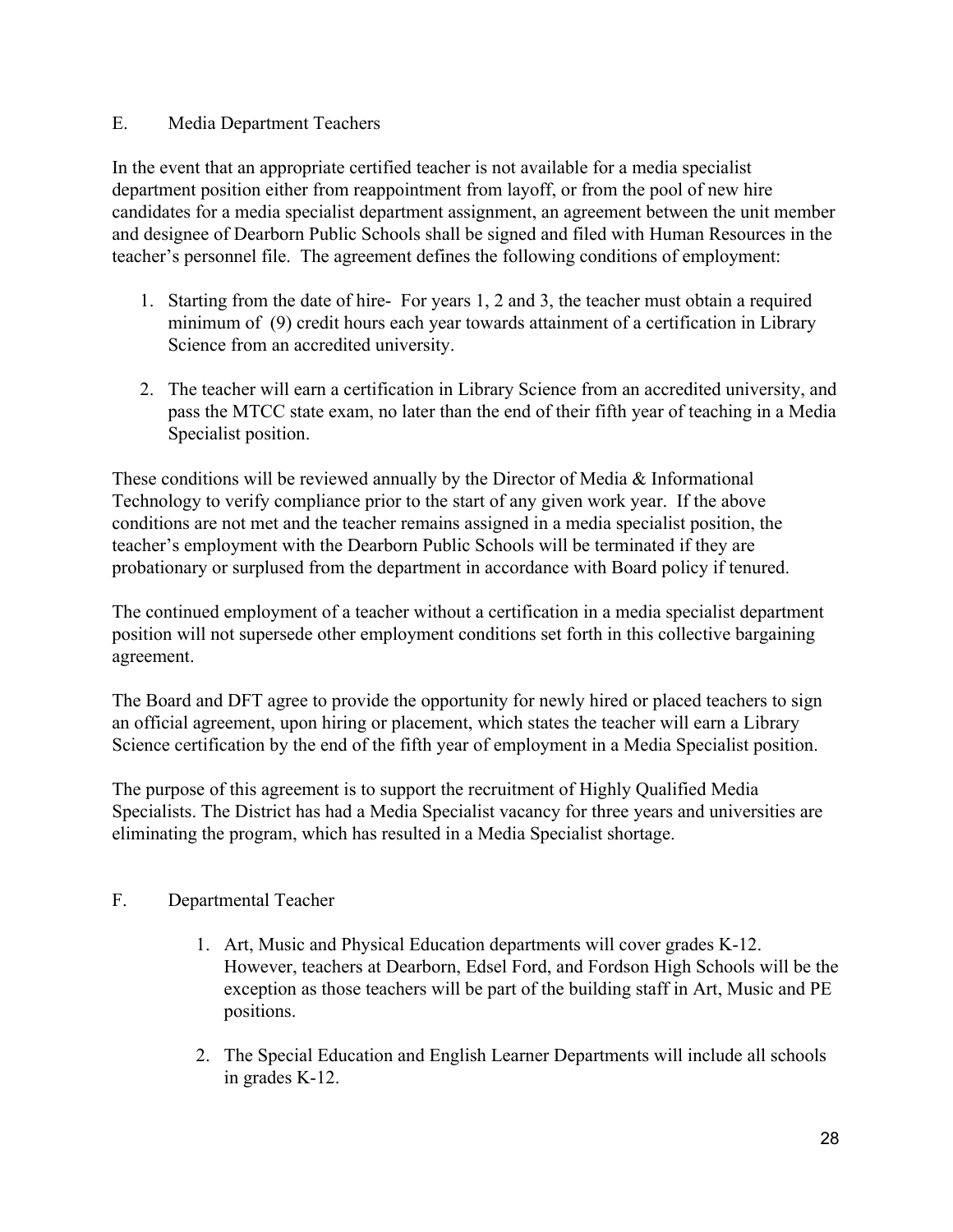3. The District Instructional Coaches and Early Childhood Specialists Department includes grades K-5.

# <span id="page-28-0"></span>**ARTICLE IX - GRIEVANCE PROCEDURE**

### <span id="page-28-1"></span>**A. Definition of Grievance**

A grievance is an alleged violation, misapplication or misinterpretation of this contract. Said grievance shall be in writing specifying the provision(s) of the contract upon which the grievant(s) is relying.

### <span id="page-28-2"></span>**B. Statement of Basic Principles**

- 1. The Union shall have the right to present grievances in accordance with these procedures.
- 2. All discussions shall be kept confidential during procedural stages of the resolution of a grievance.
- 3. A unit member who participates in these grievance procedures shall not be subject to discipline or reprisal because of such participation.
- 4. The failure of an administrator at any level to communicate a decision to the Union within the proper time limits shall permit the Union to proceed to the next stage within the time allowed had the decision been rendered on time.
- 5. The failure of the Union to appeal a decision to the next higher stage within the proper time limits shall constitute acceptance of the last written decision and shall bar future action on that particular grievance, unless a written waiver of time has been granted.
- 6. The Union has the right to have representative(s) present at all stages of any grievance.
- 7. The denial of tenure, or action brought against a teacher under the Tenure Act shall not be considered as falling within the province of the grievance procedure.
- 8. Should the matter remain unresolved, the grievance shall proceed pursuant to the procedure prescribed in the "Formal Stages" of this article.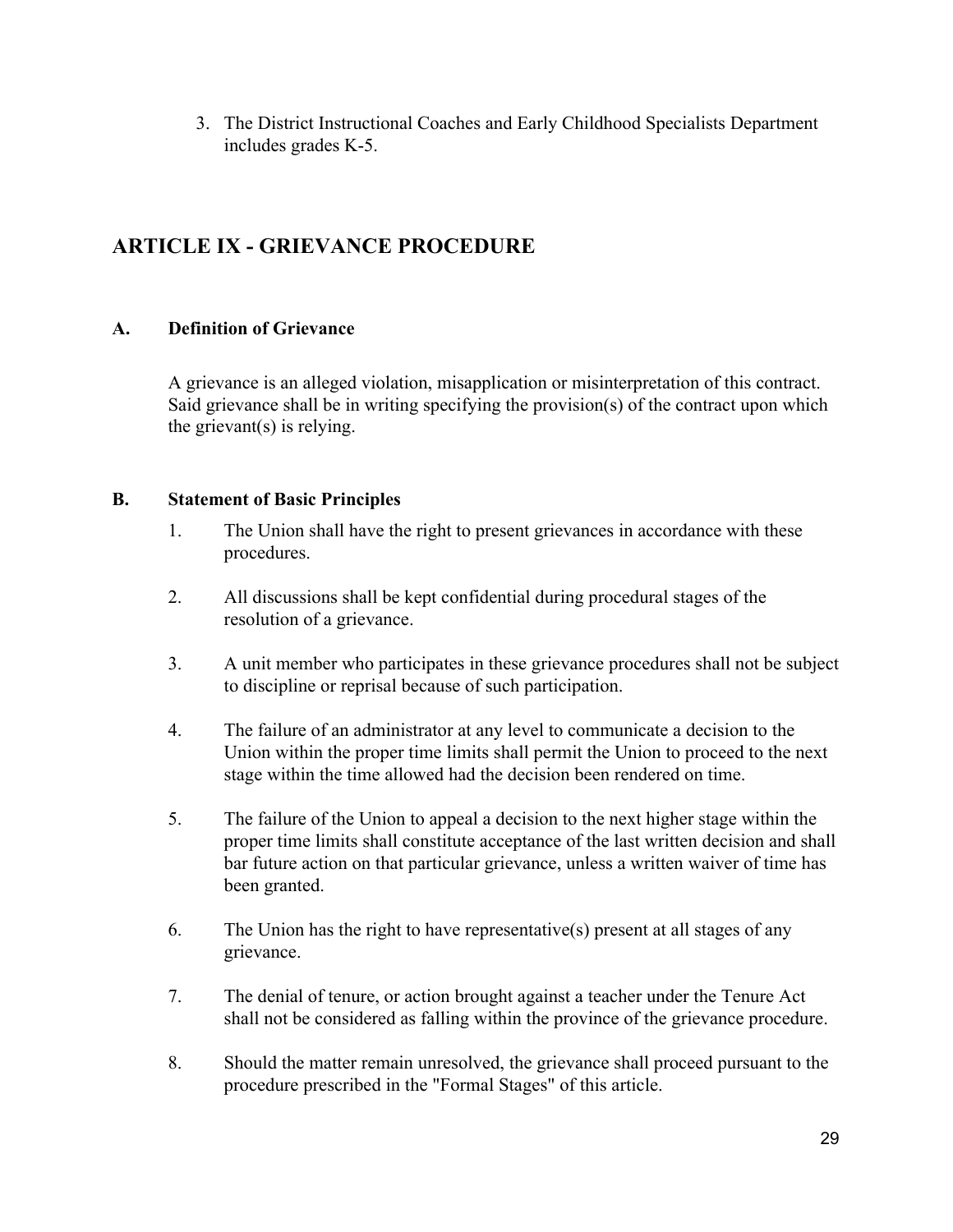9. All formal grievances at all stages shall be submitted directly in writing to the Director of Human Resources. The Director of Human Resources will affix a time stamp promptly which will serve to activate the grievance officially. The Director of Human Resources will disseminate copies to all parties involved and will serve as a clearing house for all steps in the grievance process. The Director of Human Resources will discuss with the President of the Union or designee any inadequacies or deficiencies in the filing of the grievance.

### <span id="page-29-0"></span>**C. Grievance Procedures**

### 1. PRELIMINARY STAGE

In the interest of maintaining harmonious relations, the Union will have an oral and unrecorded conference with the building principal upon discovery of the grievance and prior to initiating formal written grievance procedures. When an alleged grievance originates with an administrator other than the building principal, the "preliminary stage" shall be with said administrator.

### 2. FORMAL STAGES

Director of Human Resources

- a. All grievance(s) shall be recorded on the special grievance form hereinafter set forth. A copy of each grievance must be submitted to the office of the Union. Said grievance shall specify the contract provisions which are alleged to have been violated and the remedy sought, signed by the President of the Union or designee, addressed to the administrator(s)being grieved against, and the white copy forwarded to the Director of Human Resources within fifteen (15) teacher working days of when a reasonably diligent person should have discovered the grievance.
- b. The administrator being grieved against shall return a copy of the grievance form to the Director of Human Resources with the decision in writing within ten (10) working days of the receipt of the grievance form.

Superintendent (or Superintendent's Designee)

- a. If the Union is dissatisfied with the decision, the Union may then appeal through the Director of Human Resources to the Superintendent, or the Superintendent's designee, within five (5) working days of the receipt of the decision of the building principal or other administrator.
- b. The aggrieved shall have the right to a conference with the Superintendent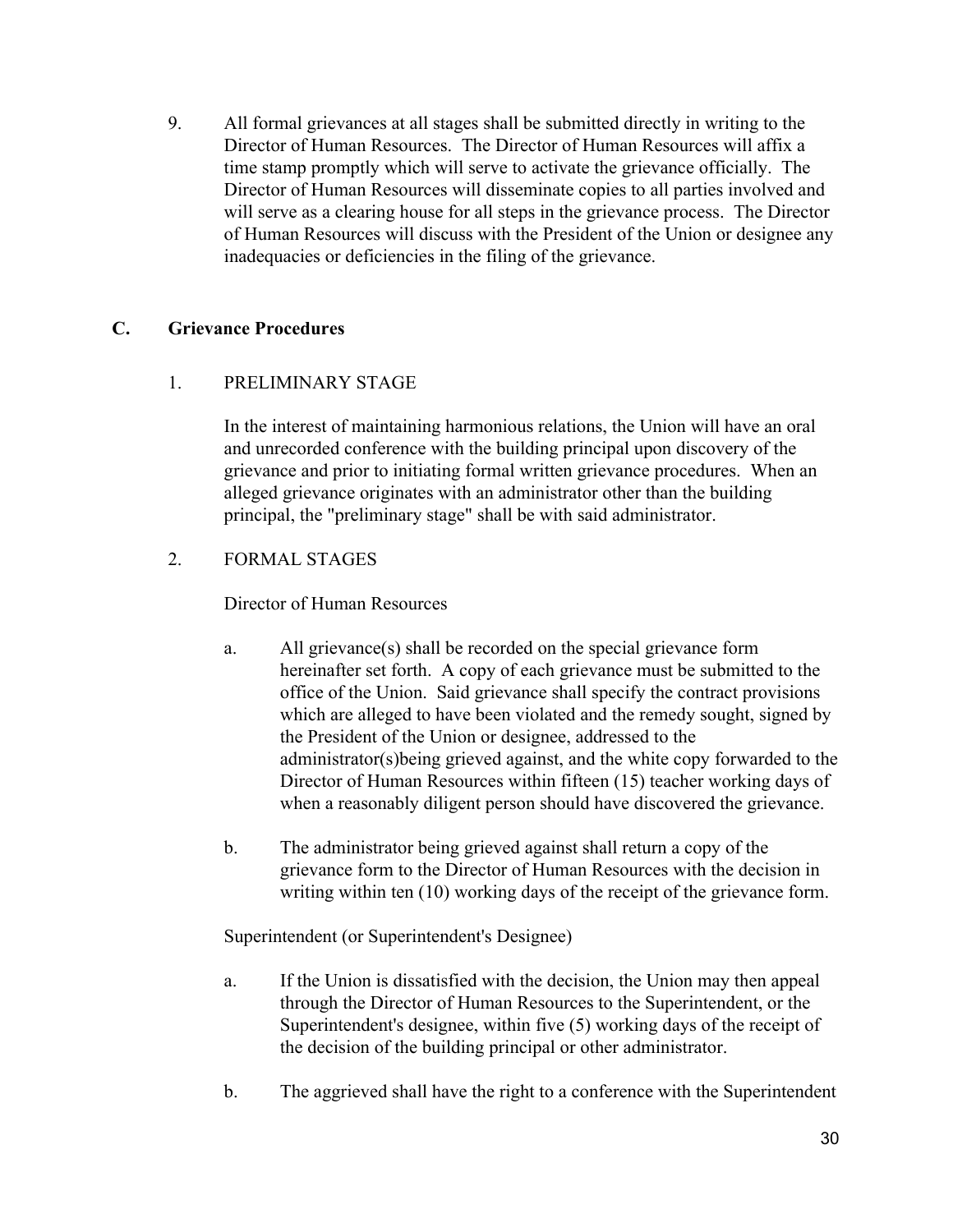of Schools or designee before a decision is rendered.

c. The Superintendent of Schools or designee shall, through the Director of Human Resources, inform the grievant(s), in writing of the decision within twenty (20) working days of the conference at the Superintendent's level.

#### Board of Education Stage

- a. If the Union is dissatisfied with the decision of the Superintendent or designee, the matter may be referred to the Board through the Director of Human Resources within five (5) working days after the receipt of the decision of the Superintendent or designee, unless a written waiver of time has been granted.
- b. The Director of Human Resources shall submit a copy of the grievance and all previous decisions to the President of the Board.
- c. The aggrieved shall have the right to a conference with the Board.
- d. Within thirty (30) working days of the receipt of the grievance, the Board shall meet to arrive at a decision which shall be final unless changed as set forth in subsection e below. Such decision shall be communicated to the Union in writing through the Director of Human Resources within five (5) working days. In the event that the decision of the Board is favorable to the grievant, the remedy awarded will be implemented within twenty (20) working days, unless in the mutual opinion of the Administration and the Union an extension of this time limit is warranted by the particular circumstances.

#### Arbitration

a. If the Union is dissatisfied with the decision of the Board of Education Stage, the Union may refer the matter to arbitration by delivering written notice of its desire to arbitrate to the Superintendent and the American Arbitration Association within twenty (20) working days after the Union's receipt of the decision of the Board. The arbitrator shall be selected, and the arbitration shall be conducted, pursuant to the Labor Arbitration rules of the American Arbitration Association. The fees and expenses of the arbitrator shall be shared equally by the Board and the Union. The arbitrator shall decide whether the provisions stated in the grievance have been violated. Nothing in this contract shall be construed to empower the arbitrator to make any decision amending, changing, subtracting from, or adding to the provisions of this Agreement. The arbitrator shall give no opinion with respect to any other matter left by this Agreement or by law to the discretion of the Board or Administration.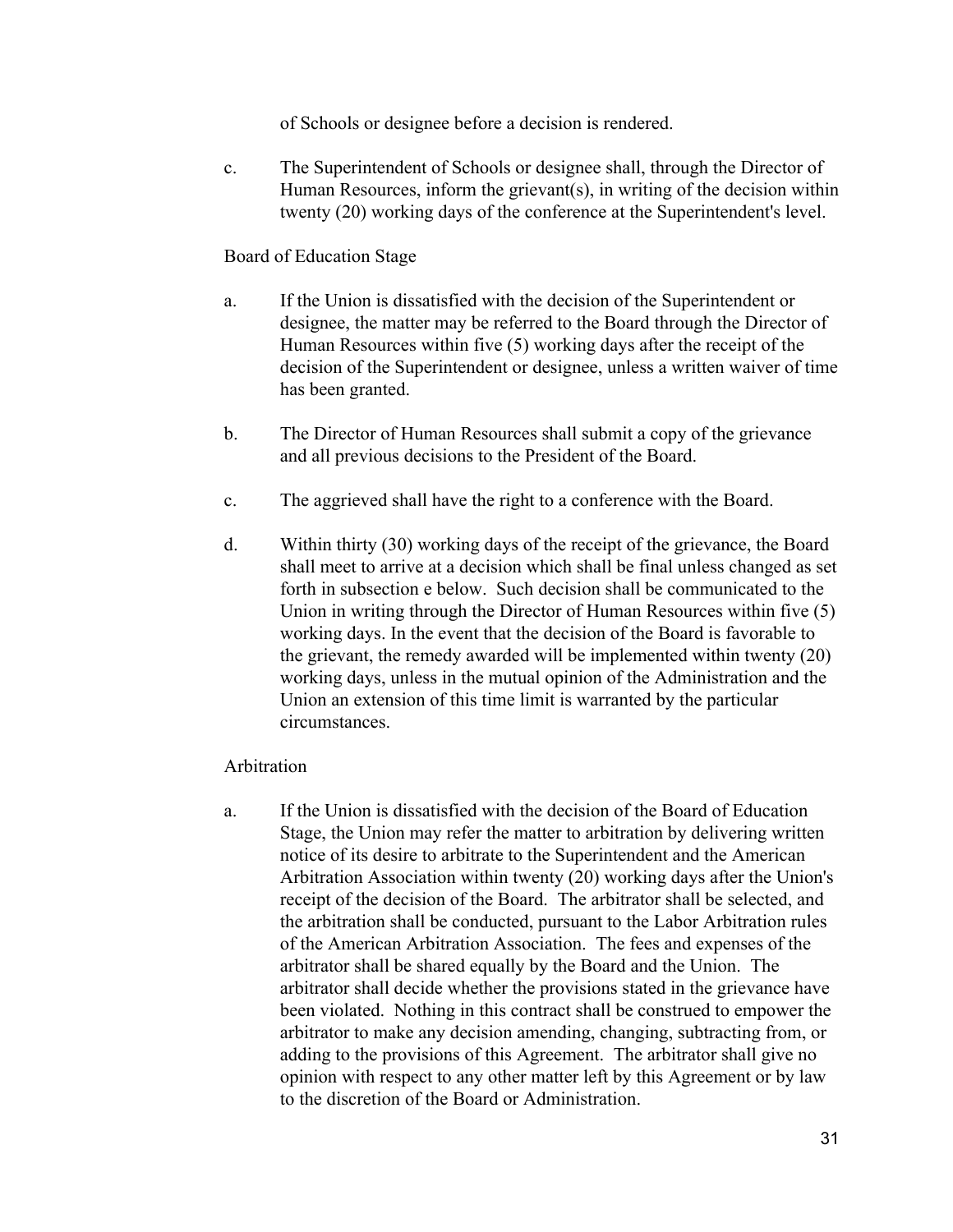The arbitrator's award shall be final and binding on the Board and the Union and any unit members involved.

#### <span id="page-31-0"></span>**D. Grievance Forms**

All written grievances will be presented on a form as follows:

#### P-12 GRIEVANCE FORM DEARBORN FEDERATION OF TEACHERS LOCAL NO. 681 A.F.T. (AFL-CIO)

#### Date submitted

To: (Name & Position of Administrator to Whom the Grievance is Directed) From: (Person(s) and School(s) Submitting Grievances) Re: (Contract Provision(s) Invoked)

STATEMENT OF GRIEVANCE: REMEDY:

Signature

 $\mathcal{L}_\text{max}$  , where  $\mathcal{L}_\text{max}$  , we have the set of  $\mathcal{L}_\text{max}$ 

\*A copy of each grievance must be submitted to the office of the Union.

### <span id="page-31-1"></span>**ARTICLE X - PROBATIONARY TEACHERS**

A. The Administration, if it decides to recommend to the Board the dismissal of a probationary teacher, shall furnish such teacher with a written statement containing the reason(s) for such recommendation.

Such reason(s) shall be based upon observation and/or other relevant considerations. In addition, the Administration shall provide, at the request of the affected teacher, for a conference with the Director of Human Resources.

- B. Prior to the writing of a report, it is desirable that a conference be held with the teacher involved. If any weaknesses are to be cited, a conference will take place.
- C. The principal will offer constructive comments in writing regarding any weaknesses observed.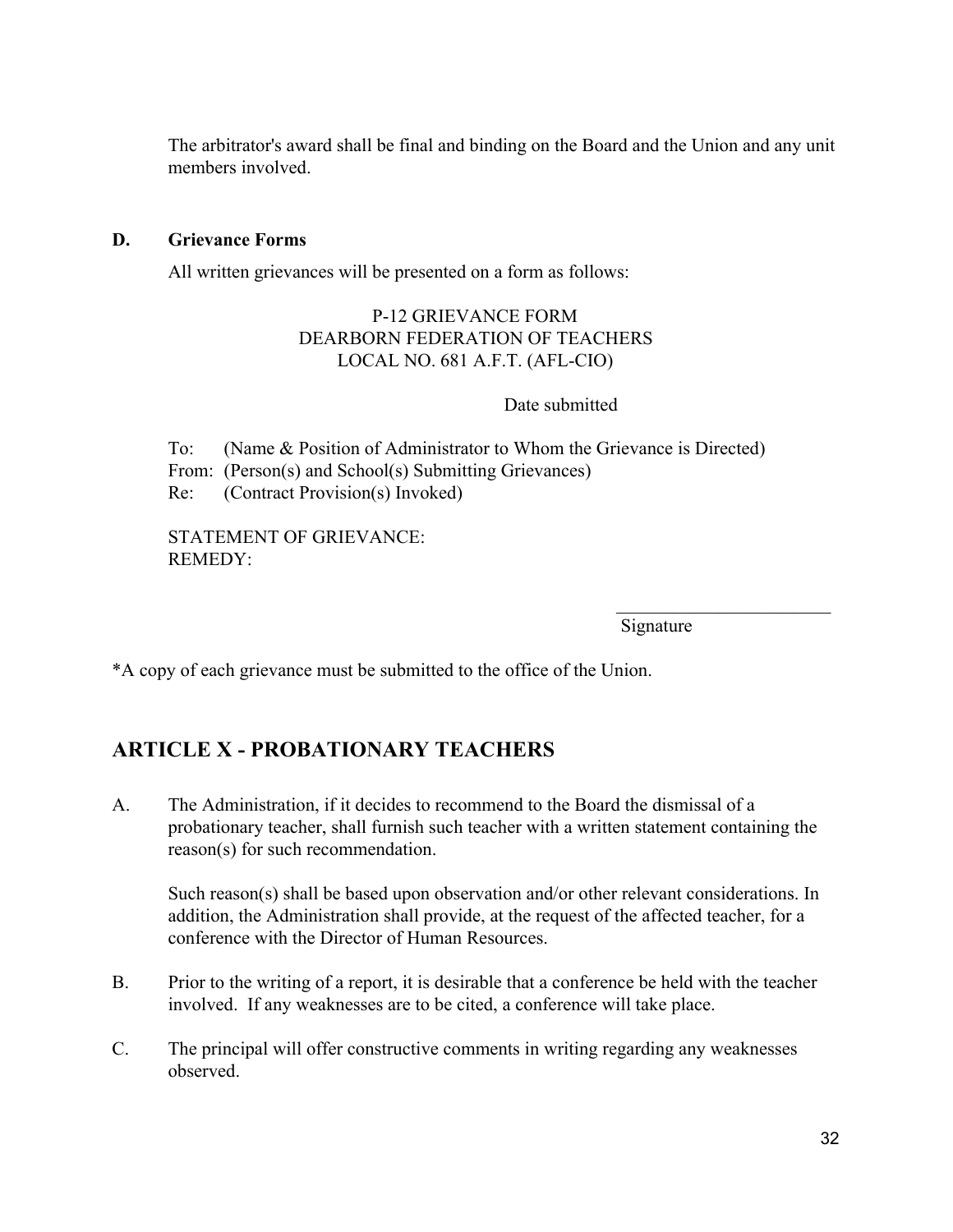- D. Any teacher on probation may request an observation.
- E. When circumstances arise, such as extended ill health that would require a tenure teacher to take a personal leave, the Administration may require the probationary teacher to submit a letter of resignation.
- F. No probationary teacher shall be extended rights and/or privileges not granted a tenure teacher.

### <span id="page-32-0"></span>**ARTICLE XI – ADULT EDUCATION, BILINGUAL ENRICHMENT PROGRAMS AND ANY OTHER PROGRAM THAT REQUIRES TEACHER CERTIFICATION AND HIGHLY QUALIFIED TEACHING CREDENTIALS (excluding summer school positions as there is specific policy on summer school placement)**

- A. The placement of Teachers in Adult Education, Bilingual Enrichment, Summer School or any other program that requires teacher certification is a prohibited subject of bargaining and subject to Board policy. The information provided regarding placement of teachers into these positions is being placed in the contract for informational purposes only. All placement decisions are subject to change pending the adoption of revised or new policy by the Dearborn Board of Education and/or changes in state law.
- B. All faculty will have the right to apply for Adult Education, Bilingual Enrichment Programs and any other program that requires teacher certification and Highly Qualified Teaching credentials.

The positions will first be posted within the building for at least three (3) days and the Principal or Departmental Administrator will make decisions on filling those placements based on the educational interests of the building in alignment with the below listed placement criteria. Teachers that are rated ineffective will have no right to participate in the above listed positions. Positions that are not filled by building or department faculty will then be posted district wide for at least five (5) days. The Principal or Departmental Administrator will make decisions on filling those placements based on the educational interests of the building in alignment with the above listed placement criteria that can be found in these administrative guidelines.

- C. The Board of Education recognizes that it is vital to the successful operation of summer school that positions created by the Board be filled with highly-qualified and competent personnel.
- D. Application for summer school teaching positions shall be made to the Department of Human Resources on forms provided. Applications will be accepted and confirmed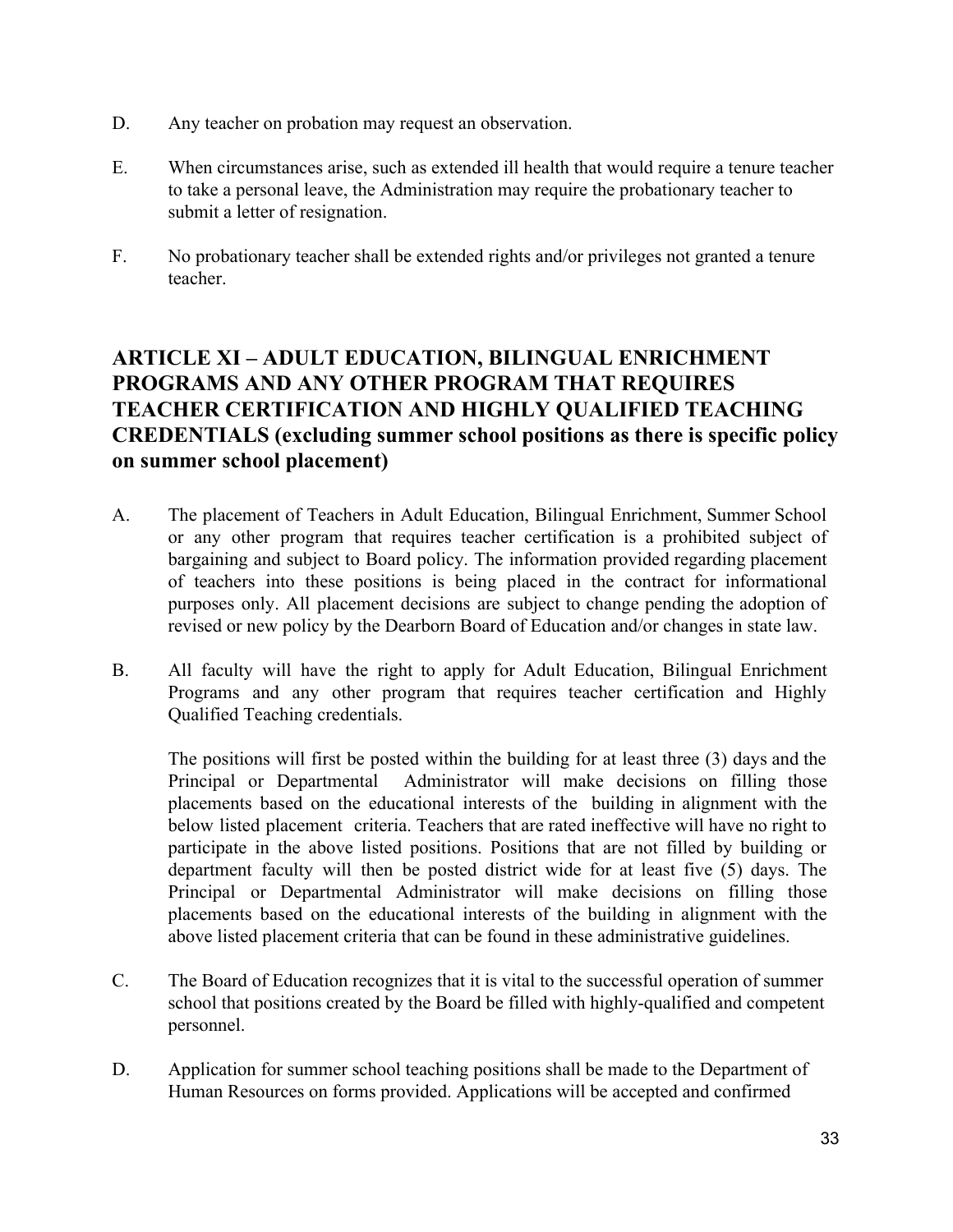according to instructional level: high school, middle school, elementary school and preschool.

E. Teachers on Plan 3 of the Dearborn Public Schools Teacher Evaluation Program shall not be eligible for employment in summer school. Teachers rated as Ineffective or Minimally Effective shall not be eligible for employment in summer school based on the most recent year-end evaluation.

If there are more teacher applicants who meet the state and federal Highly Qualified Teacher standards than there are available positions, selection shall be based on the following, in rank order, starting with 1:

- 1. Attendance during the past summer school program in which the teacher taught.
- 2. Attendance during the past regular school year.
- 3. Success in raising student achievement as measured by achievement and student growth measurements.
- 4. Ability and skill in classroom management based on the most recently completed year-end evaluation.
- 5. Attendance at District professional development.
- 6. The Final Tie Breaker will be seniority.

Any teacher that applies for a position but is not offered a spot in the summer program will have the right to request the reason(s) why they were not offered a position. The Executive Director coordinating the program will respond with the specific reason(s) in writing.

# <span id="page-33-0"></span>**ARTICLE XII- LEAVES**

- A. A leave is a Board approved absence without pay (except for Sabbatical) granted to unit members with provisions for certain rights and responsibilities before, during, and following such absences.
- B. In order for a leave request to be given consideration, it must be submitted to the Department of Human Resources in writing, and within prescribed time limits if applicable for the type of leave requested.
- C. A leave may be rescinded or terminated before the normal expiration date by mutual agreement between the unit members and the Board.
- D. Except as specifically provided, no payment of any kind will be made to or for any unit member while on a leave covered by this contract except that upon request to the Department of Human Resources, a unit member on Advanced Study Leave, Childcare Leave or Personal Leave - Other can work as a substitute teacher in the District and receive pay as a substitute teacher.
- E. Leaves will be classified as Professional, Personal, or Civic as follows:
	- 1. Professional
		- a. Advanced Study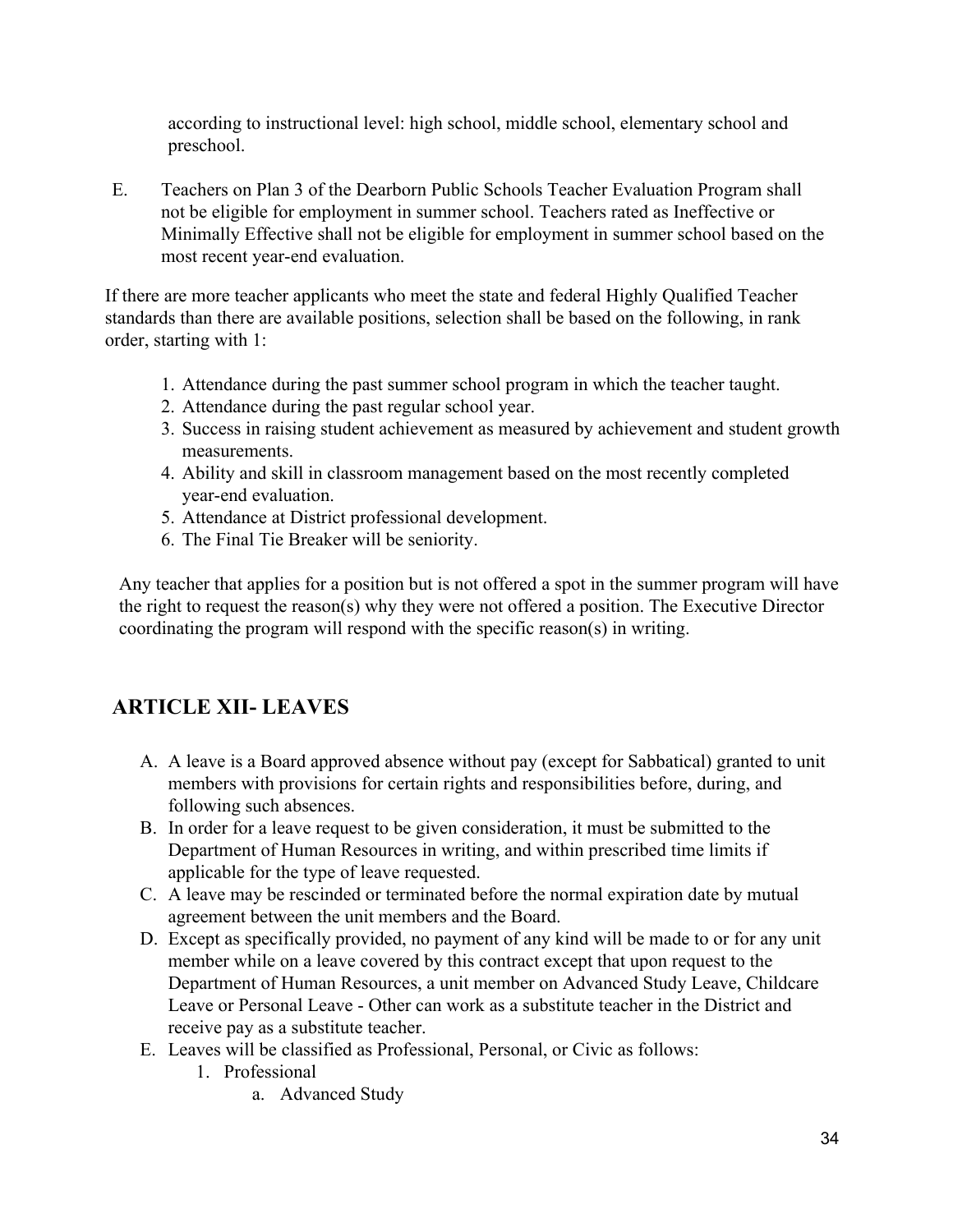- b. Sabbatical
- c. Exchange Teaching/Assignment
- d. Foreign Teaching/Assignment
- e. Military School Teaching/Assignment
- 2. Personal
	- a. Extended Health
	- b. Care of Immediate Family
	- c. Child Care
	- d. Involuntary Health
	- e. Other
- 3. Civic
	- a. Military
	- b. Peace Corps/Vista
	- c. Educational Organization
	- d. Government Service

#### <span id="page-34-1"></span><span id="page-34-0"></span>**F. Professional Leaves**

#### **1. General Provisions**

- **a.** A unit member returning from a Professional Leave will be placed in a teaching position according to Board of Education policy.
- **b.** Upon return from Professional Leave during which the conditions of such leave have been fulfilled, a unit member shall receive any regularly scheduled salary increases granted employees in service, including, and shall also be subject to any general salary adjustments which may be effected.
- **c.** Request for extension of leave of absence must be made in writing by The employee is required to notify HR in writing by April 15th of each year of their intentions for the upcoming school year (returning from leave, extending leave, or retirement/resignation). All extensions shall be limited to a one-year renewal. If a unit member is granted an extension beyond one (1) year, upon return the unit member shall be assigned a position for which the unit member is qualified and in accordance with Board of Education policy. Failure to request extension within the time limit prescribed may constitute termination of leave. Failure to request extension or submit intention to return may constitute termination of employment, subject to the provisions of the State Tenure Act.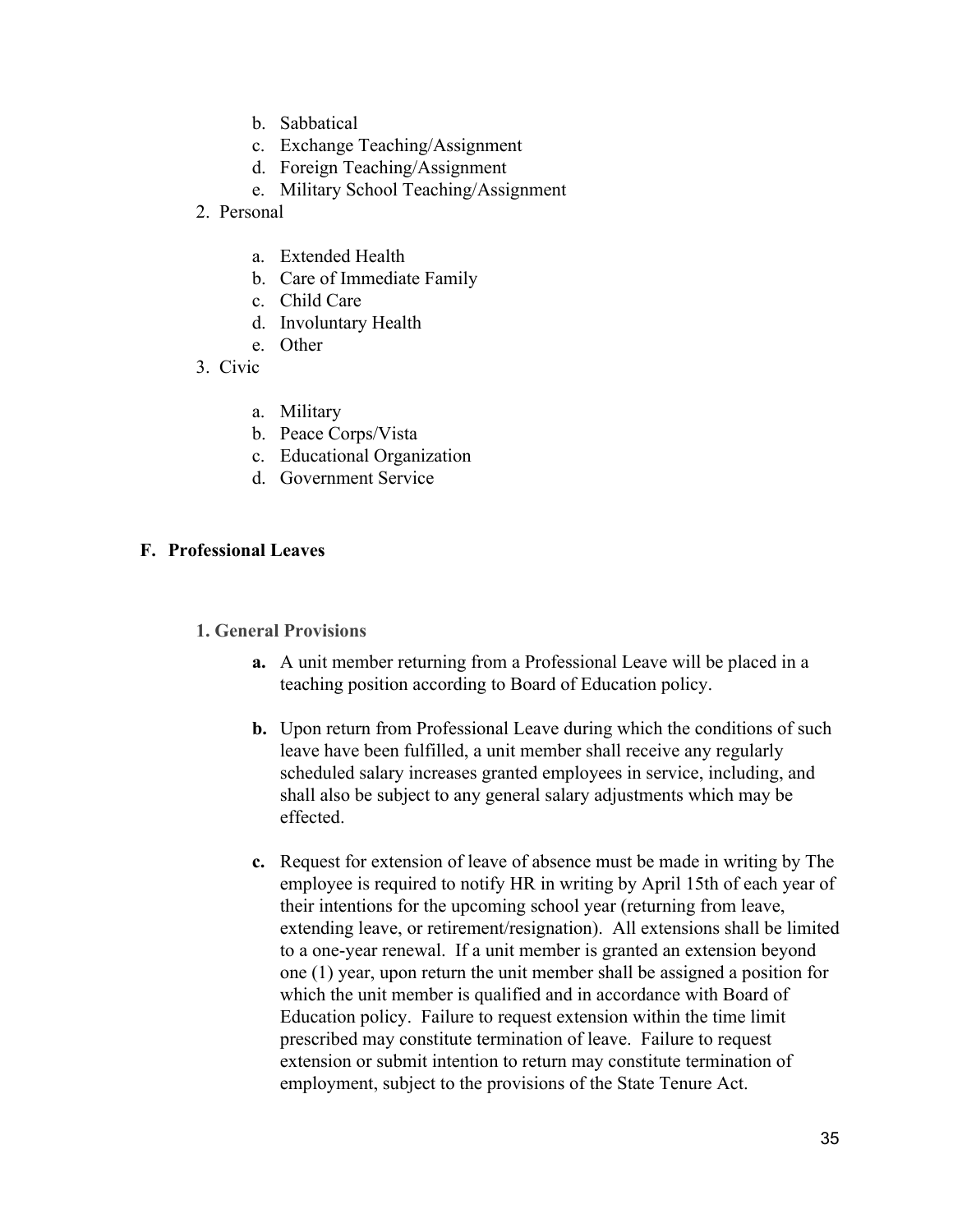- **d.** Accrued benefits are carried forward from the effective date of leave of absence and are credited upon return to employment at the termination of the leave. Payment for accumulated leave days may not be granted during the term of such leave.
- **e.** A unit member who has been on a Professional Leave shall not be eligible for another Professional Leave for a three-year period after return.
- **f.** Application for Professional Leave shall be filed in the Department of Human Resources no later than April 15th or December 1st preceding the semester that the leave shall become effective. The process of the formulation of the recommendation by the Superintendent and deliberation and determination by the Board will be accomplished within thirty (30) days after the expiration of these respective deadlines.
- **g.** Notices received relative to opportunities for professional leaves shall be made available to unit members by the administration.
- <span id="page-35-0"></span>**2. Advanced Study Leave**
	- **a.** Any non-probationary unit member with a minimum of three (3) years of active service in the Dearborn School System may be granted a leave of absence without pay for advanced study for a period not to exceed one year, upon the recommendation of the Superintendent. Any extension of time shall be made only by special action of the Board upon the recommendation of the Superintendent.
	- **b.** Upon return from Advanced Study Leave, the unit member shall submit an appropriate report to the Superintendent. If an abuse of the leave's purpose is apparent, it will be treated as a personal leave with no increment accruing.
	- **c.** A unit member who has been on an advanced study leave shall not be eligible for another professional leave for a three (3) year period.
- <span id="page-35-1"></span>**3. Sabbatical Leave**
	- **a.** Sabbatical Leave shall be interpreted as leave from active duty granted to any unit member after seven years of active service in Dearborn for the purpose of improving instruction in the Dearborn Schools. (Military Leaves or Peace Corps/Vista Leaves shall be counted as active service.) Sabbatical Leave may be granted for one year or for one semester as may be recommended by the Superintendent and approved by the Board.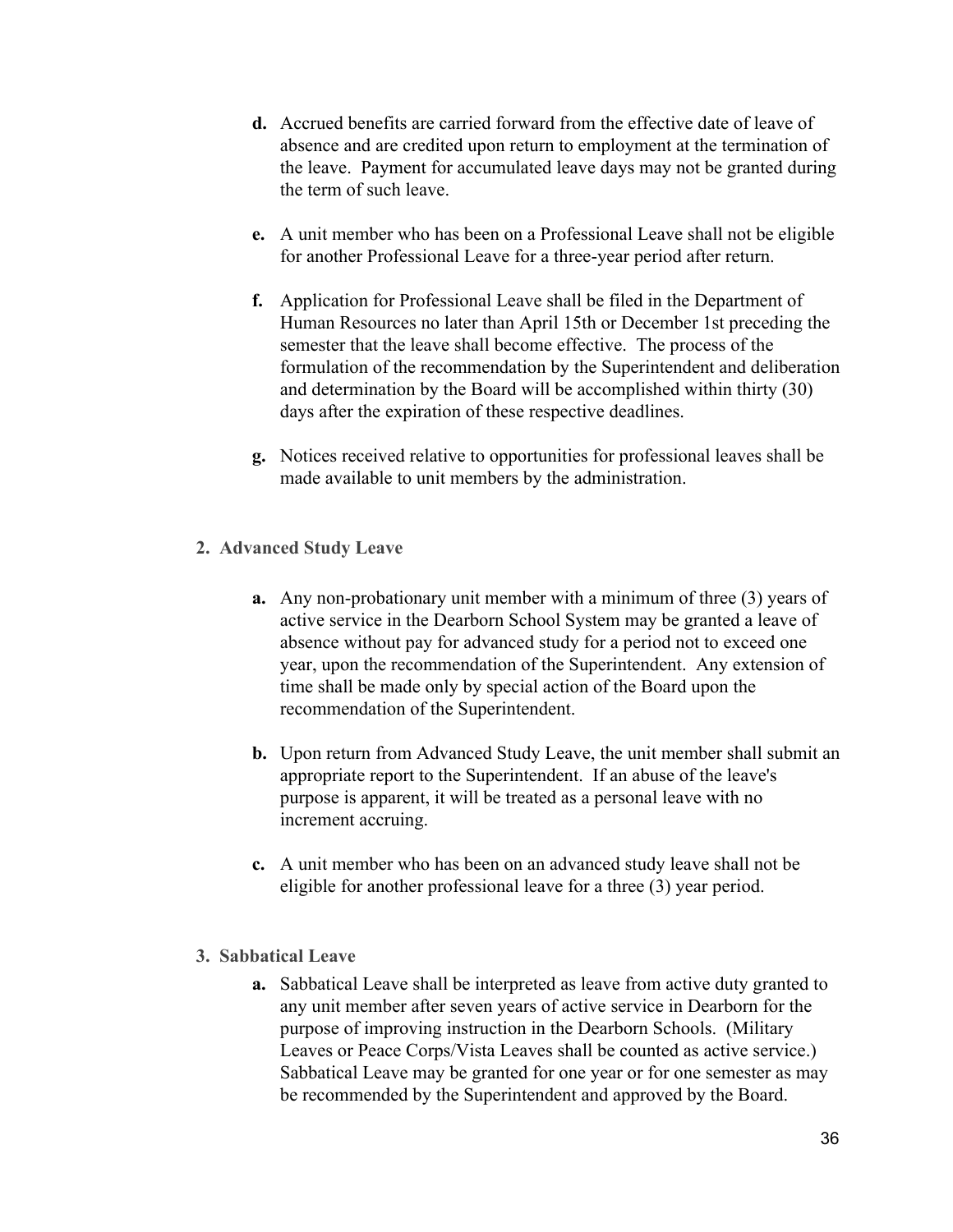- **b.** Leave granted for professional study, for work on publications, for travel, or for travel combined with study, or for any other reasons which, in the opinion of the Superintendent, will improve instruction in the Dearborn Public Schools or will improve the efficiency of the unit member, shall be considered consistent with the purposes of sabbatical leave.
- **c.** Remuneration to unit members granted such leave shall be at the rate of one-half the salary to be received at the time leave begins and not to exceed one year.
- **d.** Not more than two percent of all unit members may be granted sabbatical leave in any one year.
- **e.** In determining recommendations on requests for sabbatical leaves the Superintendent will consider the following items:

The extent of the applicant's professional study, growth, contribution, and successful service during the preceding seven years.

The extent to which plans submitted for use of time while on leave are definite and educationally constructive.

Length of period of active service in the Dearborn Schools.

Reasonable and equitable distribution of applicants among the different levels and departments in the system.

Order in which applications are received. Denial of request for sabbatical leave may include a written explanation from the Superintendent or designee, if requested in writing by the applicant.

- **f.** Upon return from sabbatical leave, the unit members shall submit an appropriate report to the Superintendent. If an abuse of the leave is apparent, the Board may institute proceedings to recover an appropriate amount of the monies paid while on sabbatical.
- **g.** A unit member, upon completion of a sabbatical leave, shall return to the Dearborn Public Schools for a period of one school year.
- **h.** A unit member not returning to the Dearborn Public Schools for the period of one school year upon completion of sabbatical leave shall, except in the event of death, reimburse the Board for all monies received from it and the cost of all insurance benefits provided by it.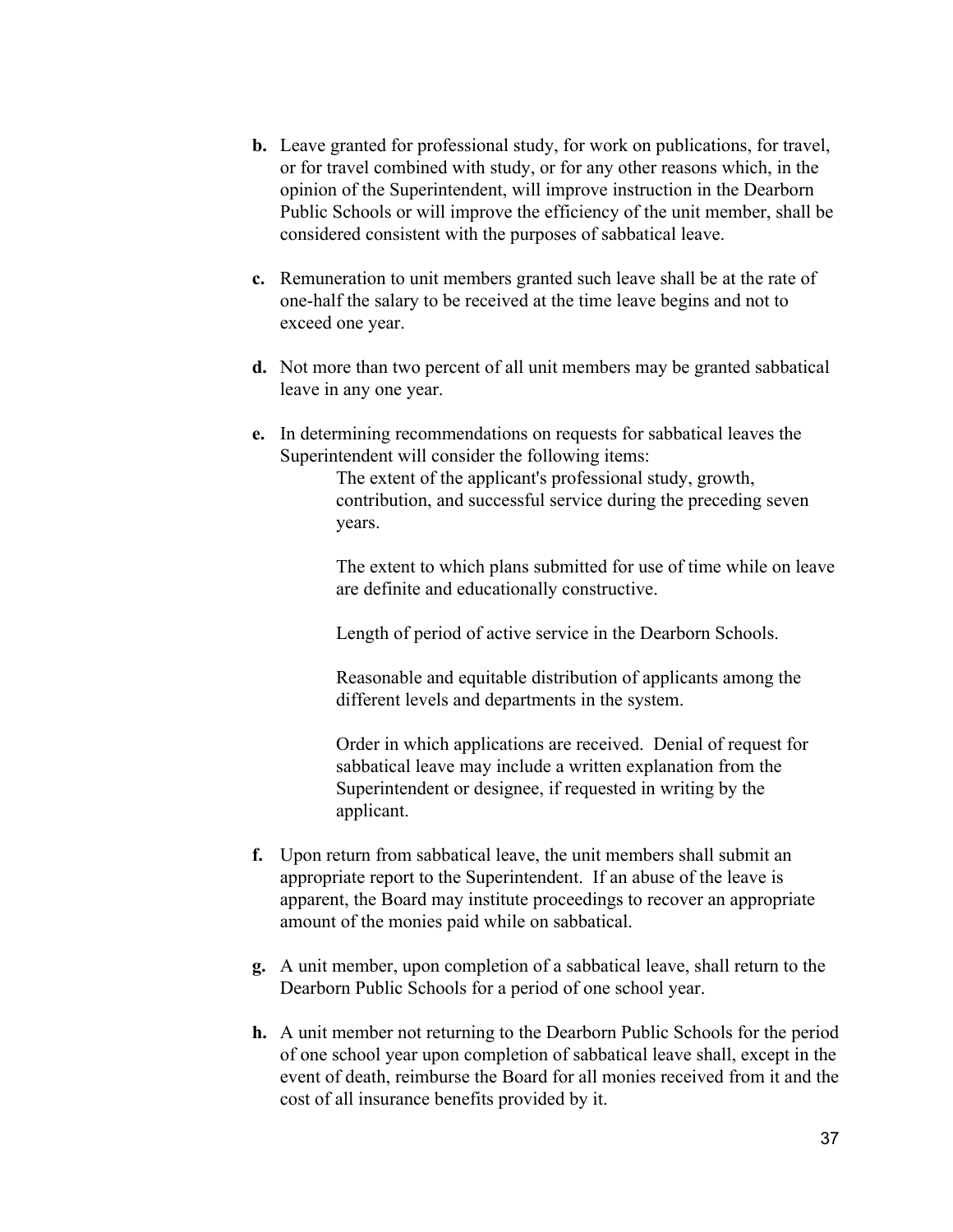- **i.** A unit member who has been on a sabbatical leave shall not be eligible for another professional leave for a three (3) year period.
- **4. Exchange Teaching Leave**
	- **a.** Any such request shall be judged by the Superintendent upon its merits, namely, what benefits may be derived through such an assignment.
	- **b.** After having served five years in the Dearborn School System, leave for exchange teaching and/or assignment may be granted for a period of one year, subject to a request of renewal of one year only, provided that renewal is requested by the individual and the U.S. Office of Education and that appropriate arrangements are made through the U.S. Office of Education. Such a leave may not be repeated until the expiration of another three-year period.
	- **c.** Not more than one percent of all teachers may be granted leave in any one year.
	- **d.** The plans as formulated by the Office of the United States Commissioner of Education, in which each exchange teacher remains under control of the home district in the matter of pay, tenure, and other related considerations, shall be in full effect in the Dearborn Public Schools.
	- **e.** Opportunities for exchange teaching and/or assignment positions shall be advertised in the staff newsletter.
- **5. Foreign Country or Military School Teaching Leave**
	- **a.** Any request shall be judged by the Superintendent upon its merits, namely, what benefits may be derived through such an assignment.
	- **b.** After having served three years in the Dearborn School System, leave for foreign, or military teaching and/or assignment may be granted for one year and subject to renewal by the Board for an additional year, maximum of two years only, and not repeated until the expiration of another three-year period after returning to the Dearborn School System.
	- **c.** Not more than one percent of all teachers may be granted leave in any one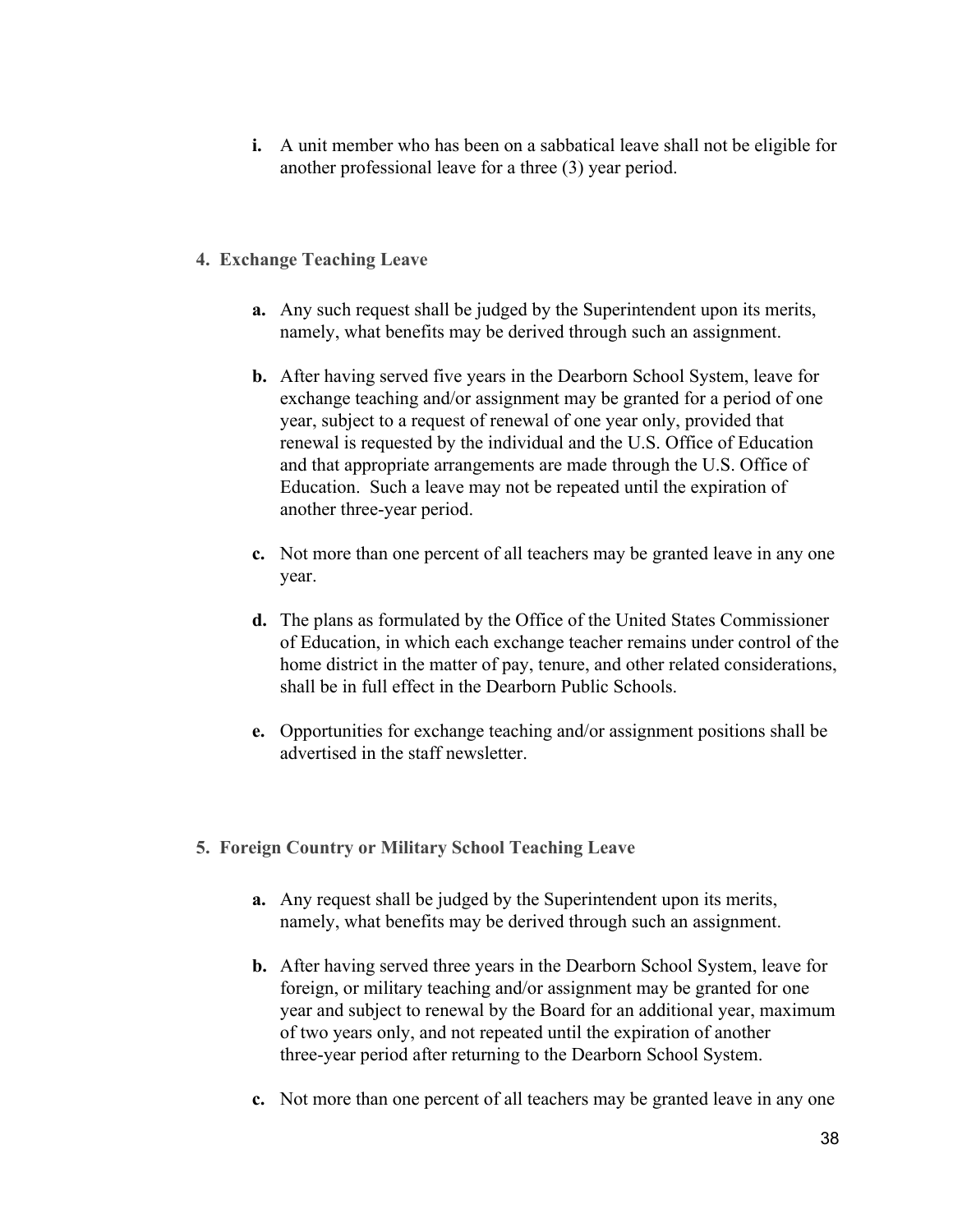year.

#### **G. Personal Leaves**

#### **1. General Provisions**

- **a.** Personal Leaves may be granted to non-probationary unit members upon request subject to the approval of the Superintendent and the Board.
- **b.** Requests for Personal Leave should be submitted in writing to the Human Resources Department accompanied by appropriate documentation as indicated by the specific type of Personal Leave.
- **c.** A unit member absent on Personal Leave shall receive any regularly scheduled salary adjustments affected during the absence, excluding increments.
- **d.** Request for extension of Personal Leave or notice of intention to return must be made in writing to the Human Resources Office at least ninety (90) days prior to the end of the final semester of the leave unless circumstances clearly preclude opportunity for such notice. All leave extensions shall be limited to a total of three, one-year renewals. After three renewals, the unit member must return to work or resign. Failure to notify the Human Resources office in writing of intent to return or resign 90 days prior to the end of the final semester of the leave shall constitute an irrevocable voluntary resignation subject to the provisions of the State Tenure Act. To be considered eligible for an additional leave, a unit member must work one school year.
- **e.** In the event that a declining enrollment combined with the effect of seniority results in a surplus status of the unit member returning from leave, the involuntary transfer provisions will take precedence.
- **f.** Return from Personal Leave shall be at the beginning of a school year or semester, unless other arrangements can be made to the mutual satisfaction of the unit member and the administration.
- **g.** Upon return from Personal Leave of one year or less, the unit member shall be assigned to the same building, grade level, and department, to the extent that these are applicable to the unit member's former assignment unless other arrangements are agreed upon by the unit member and the Administration, provided such arrangements are not in conflict with other provisions of the contract. Return from Personal Leaves of more than one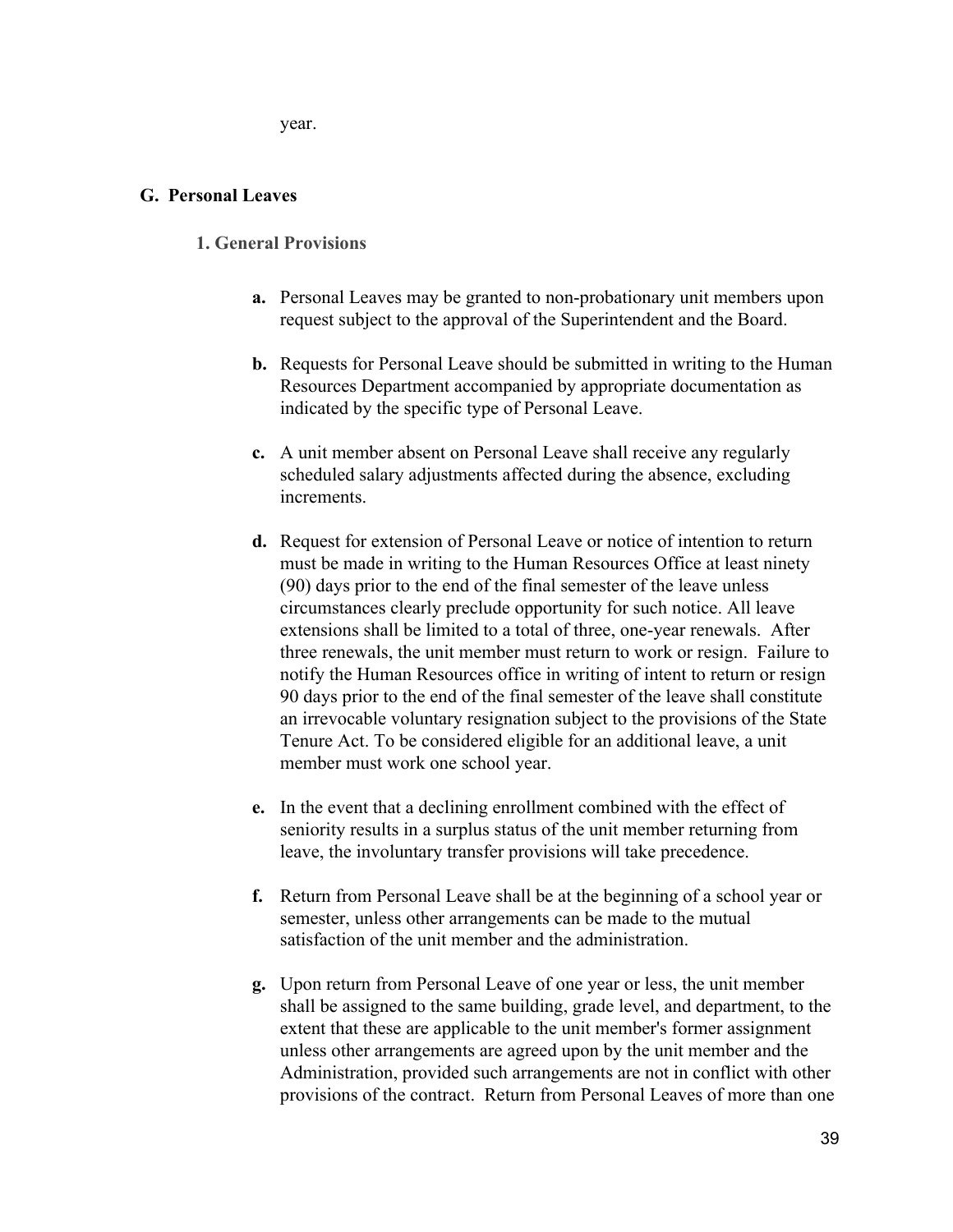year shall be to a position in the teaching areas of certification.

- **h.** Accrued benefits are carried forward from the effective date of leave of absence and are credited upon return to employment at the termination of the leave. Payment for accrued leave days may not be granted during the term of such leave.
- **2. Extended Health Leave**
	- **a.** Leave may be granted based on mental or physical illness of a non-probationary unit member. Such leave may be granted only if the unit member's sick leave has been expended.
	- **b.** Request for Extended Health Leave shall be accompanied by a written statement from the attending physician indicating basis for leave request. Only those statements signed by medical or osteopathic doctors shall be honored.
	- **c.** The Board agrees to extend Health Care Benefit cash payment privileges for the period of the leave to those unit members who have received an Extended Health Leave. The unit member must make the monthly payment to the Board in advance of the due date or shall forfeit all rights under this provision.
	- **d.** Requests to return from Extended Health Leave must be accompanied by a written statement from the attending physician stating the unit member's fitness to return to employment. Only those statements signed by a medical or an osteopathic doctor shall be honored. All leave extensions shall be limited to a total of three, one-year renewals. After three renewals, the unit member must return to work or resign. Failure to notify the Human Resources office in writing of intent to return or resign 90 days prior to the end of the final semester of the leave shall constitute an irrevocable voluntary resignation subject to the provisions of the State Tenure Act. To be considered eligible for an additional leave, a unit member must work one school year.
- **3. Care of Family Leave**
	- **a.** Leave may be granted to non-probationary unit members to care for ill members of the immediate family. The immediate family shall be construed to include: husband, wife, children, father, mother, brother,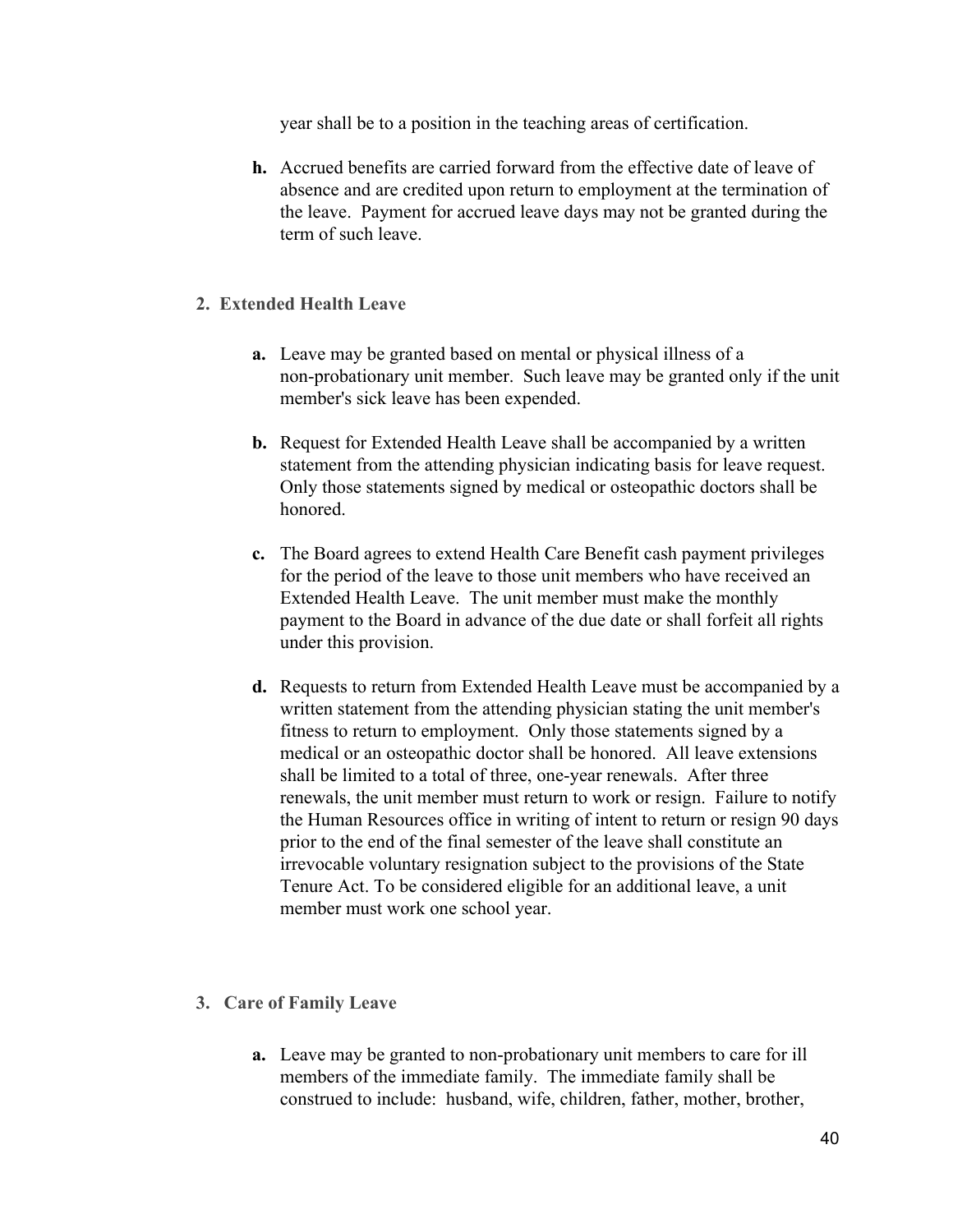sister, grandparents, aunt, uncle, close relative-in-law, or close associate.

**b.** Request for Care of Family Leave shall be accompanied by sufficient proof of necessity for leave, including a statement from the attending physician. All leave extensions shall be limited to a total of three, one-year renewals. After three renewals, the unit member must return to work or resign. Failure to notify the Human Resources office in writing of intent to return or resign 90 days prior to the end of the final semester of the leave shall constitute an irrevocable voluntary resignation subject to the provisions of the State Tenure Act. To be considered eligible for an additional leave, a unit member must work one school year.

#### **4. Child Care Leave**

- **a.** A non-probationary unit member who gives birth to a child, adopts a child, assumes the legal responsibility of a child, or acquires a child by marriage is eligible for Child Care Leave.
- **b.** Request for Child Care Leave shall be submitted in writing to the Human Resources Office ninety (90) days prior to the date leave is to begin, unless circumstances clearly preclude opportunity for such notice.
- **c.** Child Care Leave, when granted, initially shall be for whatever portion remains of the school year in which leave begins, or for the entirety of the school year in which leave begins. All leave extensions shall be limited to a total of three, one-year renewals. After three renewals, the unit member must return to work or resign. Failure to notify the Human Resources office in writing of intent to return or resign 90 days prior to the end of the final semester of the leave shall constitute an irrevocable voluntary resignation subject to the provisions of the State Tenure Act. To be considered eligible for an additional leave, a unit member must work one school year.
- **d.** Return from Child Care Leave, other provisions of this contract notwithstanding, will be to a comparable position in the Dearborn Public Schools not later than three (3) years from the end of the school year in which leave began.
- **e.** A return from Child Care Leave prior to the expiration of the leave shall occur only with the consent of the unit member and with the approval of the Superintendent of Schools.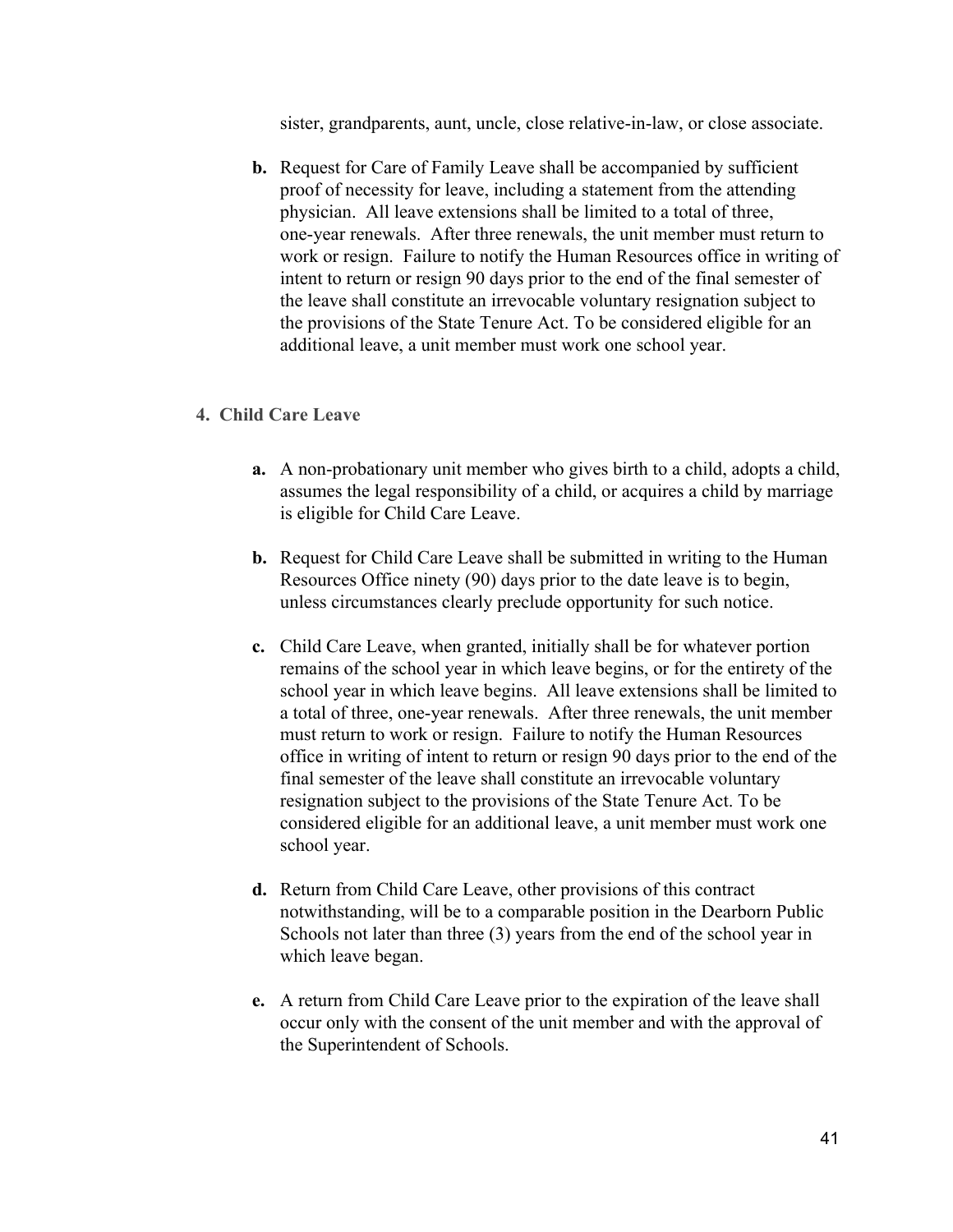#### **5. Involuntary Health Leave**

A unit member may be requested to take Involuntary Health Leave when it has become apparent to the Superintendent of Schools that the individual is no longer able physically and/or mentally to discharge the duties of his/her position in a competent professional manner.

- **a.** Upon the recommendation of the Superintendent, a unit member may be required to take a physical or mental examination at Board's expense.
- **b.** When the examination is received, reviewed and evaluated, the unit member may request that an examination by three physicians be required; one physician shall be selected by the unit member, one selected by the Board, and a third one shall be mutually agreed upon by both parties.
- **c.** Based upon the results of the examination(s), the Superintendent shall submit a recommendation for action, if any, to the Board for final determination.
- **d.** The written request may be made by the Superintendent as often as is deemed essential to the physical or mental welfare of the individual unit member involved.
- **e.** A unit member requesting return from Involuntary Health Leave may return only upon the recommendation of the Superintendent following a reexamination according to the procedures outlined in Item a or Item b, and by approval of the Board within the provisions of the State Tenure Act.
- **f.** Reinstatement will occur no later than the beginning of the semester following the approval of the Superintendent's recommendation.
- **g.** No increment credit for such leave shall be allowed in the salary schedule.
- **h.** Payment for accumulated sick leave days may be granted only at the direction of the Superintendent.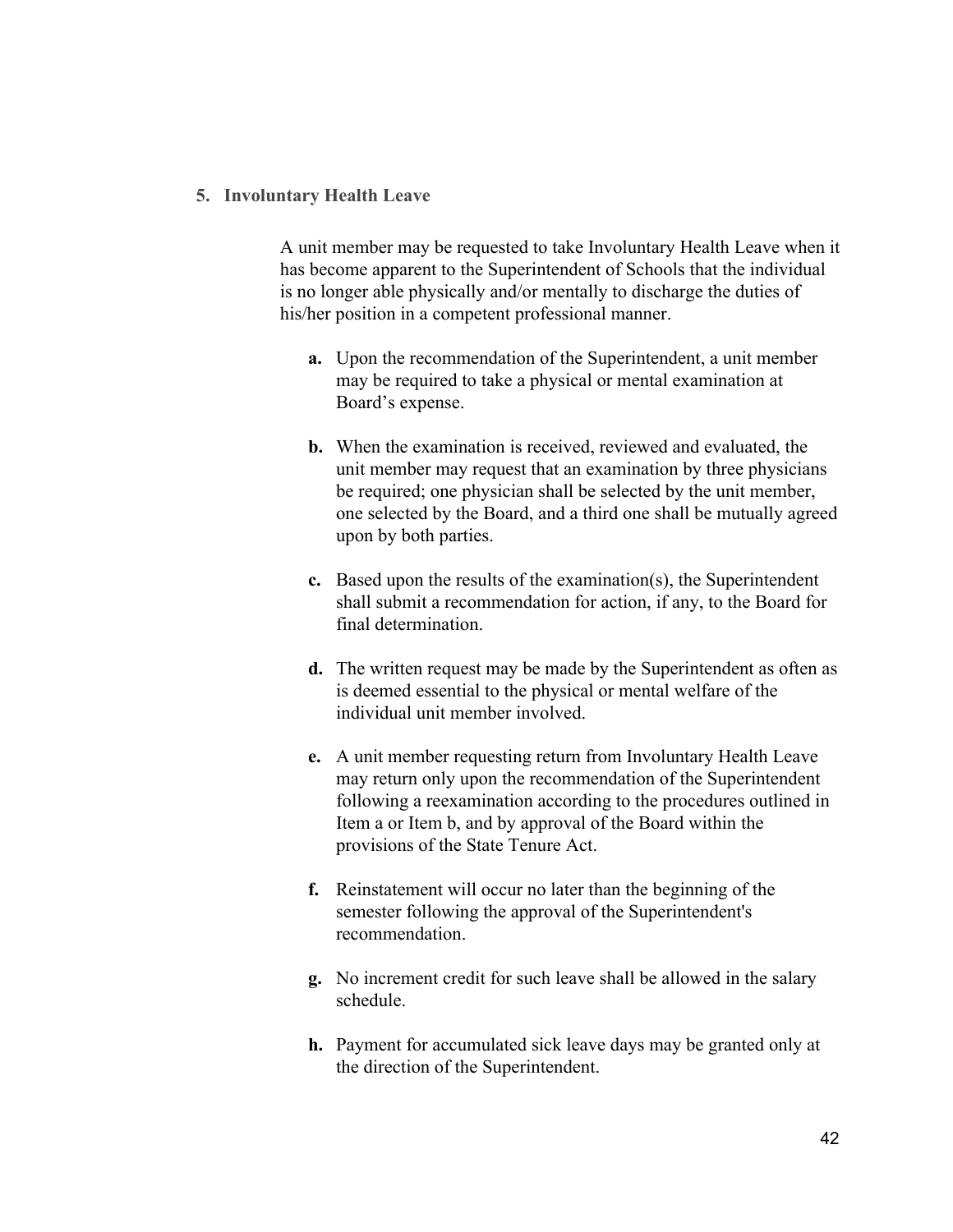#### **6. Other Leaves of Absence**

Requests for Personal Leaves not specifically referred to in this contract will be forwarded to the Department of Human Resources for consideration. It is understood that any denial of any such request for a leave of absence not specifically referred to in this contract is not subject to the grievance procedure. All leave extensions shall be limited to a total of three, one-year renewals. After three renewals, the unit member must return to work or resign. Failure to notify the Human Resources office in writing of intent to return or resign 90 days prior to the end of the final semester of the leave shall constitute an irrevocable voluntary resignation subject to the provisions of the State Tenure Act. To be considered eligible for an additional leave, a unit member must work one school year.

#### **H. Civic Leaves**

- **1. Military and Peace Corps/Vista Leaves**
	- **a.** Any unit member who may enlist or be conscripted into the defense forces of the United States for military service or training or into the Peace Corps/Vista shall be reinstated as an employee in the Dearborn School System with full credit including the annual increment(s) under the salary schedule.
	- **b.** A non-probationary unit member shall return to the specific school left and to the specific department, if applicable, or to the appropriate elementary level. If the position has been discontinued by Board action, the unit member shall be assigned to a comparable position at the start of the next semester following the unit member's return.
	- **c.** When a unit member must take temporary Military Leave which cannot be taken during the summer (not to exceed ten (10) school days) during the school year, the Board shall compensate the unit member involved for the difference between the pay for the period of service and the military pay for the weekdays of military service during the school year, and shall provide a substitute for the position.
	- **d.** Request for return from leave must be made ninety (90) days prior to the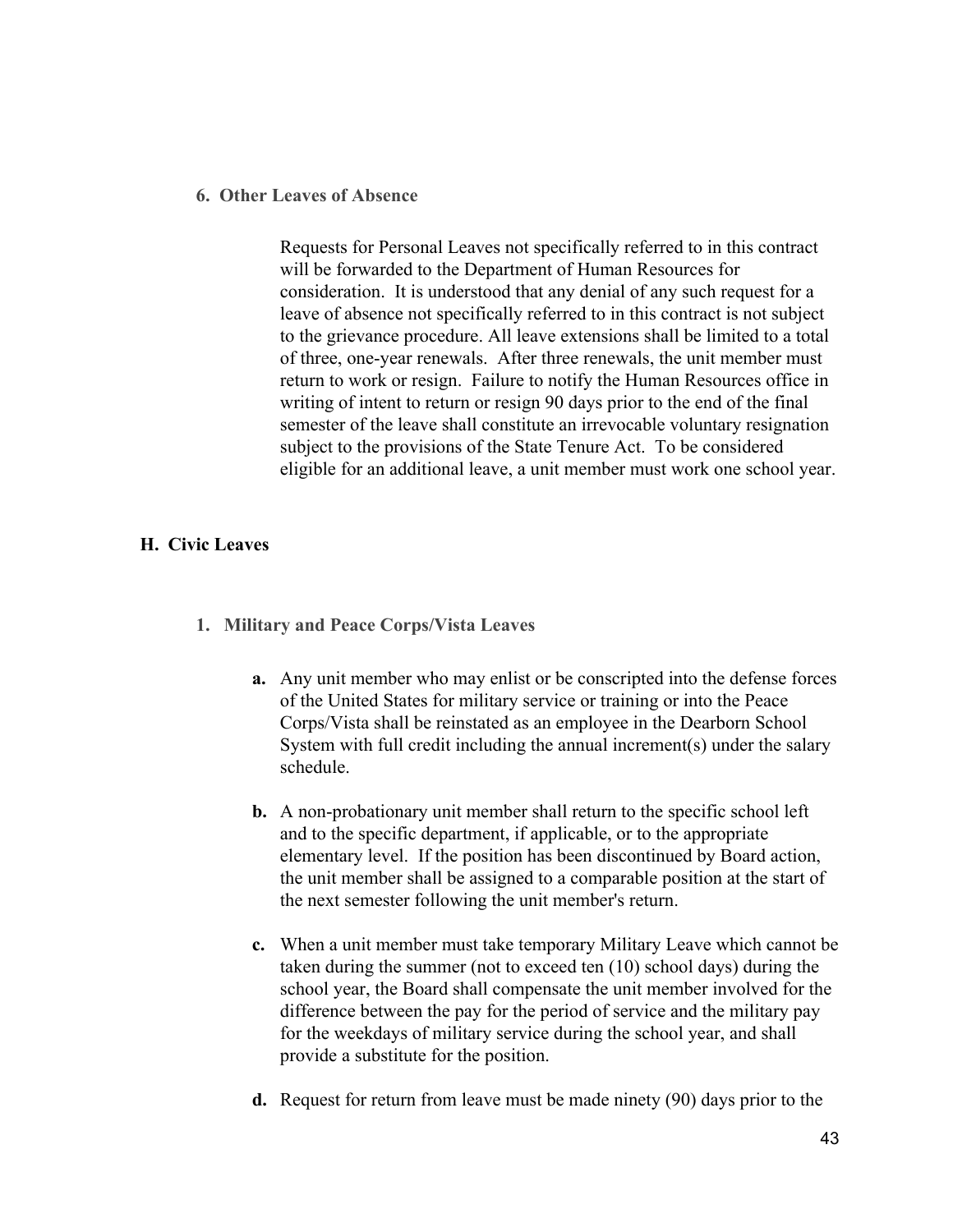end of the final semester of leave.

- **e.** Military Leave shall not extend beyond the time of original enlistment or beyond the time necessary to discharge the unit member's military obligation. However, a request for extension of leave may be made subject to provision of Item d above.
- **f.** Accrued benefits are carried forward from the effective date of leave of absence and are credited upon return to employment at the termination of the leave. Payment for accrued leave days may not be granted during the term of such leave.
- **2. Governmental Service or Educational Organization Leave**
	- **a.** Upon approval of the Board a non-probationary unit member shall be allowed to serve the term of office to which elected, re-elected, appointed, or reappointed at any level of government or to a position with a recognized educational organization at the state or national level, provided such position is full-time. The unit member shall notify the Board, upon being selected for such office and in no case will the unit member take leave of the position unless at least fifteen (15) working days will have been provided to locate a replacement. All extensions shall be subject to annual renewals. After three renewals, the unit member must return to work or resign. Failure to notify the Human Resources office in writing of intent to return or resign 90 days prior to the end of the final semester of the leave shall constitute an irrevocable voluntary resignation subject to the provisions of the State Tenure Act. To be considered eligible for an additional leave, a unit member must work one school year.
	- **b.** Notification of the unit member's return from such leave shall be made in writing to the Department of Human Resources no later than ninety (90) days prior to the end of the final semester of leave.
	- **c.** A unit member on such leave shall return to a comparable position in the Dearborn School System at the beginning of the semester following notification.
	- **d.** A unit member on such leave shall receive no pay from the Board.
	- **e.** A unit member returning from such leave after a period of less than one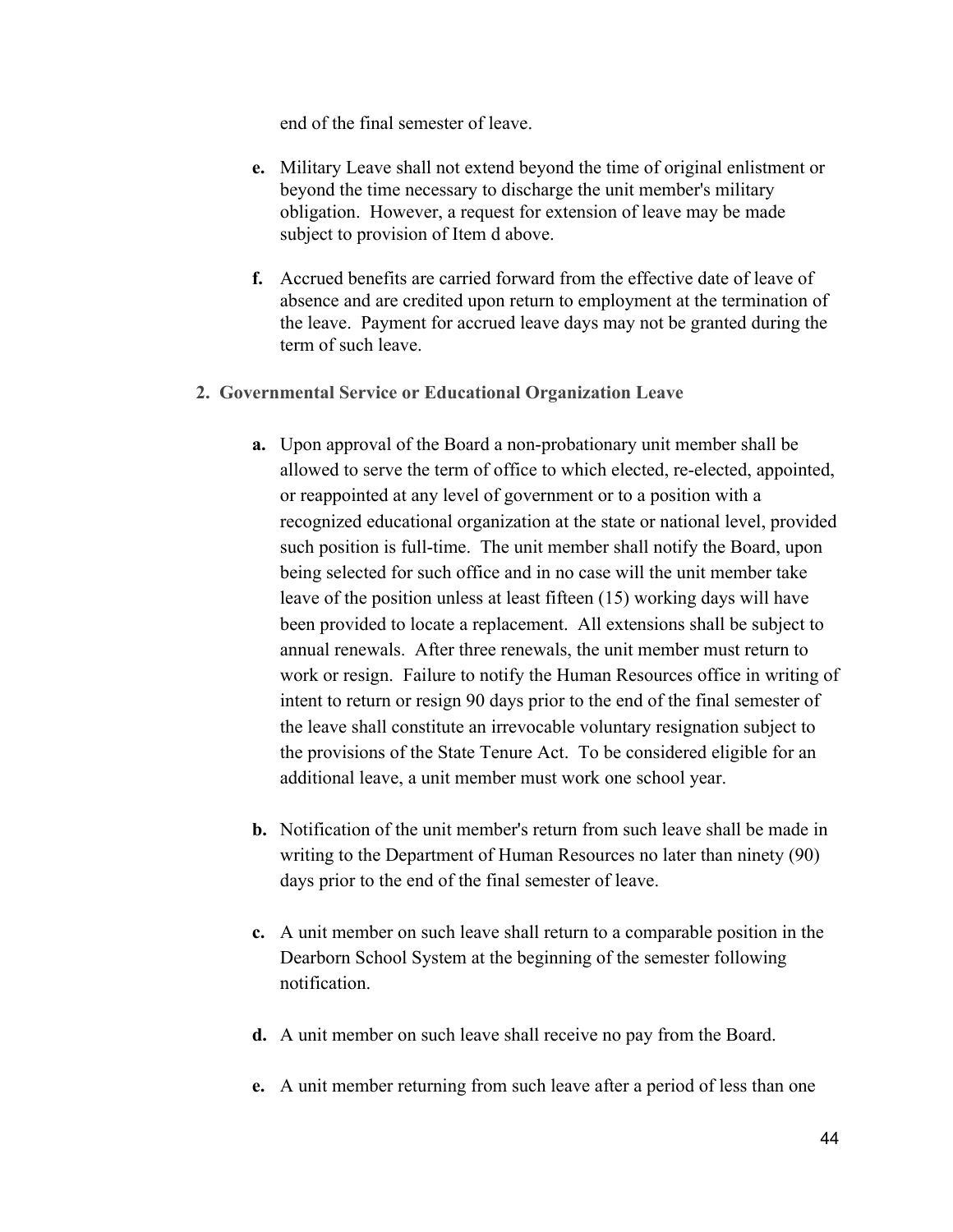year shall be placed on the salary step which would have been attained if leave had not been taken.

- **f.** A unit member returning from such leave after a period of one year or more shall be placed one salary step above the one for which the unit member was eligible when leave was taken.
- **g.** Not more than one percent of all unit members shall be on such leave at any one time.
- **h.** Accrued benefits are carried forward from the effective date of leave and are credited upon return to employment at the termination of the leave. Payment for accrued leave days may not be granted during the term of leave

### **ARTICLE XIII – PAID TIME AND UNPAID TIME OFF**

#### **A. Sick Bank Accumulation**

- 1. All unit members hired prior to 7-1-13 shall earn one and three tenths (1.3) days per month. Accumulated time shall be used for paid time off for: personal illness and incapacitation; religious observation; funeral leave; required personal court appearance; and to care for a family member as defined in B.5.
- 2. All unit members hired on or after 7-1-13 shall earn eight tenths (0.8) days per month for paid time off for: personal illness and incapacitation; religious observation; funeral leave; required personal court appearance; and to care for a family member as defined in B.5.
- 3. The district will credit sick banks for the full school year at the start of the year.
- 4. All earned but unused sick leave days shall be allowed to accrue from year to year; however, after one year of absence utilizing sick time, the unit member must apply for and accept long-term disability**.** (Sick bank pay will cease during LTD).
- 5. A part-time unit member on a written contract shall be allowed sick leave benefits on a proportionate basis. Part-time unit members shall not include substitute teachers.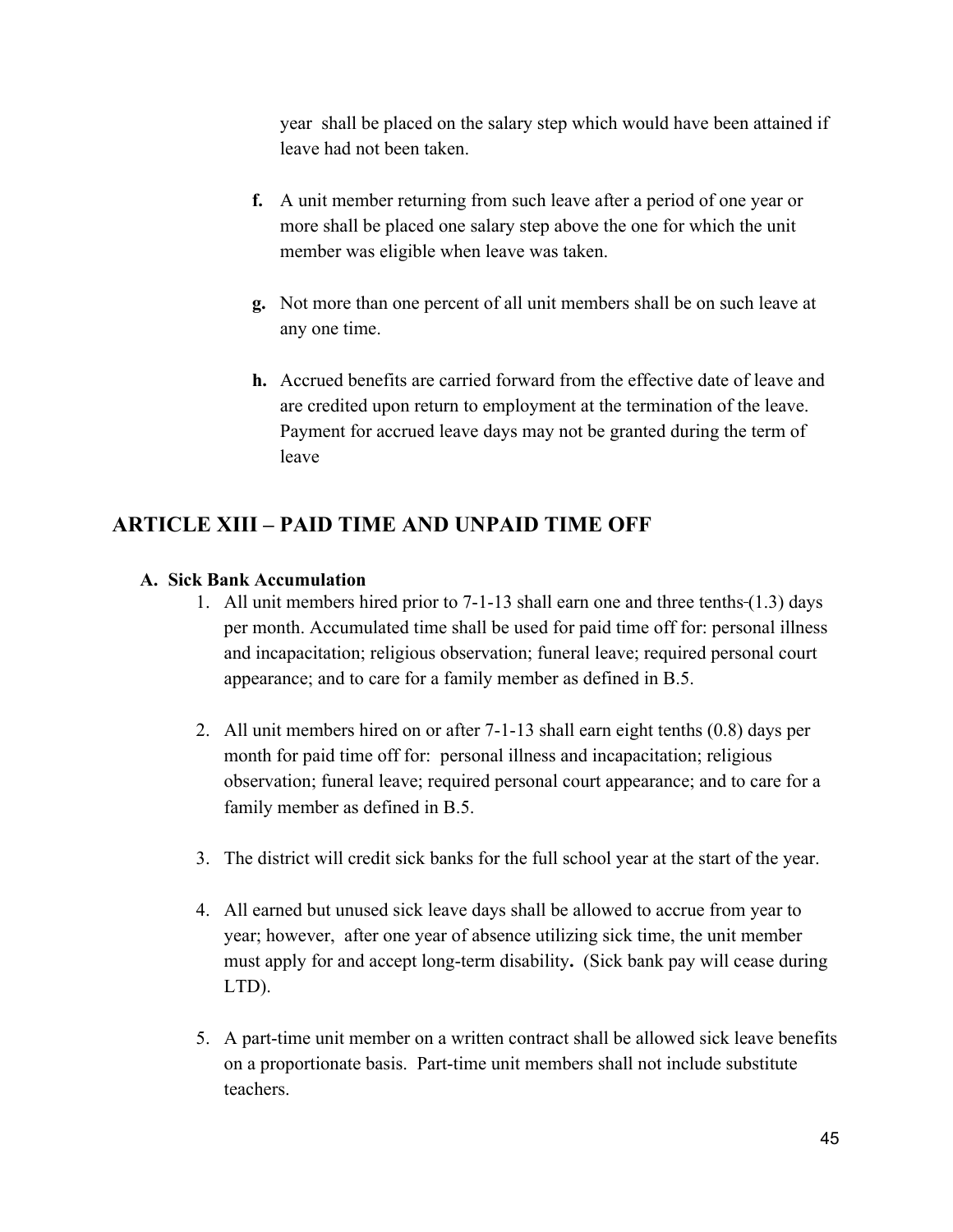- a. Prorations for accrual shall be based on the employees FTE. Employees working 0.6 FTE and above will receive ten 10 days per year. Employees working less than 0.6 FTE will receive five (5) per year.
- b. Prorations for use of a sick day shall be based on either a full or half day based on their Absence Management entry regardless of whether a sub is used or not. For example a 0.4 FTE working two full days per week is off for their work day they will be assessed 1 full day. A 0.4 FTE employee working 5 days per week is off they would be charged one half day. A 0.6 FTE employee working 5 days per week would be assessed a full day.

#### **B. Sick Bank Usage**

- 1. The unit member must contact their direct supervisor to provide information on any day that uses the sick bank.
- 2. All unit members, with available time in their sick bank, shall be allowed to be off on a scheduled work day and receive 100% of pay for any of the following reasons listed in items a through g below:
	- a. Personal illness or incapacitation that renders the employee unable to perform their normal work duties.
	- b. Quarantine of unit member or unit member's living quarters.
	- c. Religious Observance as may be required by their religion for holy observance and abstention from work.
	- d. A religious pilgrimage limited to 5 work days, if available in their sick bank, within the employee's career with Dearborn Schools. A 30 day advance notice and verifying documentation (letter from their religious leader and travel documents) is required for approval.
	- e. Preparation and attendance in a funeral due to a death in the immediate family. (The immediate family shall be construed to include: husband, wife, children, father, mother, brother, sister, grandparents, grandchildren, aunt, uncle, niece, nephew, parent-in-law, sibling-in-law and members of the employee's household). Employees may be asked for verification of the time off used for preparation and attendance at the funeral. Any funeral leave greater than 5 days must be documented.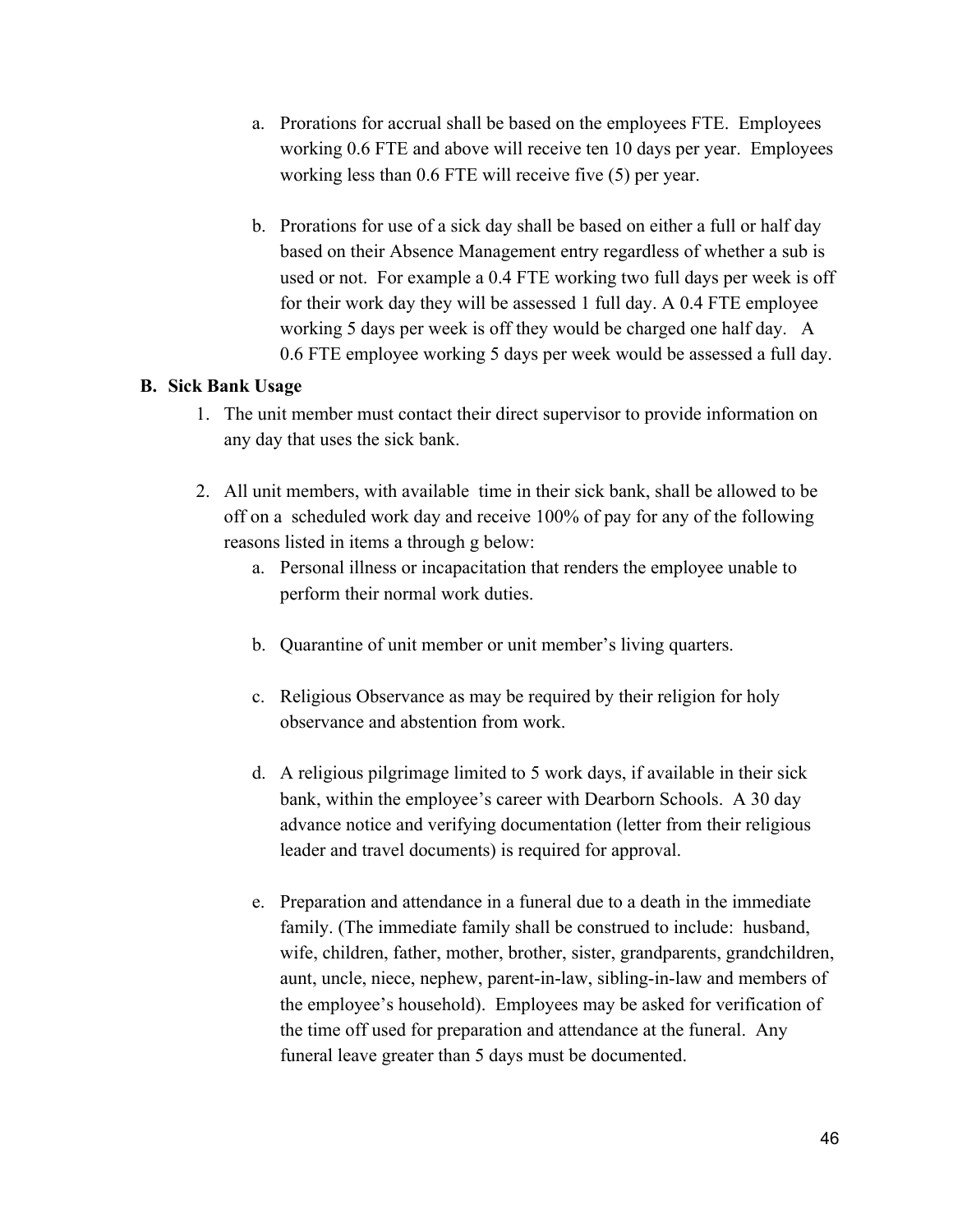- f. Required court appearance, or required appearance before any other public agency having subpoena powers. These days shall not be deducted from the accumulated sick leave days if the unit member is requested by an agency of the court or subpoenaed to appear on behalf of a student with whom the unit member is or was associated.
- g. Medical tests and appointments that cannot possibly be scheduled during non-work hours. Administration has the right to request documentation to substantiate the need for the absence.
- 3. All unit members, with available time in their sick bank, shall be allowed to be off on a scheduled work day for up to ten (10) days per school year and receive 100% of pay to provide care for a member of the immediate family, who requires direct care due to incapacitation including FMLA, or when no other arrangements are possible. (The immediate family shall be construed to include: husband, wife, children, father, mother, and members of the employee's household.).
- 4. All unit members with available time in their sick bank shall be allowed an additional 15 days beyond the ten (10) days allowed in paragraph 3 and receive 100% of pay to provide care for a member of the immediate family for reasons provided for by the Family Medical Leave Act. Proper documentation for the FMLA leave must be provided to the Human Resources office in accordance with the FMLA leave requirements – 30 days prior to leave or as soon as practicable if not known 30 days prior.
- 5. A unit member who has run out of sick leave whether on FMLA or not, and has a personal illness or incapacitation that renders the employee unable to perform their normal work duties and who is temporarily separated from work shall be considered to be on a temporary medical absence for a period not to exceed two (2) months during which time the district shall continue payment of hospital/surgical/medical benefits and life insurance benefits. A unit member who returns to work cannot exercise this option again during the same school year. A unit member must provide information verifying the illness or incapacitation.
- 6. Upon retirement a unit member may donate their unused sick bank to the catastrophic sick bank.
- 7. A unit member who is absent due to an FMLA qualifying serious health condition for fifteen (15) or more consecutive work days will furnish the Human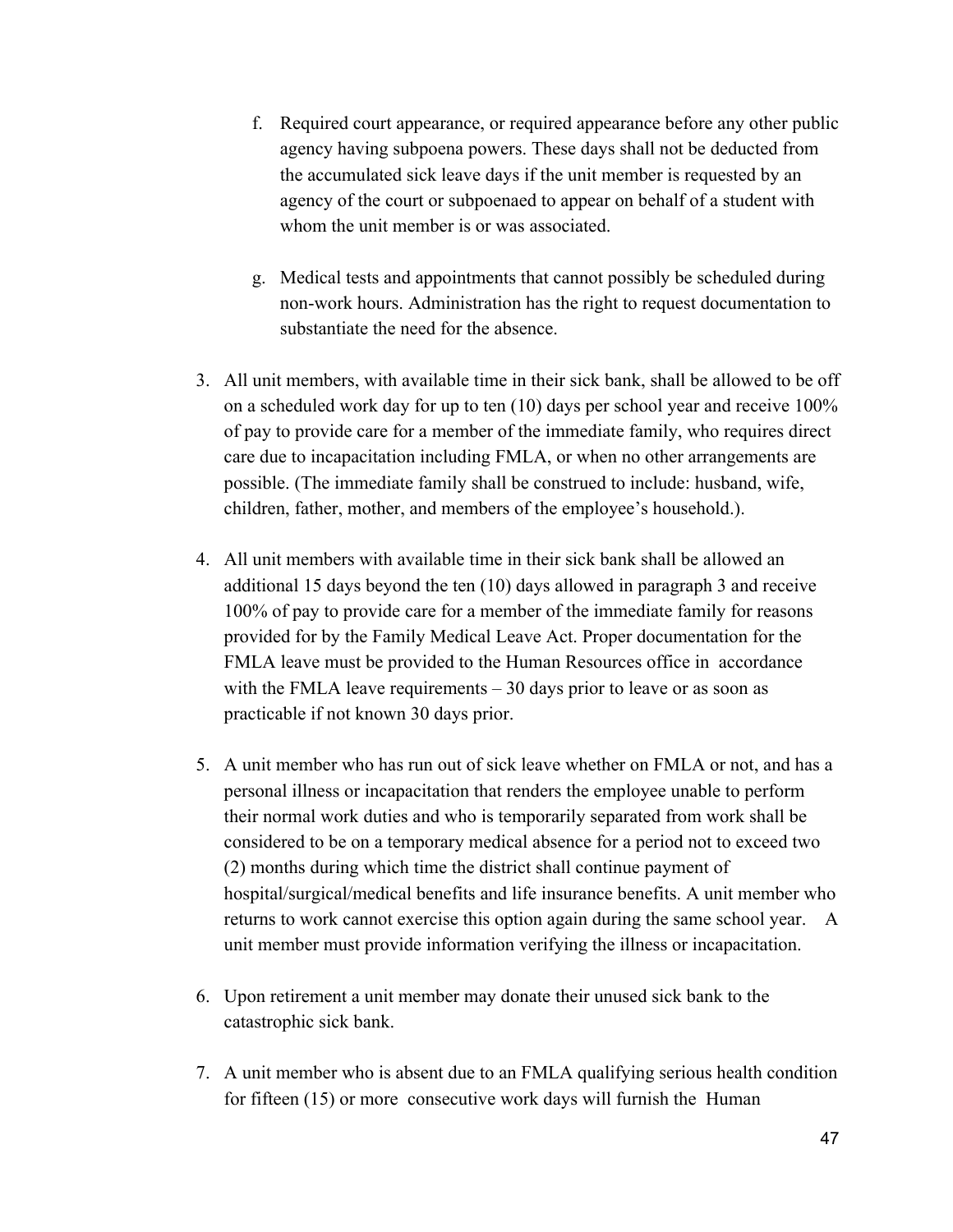Resources Department with a physician's statement certifying the unit member's physical capability to return to work.

- 8. If classes are canceled in accordance with Article XIII.E., and a unit member had already requested to use a sick day, that day will not be counted against the unit member's sick bank.
- 9. When a unit member is injured on the job requiring medical assessment(s)/ appointment(s), the unit member must complete the District injury form available in the building's main office. If medical assessment is required, the unit member must receive treatment by the District's approved medical provider aligned with the Worker's Compensation Law. Failure to follow this procedure may result in denial of the workers comp claim and cost assessed to the employee. The initial appointment will not be deducted from the unit member's sick leave accumulation. If subsequent appointments cannot be scheduled after work hours no deduction from the unit member's sick leave will occur. Administration reserves the right to verify such appointments cannot be made outside of work hours.
- 10. Under Article XXIII-Workers Compensation, employees are allowed to use accrued sick bank time on a 1:3 ratio to supplement their workers compensation pay.
- 11. Holidays recognized by the contract between the Union and the Board shall not be deducted from the unit member's sick leave accumulation.

### **C. Personal Business (PB)**

Each regularly employed full time unit member will be granted two (2) days per year for Personal Business. Part time employees working 0.5 FTE and above shall be granted 1 (one) day per year. These days are provided for the unit member to take care of important personal matters that cannot be taken care of outside of the regular school day. Use of a PB day requires that whenever possible, unit members will inform the building administrator at least three days in advance. Unit members under an attendance improvement plan as designated by Human Resources through the absence verification process in Article XIII.I.2.b require building administrator approval to use PB days.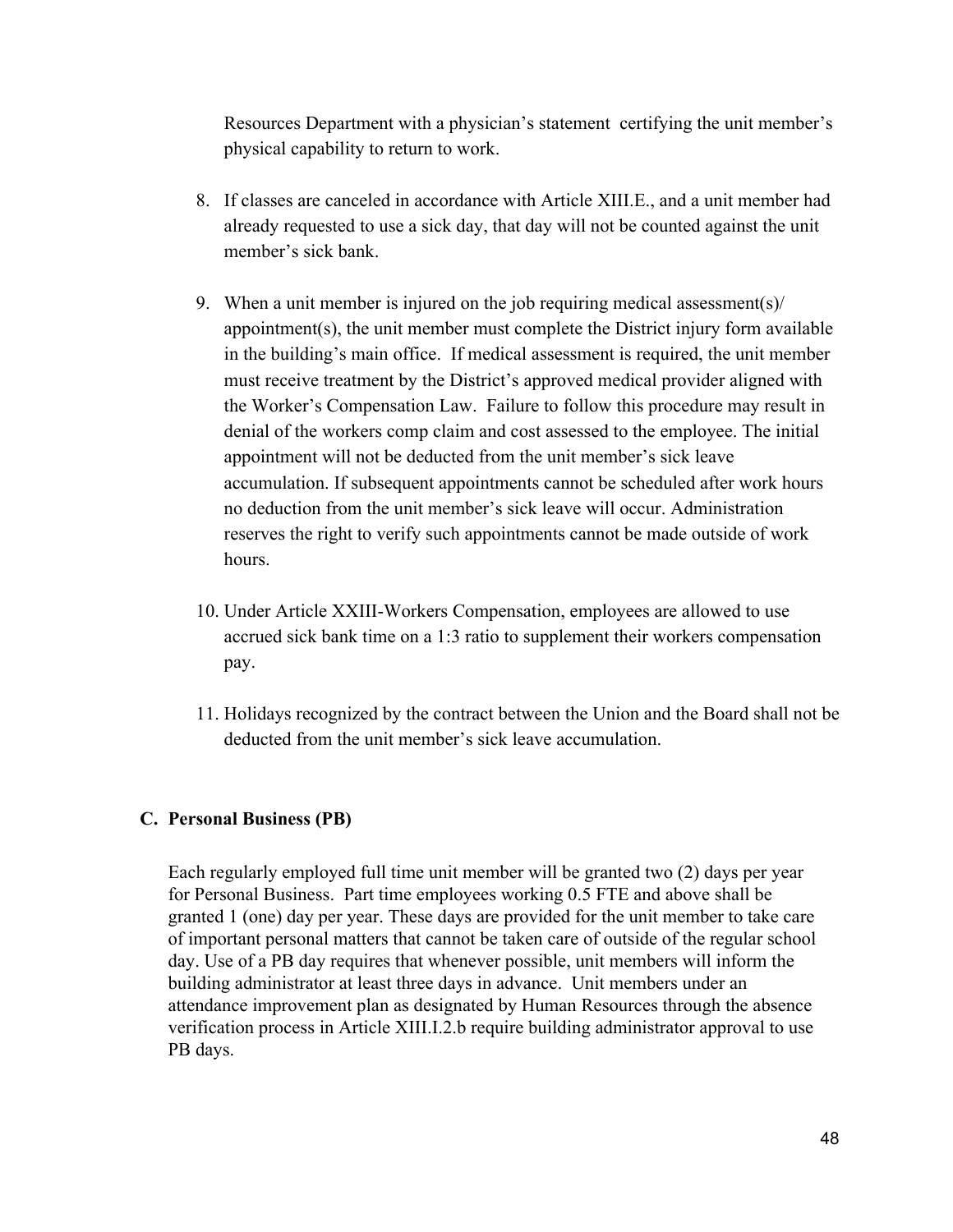The Personal Business Day is not to be the first or last day of a school semester or the day preceding or following a break of more than three calendar days, unless approved by the Director of Human Resources or designee.

Up to two unused personal business days shall be allowed to roll over to the next school year's personal business bank. This will allow staff the ability to have and use up to 4 personal business days in a school year. If there are 4 personal business days in a unit member's bank at the end of the school year, any additional unused personal business days shall be added to the employee's accumulated sick days. Use of three or more personal business days in a row requires the approval of the Director of Human **Resources** 

| <b>Example</b> | 2017-18 PB Bank           | 2018-19 PB Bank                                                                                   |
|----------------|---------------------------|---------------------------------------------------------------------------------------------------|
| Employee A     | Starts with 4 days uses 0 | 2 PB days roll into the sick bank, carry over 2 plus<br>2 new PB for a starting bank of 4 PB days |
| Employee B     | Starts with 4 uses 2      | 0 PB days roll into the sick bank, carry over 2 plus<br>2 new for a starting bank of 4 PB days    |
| Employee C     | Starts with 4 uses 4      | 0 PB days roll into the sick bank, add 2 for a PB<br>Bank of 2                                    |
| Employee D     | Starts with 4 uses 3      | Carry over 1 plus 2 new for a starting PB Bank of 3                                               |
| Employee E     | Starts with 2 uses 0      | 0 PB days roll into the sick bank, Carry over 2 plus<br>2 new for a starting bank of 4 PB Days    |
| Employee F     | Starts with 2 uses 1      | 0 PB days roll into the sick bank, Carry over 1 plus<br>2 new for a starting bank of 3 PB Days    |

The example below will demonstrate some possible scenarios:

### **D. Jury Duty**

Unit members serving on juries during the regular school year shall suffer no financial penalty, except that it be the understanding that whatever amount is earned in such capacity be returned to the Board and that such unit members be paid their regular salary by the Board. A unit member may be requested but not required to seek being excused from such duty. Such days shall not be deducted from the accumulated sick leave days.

### **E. Catastrophes**

No unit member will suffer loss of pay or deduction from leave days in the event a general catastrophe (such as extremely severe snowstorm) makes it impossible to report. Existence of catastrophe will be determined by the Superintendent.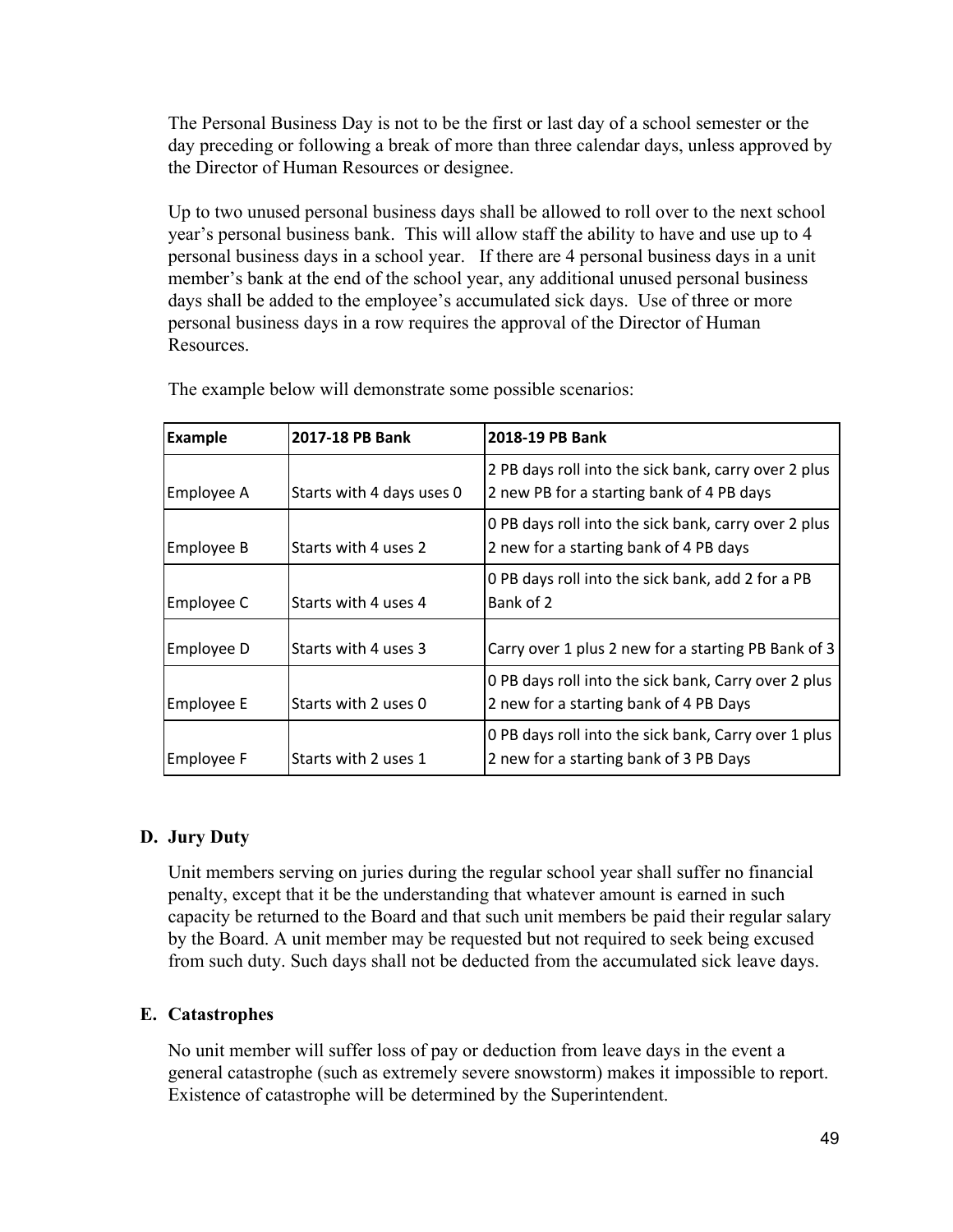#### **F. Adult Education Program**

A maximum of one (1) evening, non-cumulative, per Adult Education semester shall be granted for personal illness, emergencies, or religious observance.

### **G. Family Medical Leave**

The Board, the Union and unit members will comply with all provisions of the Family Medical Leave Act and district policies related to the act.

### **H. Unpaid Absence**

A unit member who is ineligible for paid leave due to an exhausted sick leave bank or circumstances that do not qualify for paid time off, and who does not qualify for a temporary medical absence under paragraph B-5 above, may be granted a short term unpaid leave of absence. Approval for the unpaid leave is at the sole discretion of the Superintendent or their designee and shall not be subject to the grievance procedure.

### **I. Absence Verification Procedure**

- 1. In the course of executing supervisory responsibilities it may be necessary to examine the use of time off by employees. When a supervisor has cause to suspect abuse or misuse of absences (i.e. time off is used for purposes other than outlined in the employee's contract), the supervisor shall employ the following procedures:
	- a. The supervisor shall notify the employee in writing that they have a concern with the employee's absences and provide specific reasons for that concern. At this point in the procedure any documentation will be maintained at the building or department level. Reasons may include the following, but are not limited to:
		- i. A pattern of absences adjacent to weekends, breaks, or on the same day of the week.
		- ii. The employee does not provide notice, information, and/or verification of serious health condition.
		- iii. A high frequency of absences unsupported by any supporting documentation or verification from a health care provider. The high frequency may be over a short or long period of time.
		- iv. Credible information obtained by the supervisor of misuse or abuse.
	- b. The supervisor will supplement the written notice with a copy of the district attendance policy and the paid and unpaid leave contract language.
	- c. The employee, upon receiving the written notice, may request a meeting with the administrator, HR, and a union representative to resolve the administrator's concerns.
	- d. The employee may request that HR review and confirm that the administrator's information is credible.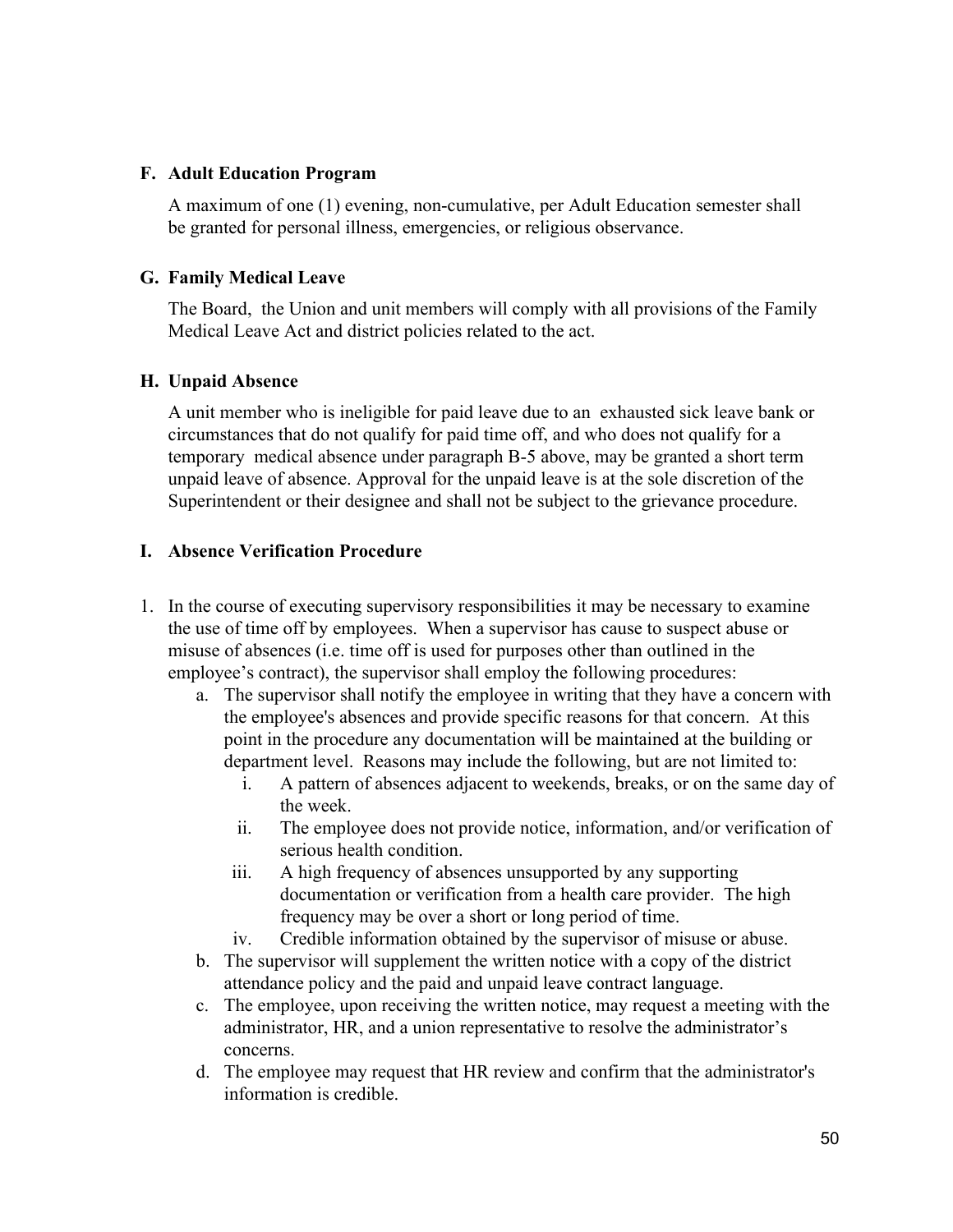- 2. Should the supervisor suspect abuse or misuse again, in the same school year, after following section I.1 above, the documentation provided the employee along with new information shall be forwarded to the HR department. The HR Director will review the materials and investigate the employee's attendance use and determine appropriate actions. HR actions may include the following:
	- a. Referral back to the supervisor for further informal building/departmental monitoring
	- b. Creation of an attendance improvement plan requiring the employee to support any additional sick time usage.
	- c. Issuing or disciplinary charges and a formal disciplinary hearing.
- 3. The absence verification procedure is to resolve matters of suspected abuse or misuse. It does not preclude the district from investigating and taking formal disciplinary action for willful abuse of paid time off.

# **ARTICLE XIV - CONFERENCES, WORKSHOPS, CONVENTIONS, IN-SERVICE AND VISITATION DAYS**

Conferences, workshops, conventions, in-service, and visitations days offer valuable in-service opportunities to unit members; therefore, a reasonable number of unit members, within the limitations of budget appropriations, should be encouraged to attend same provided that qualified substitutes are available. Attendance at such conferences shall be rotated among those applying within a building or within those system wide departments with specifically allocated funds on as equitable a basis as possible.

### **A. Educational and Professional Meetings**

- 1. Unit member requests to attend meetings are to be submitted on the proper forms at least seven (7) days prior to the meeting. Late requests will be considered on their merits.
- 2. Requests must be submitted to the designated administrator for approval to attend.
- 3. Upon approval, full expenses may be allowed as follows:
	- a. Transportation
		- (1) The current mileage rate will be paid for trips up to 200 miles round trip.
		- (2) If more than one employee is making the same trip by automobile, rides shall be pooled if requested by the Administration. However, consideration will be given to requests for exceptions to this rule.
		- (3) The full cost of the nearest route by air coach will be paid for trips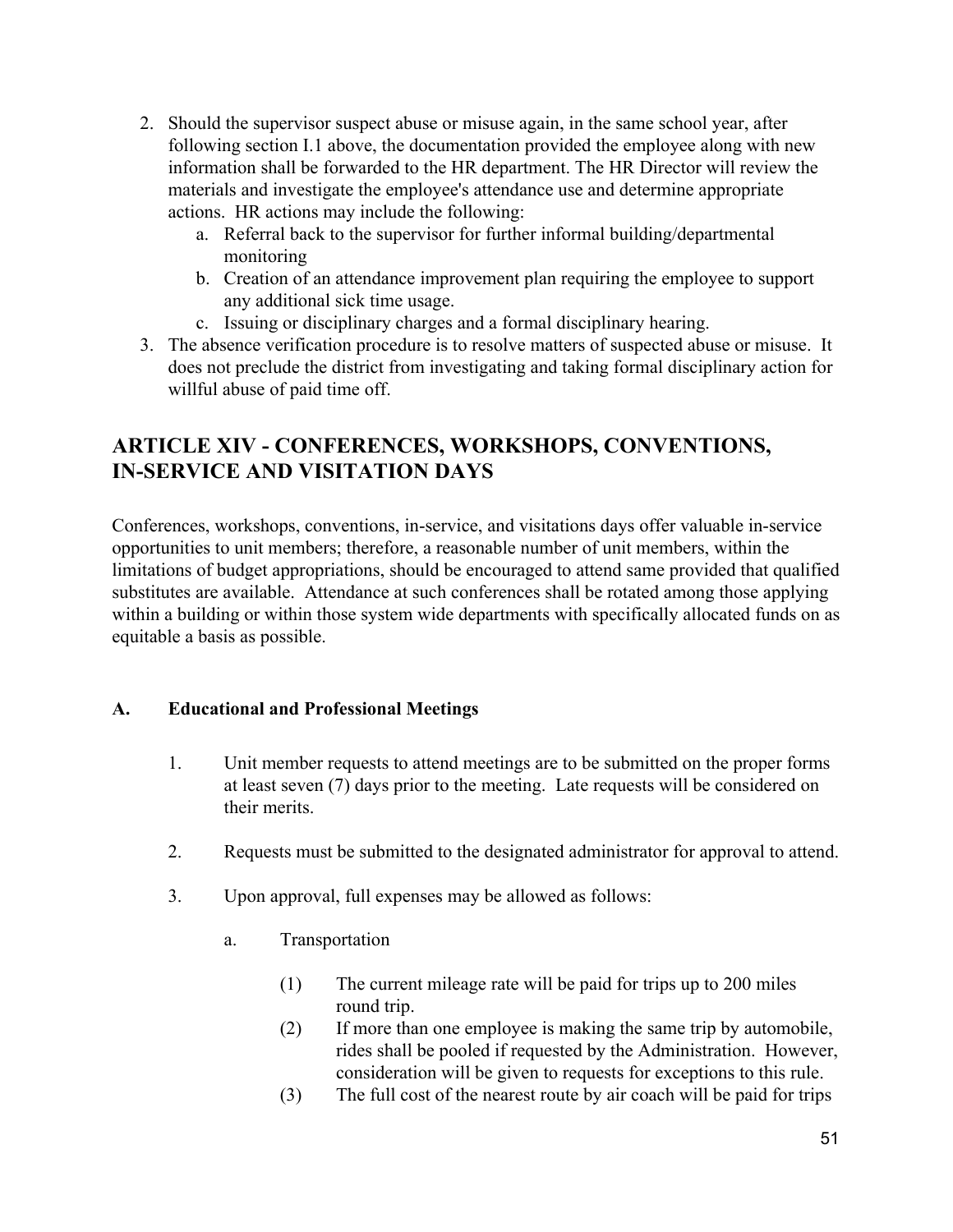of more than 200 miles.

- b. Lodging, Meals, Registration Fees, etc.
	- (1) Full reimbursement shall be allowed for rooms with reasonable judgment exercised in type and cost.
	- (2) Full reimbursement shall be allowed for meals with reasonable judgment exercised in cost.
	- (3) Unit members will be reimbursed for program registration fees, local transportation, and reasonable incidental expenses.
- c. A copy of the amounts expended in these areas by unit member(s) in each building shall be sent to the Union Office at the end of each school year.
- 4. The principal or appropriate administrator is encouraged to administer conference and convention accounts in the following manner.
	- a. Appoint a union representative committee to work with the principal or appropriate administrator in deciding who attends conferences or conventions.
	- b. Post a list of the names of unit members who are selected to attend conferences or conventions, where they are being held and their dates.
	- c. Inform unit members, whenever possible, of various conferences and conventions.

Special problems and needs are to be referred to the appropriate central staff administrator.

#### **B. Conferences Related to Civic Participation**

Unit members serving as active members of civic or charitable committees and organizations shall be granted reasonable opportunity to attend a related convention. No expense incurred shall be reimbursed in such instances by the Board; however, there will be no loss of pay to the unit member.

#### **C. Professional Organization Meetings**

Unit members serving as delegates to professional organizational meetings and conventions concerned primarily with internal affairs of the professional organization shall be permitted to attend such conventions without loss of pay to the unit member, but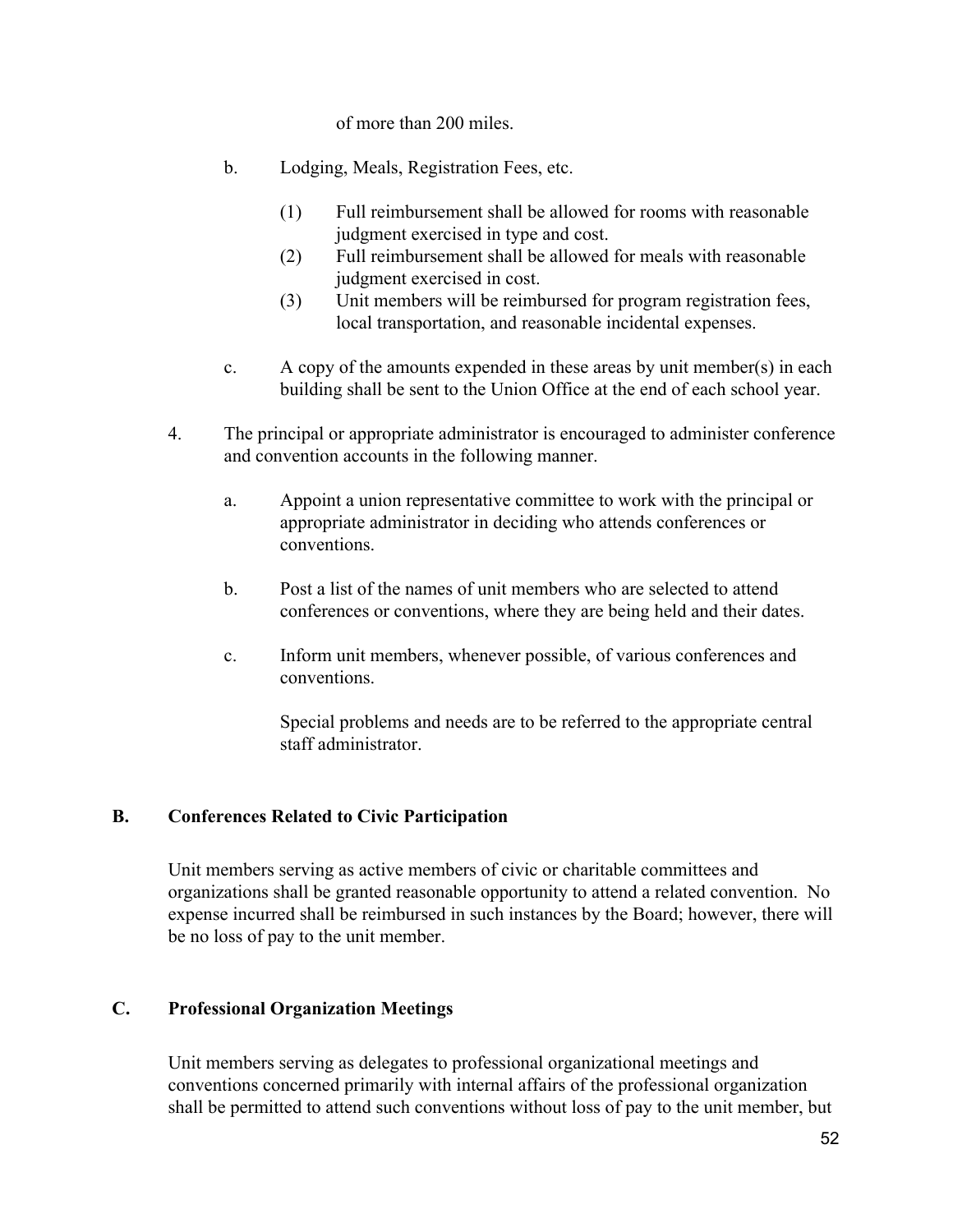no expense incurred shall be reimbursed in such instances by the Board.

Extensions of interpretation of "professional organizational meetings and conventions concerned primarily with internal affairs of the professional organization" shall be subject to the approval of the Superintendent or designee based on justification of need by the **Union** 

### **D. Visitation / Observation Days**

- 1. Upon approval of the administrator and/or Central Office Director visitation days for unit members to observe other educators or education institutions may be granted during the year.
- 2. Current transportation allowance will be paid.
- **E**. Full tuition will be paid by the Board for required in-service classes.

# **ARTICLE XV - DEPARTMENT CHAIRPERSONS**

- A. Selection
	- 1. Any department that wishes to do so may hold an election in order to determine the preferences of the unit members involved. The department may indicate to the building administrator the results of the election as their preferences. Such preferences shall have great weight with the building administrator who selects the department chairperson. If the principal does not concur with the preference of the department before selecting a department chairperson, the principal will meet with the department concerned to discuss the basis for their differences. No unit member will be appointed department chairperson without the consent of the unit member involved.
	- 2. Department chairpersons shall be selected from within the building personnel of the department concerned, and whenever possible will be selected by May 1 of each school year for the following year. If there is a department system wide curriculum committee, the departmental chairperson shall be a member of the committee. Departments that do not have a system wide curriculum committee will meet as needed.
	- 3. Due to no system-wide curriculum committee for counseling, or class sections aligned with the description provided in letter B below, the high school counseling department chairperson will be annually compensated \$250.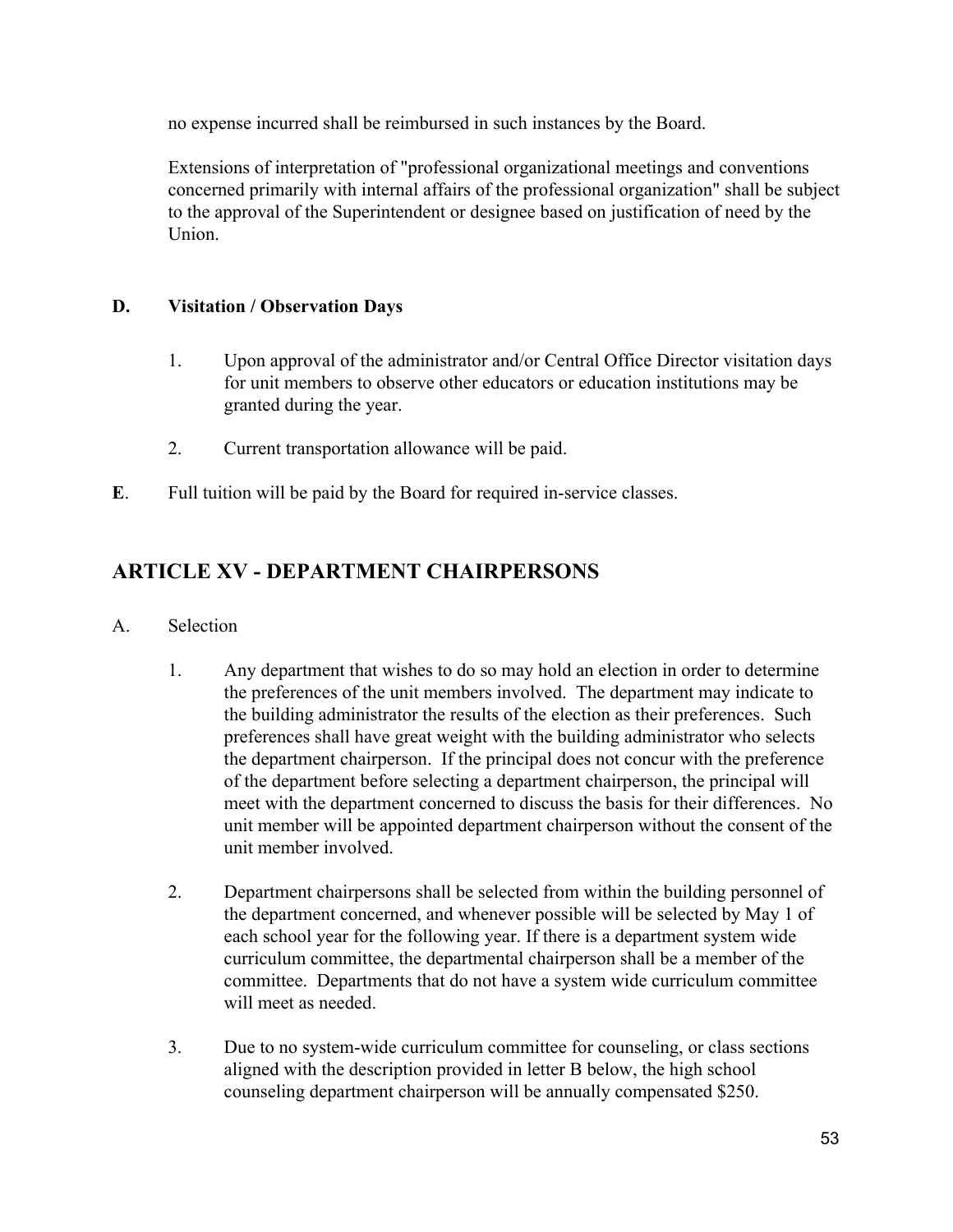- 4. Department Chair Stipends will be paid one time at the end of the school year. Partial year service will be prorated.
- B. Compensation for Department Chairpersons (Senior High)

| $1 - 5$                   | class sections | No Department Chairperson.                                                                           |
|---------------------------|----------------|------------------------------------------------------------------------------------------------------|
| $6 - 10$                  | class sections | Release from homeroom or extra duties plus<br>\$250 stipend                                          |
| $11 - 25$                 | class sections | Release from both homeroom and extra<br>duties plus \$500 stipend.                                   |
| 26-49                     | class sections | One hour assigned to departmental<br>responsibilities per semester.                                  |
| 50-74                     | class sections | One hour each semester assigned to<br>departmental responsibilities plus \$1500<br>stipend per year. |
| 75 or more class sections |                | One hour each semester assigned to<br>departmental responsibilities plus \$2000<br>stipend per year. |

### C. Compensation for Department Chairpersons (Middle School)

| $1 - 5$                   | class sections | No Department Chairperson.                                    |
|---------------------------|----------------|---------------------------------------------------------------|
| $6-10$                    | class sections | Release from advisor / advisee (AA)<br>or extra duties.       |
| $11 - 25$                 | class sections | Release from both advisor / advisee (AA)<br>and extra duties. |
| 26-49                     | class sections | \$150 per year stipend.                                       |
| 50-74                     | class sections | \$250 per year stipend.                                       |
| 75 or more class sections |                | \$350 per year stipend.                                       |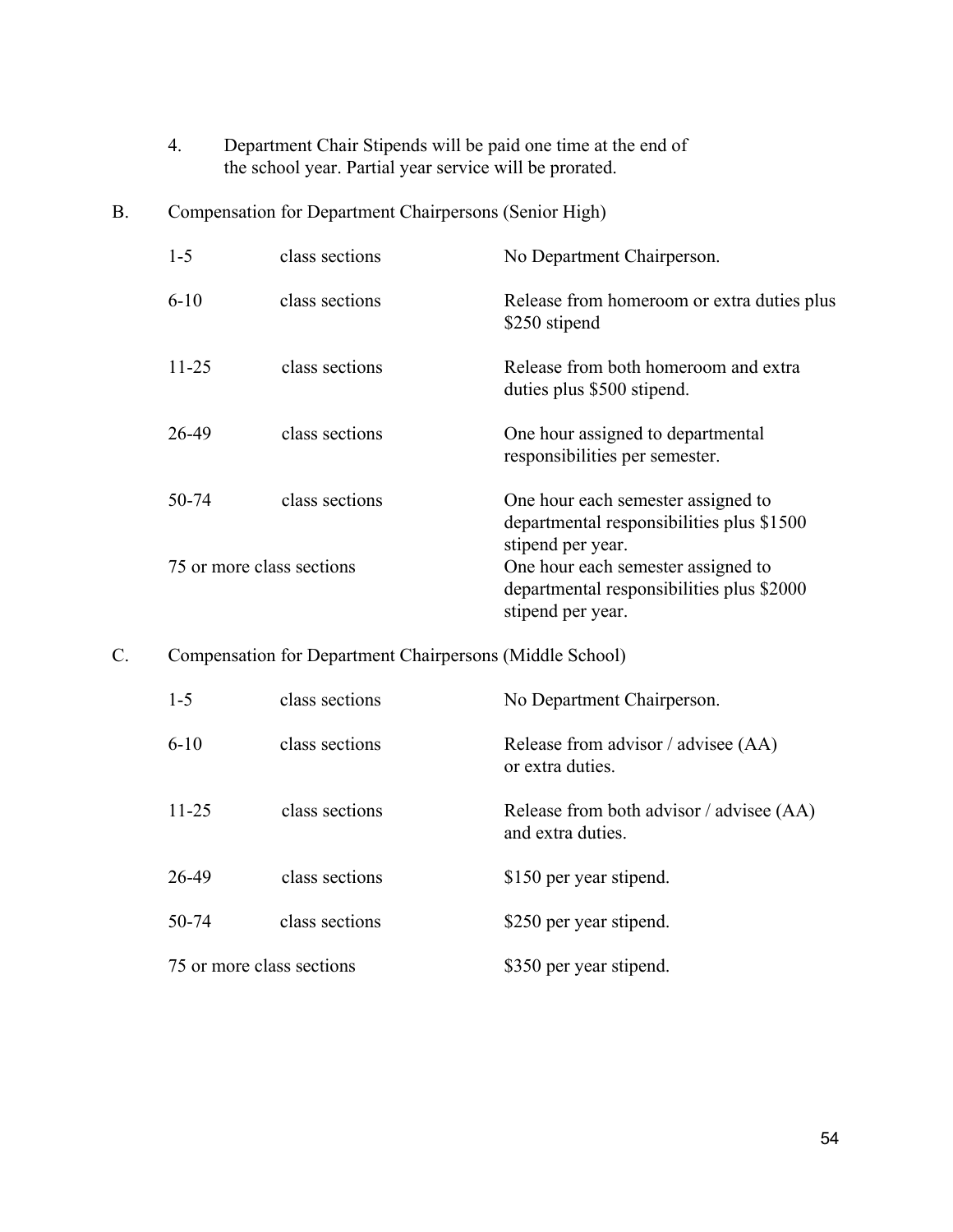## **ARTICLE XVI - SCHOOL CALENDAR**

- A. The calendars for 2018-19, 2019-20, 2020-21, 2021-22 and 2022-23 are included in the master agreement and follow later in this article. Days when pupil instruction is not provided wherein unit member attendance is not required (because of conditions not within the control of school authorities, such as heavy snowfall, severe storms, fires, epidemics, or health conditions as defined by city, county, township, or state health authorities) shall be treated in the following manner:
	- a. 1st day Will not be rescheduled.
	- b. 2nd and subsequent days May be rescheduled at the end of the school year at the discretion of the Superintendent. Such rescheduling shall not affect, or otherwise require, an adjustment of salary, compensation, or other benefits provided within this collective bargaining agreement.
- B. Because scheduled duty days have been reduced in order to add additional school days, the Board and DFT agrees that the buildings and classrooms will be available to teachers starting the first day that administrators report, and that teachers will not be required to completely tear down their rooms and remove materials from their bulletin boards in June unless planned maintenance in the classroom necessitates the protection of materials.
- C. The School calendar shall consist of 183 paid work days, 180 with students in session plus three additional professional development days as necessary and required. Proration of salaries for staff that do not work the entire school year shall be based on the employee's salary divided by the number of scheduled work days.
- D. The calendar shall include designated professional development in accordance with Section 1527 of the Revised School Code.
- E. Probationary staff may be scheduled to work additional days or after hours to provide orientation and training in compliance with state law. In accordance with Section 1526 of the Revised School Code, newly hired teachers are to be provided 15 days of professional development in their first three years. This additional PD may be designated as unpaid.
- F. The district reserves the right to make adjustments to the school calendar to accommodate for holidays that may impact student and staff attendance. This may extend the last day of the school year in order to assure compliance with the state law on mandatory school days. Such adjustment would be through mutual agreement of the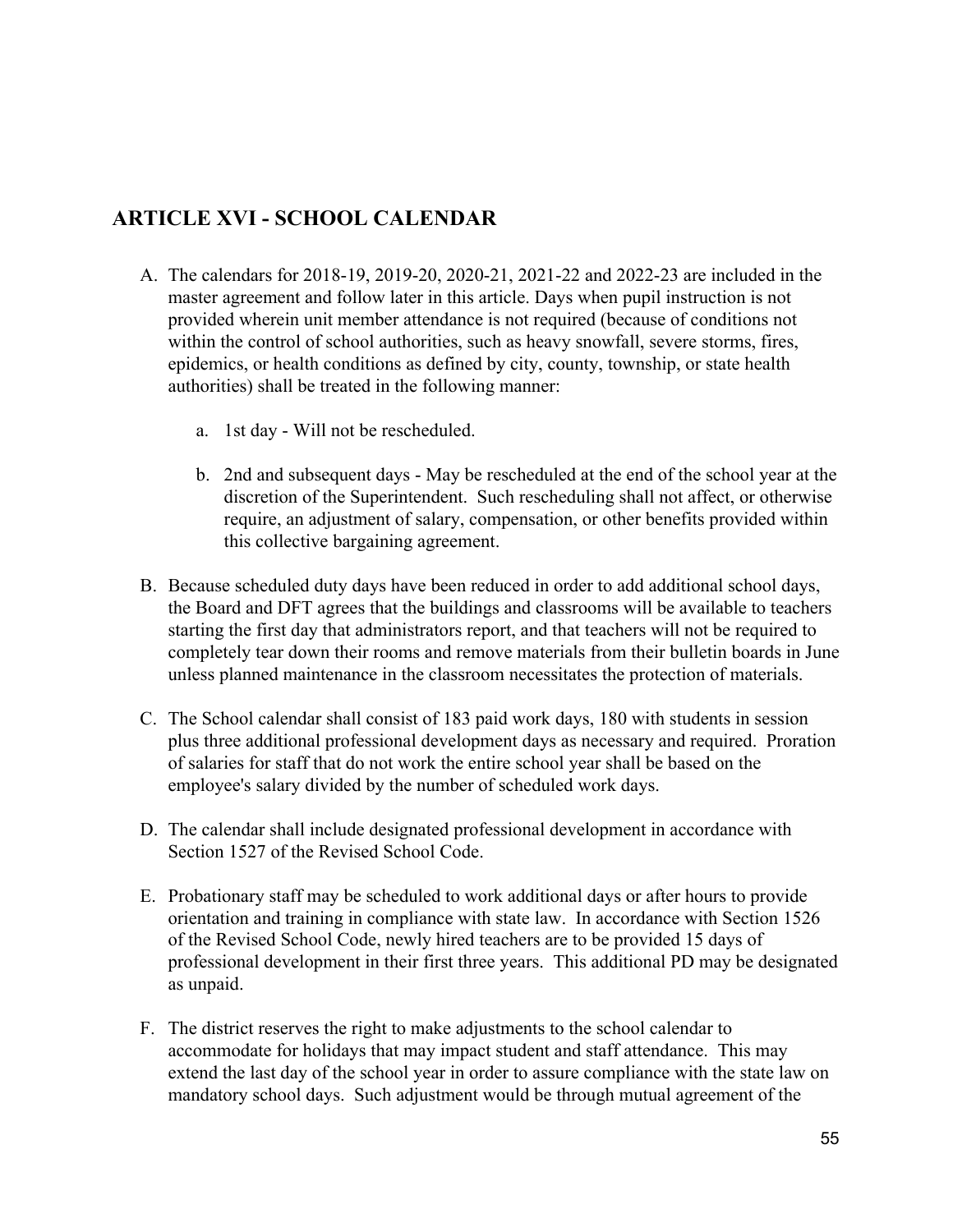District and the Union.

# **2018-19 Calendar**

| <b>August 23, 2018</b> | No school for students- Professional Development Day                      |  |
|------------------------|---------------------------------------------------------------------------|--|
| <b>August 24</b>       | No school for students- Professional Development Day                      |  |
| <b>August 27</b>       | First Day of School - All students - Half Day - a.m.; Teacher Duty - p.m. |  |
| <b>August 31</b>       | No school - Pre-Labor Day Friday                                          |  |
|                        |                                                                           |  |
| September 3            | No school - Labor Day                                                     |  |
| September 14           | Half Day - All Students - a.m.; Teachers Professional Development Day -   |  |
|                        | p.m.                                                                      |  |
|                        |                                                                           |  |
| October 12             | Half Day - All Students - a.m.; Teachers Professional Development Day -   |  |
|                        | p.m.                                                                      |  |
| November 2             | Elementary - Half Day - a.m.; Teacher Duty Day - p.m.                     |  |
|                        | Secondary - Full Day - Teachers and Students                              |  |
| November 6             | All teachers - Professional Development Day – No school for students      |  |
| <b>November 21</b>     | No school - Conference Release Day                                        |  |
| November 22-23         | No school - Thanksgiving                                                  |  |
|                        |                                                                           |  |
| December 24-           |                                                                           |  |
| <b>January 4, 2019</b> | Winter Break-School closes at the end of the day December 21, 2018.       |  |
|                        |                                                                           |  |
| <b>January 7, 2019</b> | Schools reopens                                                           |  |
| <b>January 18</b>      | Half Day - All Students - a.m.; Teacher Duty - p.m.                       |  |
| <b>January 21</b>      | No school - Reverend Martin Luther King Jr. Day                           |  |
| <b>January 22</b>      | Half Day - All Students – a.m.;                                           |  |
|                        | Elementary Teachers- Professional Development Day -p.m.;                  |  |
|                        | Secondary-Teachers-Teachers Duty - p.m.                                   |  |
| <b>January 23</b>      | Elementary - Full Day - Teachers and Students                             |  |
|                        | Secondary - Half Day Students- a.m.; Professional Development Day -       |  |
|                        | p.m.                                                                      |  |
|                        |                                                                           |  |
| <b>February 14</b>     | Half Day – All Students - a.m.; Teachers Professional Development Day -   |  |
|                        | p.m.                                                                      |  |
| <b>February 15-18</b>  | No school - Mid-Winter Break                                              |  |
| <b>April 1 - 5</b>     | No school - Spring Break                                                  |  |
| <b>April 19</b>        | No school - Good Friday                                                   |  |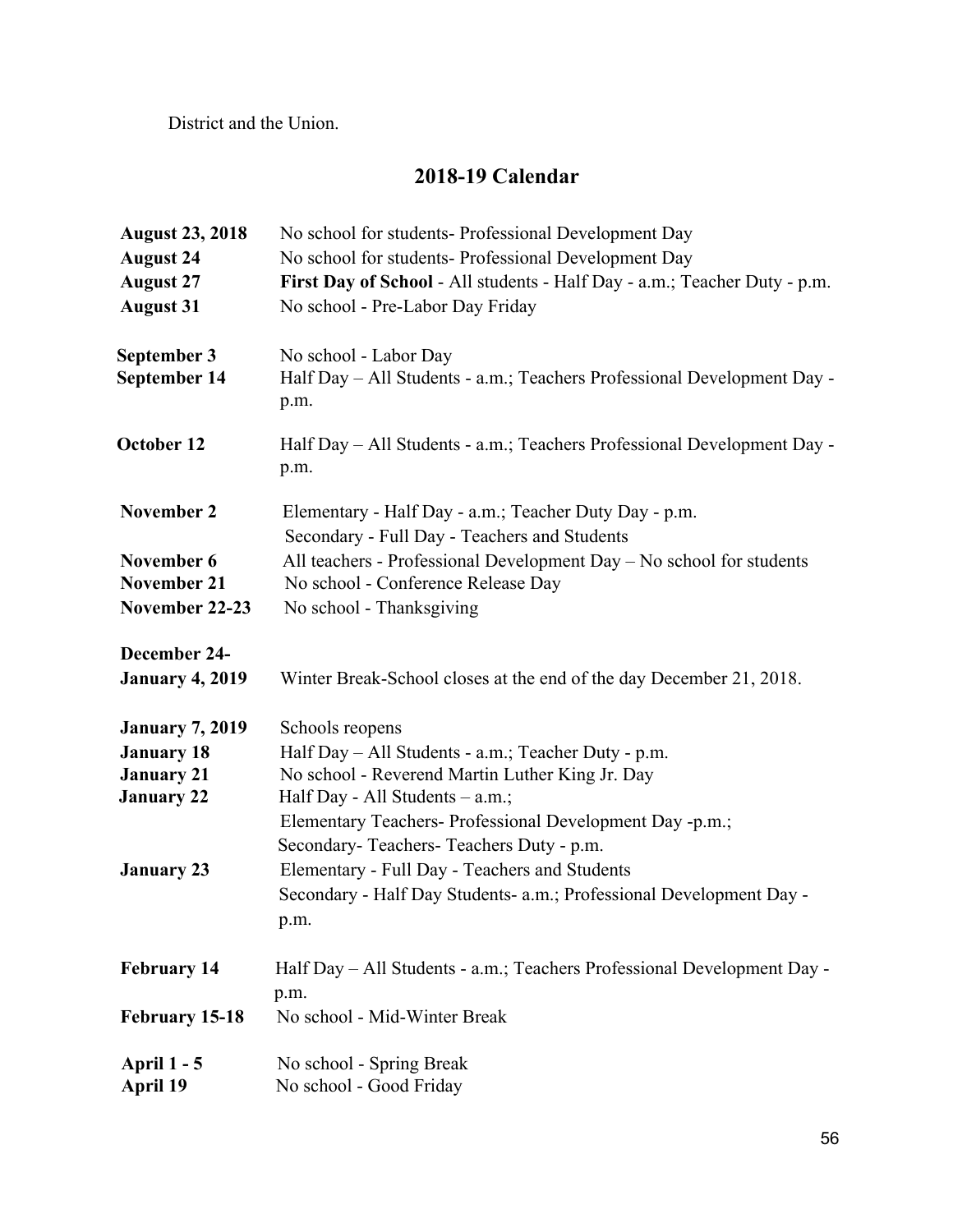| May 24                     | No School - Conference Release Day                                                             |
|----------------------------|------------------------------------------------------------------------------------------------|
| May 27                     | No school - Memorial Day                                                                       |
| <b>June 3-5</b><br>June 14 | No school - Eid Holiday<br>Last day of school for students 1/2 day a.m.; Teacher Duty Day p.m. |
| 5/15/19                    | Late Start Days (7) 9/19/18, 10/17/18, 12/12/18, 2/6/19, 3/13/19, 4/24/19,                     |
| <b>Staff Meeting PD</b>    | 11/12/18, 1/14/19, 2/11/19, 3/11/19, 4/8/19, 5/13/19                                           |

# **2019-20 Calendar**

| <b>August 22, 2018</b> | No school for students- Professional Development Day                                                  |
|------------------------|-------------------------------------------------------------------------------------------------------|
| <b>August 23</b>       | No school for students- Professional Development Day                                                  |
| <b>August 26</b>       | First Day of School - All students - Half Day - a.m.; Teacher Duty - p.m.                             |
| <b>August 30</b>       | No school - Pre-Labor Day Friday                                                                      |
| September 2            | No school - Labor Day                                                                                 |
| September 20           | Half Day - All Students - a.m.; Teachers Professional Development Day -<br>p.m.                       |
| October 11             | Half Day – All Students - a.m.; Teachers Professional Development Day -<br>p.m.                       |
| November 1             | Elementary - Half Day - a.m.; Teacher Duty Day - p.m.<br>Secondary - Full Day - Teachers and Students |
| November 5             | All teachers - Professional Development Day - No school for students                                  |
| <b>November 27</b>     | No school - Conference Release Day                                                                    |
| November 28-29         | No school - Thanksgiving                                                                              |
| December 23-           |                                                                                                       |
| <b>January 3, 2020</b> | Winter Break-School closes at the end of the day December 20, 2019.                                   |
| <b>January 6, 2020</b> | Schools reopens                                                                                       |
| <b>January 17</b>      | Half Day – All Students - a.m.; Teacher Duty - p.m.                                                   |
| <b>January 20</b>      | No school - Reverend Martin Luther King Jr. Day                                                       |
| <b>January 21</b>      | Half Day - All Students $-$ a.m.;                                                                     |
|                        | Elementary Teachers- Professional Development Day -p.m.;                                              |
|                        | Secondary-Teachers-Teachers Duty - p.m.                                                               |
| <b>January 22</b>      | Elementary - Full Day - Teachers and Students                                                         |
|                        | Secondary - Half Day Students- a.m.; Professional Development Day -                                   |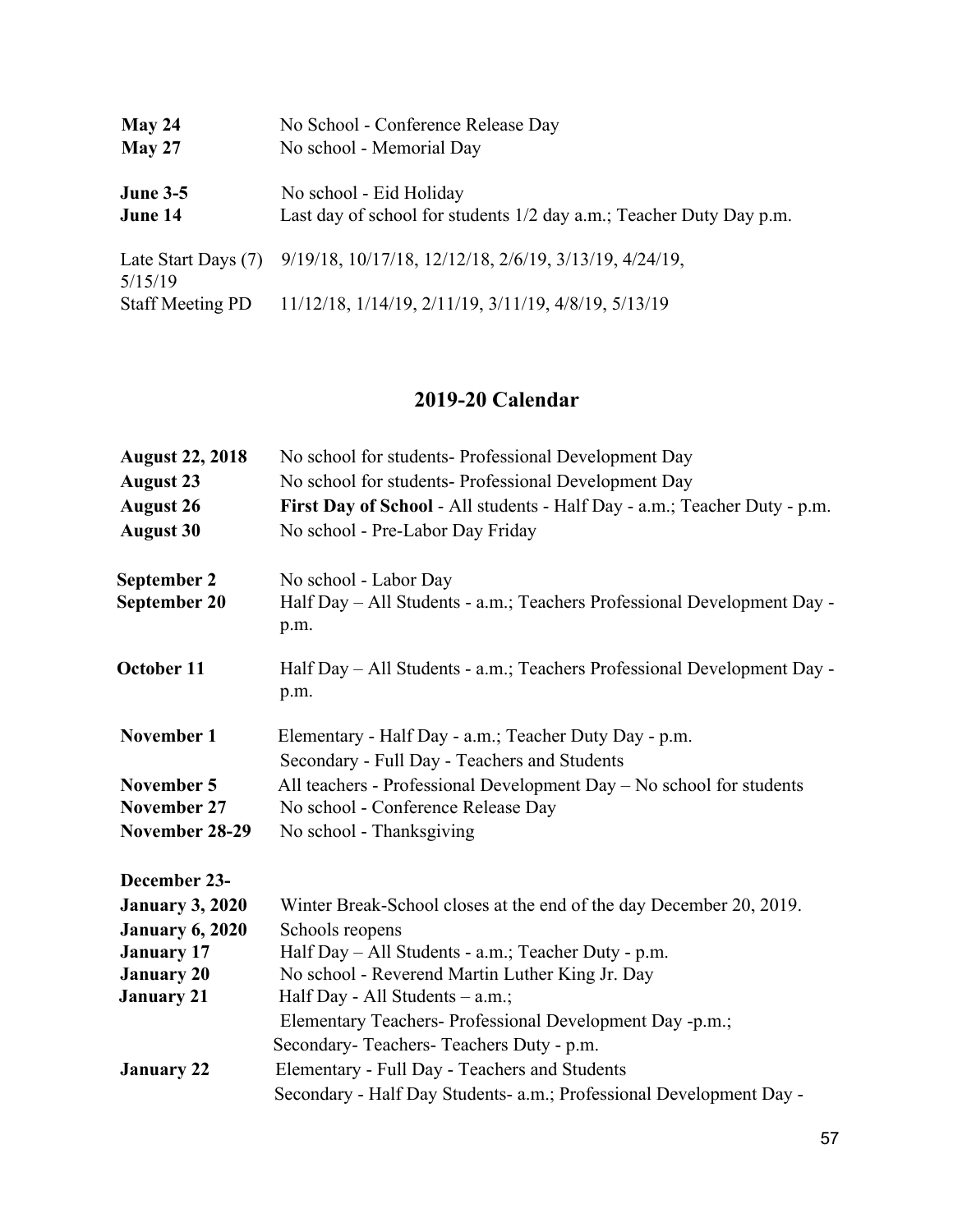|                                | p.m.                                                                           |
|--------------------------------|--------------------------------------------------------------------------------|
| <b>February 17-21</b>          | No school - Mid-Winter Break                                                   |
| March 13                       | Half Day – All Students - a.m.; Teachers Professional Development Day -<br>p.m |
| <b>April 6 - 13</b>            | No school - Spring Break                                                       |
| May 22<br>May 25               | No School - Conference Release Day<br>No school - Memorial Day                 |
| June 12                        | Last day of school for students 1/2 day a.m.; Teacher Duty Day p.m.            |
| Late Start Days (7)<br>5/13/20 | 9/25/19, 10/16/19, 12/18/19, 2/5/20, 3/18/20, 4/22/20,                         |
| <b>Staff Meeting PD</b>        | 11/11/19, 1/13/20, 2/10/20, 3/9/20, 4/27/20, 5/11/20                           |

# **2020-21 Calendar**

| <b>August 27, 2020</b>               | No school for students- Professional Development Day                                                                                                                            |
|--------------------------------------|---------------------------------------------------------------------------------------------------------------------------------------------------------------------------------|
| <b>August 28</b><br><b>August 31</b> | No school for students- Professional Development Day<br>First Day of School - All students - Half Day - a.m.; Teacher Duty - p.m.                                               |
| September 4-7<br>September 18        | No school - Labor Day<br>Half Day - All Students - a.m.; Teachers Professional Development Day -<br>p.m.                                                                        |
| October 9                            | Half Day – All Students - a.m.; Teachers Professional Development Day -<br>p.m.                                                                                                 |
| November 3<br>November 6             | All teachers - Professional Development Day $-$ No school for students<br>Elementary - Half Day - a.m.; Teacher Duty Day - p.m.<br>Secondary - Full Day - Teachers and Students |
| November 25<br>November 26-27        | No school - Conference Release Day<br>No school - Thanksgiving                                                                                                                  |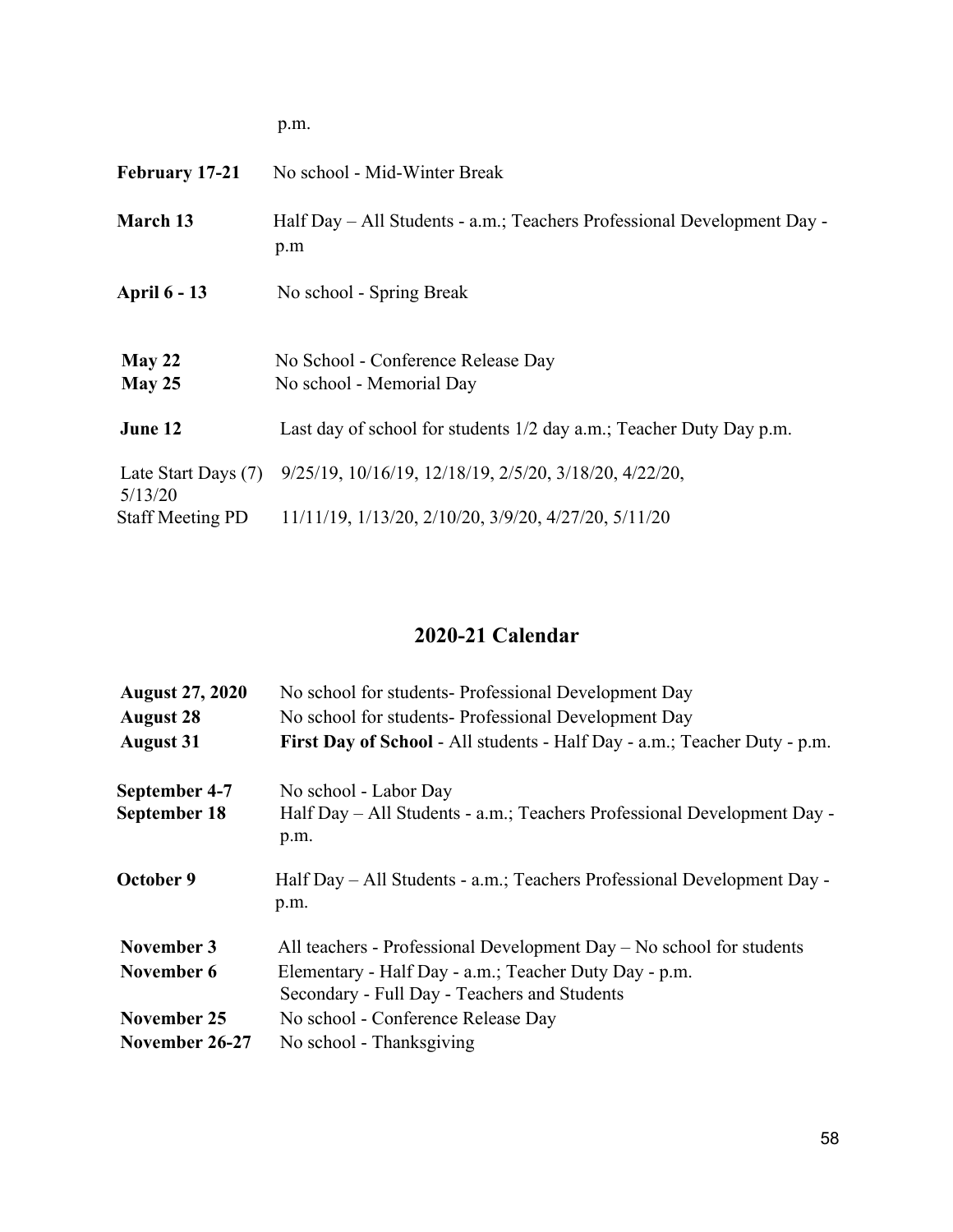| December 21-            |                                                                                   |
|-------------------------|-----------------------------------------------------------------------------------|
| <b>January 1, 2021</b>  | Winter Break-School closes at the end of the day December 18, 2020.               |
| <b>January 4, 2021</b>  | Schools reopens                                                                   |
| <b>January 18</b>       | No school - Reverend Martin Luther King Jr. Day                                   |
| <b>January 22</b>       | All students - Half Day - a.m.; Teacher Duty - p.m                                |
| <b>January 25</b>       | Half Day - All Students – a.m.;                                                   |
|                         | Elementary Teachers- Professional Development Day -p.m.;                          |
|                         | Secondary-Teachers-Teachers Duty - p.m.                                           |
| <b>January 26</b>       | Elementary - Full Day - Teachers and Students                                     |
|                         | Secondary - Half Day Students- a.m.; Professional Development Day -               |
|                         | p.m.                                                                              |
|                         |                                                                                   |
| February 12-15          | No school - Mid-Winter Break                                                      |
| March 19                | Half Day - All Students - a.m.; Teachers Professional Development Day -<br>p.m    |
| <b>April 2 - 9</b>      | No school - Spring Break                                                          |
| <b>May 12-14</b>        | No School- Eid Holiday                                                            |
| May 28                  | No School - Conference Release Day                                                |
| May 31                  | No school - Memorial Day                                                          |
| June 18                 | Last day of school for students 1/2 day a.m.; Teacher Duty Day p.m.               |
|                         | Late Start Days (7) 9/23/20, 10/14/20, 12/9/20, 2/10/21, 3/10/21, 4/21/21, 5/5/21 |
| <b>Staff Meeting PD</b> | 11/9/20, 1/11/21, 2/8/21, 3/8/21, 4/12/21, 5/10/21                                |

# **2021-22 Calendar**

| <b>August 26, 2021</b> | No school for students- Professional Development Day                      |  |
|------------------------|---------------------------------------------------------------------------|--|
| <b>August 27</b>       | No school for students- Professional Development Day                      |  |
| <b>August 30</b>       | First Day of School - All students - Half Day - a.m.; Teacher Duty - p.m. |  |
| September 3-6          | No school - Labor Day                                                     |  |
| September 17           | Half Day – All Students - a.m.; Teachers Professional Development Day -   |  |
|                        | p.m.                                                                      |  |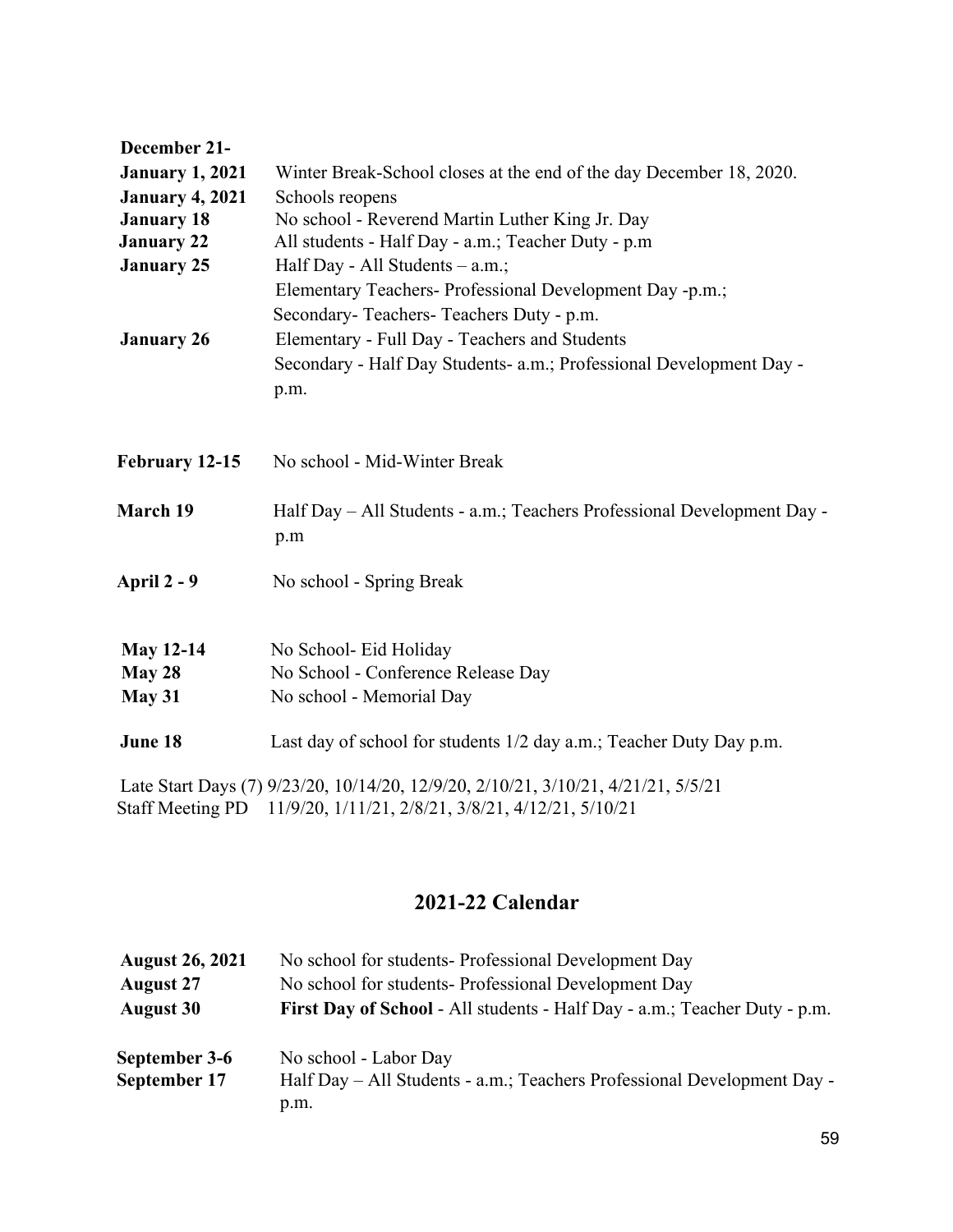| October 8              | Half Day - All Students - a.m.; Teachers Professional Development Day -<br>p.m.  |
|------------------------|----------------------------------------------------------------------------------|
| November 2             | All teachers - Professional Development Day – No school for students             |
| <b>November 5</b>      | Elementary - Half Day - a.m.; Teacher Duty Day - p.m.                            |
|                        | Secondary - Full Day - Teachers and Students                                     |
| <b>November 24</b>     | No school - Conference Release Day                                               |
| November 25-26         | No school - Thanksgiving                                                         |
| December 20-31         | Winter Break-School closes at the end of the day December 17, 2021.              |
| <b>January 3, 2022</b> | Schools reopens                                                                  |
| <b>January 17</b>      | No school - Reverend Martin Luther King Jr. Day                                  |
| <b>January 21</b>      | Half Day - All Students - a.m.; Teacher Duty - p.m.                              |
| <b>January 24</b>      | Half Day - All Students $-$ a.m.;                                                |
|                        | Elementary Teachers- Professional Development Day -p.m.;                         |
|                        | Secondary-Teachers-Teachers Duty - p.m.                                          |
| <b>January 25</b>      | Elementary - Full Day - Teachers and Students                                    |
|                        | Secondary - Half Day Students- a.m.; Professional Development Day -<br>p.m.      |
| February 18-22         | No school - Mid-Winter Break                                                     |
| March 18               | Half Day - All Students - a.m.; Teachers Professional Development Day -          |
|                        | p.m                                                                              |
| April 4 - 8            | No school - Spring Break                                                         |
| April 15               | No school - Good Friday                                                          |
| May 2                  | No School - Eid Holiday                                                          |
| May 27                 | No School - Conference Release Day                                               |
| May 30                 | No school - Memorial Day                                                         |
| June 16                | Last day of school for students 1/2 day a.m.; Teacher Duty Day p.m.              |
|                        | Late Start Days (7) 9/15/21, 10/13/21, 12/8/21, 2/9/22, 3/9/22, 4/13/22, 5/11/22 |

# Staff Meeting PD 11/8/21, 1/10/22, 2/14/22, 3/14/22, 4/11/22, 5/9/22

# **2022-23 Calendar**

**August 25, 2022** No school for students- Professional Development Day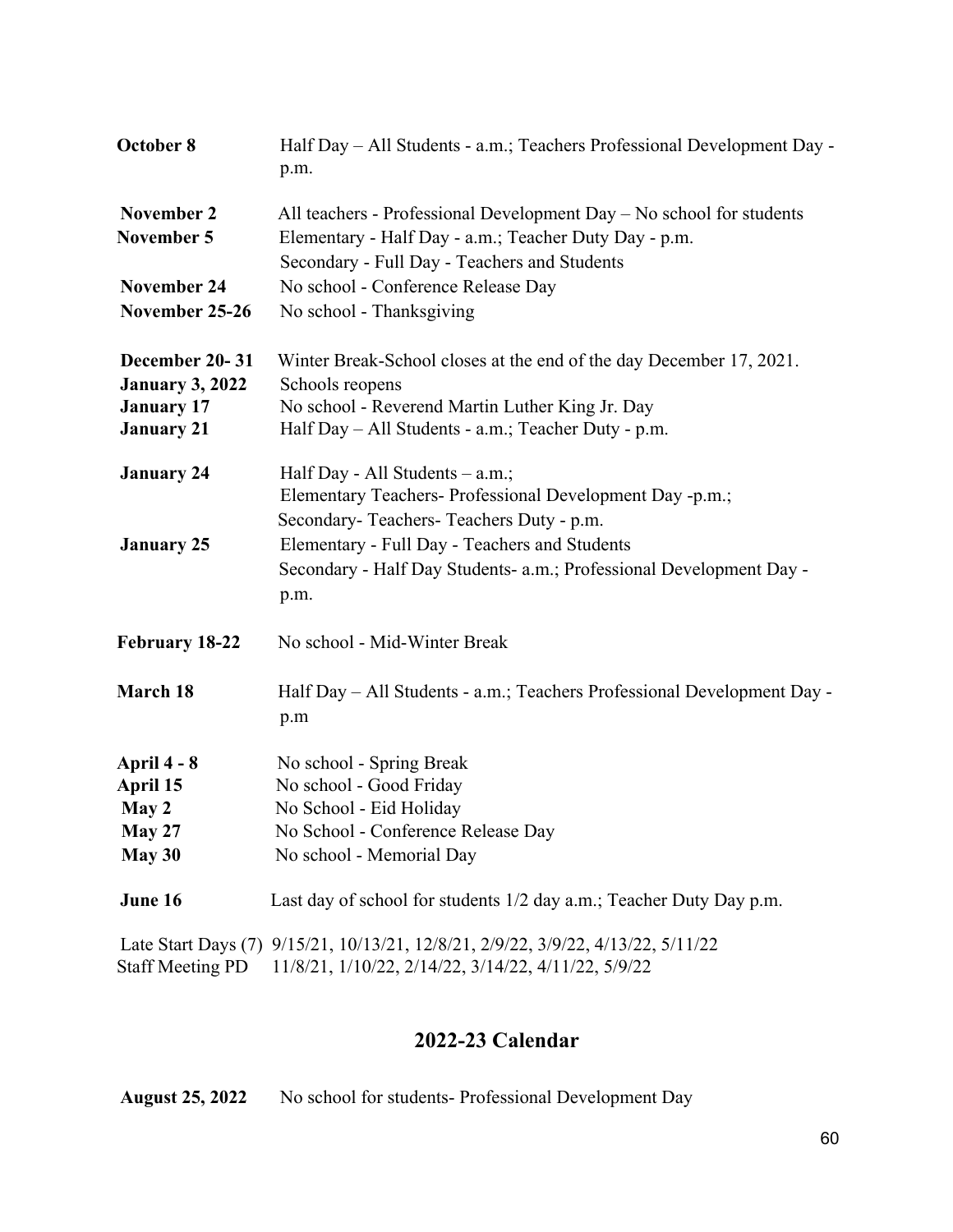| <b>August 26</b><br><b>August 29</b>                                                                                                                 | No school for students- Professional Development Day<br>First Day of School - All students - Half Day - a.m.; Teacher Duty - p.m.                                                                                                                                                                                                                                                                                                                                            |
|------------------------------------------------------------------------------------------------------------------------------------------------------|------------------------------------------------------------------------------------------------------------------------------------------------------------------------------------------------------------------------------------------------------------------------------------------------------------------------------------------------------------------------------------------------------------------------------------------------------------------------------|
| September 2-5<br>September 16                                                                                                                        | No school - Labor Day<br>Half Day - All Students - a.m.; Teachers Professional Development Day -<br>p.m.                                                                                                                                                                                                                                                                                                                                                                     |
| October 7                                                                                                                                            | Half Day – All Students - a.m.; Teachers Professional Development Day -<br>p.m.                                                                                                                                                                                                                                                                                                                                                                                              |
| <b>November 4</b><br><b>November 8</b><br><b>November 23</b><br>November 24-25                                                                       | Elementary - Half Day - a.m.; Teacher Duty Day - p.m.<br>Secondary - Full Day - Teachers and Students<br>All teachers - Professional Development Day – No school for students<br>No school - Conference Release Day<br>No school - Thanksgiving                                                                                                                                                                                                                              |
| December 26-<br><b>January 6, 2023</b><br><b>January 9, 2023</b><br><b>January 16</b><br><b>January 20</b><br><b>January 23</b><br><b>January 24</b> | Winter Break-School closes at the end of the day December 23, 2022.<br>Schools reopens<br>No school - Reverend Martin Luther King Jr. Day<br>Half Day - All Students - a.m.; Teacher Duty - p.m.<br>Half Day - All Students $-$ a.m.;<br>Elementary Teachers- Professional Development Day -p.m.;<br>Secondary-Teachers-Teachers Duty - p.m.<br>Elementary - Full Day - Teachers and Students<br>Secondary - Half Day Students- a.m.; Professional Development Day -<br>p.m. |
| February 17-20                                                                                                                                       | No school - Mid-Winter Break                                                                                                                                                                                                                                                                                                                                                                                                                                                 |
| March 17                                                                                                                                             | Half Day - All Students - a.m.; Teachers Professional Development Day -<br>p.m                                                                                                                                                                                                                                                                                                                                                                                               |
| <b>April 3 - 7</b><br><b>April 20 - 21</b>                                                                                                           | No school - Spring Break & Good Friday<br>No school - Eid Holiday                                                                                                                                                                                                                                                                                                                                                                                                            |
| May 26<br>May 29                                                                                                                                     | No School - Conference Release Day<br>No school - Memorial Day                                                                                                                                                                                                                                                                                                                                                                                                               |
| June 14                                                                                                                                              | Last day of school for students 1/2 day a.m.; Teacher Duty Day p.m.                                                                                                                                                                                                                                                                                                                                                                                                          |
|                                                                                                                                                      | Late Start Days (7) 9/21/22, 10/12/22, 12/7/22, 2/8/23, 3/8/23, 4/26/23, 5/17/23                                                                                                                                                                                                                                                                                                                                                                                             |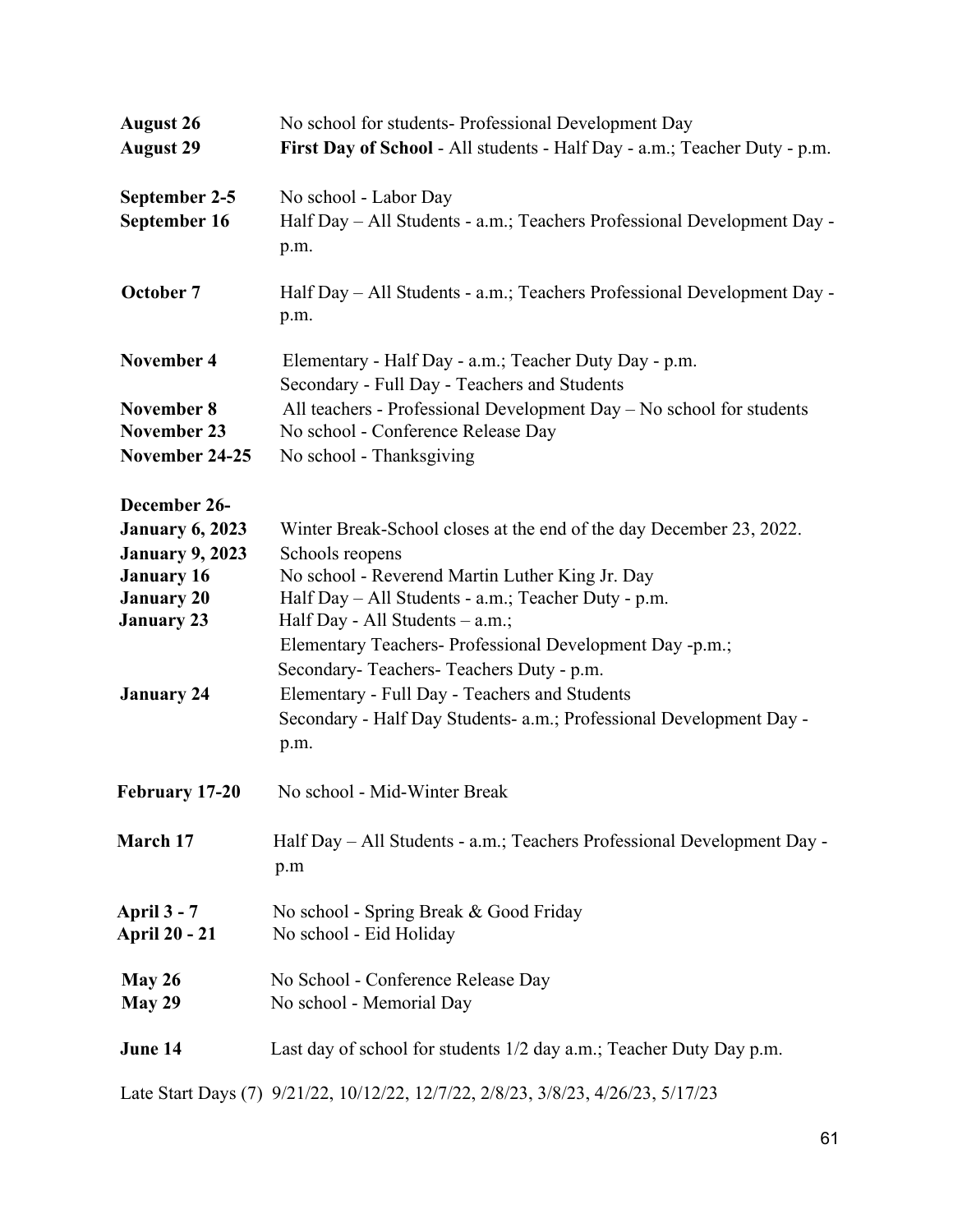Staff Meeting PD 11/14/22, 1/9/23, 2/13/23, 3/13/23, 4/10/23, 5/8/23

# **ARTICLE XVII - TEACHING LOAD**

The class size for all levels will be as defined below. In the event a court decision and/or legislative action significantly change(s) the level of funding per pupil an equivalent change in the class size may occur, provided that negotiations have taken place with the Union regarding the necessary adjustments in addition to and/or alternate to the change in class size which must take place, within the jurisdiction of the Union, in order to function within the strictures that may be imposed.

All classes of the same course and/or grade level scheduled for the same time/hour shall whenever possible, be balanced as to student load except in situations where the best interests of students (students with IEPs, English Learners, co-teaching, or class size reduction) would prevent equalizing class sizes. This shall be done prior to the first class meeting or as soon thereafter as possible.

A. Secondary Class Sizes will be based upon the following numbers:

No teacher of an academic (core) class shall be responsible for teaching more than 30 students per class except as provided below. Daily block-scheduled courses that result in a single extended period requiring two time period allotments (80 minutes or more per session) shall receive a stipend equivalent to two periods.

Extended core class size will be as follows:

| Vocational classes:<br>or the number of stations whichever is less.                                                                      | 30 students |
|------------------------------------------------------------------------------------------------------------------------------------------|-------------|
| Physical Education classes:<br>with support in the pool with substitute or<br>itinerant teacher at 33 students.<br>Capped at 42 students | 36 students |
| Co-op/Work Experience:<br>per class period/or 30 contacts per class period,<br>whichever allows for the most student participation.      | 36 students |
| Choral/Instrumental Music Classes:                                                                                                       | 75 Students |

B. Determination of Roster

The date for determining the official class roster shall be the end of the official count period, in each semester, as defined by the State, but no longer than 30 calendar days after the official count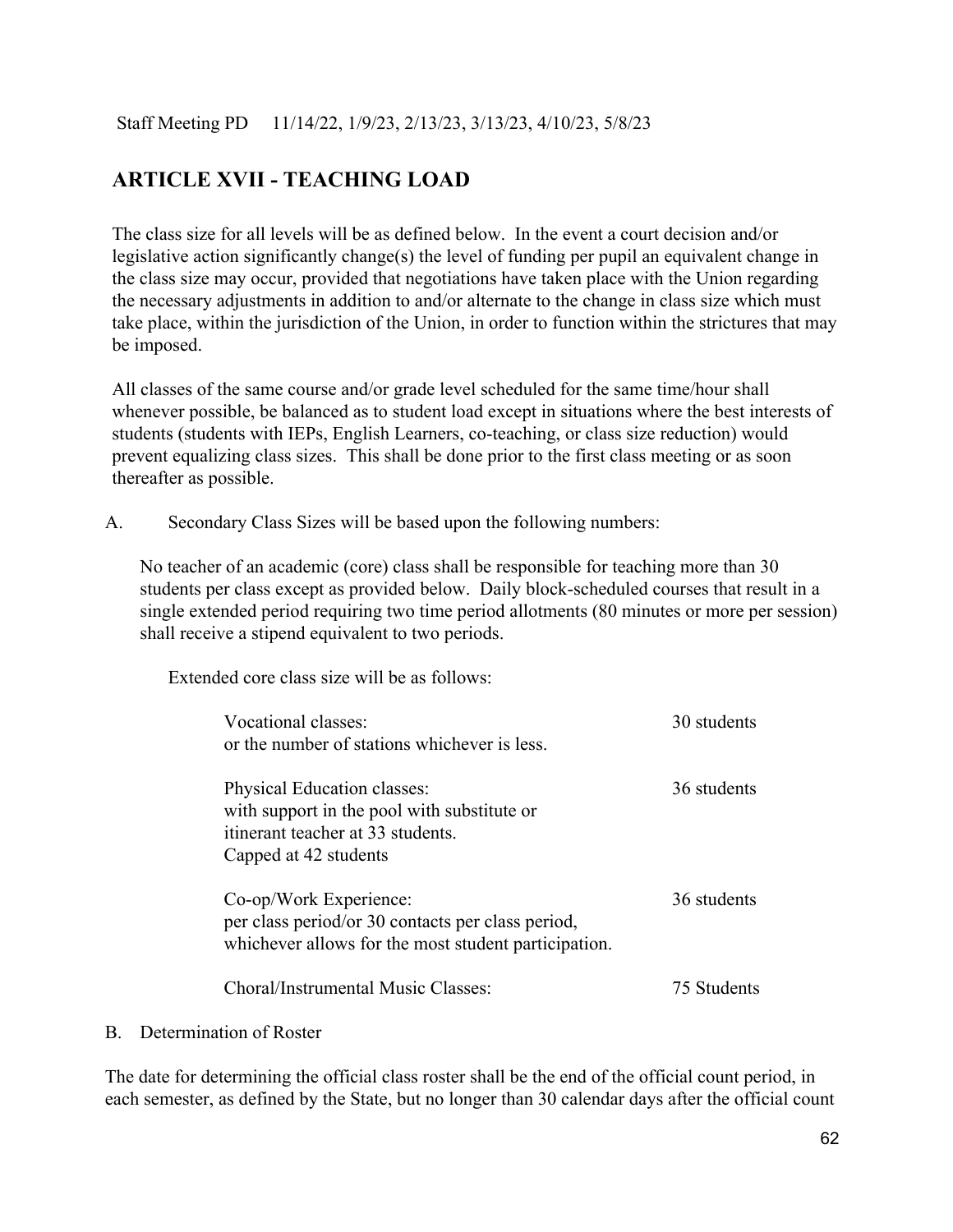day. Any additional students added to a class after that date will not be counted in this calculation.

Both the Union and the Administration agree that class size plays an important role in meeting the needs of our students. It is the intention of both parties to keep all class sizes within the agreed upon guidelines. In the event that it becomes necessary to go above the negotiated limits, either by financial constraints, available or required classroom space, staff availability or other such major influencing factors change so as to preclude the Board from complying with this Article, the Union and the Board agree to meet to discuss ways to resolve these circumstances. Potential solutions may include, but are not limited to;

- 1. Adjusting teacher assignment(s),
- 2. Balance classrooms/sections
- 3. Hire additional teachers,
- 4. Pay affected teacher \$100 per student, per semester. If classes are co-taught the stipend will be split between co-teachers equally.
- 5. Other solutions that may be acceptable to the Union, the teacher and administration.

Once a mutually agreeable solution is reached, it will be implemented within 14 calendar days.

- C. Elementary Class Size will be based upon the following numbers:
	- 1. Elementary class sizes, including special area classes in Music, Art, Physical Education, Media and Enrichment will be based upon the following numbers:

| Y <sub>5s</sub> | 19 students per class |
|-----------------|-----------------------|
| K               | 24 students per class |
| $1 - 3$         | 26 students per class |
| $4 - 5$         | 28 students per class |

Elementary class sizes with split grades, excluding Montessori classrooms, will be based on the following numbers:

| $K-1 & 21-2$ | 20 students per class  |
|--------------|------------------------|
| $2 - 3$      | 22 students per class  |
| $3-4$        | 23 students per class  |
| $4 - 5$      | 24 students per class. |

If the size of the Kindergarten,  $1<sup>st</sup>$ ,  $2<sup>nd</sup>$  grade or special area (K-2) class reaches thirty (30) per class for all sections in that grade level then another class section will be created or staff may be realigned to decrease / balance student numbers. If the size of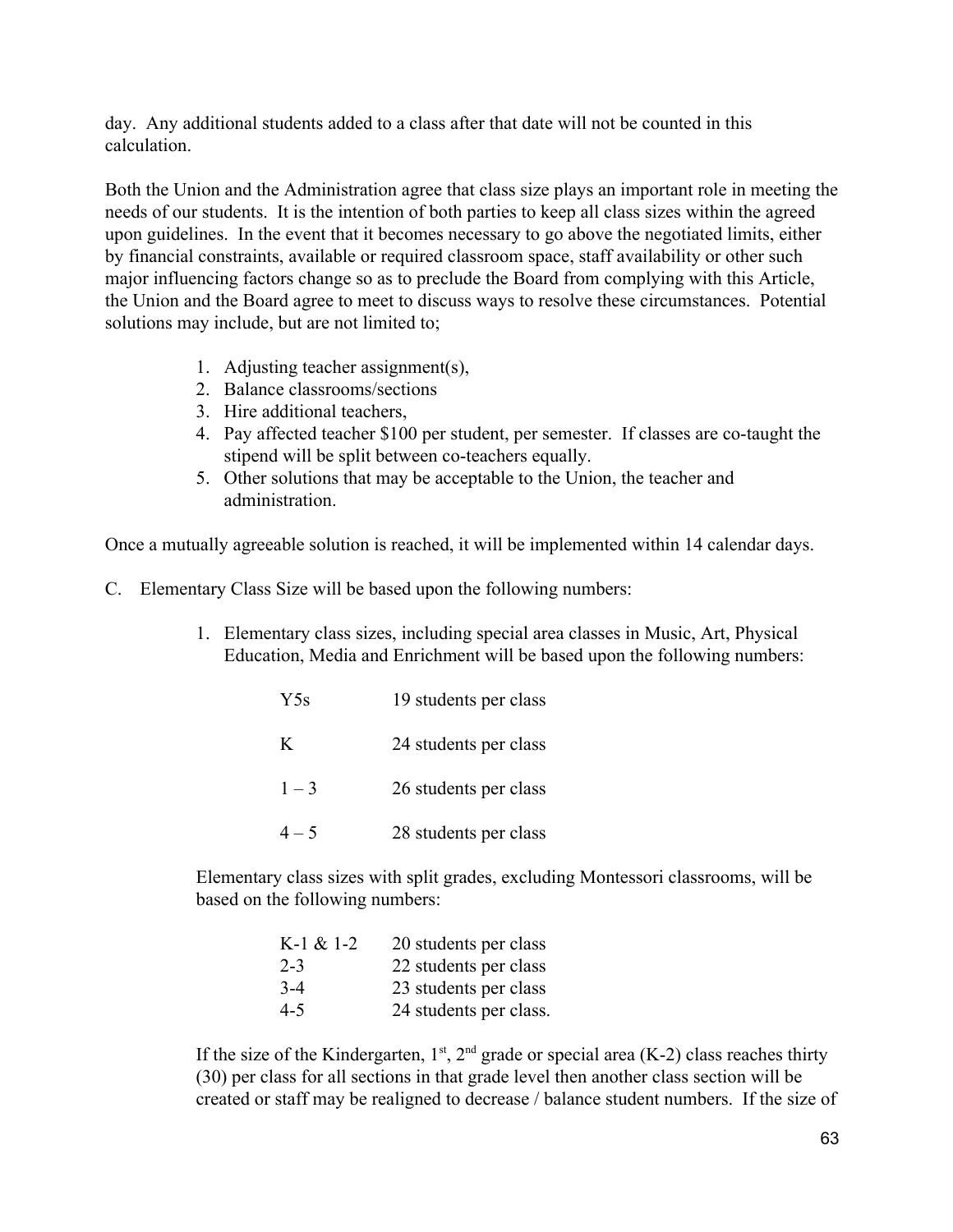the  $3<sup>rd</sup>$ ,  $4<sup>th</sup>$ ,  $5<sup>th</sup>$  grade or special area (3-5) class reaches thirty-one (31) then another class section will be created or staff may be realigned to decrease / balance student numbers. Special education students who are mainstreamed for more than fifty percent (50%) of the student's instructional day will be counted in calculating class size for purposes of this provision.

- 2. If the SE department is notified in advance, every effort will be made to contract a substitute for ancillary staff that is consecutively absent for 15 or more school days.
- 3. Whenever possible, multi-age groupings will be rotated each year among the qualified teachers available in the building, and, any other article of this contract notwithstanding. However, an individual teacher teaching a multi-age grouping may waive being rotated.

### D. Determination of Roster

The date for determining the official class roster shall be the end of the official count period, in each semester, as defined by the State, but no longer than 30 calendar days after the official count day. Any additional students added to a class after that date will not be counted in this calculation.

Both the Union and the Administration agree that class size plays an important role in meeting the needs of our students. It is the intention of both parties to keep all class size within the agreed upon guidelines. In the event that it becomes necessary to go above the negotiated limits, either by financial constraints, available or required classroom space, staff availability or other such major influencing factors change so as to preclude the Board from complying with this Article, the Union and the Board agree to meet to discuss ways to resolve these circumstances. Potential solutions may include, but are not limited to;

- 1. Adjust teacher assignment(s),
- 2. Balance classrooms/sections,
- 3. Create multi-age (split) classrooms,
- 4. Hire additional teachers,
- 5. Pay affected teacher \$300 per student, per semester,
- 6. Payments to special area teachers in Music, Art and Physical Education will be prorated according to student contact time. The unit member will submit a Stipend Payment Form to Human Resources based on the determination of the official class roster.
- 7. Other solutions that may be acceptable to the Union, the teacher and administration.

Once a mutually agreeable solution is reached, it will be implemented within 14 calendar days.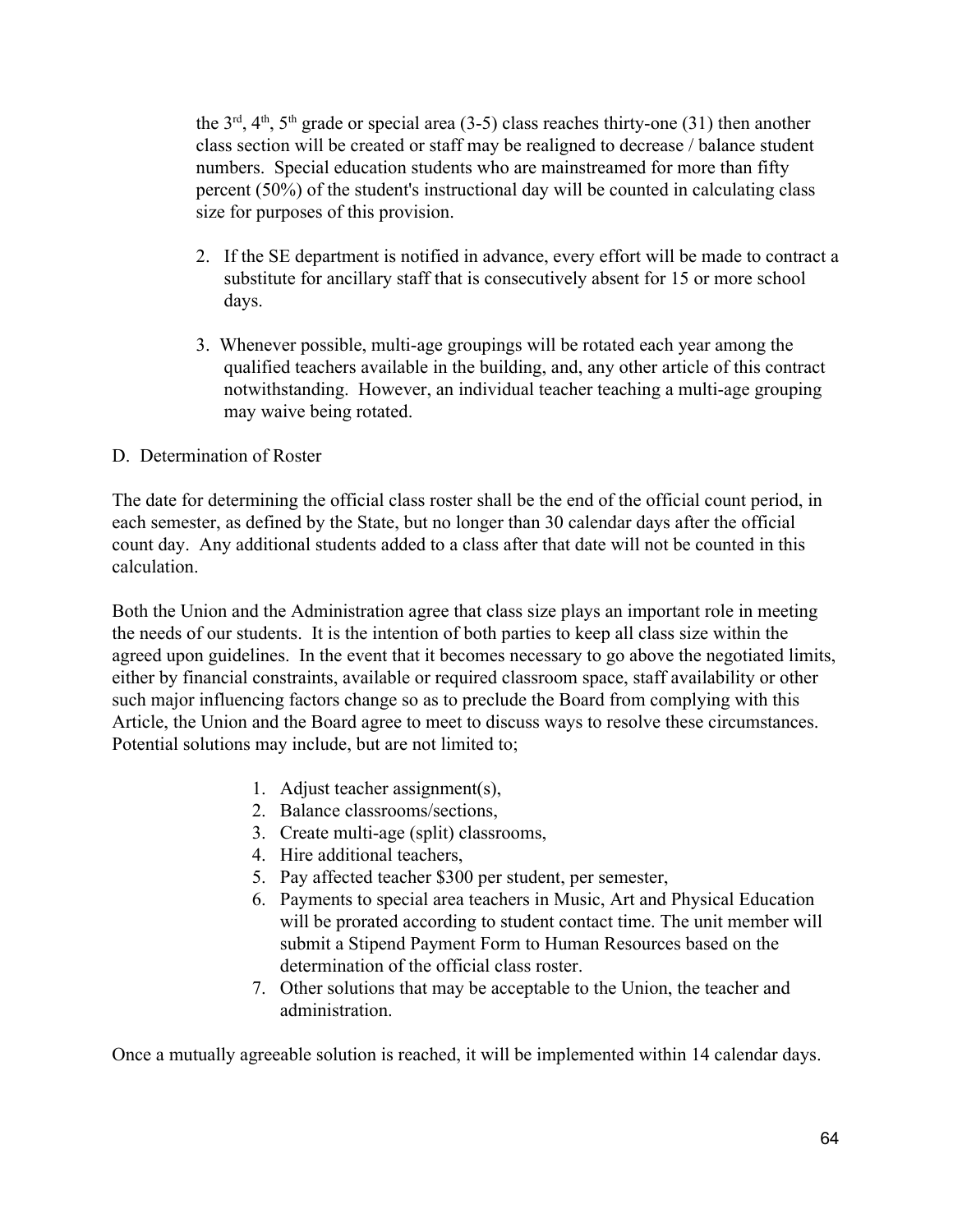### E. Special Education

- 1. If the size of any special education class exceeds state recommendations, the coordinator in Special Education will explain the reason to the teacher concerned. If the teacher is not satisfied, the teacher may request that the Administration explore with the Union the possibilities of reducing the size of the class. In such event a meeting between appropriate representatives of the Administration and the Union will be held within ten (10) days of the request.
- 2. Students who are mainstreamed will be dispersed as evenly as possible consistent with the needs of the individual students.

Whenever possible, teachers who are assigned mainstreamed students shall be notified at least one (1) day in advance of such assignment and may receive administrative consultation and assistance as requested.

The school administration shall try to place mainstreamed students in smaller classes in an attempt to lessen the workload for a teacher who is receiving mainstreamed students.

3. When a teacher has difficulty fulfilling his/her professional responsibilities due to the number of special education and/or English Learner students in the classroom, the teacher may explore avenues of assistance with the building administrator. After meeting with the teacher, if the concerns remain unresolved, the building administrator will further explore ways to address the issues with the appropriate director and report back to the teacher.

# **ARTICLE XVIII - OPEN HOUSE/PARENT TEACHER CONFERENCE DAYS**

A. There will be an Open House in September of each school year not to exceed 1.5 hours.

In lieu of the September Open House, the Michael Berry Career Center shall have a spring open house in March that welcomes all students, parents and community members. The purpose of the open house may include, but is not limited to, the following goal(s):

- Offer the community an opportunity to tour the facility and find out about CTE programs offered.
- To showcase technical skills acquired and "College and Career Ready" opportunities.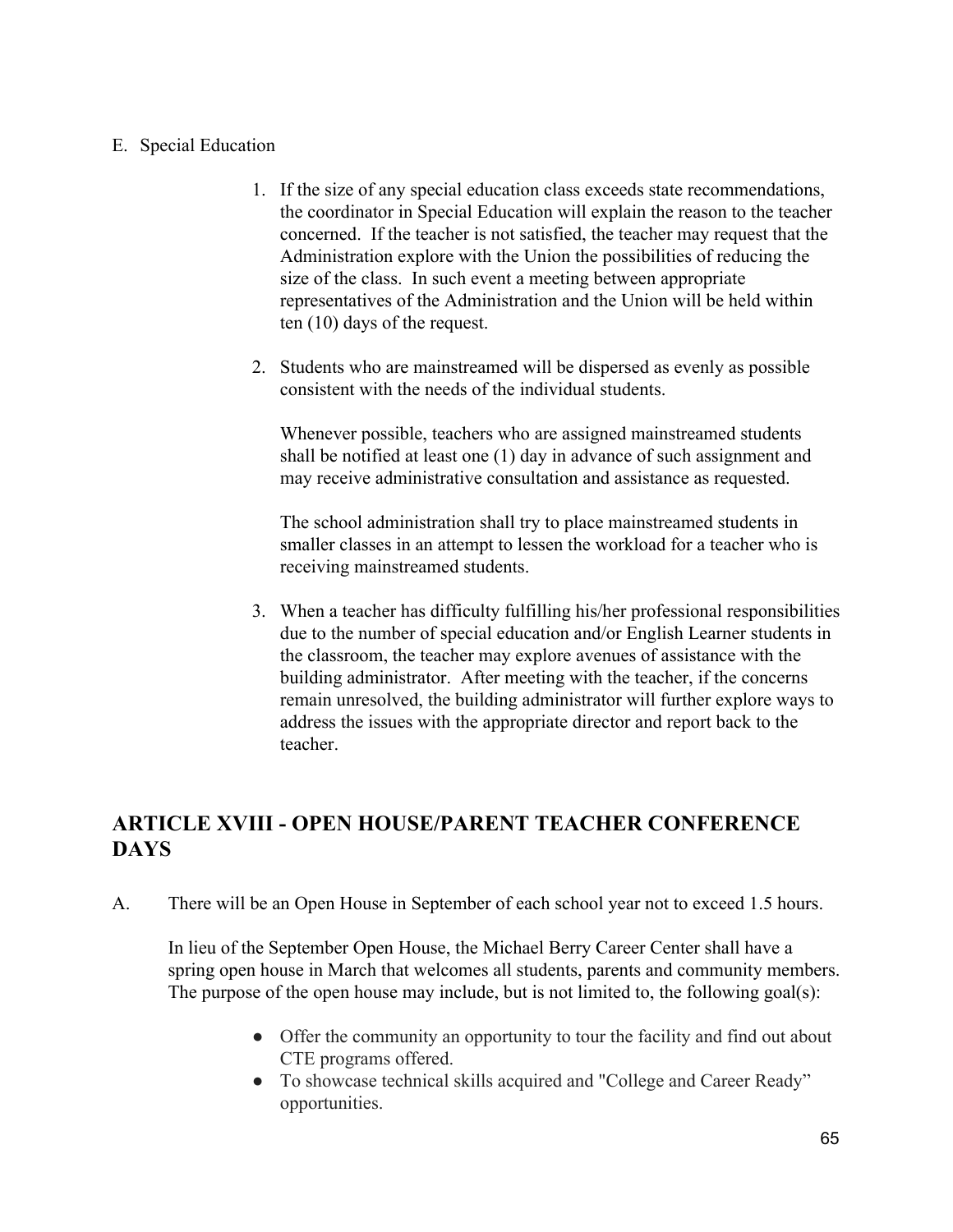- Invite industry leaders and college professionals to explore college admissions, college credits offered through CTE courses in High school, apprenticeships, job openings, etc.
- Meet current staff/students.

There will be parent-teacher conferences, which will be scheduled as follows:

First semester -- all teachers: two evening conferences to be held during the second week following the end of the first card marking period.

Elementary teachers will hold a third parent-conference session in the evening the following week and a fourth parent-conference following the third marking period on a date mutually agreed upon by the Executive Directors of Student Achievement and the **Union** 

Second semester: All high school teachers: one evening conference will be held during the first or second week following the fourth card marking period and to the extent possible such that middle school and high school will be held on separate dates.

Second semester: All middle school teachers: one evening conference will be held following the third marking period on a date mutually agreed upon by the Executive Directors of Student Achievement and the Union.

Prior to the first semester conferences, elementary teachers will receive one-half day release time for planning purposes.

Parent-conference sessions at the secondary level will be scheduled for three hours.

In a week with scheduled parent conference day(s) there shall not be a building level meeting.

- B. At the elementary level, parent-teacher conferences may be scheduled during the day or evening on a ratio not to exceed eight (8) students or majority fraction thereof per half day per conference round.
- C. Conference schedules mutually agreed upon by the individual teacher and the building administrator shall be made out in advance.
- D. When additional evening conferences are held, one-half day released time for those teachers involved shall be granted the day of the evening conferences or the following day, but in no case shall this released time be granted on a Friday afternoon or immediately before or after a holiday or vacation period.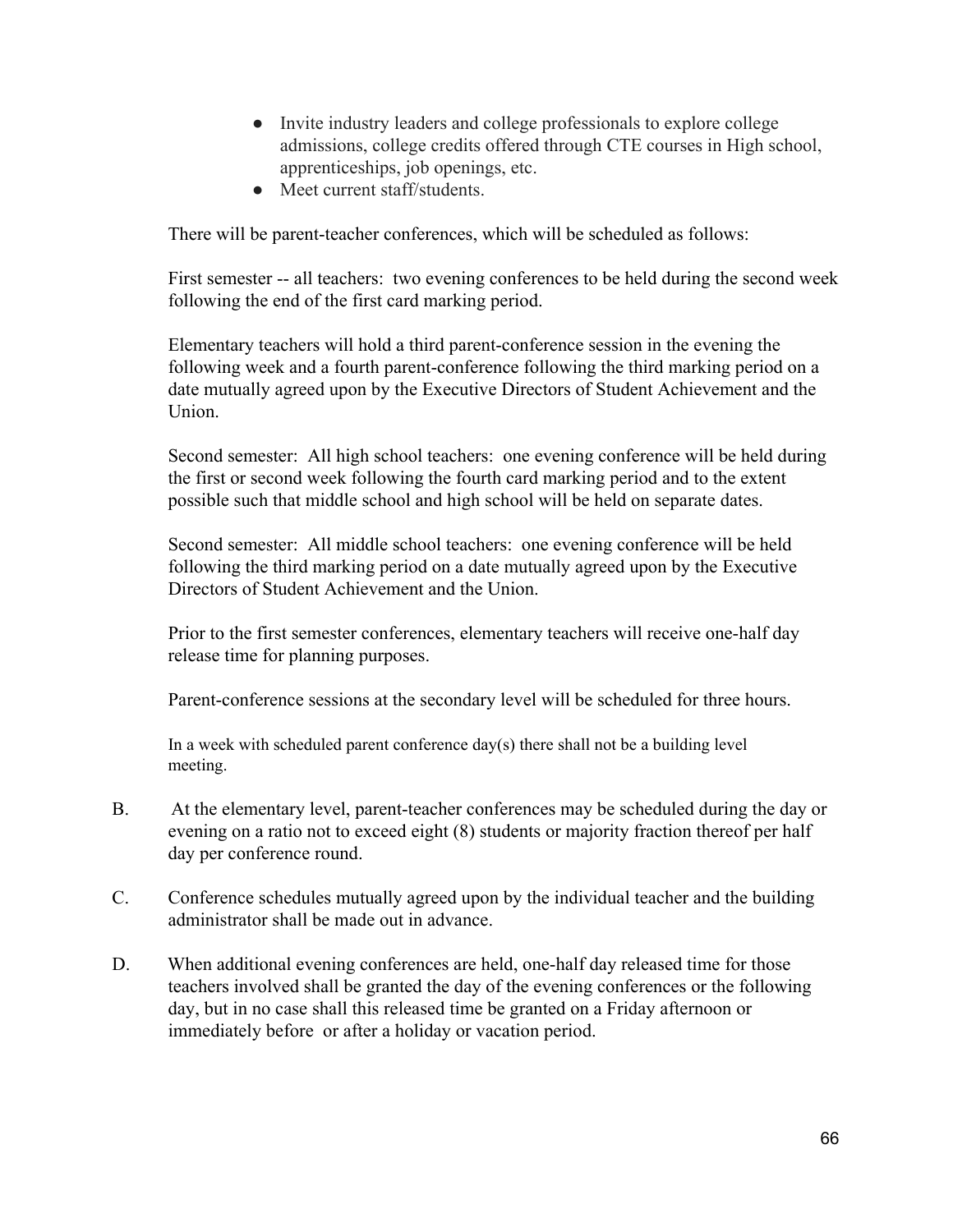# **ARTICLE XIX - PERSONNEL FILES**

- A. Any unit member will have the right to inspect his or her personnel file. The unit member must make an appointment with the Department of Human Resources in order that an employee of that Department will be available to be present when the unit member inspects the file. Confidential credentials and personal references normally sought at the time of employment are specifically exempted from review. The administrator will remove these documents from the file prior to a review of the file by the unit member.
- B. A copy of any material concerning a unit member's conduct, service, character or personality will be sent to the unit member prior to said material being placed in the unit member's file.

## **ARTICLE XX - SCHOOL MAIL SERVICE AND FACILITIES**

- A. The Union shall have the right to use school mailboxes and the inter-school mail service and district e-mail for the purpose of communicating with unit members and distributing organizational material, provided that all such material is clearly identified and the organization accepts all responsibility for such material.
- B. Individual unit members will not be prohibited from use of the school mail service including, but not limited to, school mailboxes, inter-school mail service, and district e-mail services per district policy and guidelines.

## **ARTICLE XXI - SUBSTITUTE TEACHERS**

The Board agrees to maintain a list of substitute teachers for elementary and secondary schools, and every effort will be made to secure necessary substitutes for teachers who are absent. A teacher may request a particular substitute. When a teacher feels that a substitute has done an unsatisfactory job, the teacher should file a complaint with the principal. In addition, the teacher shall have the right to request a change of substitute through the building administrator. A laid-off teacher may, upon application, be granted priority status on the substitute teacher list.

In order to achieve preparation time for elementary teachers, first priority for the use of substitute teachers beyond regular grade or special education placement shall be for the absence of special area teachers (e.g., art, vocal music, instrumental music, physical education).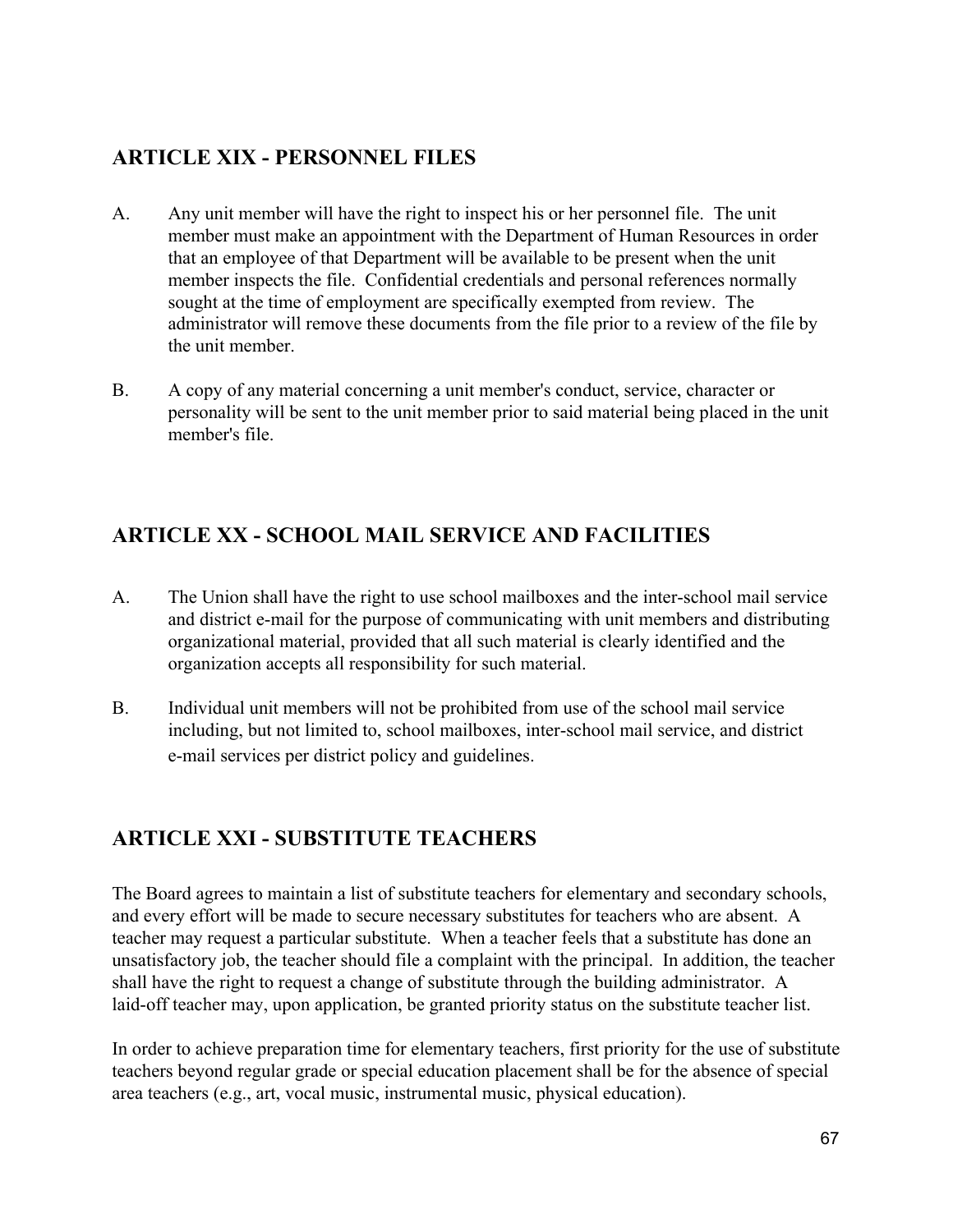It is mutually agreed that the common interest in the education of children requires consideration not only of the availability but the competencies and/or willingness of substitutes to render services in the particularized special area(s).

Refer to the Emergency Sub Plan memo posted on the HR blog.

Combining classrooms with one teacher is not to exceed an hour or two unless it is an assembly style arrangement.

# **ARTICLE XXII - MISCELLANEOUS ARTICLES**

- A. When a unit member communicates as a citizen, the unit member shall be free from administrative and institutional censorship and discipline. The unit member bears a responsibility to clarify that the unit member speaks as an individual and not on behalf of the school system.
- B. The Board will provide legal assistance for any unit member who is sued for assault or negligence, provided that the alleged incident occurred in the course of performance of duties and that in the Board's opinion the unit member was acting properly.
- C. If a teacher is assaulted by a student or parent the School District shall render reasonable assistance to the teacher in connection with the handling of the incident by law enforcement and judicial authorities.
- D. The School Board will reimburse a unit member a maximum of up to \$200 for loss of or damage to personal items from an unprovoked attack by a student when that unit member is performing assigned duties. Evidence of cost, such as, but not limited to, receipts of sale or replacement price of the same or similar product must be provided by the unit member. For reasonable and customary belongings that exceed \$200, the unit member may appeal to Human Resources for additional assistance.
- E. The final responsibility for the selection of textbooks and other instructional materials rests with the Board and the Administration. However, unit members will participate in such selections when a change in, or addition to, textbooks or other instructional materials is contemplated. The Board will provide each school with typing and reproduction equipment and supplies to aid unit members in the preparation of instructional materials.
- F. The Administration will continue to make a reasonable effort to provide off-street parking facilities for unit members and to maintain such facilities during school in-session days.
- G. Interruption of classroom instruction shall be permitted only in cases of emergency or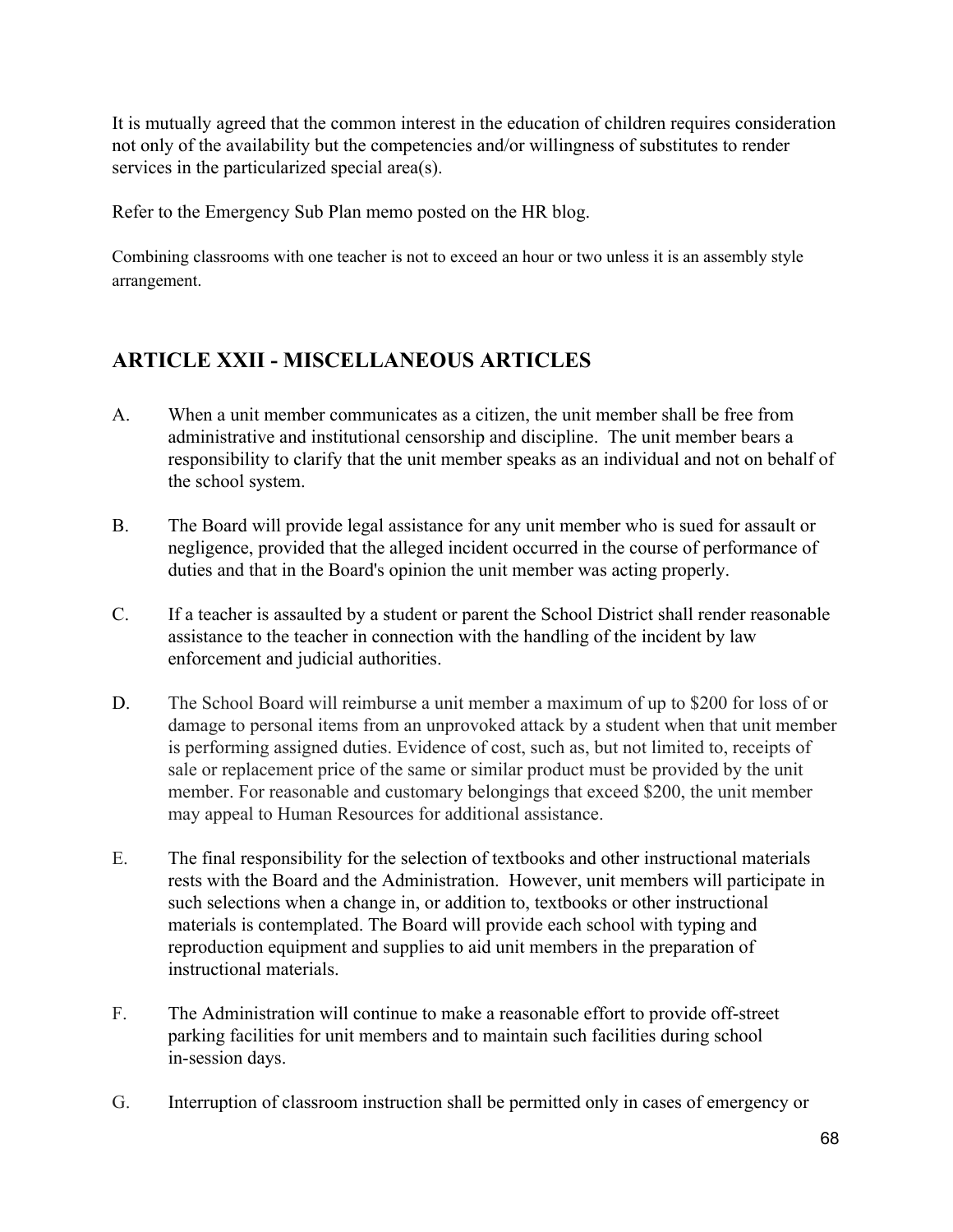when no other reasonable alternative is possible.

- H. Those days or portions thereof designated as unit member work days (duty days) without students should be reserved, for the purpose of record keeping and for preparation for the ensuing semester. Building administrators will avoid scheduling meetings which might conflict with such purposes. Should the need for a teacher meeting arise, subject to mutual agreement of the parties, one shall be scheduled, lasting no more than one (1) hour in length.
- I. Each unit member is entitled to freedom of discussion within the classroom on all matters which are relevant to the course of study and within the unit member's area of professional competence. In addition, recognizing that differing points of view do exist and that such differences should be identified and respected, the unit member shall have the responsibility of providing the opportunity for the reasonable expression of relevant ideas on the part of students.
- J. Before eliminating programs, departmentalizing staff, issuing job specifications, or designating courses as "AVIP" offerings or offering interactive video courses, the Administration will review its plans with the Union prior to making a final determination.
- K. A unit member who is faced with disciplinary action or reprimand has the right to request immediate Union representation. If such representation is unavailable, the meeting shall be rescheduled within one working Day.
- L. Should the temperature in any classroom fall below sixty degrees  $(60^{\circ})$  or rise above  $90^{\circ}$ Fahrenheit for more than twenty-four (24) hours, the building administration shall make every effort to address the situation until it is resolved. Ventilation complaints should be reported to the building engineer and building administrator.

## **ARTICLE XXIII - WORKERS' COMPENSATION**

The policy pertaining to pay for unit members injured while on duty for the school district follows:

- A. That the School District continue furnishing Workers' Compensation:
	- 1. Benefits to be paid upon injury according to State regulations with a reserve established for each claim on file.
	- 2. The responsibility for administering this program be given to the Executive Director of Business Services.
	- 3. That any payment made under this coverage be charged under Fixed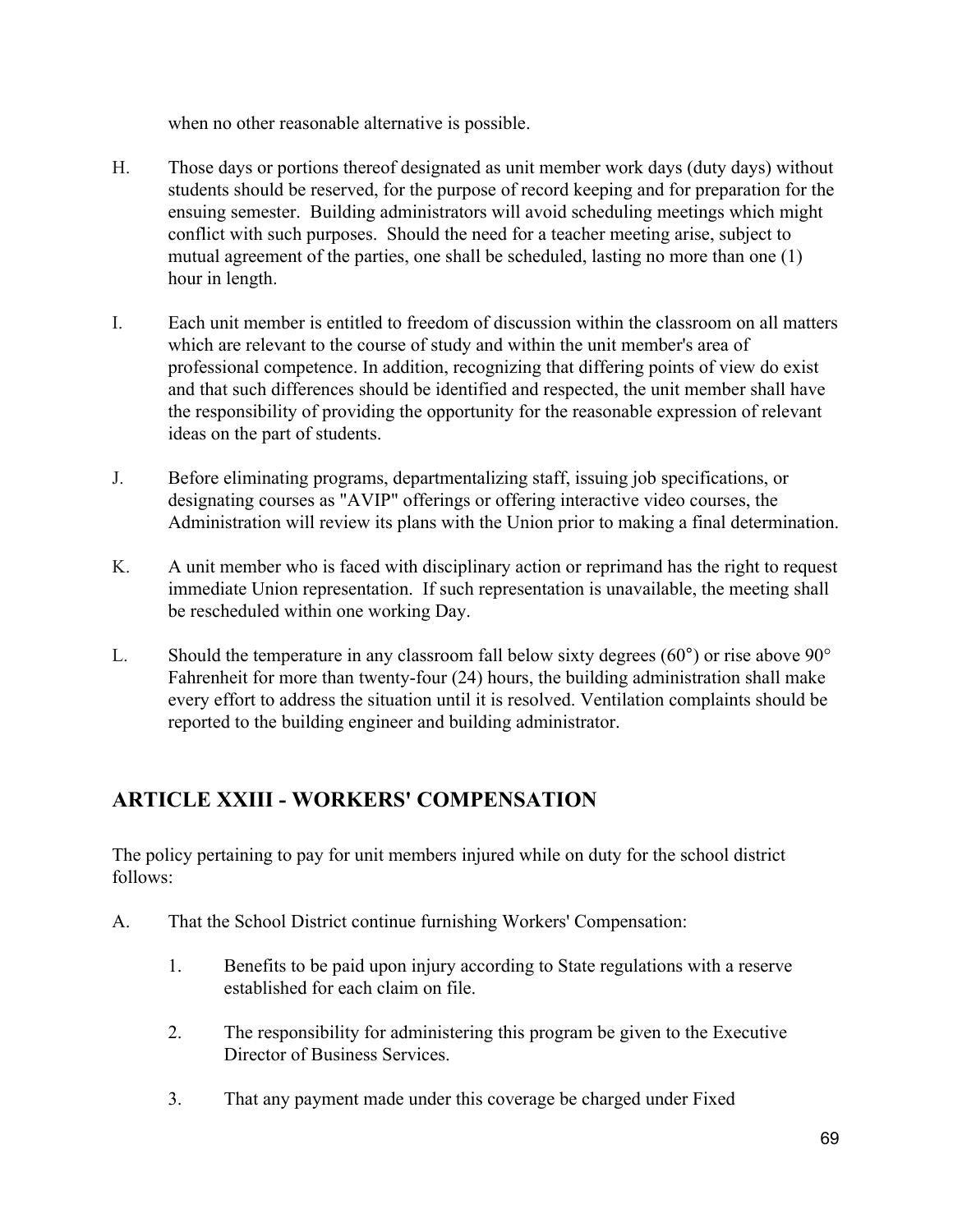Charges-Workers' Compensation Insurance and a General Fund check be issued.

4. Unit members who receive workers' compensation payments may use their accrued sick time, in a 1:3 ratio, to supplement their workers compensation to afford them a full salary until their sick time is exhausted.

### **ARTICLE XXIV - HEALTH BENEFITS**

### **A. Introduction – DSEHP VEBA**

- 1. The Board agrees to be covered by and to comply with the Agreement and Declaration of Trust establishing the Dearborn Schools Employee Health Program ("DSEHP") effective March 31, 2014, and any amendments thereto; a copy of which has been furnished to the Board.
- 2. The Board will execute and continue to be bound by a Participation Agreement with the DSEHP. The Participation Agreement dated April 4, 2014 is in effect.
- 3. Commencing the first day this agreement is in effect the designated provider of unit employee hospital, medical, surgical, prescription drug, vision, dental and wellness program benefits will be the DSEHP. The DSEHP shall continue to be the provider unless notice to the contrary is provided to the Board by the DSEHP.
- 4. The Board will make contributions to DSEHP as required by this agreement.
- 5. The DSEHP has the sole responsibility and authority to determine benefit plans, carriers or service providers and to contract for the provision of such benefits as may be secured within the resources available. The DSEHP may, change, terminate, amend or modify benefit plans, carriers or service providers without prior approval of the Board or persons eligible for coverage.
- 6. The responsibility of the Employer with regard to employee benefits is limited to this Article.
- 7. The Board shall cooperate with and assist the DSEHP by providing such information as may be necessary and which may bear upon administration of the benefits including but not limited to:
	- a. reporting of employee status information such as hire, termination, layoff, change from full to part time or the reverse;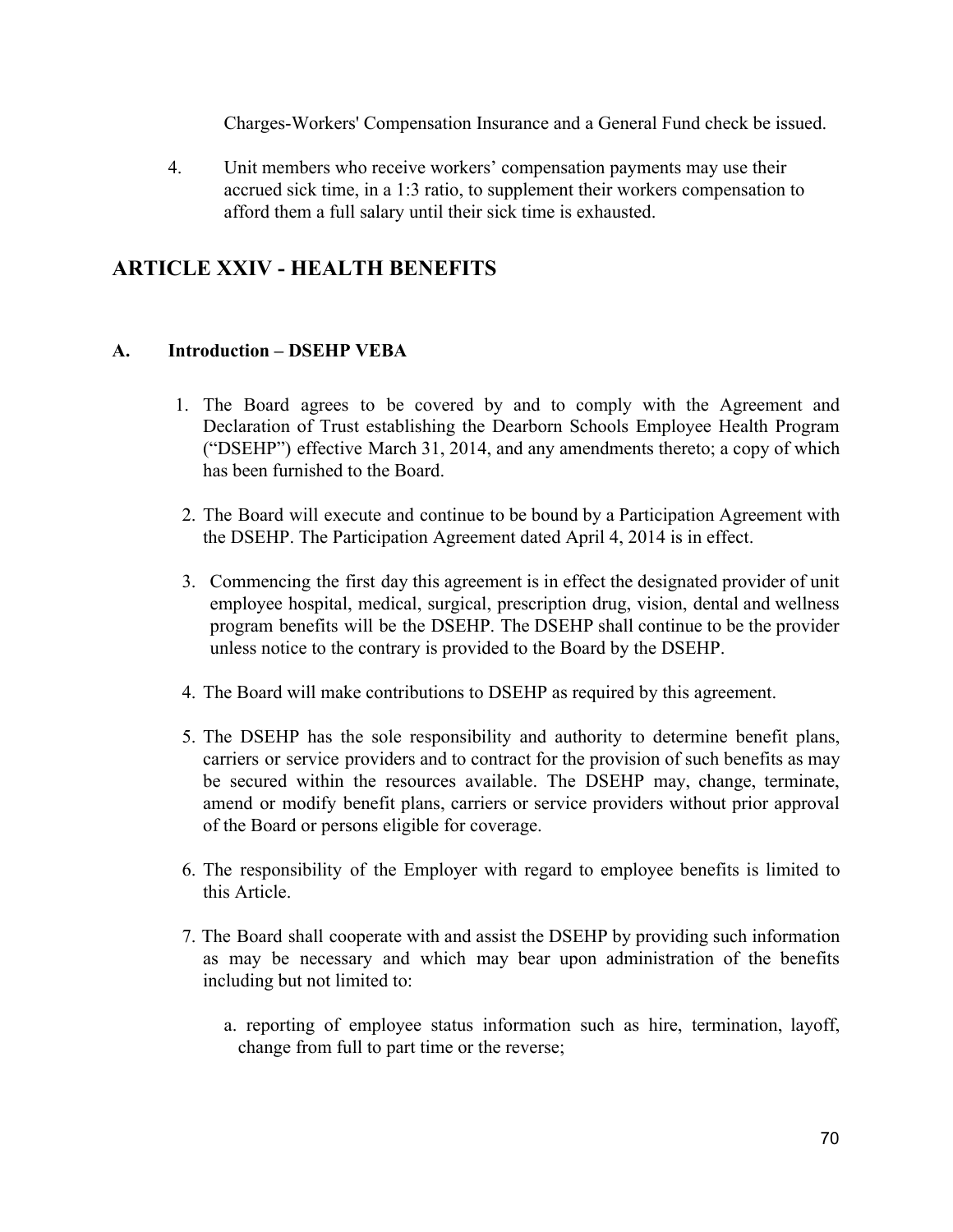- b. distribution to employees of plan materials such as summaries, descriptions, enrollment and election forms;
- c. referral of inquiries to the DSEHP's administrator
- 8. Indemnification
	- a. The Union acknowledges that the Employer shall not be liable for a bargaining unit member's medical bills or costs in the event the DSEHP's designated carrier fails to cover those costs for any reason, including without limitation insolvency or inadequate reserves, provided the Board has made all agreed upon contributions to the DSEHP as specified herein.
	- b. The Union shall defend, indemnify and hold harmless the Board of Education from any claim or action initiated against the Board which alleges that Employee contributions have not been used in accordance with law. This provision does not apply to acts of negligence by the Board of Education or its employees.

#### **B. Board Contributions**

- 1. Board contributions will be based upon the total number of Full Time Equivalent employees or fraction thereof.
- 2. The Monthly Contribution amount by the Board for the beginning on July 1, 2018 through June 30, 2019 is \$1,181.35 per Full Time Equivalent employee or fractions thereof. The FTE will increase in 2019-20, 2020-21, 2021-22, 2022-23 and 2023-24 by the percentage increase in the hard cap amount as set yearly by the State of Michigan through PA 152, not to exceed 5% each year.

Payment for new employees eligible for benefits will commence on the first day of the month following their hire date. When the employer approves a leave of absence that includes health care contributions, the Employer will continue to make contributions for the coverage to the Trust.

If the employee is approved for Long Term Disability (LTD), the employee coverage will continue for an additional three months.

3. Binder Payment: The Board has deposited with the DSEHP a binder payment in the amount of \$1,206,385.49. This deposit shall be used to bind coverage. The binder payment will be applied to the last month's coverage or refunded to the Board upon termination.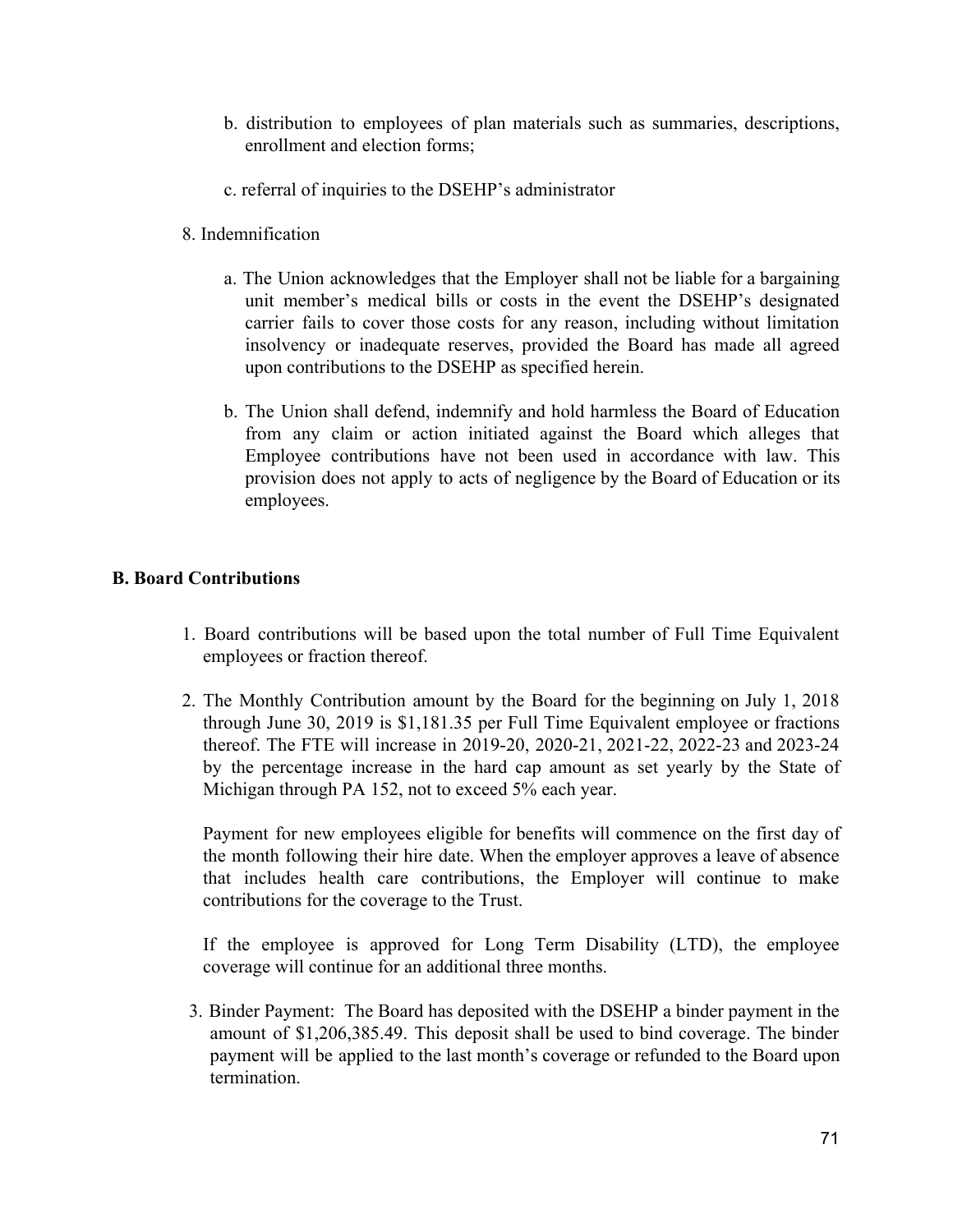- 4. The Board agrees to remit future Board contributions to the DSEHP's designated depository account not later than the 21st day of the month, or the next business day thereafter, prior to the month for which coverage is provided.
- 5. Monthly Contributions by the Board or Employees to the DSEHP shall be accompanied by a Remittance Report that will be transmitted electronically to the DSEHP.
- 6. The Remittance Report shall contain the name and the contribution amount for each bargaining unit member for whom contributions are made. The Board shall be responsible for the accuracy and completeness of the Remittance Report.
- 7. The parties recognize and acknowledge that the Board's regular and prompt payment of contributions to the DSEHP is essential to the maintenance and operation of the DSEHP, and that it would be extremely difficult if not impracticable to repair or remedy the actual expenses and damage to the DSEHP and to union members and others receiving benefits under the DSEHP as a result of the Board's failure to make such payments in full and within the time provided.
- 8. If the Board fails to make contributions (Board Contributions or Employee Contributions) in the required amounts within the time provided in this agreement, it shall pay, in addition to the contributions due, the following amount as liquidated damages to compensate the DSEHP for the reasonable cost of delinquency collection:
	- a. If paid after the due date but before a delinquency of six (6) business days, one percent (1%) of the amount of unpaid contributions owed;
	- b. If paid six (6) or more business days after the due date, two percent (2%) of the amount of unpaid contributions owed. In addition, contributions not received on or before the due date shall bear interest at the rate of five percent (5%) per annum on the amount due, from the due date until paid.

#### **C. Employee Contributions**

- 1. The DSEHP may require employee contributions in such amount and for such purpose as the DSEHP determines.
- 2. Employees shall consent to payroll withholding through the electronic enrollment process for benefits.
	- a. The consent shall authorize the deduction by the Board from the employees' pay of such amount and for such purpose as the authorization shall state.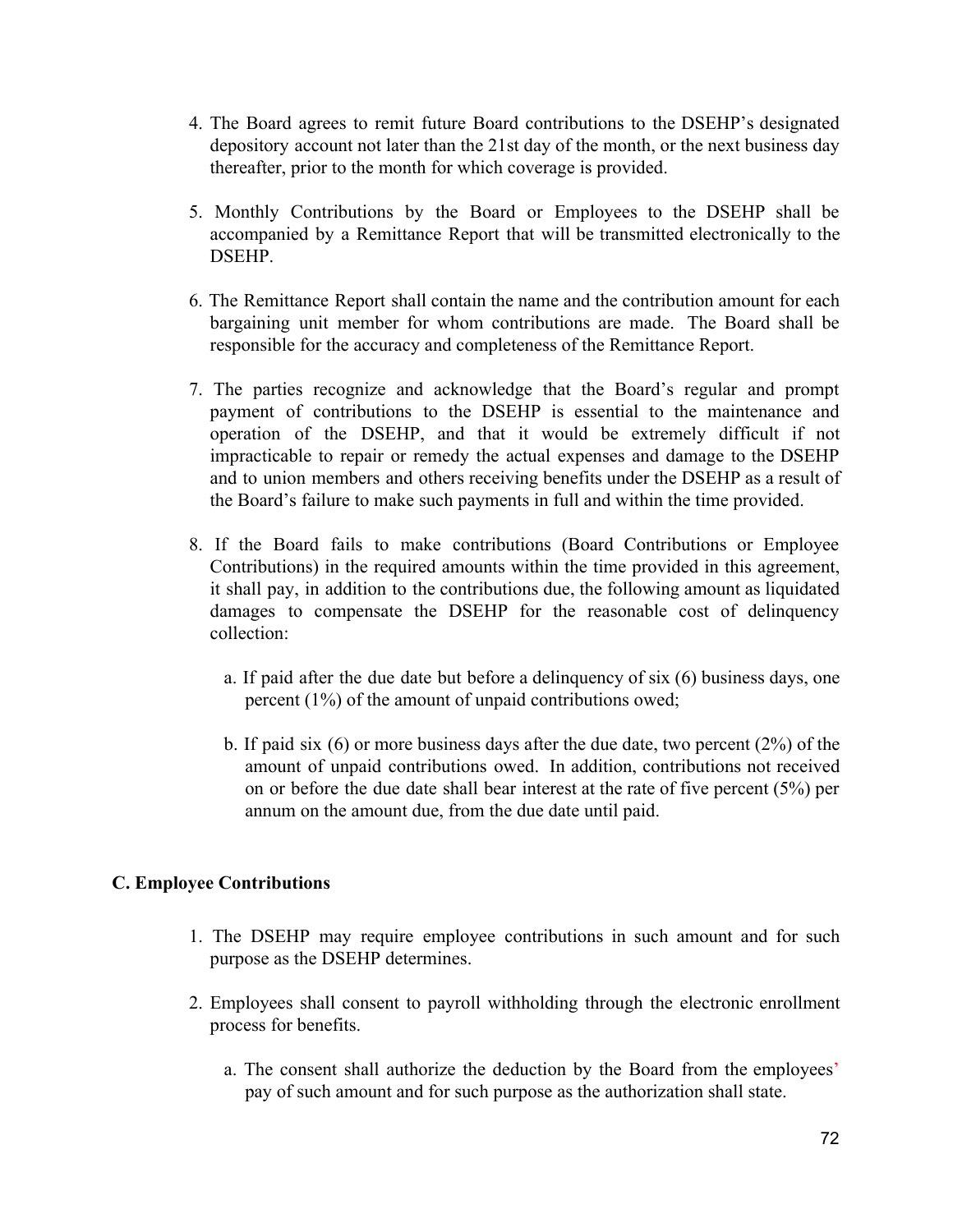b. The Board shall cause such deductions to be made and no administration charge or fee shall be imposed on the DSEHP for the administration of this clause.

Employees continue to be responsible for payment of their insurance premium share when on an insurance eligible leave.

- 3. Employee contributions will be made on a pretax basis through a section 125 cafeteria plan.
- 4. The amount of the employee contribution may be modified by the DSEHP with notice to the Board.
- 5. The Board agrees to remit future Employee Contributions obtained by payroll deductions to the DSEHP's designated depository account not later than seven business days after collection.

#### **D. Board Rights and Responsibilities**

- 1. The Board shall be provided both periodically and on reasonable request copies of data pertinent to the operation of the DSEHP to include (but not limited to) DSEHP documents, claims made and covered and other experience data. The Board will be provided copies of the DSEHP Trust Agreement, the Participation Agreement and any plan descriptions.
- 2. The Board shall from time to time execute such other documents and agreements as are consistent with this Article as may be necessary for the DSEHP to operate.
- 3. The Board may designate an employee of the Board of Education to act as liaison to the DSEHP. The liaison may attend meetings of the DSEHP which are open to the public and such closed meetings to which the liaison is invited. The liaison may be recognized to speak at, but may not vote at, meetings of the DSEHP. The attendance of the liaison at DSEHP meetings does not change the responsibility of the Board of Education from that defined in this Article.

#### **E. Duration**

Notwithstanding any contrary provision in the collective bargaining agreement, the obligations and rights set out in this Article shall remain in effect without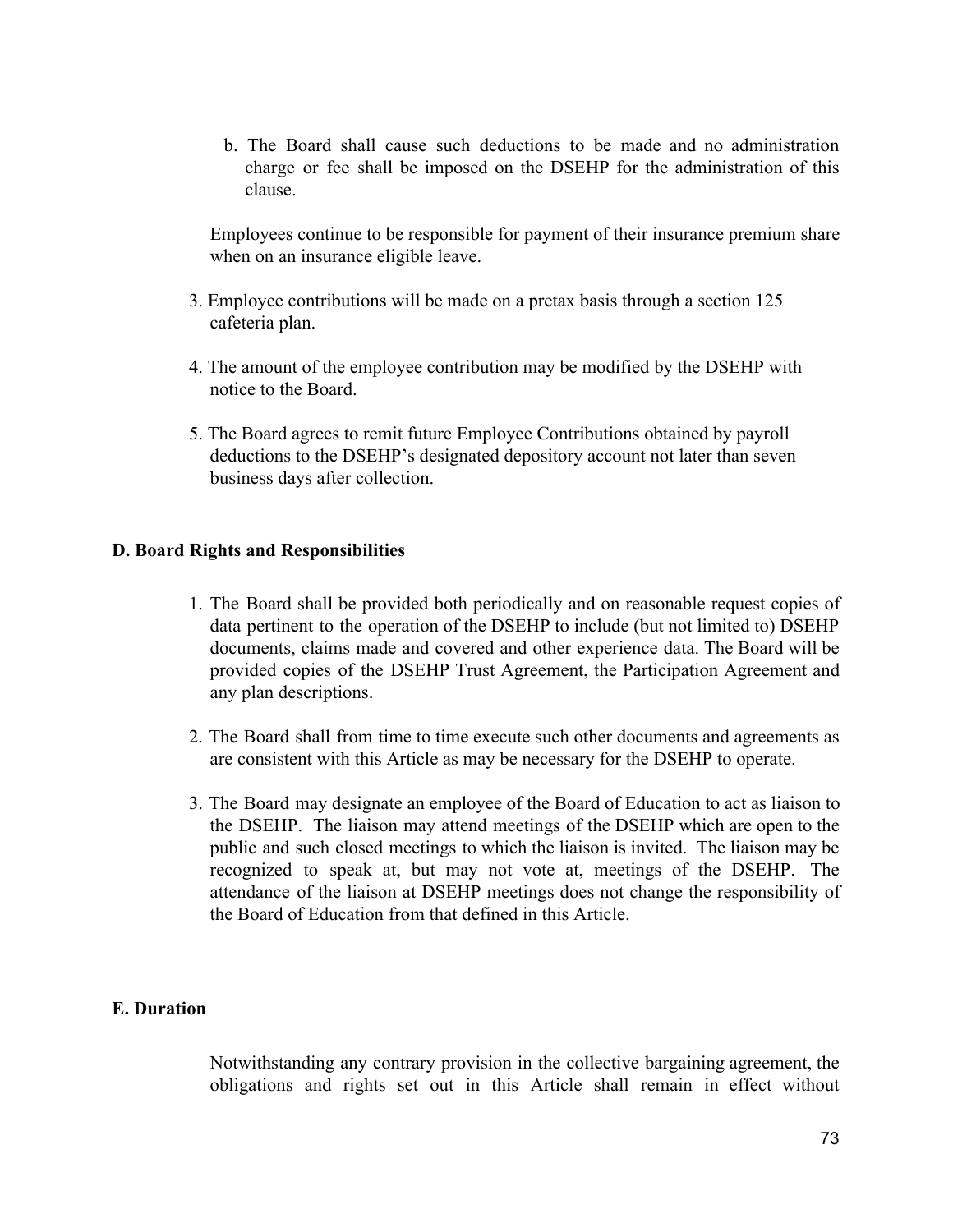interruption until June 30, 2024 unless changed by mutual agreement without regard to the expiration of other terms of this agreement.

#### **F. Employee Assistance Plan**

The Board will provide the DFT with an Employee Assistance Plan.

## **ARTICLE XXV - GROUP TERM LIFE INSURANCE**

- A. The Board will provide group term life insurance in the amount of the annual contract salary of each unit member but in no case less than \$17,500; said insurance shall include accidental death and dismemberment benefits. All unit members are eligible for such insurance. The unit member will enroll and designate a beneficiary or beneficiaries on the proper application form.
- B. Coverage for new unit members will become effective the first of the month following the beginning date of employment, provided the necessary enrollment forms have been filed with the Payroll Department.
- C. Unit members being terminated or no longer receiving payroll checks have the option of applying for coverage under the policy on a direct payment basis under the rules established by the carrier.

## **ARTICLE XXVI - LONG TERM DISABILITY INSURANCE**

The Board will provide, at no cost to the Union, a long-term disability plan. Specifics of this plan will be as follows:

> 60% of normal monthly earnings (to be defined as position on salary schedule plus longevity).

Waiting period: 180 consecutive calendar days.

Maximum annual covered salary: \$90,000 (based on 12 months).

Coverage for nervous and mental disabilities -- two years or institutionalized.

Full maternity coverage.

Board will pay premiums for medical coverage for a period not to exceed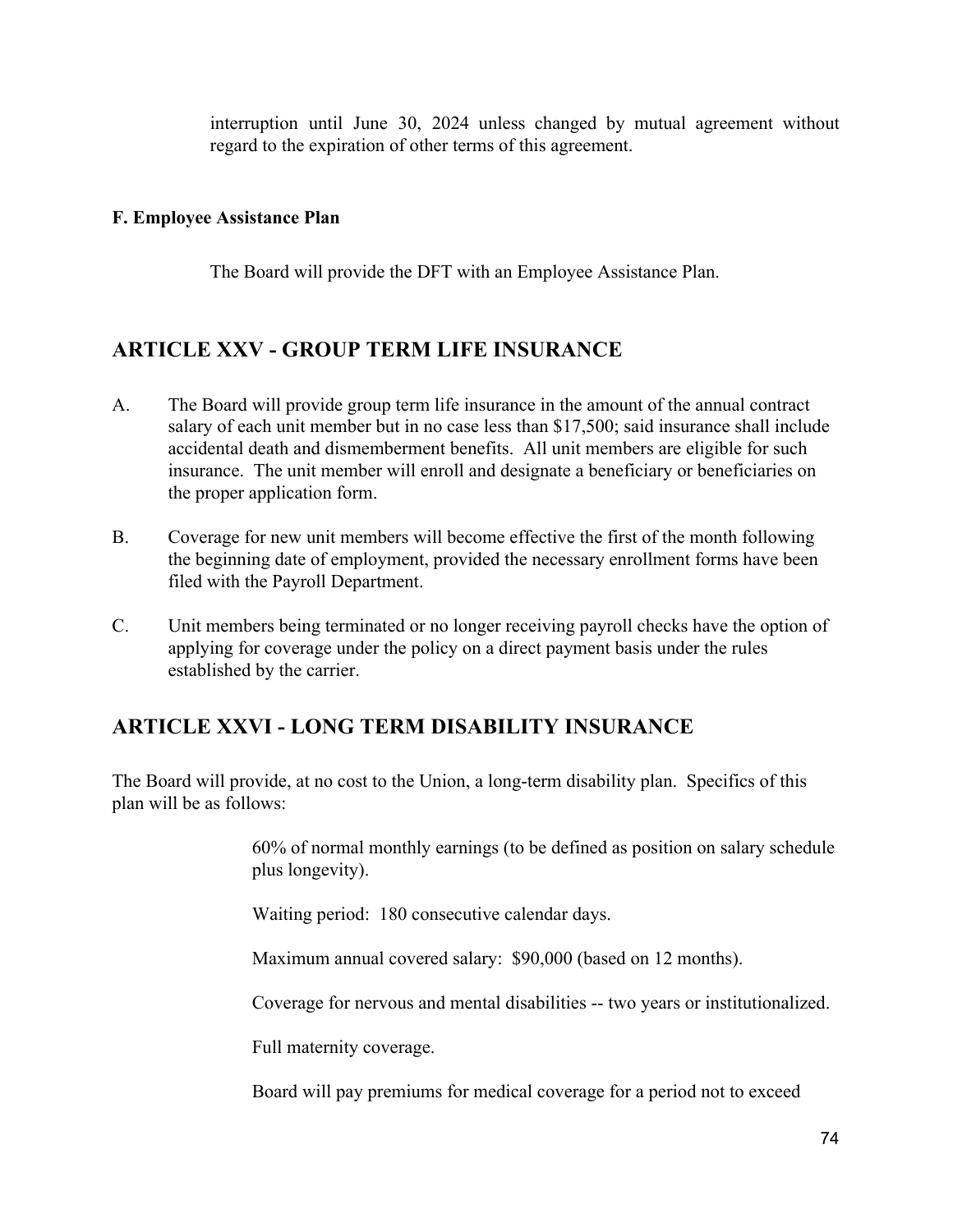three (3) months for teachers receiving long-term disability benefits.

The amount received from the insurance company will be reduced by any primary remuneration received, or for which the employee is eligible during the benefit period from the Board, the Michigan Public Schools Employees Retirement System, the Federal Social Security Act (both primary and dependent), the Workers' Compensation Act, the Railroad Retirement Act, Veterans' benefits or other such pensions, or payment for sick days.

Monthly benefits will not be reduced by any statutory or cost-of-living increases in Social Security or MPSERS benefits.

The Union will be consulted regarding any change of carrier, details and implementation of this plan.

Unit members on Long-Term Disability will be placed on an extended health leave pursuant to Article XII G.2.

## **ARTICLE XXVII - TRANSPORTATION ALLOWANCE**

Unit members involved in school activities requiring the use of personal transportation shall be recompensed, at the basic IRS allowable rate as of June 1, preceding the fiscal year.

# **ARTICLE XXVIII - LONGEVITY**

Unit members will be paid longevity beginning with the15th, 19th and 24th year of service based on the following schedule:

| 15th year - | \$1,000 |
|-------------|---------|
| 19th year - | \$2,500 |
| 24th year - | \$3,000 |

All longevity salary will be based on official District seniority dates.

Longevity payments shall be added to the employee's base salary based on continuous years of service. Unit members with a September 1st seniority date will receive their longevity payment for the full year's longevity. Unit members with a February 1st seniority date will receive longevity only for the portion of the school year after February 1st.

For unit members with a February 1st seniority date moving from the 15th to 19th and 19th to 24th years longevity will receive a prorated amount of the 15th or 19th year longevity from September 1st through January 31st and the 19th or 24th prorated amount from February 1st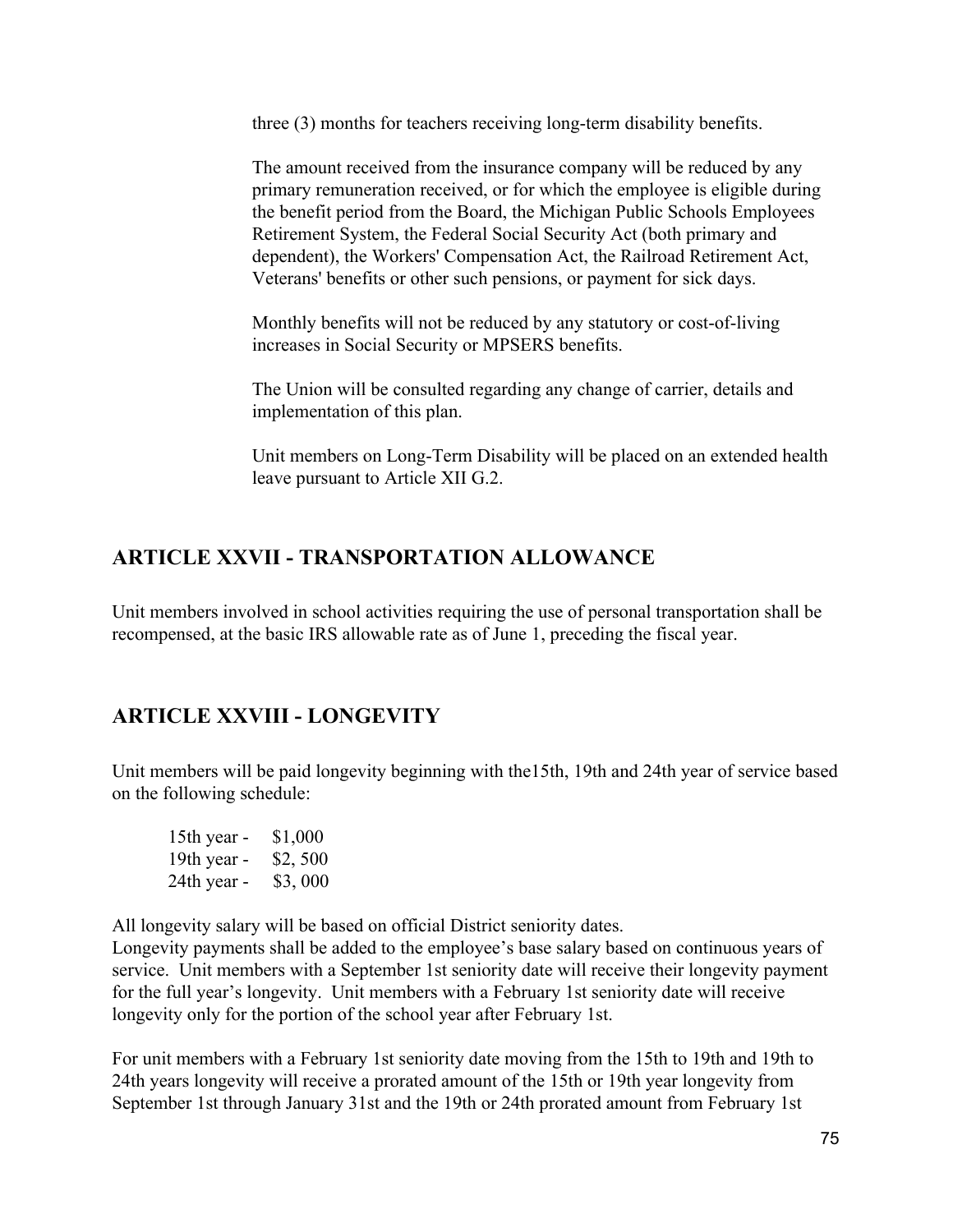through the end of the school year.

## **ARTICLE XXIX - EXTRA-INSTRUCTIONAL SERVICE PAY**

A.Hourly presenter and participant rates for the following programs / PD are as follows:

| Presenter / Instructor | Participant* |
|------------------------|--------------|
| \$35.00                | \$25.00      |

- 1. Summer School including Bilingual/Compensatory Education Enrichment summer programs
- 2. Adult Education hourly rate for credit courses, Citizenship, GED Test Examiner and English Learners
- 3. Teachers selected as participants and presenters in workshop sessions, designated by the Executive Directors and/or Curriculum Director as paid workshop
- 4. Bilingual/Compensatory Education Enrichment programs for professional development
- 5. After School Academic Program (ASAP)
- 6. Link Crew Facilitator (Instructor)
- \* Participant the staff attending professional development are participants. The Community Education hourly rates will be as follows:

\$15.00 per hour

# **ARTICLE XXX - RELEASED TIME SERVICES**

A. Conduct of Negotiation

Pursuant to the provisions of Article XL of this contract, negotiations shall be conducted at such days and times as may be mutually agreeable to the parties involved, provided no cost accrues to the district.

B. Released Time for Union President

The president of the Union, or designated agent if the president is no longer in a position to fulfill the obligations as president, will be provided released time during the presidency, with no cost there to accruing to the Board and with no penalty to the unit member.

1. Such released time as is granted will be on a semester-long or year-long basis, except for unforeseen situations that may arise during the term of office of the president.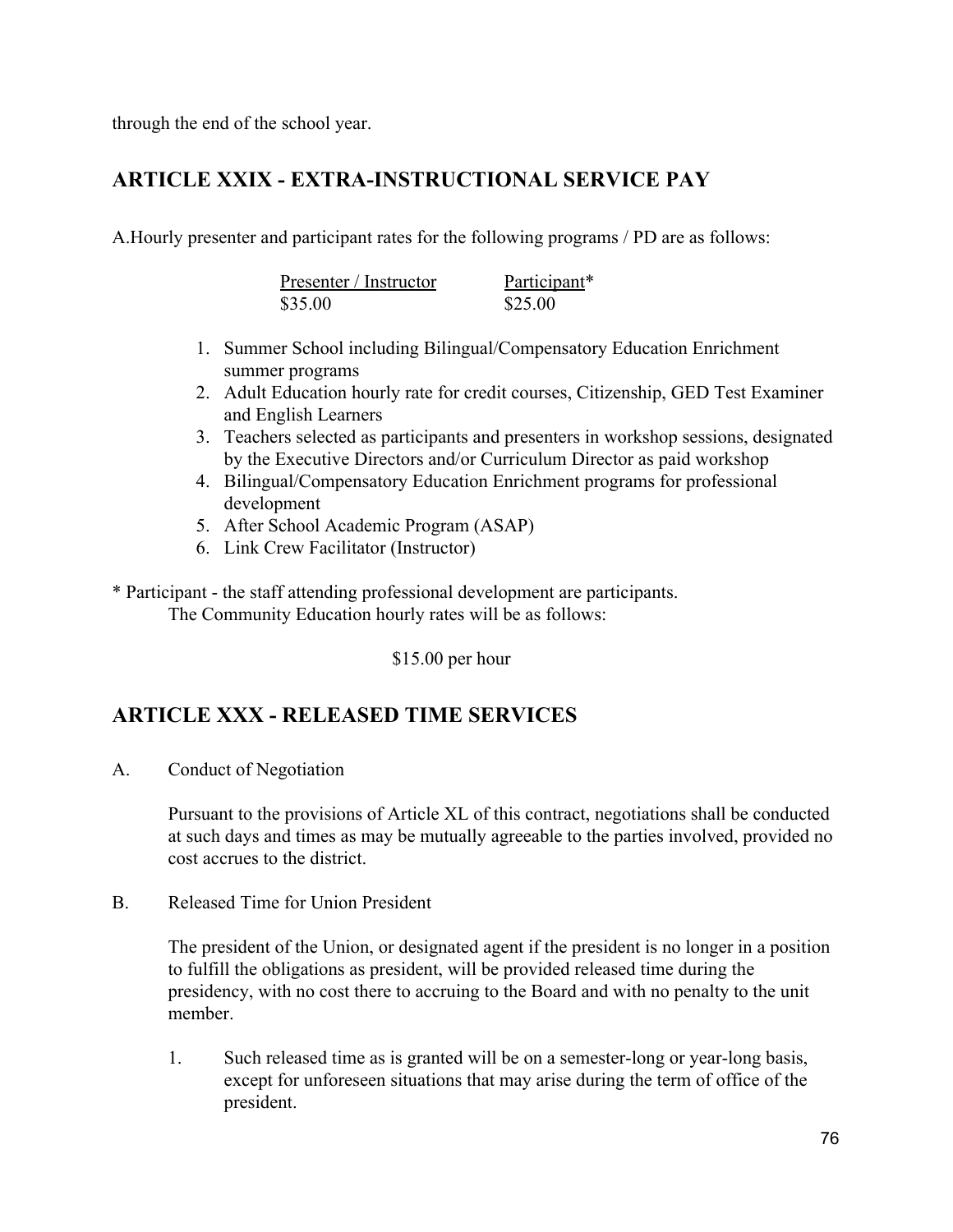- 2. Such unit member shall have the right to be restored to the specific position left unless other arrangements are mutually agreed upon by the unit member and the Administration.
- 3. Should the president resign from, or be removed from office during the term of presidency, that person shall revert to the previous status as a unit member with full rights and privileges as stated in this agreement, as soon as practicable but no later than the beginning of the following semester; and the replacement as designated by the Union, shall immediately assume the position on a released time basis. (In such instance the Union will reimburse the Board for the cost of a substitute.)
- 4. Should the president be incapacitated, that person would continue on the current basis for the remainder of the semester; and the replacement will be provided for by means of a substitute. (In such instance the Union will reimburse the Board for the cost of a substitute.)
- 5. Each year, the president will be credited with nine (9) sick days. Such days, and days already accumulated which will be maintained to the president's credit, will not be used by the president during the term of the released time for Union service.
- 6. The Union will reimburse the district for the actual salary paid to the president along with the actual cost of insurance benefits.
- 7. The president's health benefits, as described in the contract, and life insurance coverage, will continue to be applicable throughout the period of released time.
- 8. The terms of the Workers' Compensation coverage as provided by the Board will continue to apply to the president during this period.

# **ARTICLE XXXI - EXTRA-PAY SCHEDULE ACTIVITIES**

Extra-pay positions must be posted and applied for annually. The posting of spring coaching assignments shall be made by November  $15<sup>th</sup>$  of the current school year. Extra-pay positions will be posted in the base building first, for a period of 5 working days. Any unit member currently holding an extra-pay position will be considered a member of the base building for posting purposes for the position they currently hold. If the position cannot be properly filled from the base building, it will be posted in all buildings. Ten school days shall be allowed for applications from unit members. Candidates other than unit members are to be considered only when the assignment cannot be properly filled by a unit member.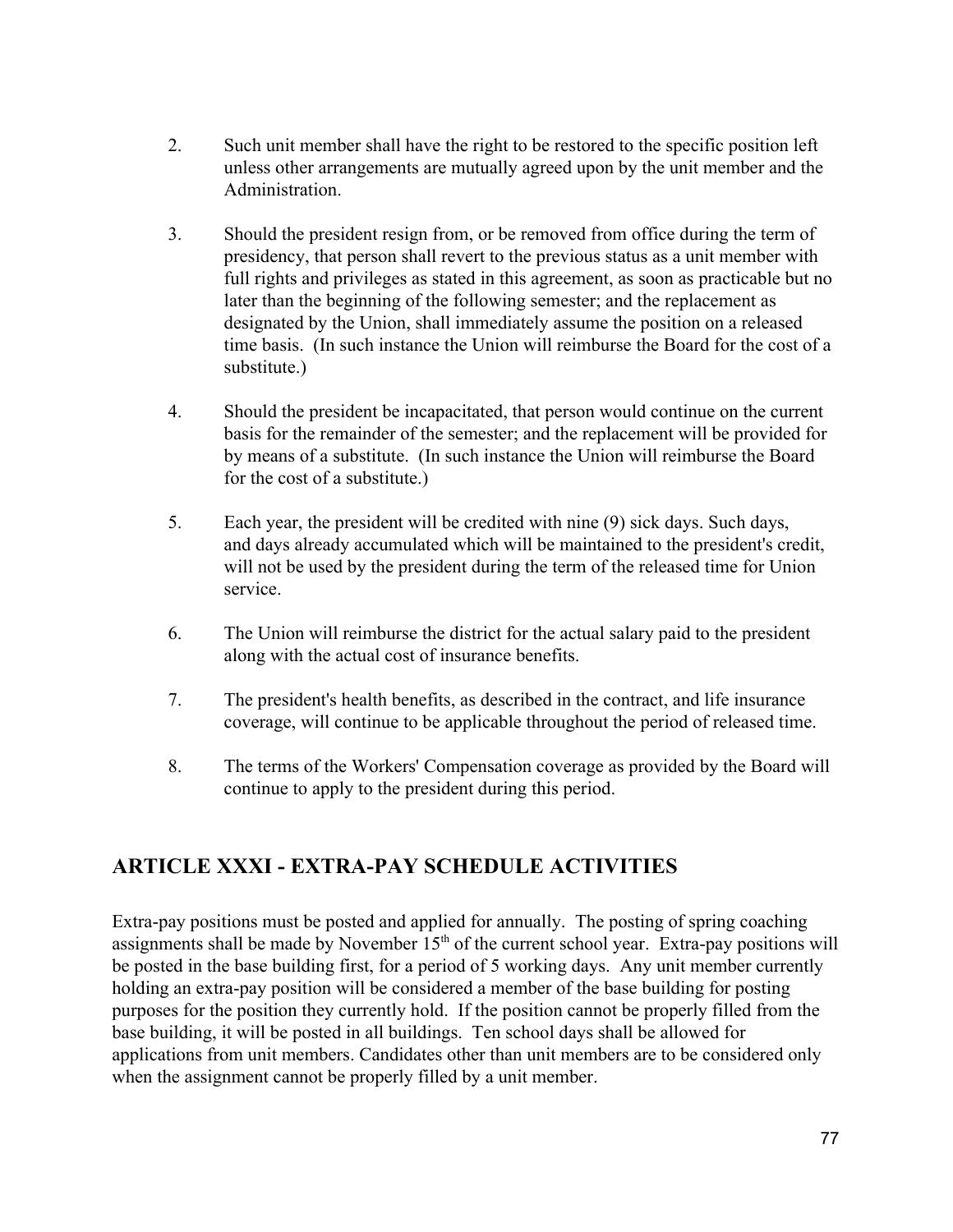Whenever possible, such assignments shall be made by May 15 of the current school year for fall and winter positions. Spring assignments shall be made by January  $31<sup>st</sup>$  of the current school year. Unit members may be assigned multiple extra-pay assignments as long as the activities do not overlap and that all qualifications/criteria listed in the extra-pay postings are followed. Copies of all extra-pay duties, criteria, and required number of participants associated with each extra-pay assignment will be on file at all schools.

Extra compensation shall be paid for at the rates indicated below for such of the following assignments as are made that are below the regular teaching load and/or day. The percentage rate shown shall be applied to the average contract salary to be paid P-12 unit members for the previous school year in which the activity was conducted. However, the parties agree that there will be no diminution in the dollar amounts paid during the previous school year.

As needs arise, new classifications for Extra-Pay Schedule Activities may be added during the term of the Agreement by the Board. The rates of compensation for these new classifications will be established by the Board after negotiating with the Union and added to the Extra-Pay Schedule.

|                                            | <b>Senior High</b> | <b>Middle school</b> | <b>Elementary</b> |
|--------------------------------------------|--------------------|----------------------|-------------------|
| <b>Classification - Paid via Athletics</b> | % Rate             | % Rate               | $%$ Rate          |
| Football - Head Coach                      | 9.50%              | 4.75%                |                   |
| Football - Asst. Coach                     | $6.00\%$           | 4.75%                |                   |
| Football - 9th Grade Coach                 | $6.00\%$           |                      |                   |
| <b>Athletic Director</b>                   | 9.50%              | 4.75%                |                   |
| <b>Faculty Manager</b>                     | 7.25%              |                      |                   |
| Cheerleading                               | 7.25%              | 3.75%                |                   |
| <b>Bowling</b>                             | 4.75%              |                      |                   |
| Competitive Cheer                          | 4.75%              |                      |                   |
| <b>Cross Country</b>                       | 4.75%              |                      |                   |
| Basketball - Head Coach                    | 9.50%              | 4.75%                |                   |
| Basketball - Asst. Coach                   | $6.00\%$           |                      |                   |
| Basketball - 9th Grade Coach               | $6.00\%$           |                      |                   |
| Swimming - Head Coach                      | 9.50%              | 4.75%                |                   |
| Swimming - Asst. Coach                     | $6.00\%$           |                      |                   |
| Wrestling - Head Coach                     | 9.50%              |                      |                   |
| Wrestling - Asst. Coach                    | $6.00\%$           |                      |                   |
| Baseball - Head Coach                      | $6.00\%$           |                      |                   |
| Baseball - Asst. Coach                     |                    |                      |                   |
| (If Reserve $&$ Schedule)                  | 4.75%              |                      |                   |
| Softball - Head Coach                      | $6.00\%$           |                      |                   |
| Softball - Asst. Coach                     |                    |                      |                   |
| (If Reserve $&$ Schedule)                  | 4.75%              |                      |                   |

Non-athletic extra pay assignment stipends will be paid twice each year in January and June.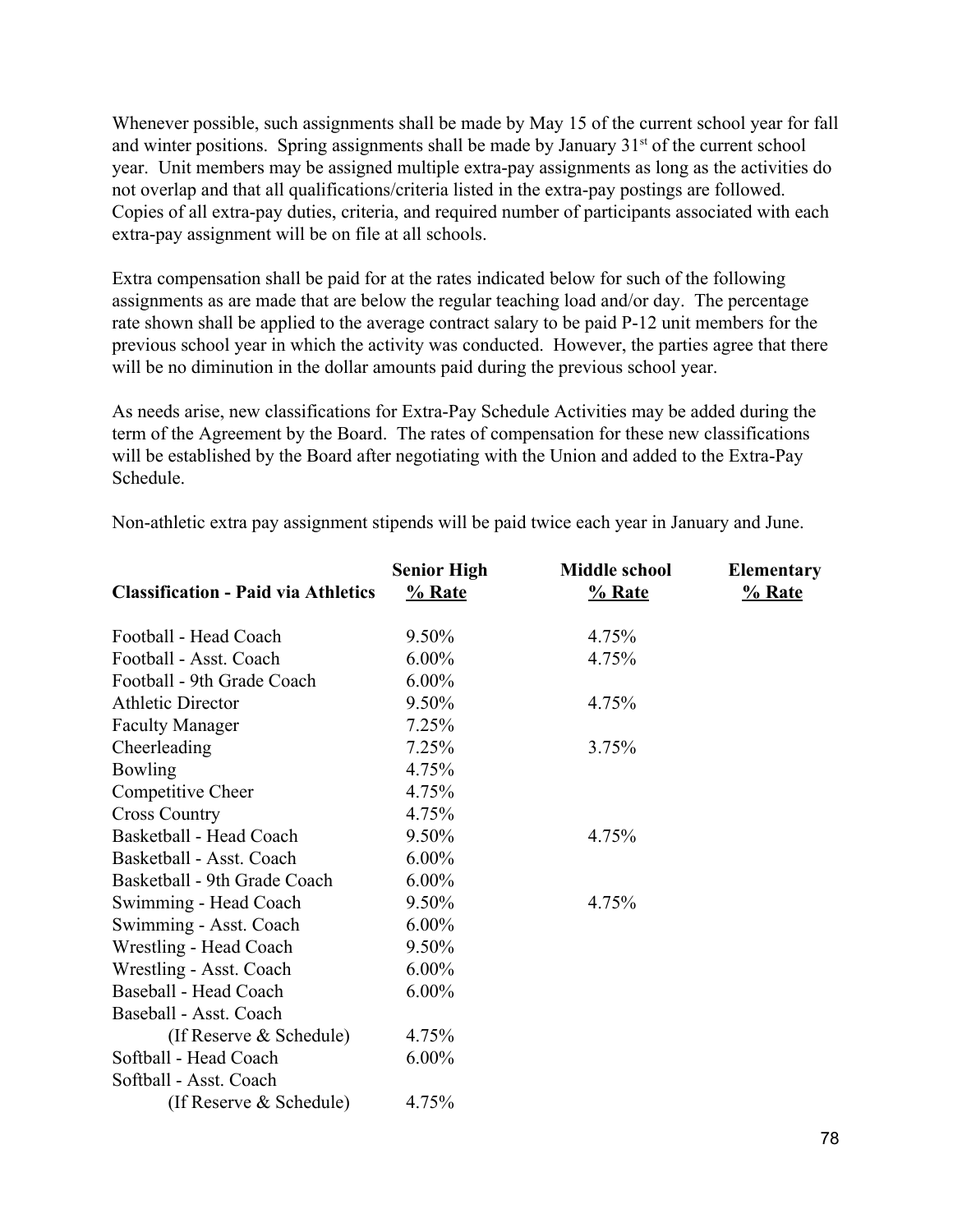| Track - Head Coach           | $6.00\%$ | 4.75% |
|------------------------------|----------|-------|
| Track - Asst. Coach          | 4.75%    | 4.75% |
| Soccer - Head Coach          | $6.00\%$ |       |
| Soccer - JV Coach            | 4.75%    |       |
| Tennis - Head Coach          | 4.75%    |       |
| Tennis - Asst. Coach         | 3.75%    |       |
| Golf                         | $4.00\%$ |       |
| Ice Hockey – Head Coach      | 9.50%    |       |
| Ice Hockey – Asst. Coach     | $6.00\%$ |       |
| Field Hockey - Head Coach    | 5.25%    |       |
| Field Hockey - Asst. Coach   | 3.75%    |       |
| Gymnastics - Head Coach      | 9.50%    |       |
| Gymnastics - Asst. Coach     | $6.00\%$ |       |
| Volleyball - Head Coach      | 9.50%    | 4.75% |
| Volleyball - Asst. Coach     | $6.00\%$ |       |
| Volleyball - 9th Grade Coach | $6.00\%$ |       |

# **Non-Athletic Extra-Pay Assignments - Funded by General Fund**

| National Honor Society<br>BPA - Business Professionals of | 7.25%    |            |       |
|-----------------------------------------------------------|----------|------------|-------|
| America                                                   | 4.00%    |            |       |
| DECA – Association of Marketing                           |          |            |       |
| <b>Students</b>                                           | 3.00%    |            |       |
| HOSA – Health Occupations Student                         |          |            |       |
| Organization                                              | 3.00%    |            |       |
| Ignite/Gifted & Talented/Advanced                         |          |            |       |
| Placement                                                 | 7.25%    | 3.75%      |       |
| Detention Room Supervisor                                 | $6.00\%$ | $6.00\%$   |       |
| Photography                                               | 5.00%    |            |       |
| Yearbook                                                  | 7.25%    | 3.75%      |       |
| Newspaper*                                                | 7.25%    | $2.05\%$ * |       |
| Debate/Forensics                                          | 7.25%    |            |       |
| Dramatics/Auditorium Manager                              | 9.00%    |            |       |
| <b>Student Council</b>                                    | 7.25%    | 3.75%      |       |
| Intramurals                                               | $6.00\%$ | $6.00\%$   |       |
| <b>Choral Music</b>                                       | 8.00%    | 4.00%      |       |
| <b>Instrumental Music</b>                                 | 8.00%    | 4.00%      |       |
| Afterschool Instrumental                                  |          | 2.05%      |       |
| <b>Afterschool Vocal Music</b>                            |          | 2.05%      |       |
| Model UN                                                  | 3.75%    |            |       |
| <b>Thornly Court</b>                                      | 3.75%    |            |       |
| <b>Safety Patrol</b>                                      |          |            | 3.40% |
| Service Squad                                             |          |            | 3.40% |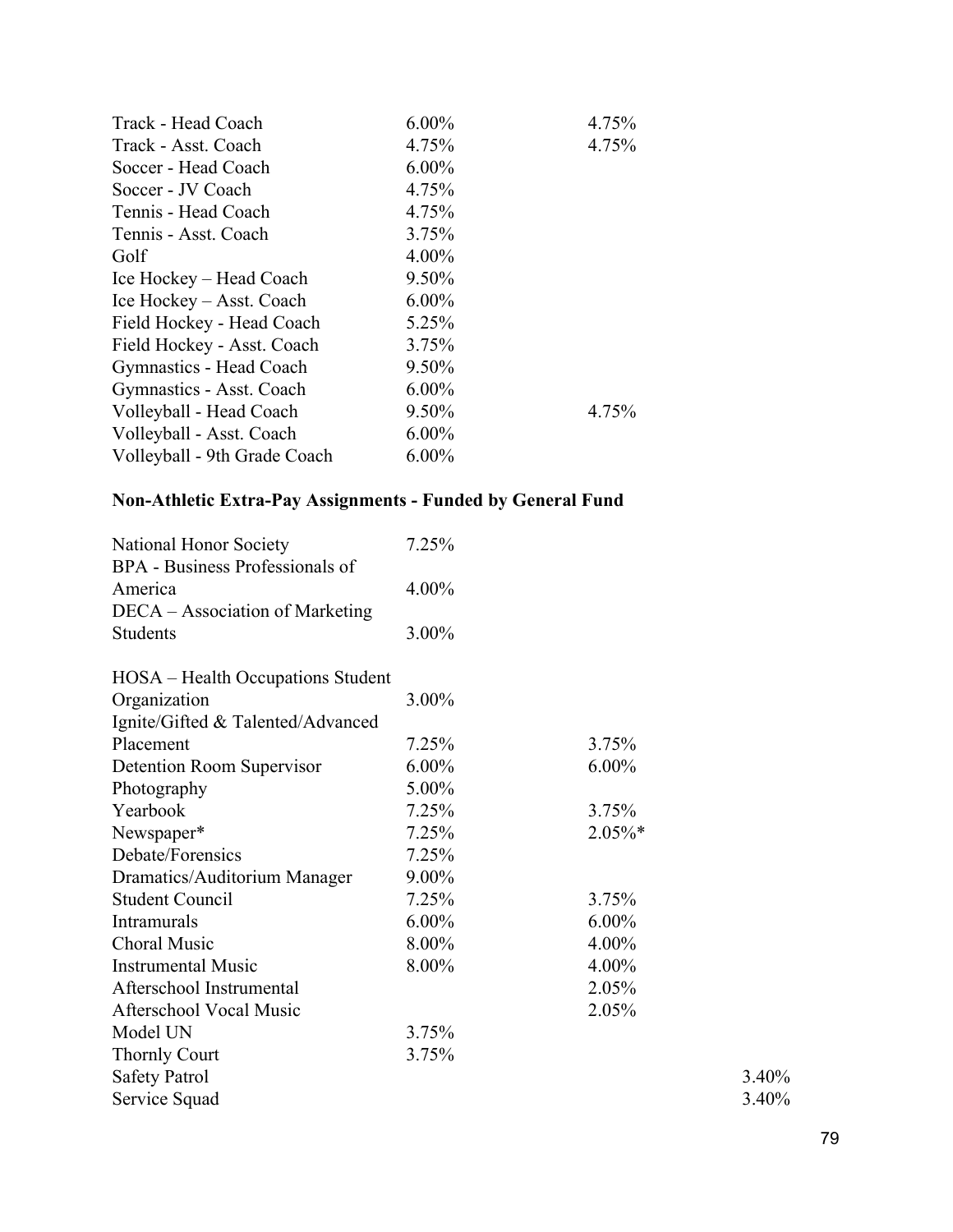| Honors Choir, Director              |             | $4.00\%$ | $4.00\%$ |
|-------------------------------------|-------------|----------|----------|
| Honors Choir, Accompanist           |             | $3.40\%$ | $3.40\%$ |
| Academic Games Coach                |             | 4.75%    |          |
| Academic Games League Coordinator** |             | 4.75%    |          |
| <b>Chess Competition</b>            | 3.75%       | 3.75%    | 3.75%    |
| Challenge Bowl                      | 4.75%       |          |          |
| Literary Magazine                   | 3.75%       |          |          |
| Math Counts Coach                   |             | 2.05%    |          |
| <b>BACSTOP</b>                      |             | 3.75%    |          |
| Academic Enrichment Fund            |             | $6.00\%$ | $6.00\%$ |
| Robotics                            | $4.75\%***$ | 4.75%    |          |
| Skills USA Advisor                  | 3%          |          |          |
| <b>STAND</b>                        |             | 1.75%    |          |

\*\*\*\$1,500 or 4.75% pending Title IV grant approval

\*\*If the individual serving as League Coordinator also serves as an Academic Games Team Coach or a Chess Team Coach, the combined rate will be 6.00%.

\*Regular scheduled and outside class

#### ACADEMIC ENRICHMENT FUNDS

Academic Enrichment Funds will be used to provide stipends to unit members for the promotion of innovative activities for elementary and middle school students outside of the regular school day.

The Academic Enrichment Fund is to be administered by a building committee. Proposals will be submitted to the building committee no later than the third week in September. The committee will act on proposals within five working days.

At the elementary level, the committee will include the principal, one primary teacher, one later elementary teacher and one special area teacher, one of which must be the Union building representative. At the middle school level the committee will include the building principal, the Union building representative and two other members of the staff.

Proposals must be submitted each year. The committee will reallocate funds each year.

Category 4:

Activities that run from October to May and meet twice a week -- funding not to exceed 100% of fund.

Category 3:

Activities that are between twenty (20) and thirty (30) weeks in length and meet once or twice a week -- funding not to exceed 75% of fund.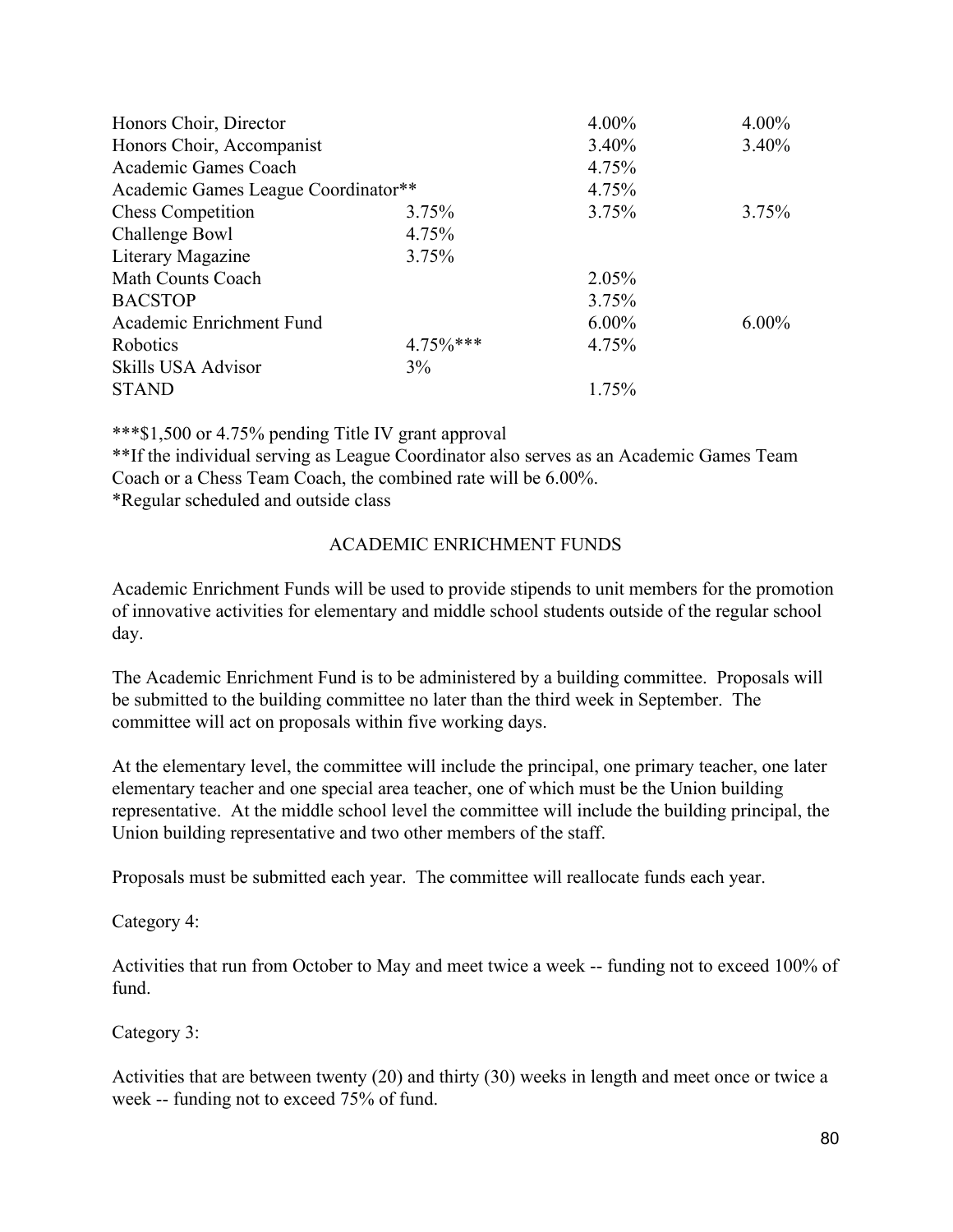Category 2:

Activities that are between ten (10) and twenty (20) weeks in length and meet once or twice a week -- funding not to exceed 50% of fund.

Category 1:

Activities that are ten (10) weeks and meet once or twice a week -- funding not to exceed 25% of fund.

Activities will be evaluated each year and a file will be maintained in each building.

# **ARTICLE XXXII - COMPENSATION**

- A. The salaries of unit members covered by this agreement are set forth in Article XXXIII of this Agreement. Such salary schedule shall remain in effect during the term of this agreement with the following stipulations:
	- 1. All unit members working the majority of the school year (including paid days off) will experience a step increase for the 2018-19 school year except those teachers that are rated ineffective on their most recent year-end evaluation.
	- 2. All unit members working the majority of the school year (including paid days off) will experience a step increase for the 2019-20 school year except those teachers that are rated ineffective on their most recent year-end evaluation.
	- 3. All unit members working the majority of the school year (including paid days off) will experience a step increase for the 2020-21 school year except those teachers that are rated ineffective on their most recent year-end evaluation.
	- 4. All unit members working the majority of the school year (including paid days off) will experience a step increase for the 2021-22 school year except those teachers that are rated ineffective on their most recent year-end evaluation.
	- 5. All unit members working the majority of the school year (including paid days off) will experience a step increase for the 2022-23 school year except those teachers that are rated ineffective on their most recent year-end evaluation.
	- 6. During the term of this contract, the salary schedule shall be adjusted up or down according to the following formula and with 2021-22 and 2022-23 percentages rounded to the nearest hundredth:
		- a. 2018-19 2% Increase from the prior year salary schedule
		- b. 2019-20 2% Increase from the prior year salary schedule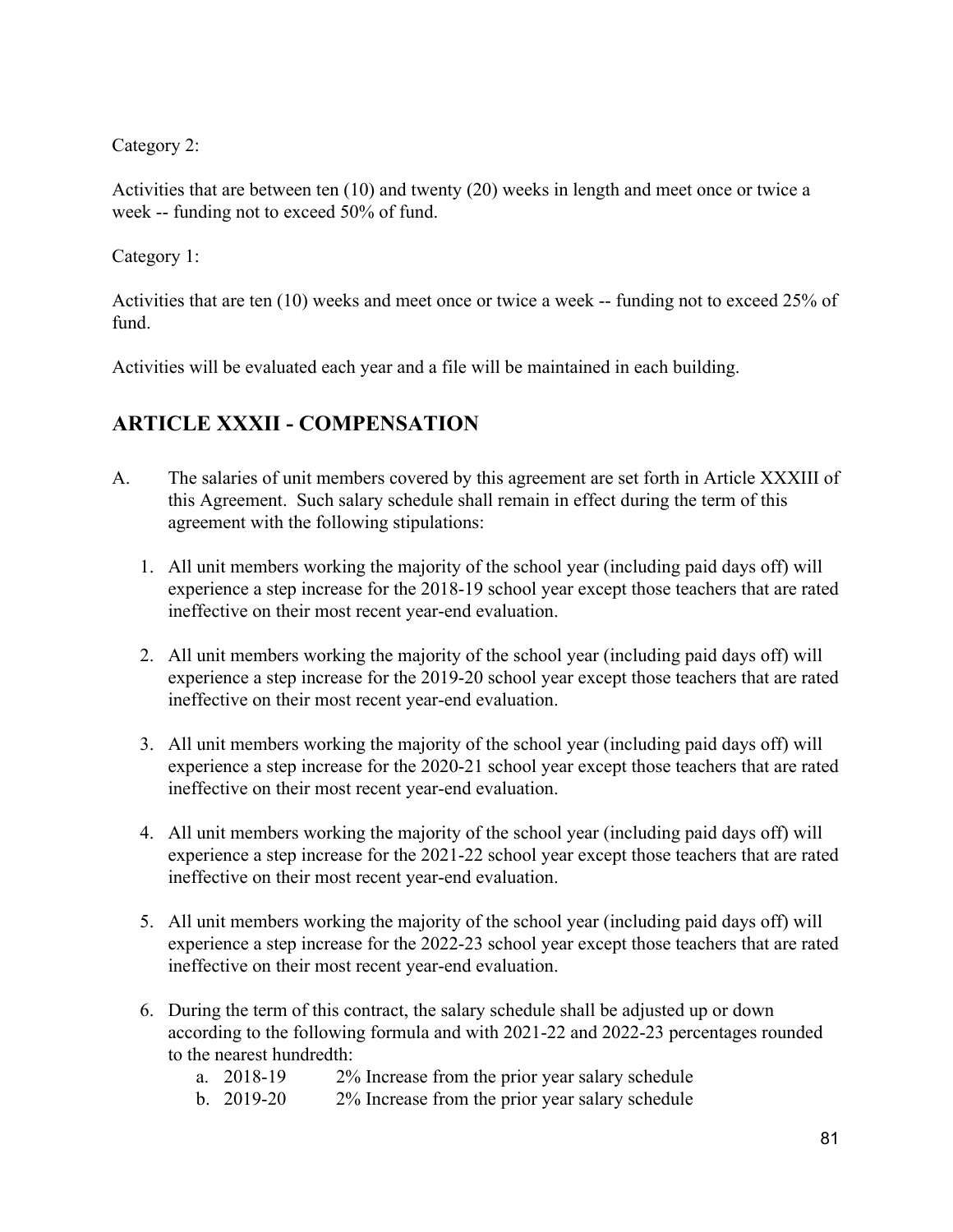- c. 2020-21 2% Increase from the prior year salary schedule
- d. 2021-22
	- i. Any percentage increase shall be equal to the percentage increase above the 2020-21 foundation allowance, or
	- ii. Any percentage decrease shall be equal to one-half of any percentage decrease below the 2020-21 foundation allowance.
- e. 2022-23
	- i. Any percentage increase shall be equal to any percentage increase above the 2021-22 foundation allowance, or
	- ii. Any percentage decrease shall be equal to one-half of any percentage decrease below the 2021-22 foundation allowance.
- f. Any increase in the MPSERS pension rate above 25.91% shall result in a decrease in the salary schedule of one third of the percentage increase. For example – if the MPSERS rate increases to 26.91% a one-third percent (1/3%) decrease would result in the salary schedule. The MPSERS rate used to determine the salary adjustment shall be based on the MIP Graded with retiree health normal costs.
- 7. For the 2018-19 school year only, all employees on the top step shall receive an additional \$1,000 added to their annual salary. This added salary shall be off schedule and shall be paid out over the school year and prorated should the employee separate during the 2018-19 school year.
- 8. For the 2018-19 school year all employees with a hire date on or before September 30th will be given a lump sum payment of 0.5% of their annual base salary. The payment will be made to unit members in October 2018. These payments will not impact the annual average teacher salary used to determine additional stipends.
- 9. For the 2020-21 school year all employees with a hire date on or before September 30th will be given a lump sum payment of 0.5% of their annual base salary. The payment will be made to unit members in October 2020. These payments will not impact the annual average teacher salary used to determine additional stipends.
- B. The contract salaries of all unit members shall be paid on a ten (10) month schedule. Paychecks shall be issued bi-weekly.

Unit members will have the option to be paid on a twelve (12) month schedule, paychecks issued bi-weekly.

Per IRS Code 409A, employees who want to choose to be paid on a twelve (12) month schedule must elect to do so prior to the last day of the previous school year. As a result, all new hires will be paid on a ten (10) month schedule their first year of employment.

The request to be paid on a twelve (12) month schedule must be submitted in writing by June 15 for the following school year. A unit member who makes a timely request to be paid on a twelve month schedule will continue to be paid on a twelve (12) month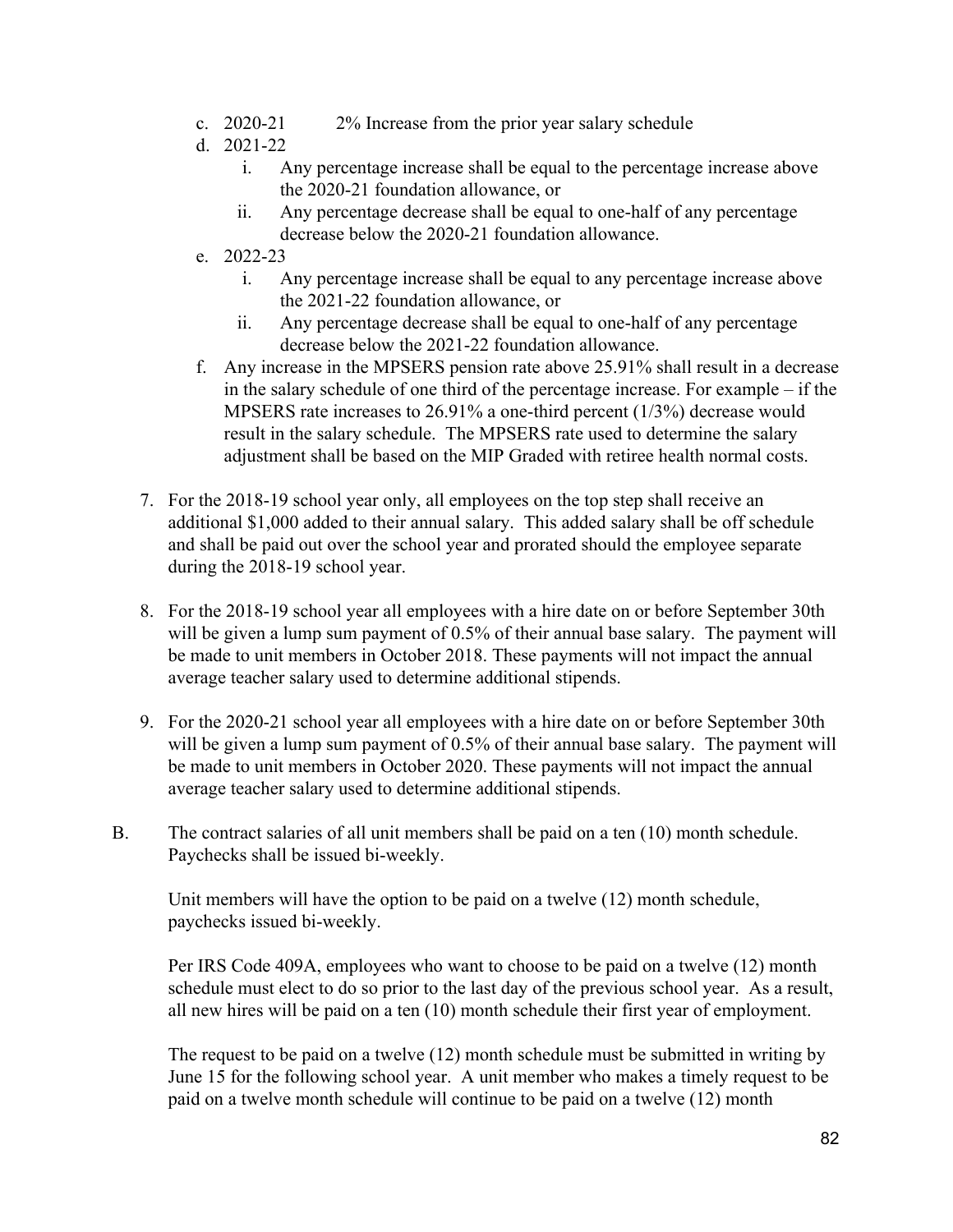schedule in subsequent school years unless the teacher requests payment on a ten (10) month schedule by June 15 of any year for the following school year. The method of pay may not be changed for one year after the request is made. For those receiving twelve (12) installments, pay will commence in September and end in August.

- C. Athletic extra-pay assignments will be paid as currently practiced. Non-athletic extra pay assignment stipends will be paid twice each year in January and June.
- D. The salaries of all unit members employed for the summer school session shall be paid on a biweekly basis according to the established schedule developed by payroll.
- E. The Board shall make all payroll deductions as required by law and such other deductions as currently practiced. All wages will be paid through direct deposit.
- F. Teachers that resign or retire during second semester of the school year will receive their final payroll payment on or before June 30th of the current year regardless of whether ten or twelve month salary payment had been previously elected. Retirees and any member who is in an unpaid status on the last day of school will have the balance of their contract amount paid out by June 30th.
- G. A unit member qualifying for a higher salary schedule shall move to the appropriate schedule at a step commensurate with step placement on the current salary schedule (plus years at maximum if at the top step on that schedule). An increase in education level obtained will result in the appropriate lane change on the salary schedule. Such movement shall take place at the beginning of a semester, either in January or August, whichever comes first after such qualification, provided written application is made within one month after the beginning of the semester. Academic courses completed must be from an accredited college or university. Official transcripts that have the degree or credits awarded are required by Human Resources.
- H. Teachers with a permanent occupational certificate in Trade and Industry, Business Education, or Occupational Homemaking will be placed on the Master's lane or, if applicable, Master's  $+30$  or Master's  $+60$  lane provided written application is made to the Department of Human Resources within thirty (30) days of the beginning of the semester following the completion of such requirements. It is expected that proper documentation will be furnished.

Likewise, all other professional staff members who have a two-year Master's degree will be placed on the Master's  $+30$  or, if applicable, Master's  $+60$  lane. The academic courses completed must be toward an M.A., Ed.S., Ed.D., or Ph.D. degree or be within or related to the field in which the teacher is or may be assigned. Movement to Ed.D., or Ph.D lane requires successful completion of an Ed.D or Ph.D program.

I. A unit member who is laid off under provisions of this agreement, and: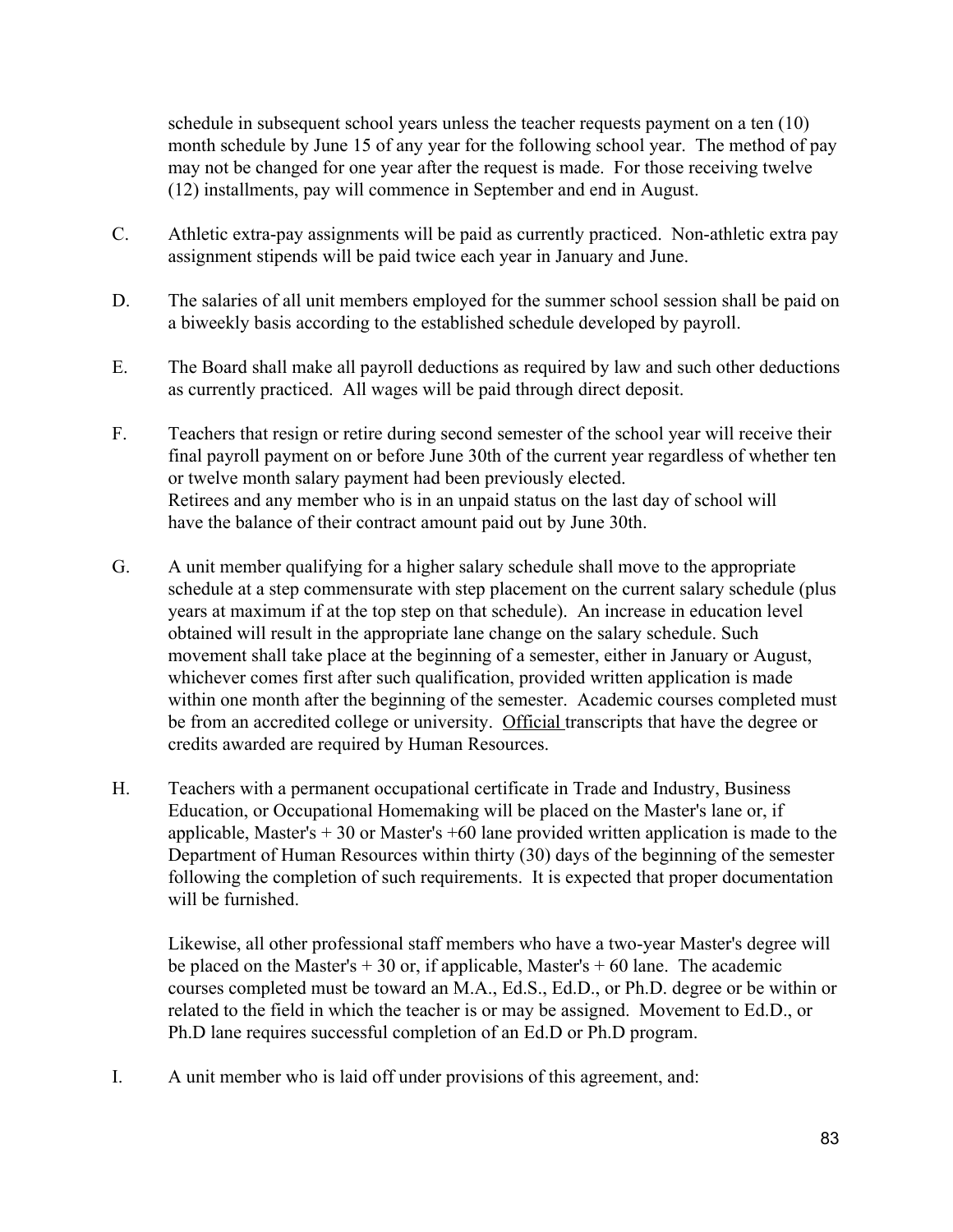- 1. has not been given a letter of reasonable assurance of recall by June  $30<sup>th</sup>$  of the year in which they were laid off and;
- 2. who is subsequently recalled to a teaching position during or before the first week of the semester following the summer layoff,

will be paid according to an annual salary rate, such that his/her unemployment compensation plus that annual salary rate will be equal to the rate of salary he/she would have earned for the school year had he/she not been laid off. Upon recall to a teaching position, or notice of reasonable assurance of recall, benefits will be reinstated.

The COBRA cost of benefits, if applicable, shall be deducted from any unemployment compensation collected by the district.

## **ARTICLE XXXIII - P-12 SALARY SCHEDULE**

- A. The Board will pay the non-contributory portion of retirement for all unit members.
	- 1. See attached 2018-19, 2019-20 and 2020-21 Salary Schedules.
	- 2. New Salary Schedules for the 2021-22, and 2022-23 school years will be made at such time as the state per pupil funding levels for 2021-22 and 2022-23 are established per Article XXXII.

Unit members who have earned a Juris Doctorate , or other professional doctorates other than EdD or PhD degree from an accredited university will receive the appropriate Master's step. All hours taken for a Juris Doctorate , or other professional doctorates other than EdD or PhD will only be equivalent to the Master's pay level. Employees who earned the degree prior to their hire date will be placed on the appropriate Master's step for the current school year and no retroactive pay will be dispersed.

\* The 2018-23 collective bargaining agreement eliminated steps 1 and 2. Newly hired staff with no prior experience will start at step 3.

#### **2018-2019 Salary Schedule**

|                | <b>Bachelors</b> | <b>Masters</b> | <b>Masters</b> | <b>Masters</b> | EdD or PhD    |
|----------------|------------------|----------------|----------------|----------------|---------------|
| <u>Step</u>    | <u>Degree</u>    | <u>Degree</u>  | $Degree + 30$  | $Degree + 60$  | <u>Degree</u> |
| $3(*)$         | 41,793           | 45,229         | 45,629         | 46,820         | 47,373        |
| $\overline{4}$ | 44,302           | 47,716         | 48,139         | 49,397         | 50,215        |
|                | 46,959           | 50,101         | 50,546         | 51,866         | 53,227        |
| 6              | 49,309           | 52,608         | 53,072         | 54,549         | 55,889        |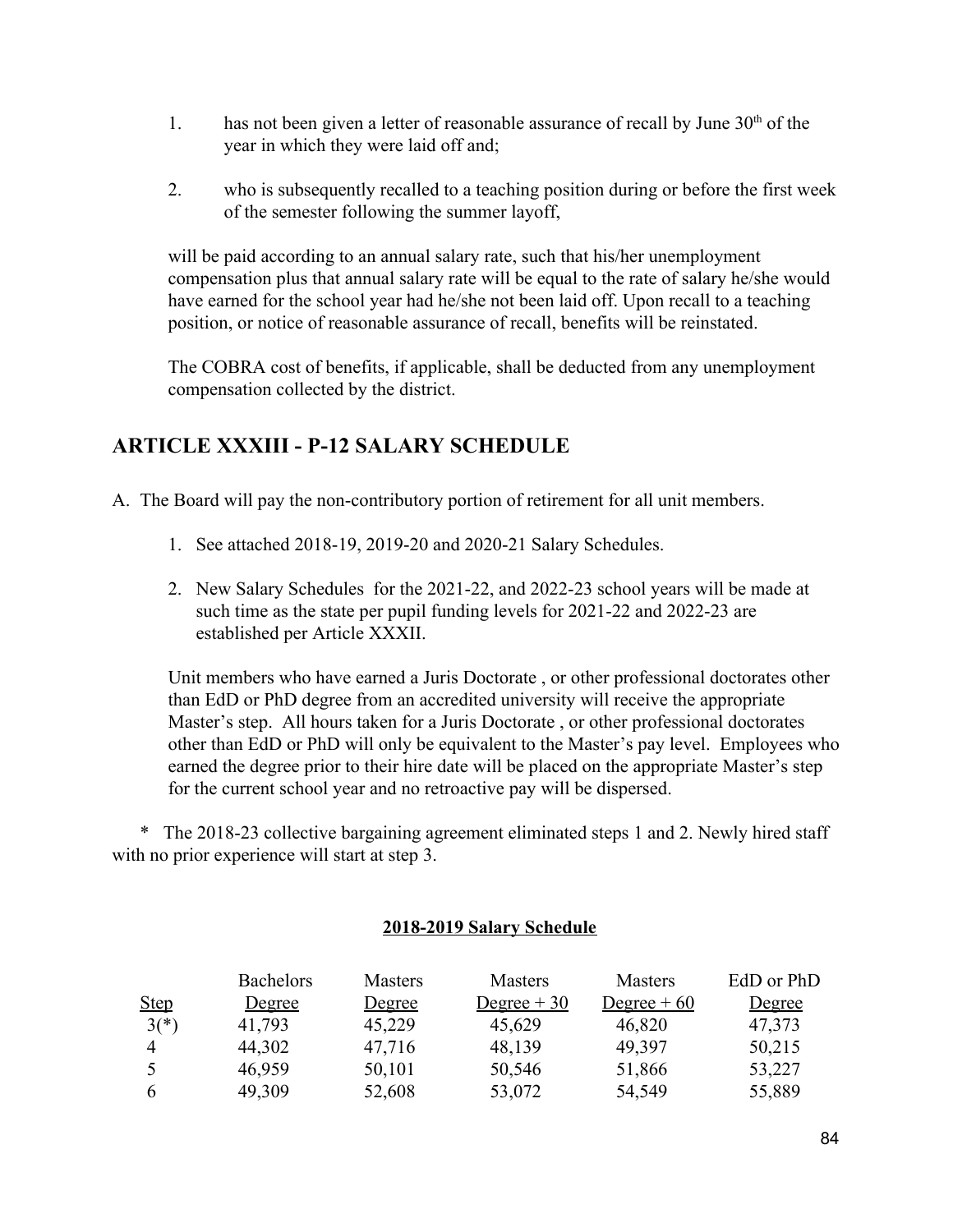| 7  | 51,773 | 55,237 | 55,727 | 56,910 | 58,683 |
|----|--------|--------|--------|--------|--------|
| 8  | 54,362 | 57,861 | 58,513 | 59,472 | 61,617 |
| 9  | 56,537 | 60,465 | 61,145 | 62,147 | 64,389 |
| 10 | 58,797 | 63,185 | 63,896 | 64,944 | 67,287 |
| 11 | 61,149 | 66,060 | 66,773 | 67,867 | 70,316 |
| 12 | 63,596 | 68,669 | 69,443 | 70,581 | 73,128 |
| 13 | 65,822 | 71,245 | 72,221 | 73,403 | 76,053 |
| 14 | 68,125 | 73,916 | 75,111 | 76,340 | 79,095 |
| 15 | 70,680 | 76,689 | 78,115 | 79,394 | 82,258 |
| 16 | 73,675 | 79,565 | 81,240 | 82,570 | 85,549 |
| 17 |        | 83,420 | 85,464 | 86,558 | 89,933 |

#### **2019-2020 Salary Schedule**

|             | <b>Bachelors</b> | Masters | Masters      | <b>Masters</b> | EdD or PhD    |
|-------------|------------------|---------|--------------|----------------|---------------|
| <b>Step</b> | <b>Degree</b>    | Degree  | Degree $+30$ | Degree $+60$   | <b>Degree</b> |
| $3(*)$      | 42,629           | 46,134  | 46,542       | 47,756         | 48,320        |
| 4           | 45,188           | 48,670  | 49,102       | 50,385         | 51,219        |
| 5           | 47,898           | 51,103  | 51,557       | 52,903         | 54,292        |
| 6           | 50,295           | 53,660  | 54,133       | 55,548         | 57,007        |
|             | 52,809           | 56,342  | 56,842       | 58,048         | 59,857        |
| 8           | 55,449           | 59,018  | 59,683       | 60,661         | 62,849        |
| 9           | 57,668           | 61,674  | 62,368       | 63,390         | 65,677        |
| 10          | 59,973           | 64,449  | 65,174       | 66,243         | 68,633        |
| 11          | 62,372           | 67,381  | 68,108       | 69,224         | 71,722        |
| 12          | 64,868           | 70,042  | 70,832       | 71,993         | 74,591        |
| 13          | 67,138           | 72,670  | 73,665       | 74,871         | 77,574        |
| 14          | 69,488           | 75,394  | 76,613       | 77,867         | 80,677        |
| 15          | 72,094           | 78,223  | 79,677       | 80,982         | 83,903        |
| 16          | 75,149           | 81,156  | 82,865       | 84,221         | 87,260        |
| 17          |                  | 85,088  | 87,173       | 88,289         | 91,732        |

## **2020-2021 Salary Schedule**

|                | <b>Bachelors</b> | <b>Masters</b> | <b>Masters</b> | <b>Masters</b> | EdD or PhD    |
|----------------|------------------|----------------|----------------|----------------|---------------|
| <b>Step</b>    | <u>Degree</u>    | Degree         | $Degree + 30$  | $Degree + 60$  | <u>Degree</u> |
| $3(*)$         | 43,482           | 47,057         | 47,473         | 48.711         | 49,286        |
| $\overline{4}$ | 46.092           | 49,643         | 50,084         | 51,393         | 52,243        |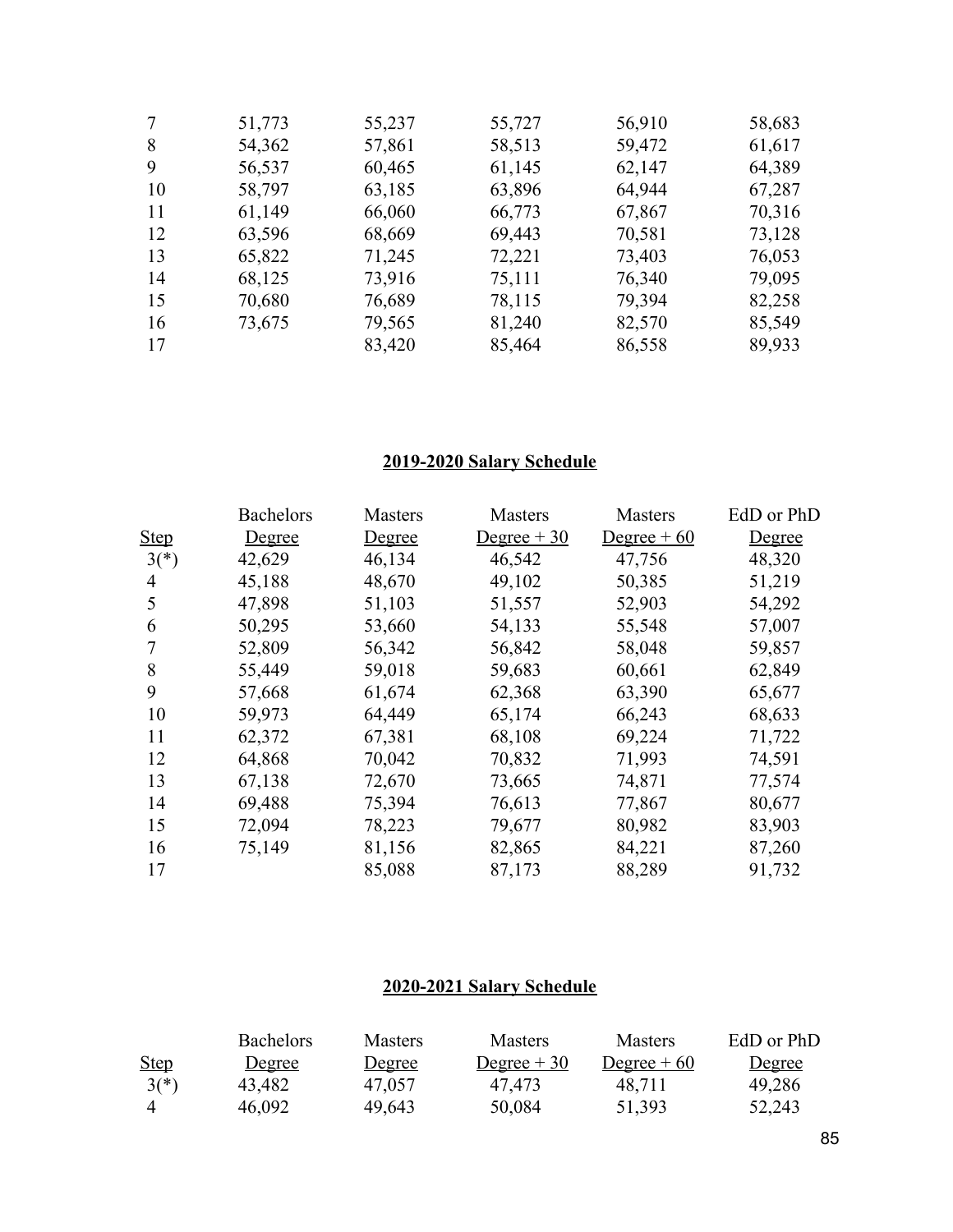| 5  | 48,856 | 52,125 | 52,588 | 53,961 | 55,378 |
|----|--------|--------|--------|--------|--------|
| 6  | 51,301 | 54,733 | 55,216 | 56,659 | 58,147 |
| 7  | 53,864 | 57,469 | 57,979 | 59,209 | 61,054 |
| 8  | 56,558 | 60,198 | 60,877 | 61,874 | 64,106 |
| 9  | 58,821 | 62,907 | 63,615 | 64,658 | 66,991 |
| 10 | 61,172 | 65,738 | 66,477 | 67,568 | 70,006 |
| 11 | 63,619 | 68,729 | 69,470 | 70,608 | 73,156 |
| 12 | 66,165 | 71,443 | 72,249 | 73,433 | 76,083 |
| 13 | 68,481 | 74,123 | 75,138 | 76,368 | 79,125 |
| 14 | 70,878 | 76,902 | 78,145 | 79,424 | 82,291 |
| 15 | 73,536 | 79,787 | 81,271 | 82,602 | 85,581 |
| 16 | 76,652 | 82,779 | 84,522 | 85,905 | 89,005 |
| 17 |        | 86,790 | 88,916 | 90,055 | 93,567 |

The Master's  $+30$  lane shall be paid to unit members who have thirty (30) graduate semester hours in excess of those used in obtaining their Master's degree.

The Master's  $+60$  lane shall be paid to unit members who have sixty  $(60)$  graduate semester hours in excess of those used in obtaining their Master's degree.

- B. Credit for Previous Experience
	- 1. Newly hired unit members employed by the Board may be placed on the salary schedule at no higher than Step 5. Placement shall be made at the discretion of the Director of Human Resources based on full-time experience as a certified teacher in the State of Michigan or the equivalent from another state. For non-teaching positions the placement up to step 5 may be given based on comparable professional level service. Any credit for experience must be within the previous five (5) years from their date of hire.
	- 2. Notwithstanding the previous paragraph, the Superintendent of Schools, in the event that a position cannot be filled due to lack of a qualified candidate willing to accept a position at Steps 3 through 5, shall be allowed to place up to 35 newly hired teachers, at a level no higher than Step 7 of the salary step schedule. The newly hired employee must have experience as a full-time certified teacher, or similar related professional experience equal to placement step.
	- 3. Unit members who have served in the regular armed forces of the United States will be given experience credit of one-half year for each year of military service up to four (4) years of such service.
	- 4. New unit members employed by the Board or recalled from laid off status will be given credit for each full year of work experience (meaning at least eleven (11) consecutive months of full-time employment with a given employer) directly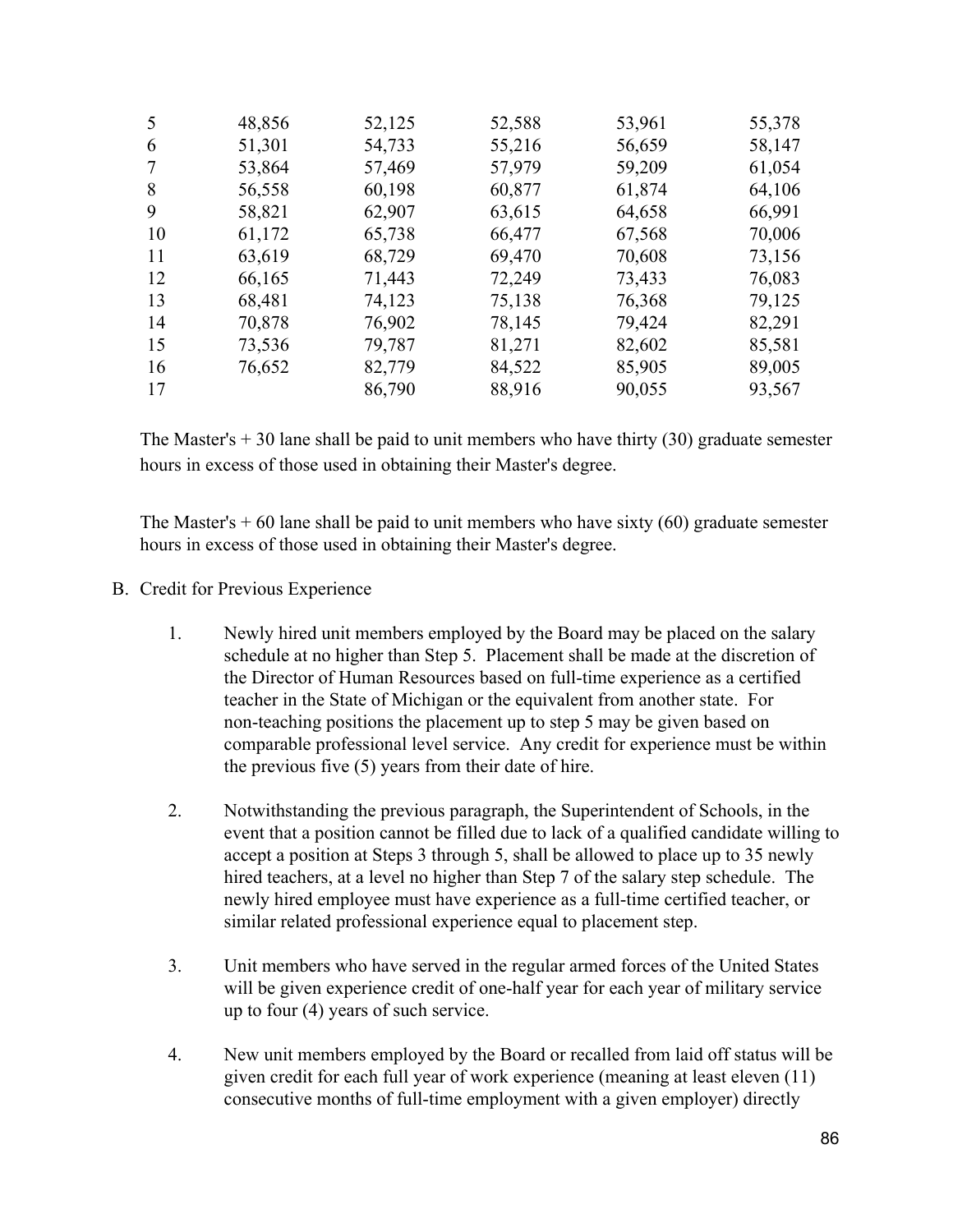pertaining to their teaching assignment, the pertinence of the work experience to be decided by the Director of Human Resources. Experience necessary for the achievement of vocational certification will not be considered as credible in any instance where vocational certification is accepted in lieu of a Master's degree for salary determination purposes.

## **ARTICLE XXXIV - WAIVER CLAUSE**

The parties acknowledge that during the negotiations which resulted in this agreement, each had the unlimited right and opportunity to make demands and proposals with respect to any subject or matter not removed by law from the area of collective bargaining, and that the understandings and agreements arrived at by the parties after the exercise of that right and opportunity are set forth in this Agreement. Therefore, the Board and the Union, for the life of this Agreement, each voluntarily and unqualifiedly waives the right, and each agrees that the other shall not be obligated to bargain collectively with respect to any subject or matter referred to or covered in this Agreement, or with respect to any subject or matter not specifically referred to or covered in this Agreement, even though such subjects or matters may not have been within the knowledge or contemplation of either or both of the parties at the time that they negotiated or signed this Agreement, except as provided in Article XLI of this Agreement.

#### **ARTICLE XXXV - CONFORMITY TO LAW CLAUSE**

This Agreement is subject in all respects to the laws of the State of Michigan and all federal laws with respect to the powers, rights, duties and obligations of the Board, the Union and employees in the bargaining unit, and in the event that any provision of this Agreement shall at any time be held to be contrary to law by a court of competent jurisdiction from whose final judgment or decree no appeal has been taken within the time provided for doing so, such provisions shall be void and inoperative. However, at the option of either party to the contract, the specific provision, thus voided, and that provision only, shall be immediately subject to negotiations. All other provisions of this Agreement shall continue in effect.

This clause is inserted into this document pursuant to 2011 PA 9.

"(7) Each collective bargaining agreement entered into between a public employer and public employees under this act after the effective date of the amendatory act that added this subsection shall include a provision that allows an emergency manager appointed under the local government and school district fiscal accountability act to reject, modify, or terminate the collective bargaining agreement as provided in the local government and school district fiscal accountability act. Provisions required by this subsection are prohibited subjects of bargaining under this act."

By signing this agreement the Union does not agree or acknowledge that this provision is binding on the union.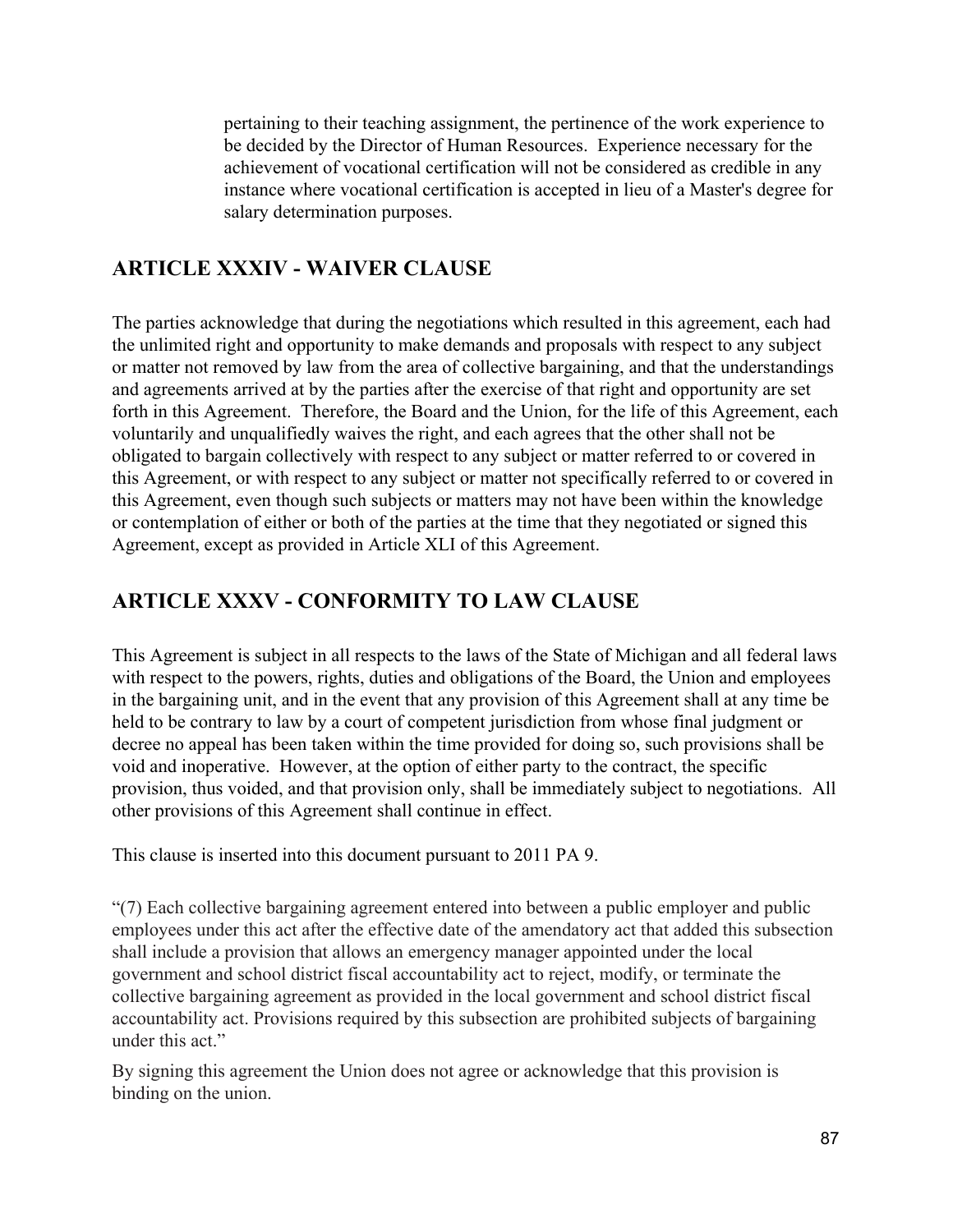The Union reserves the right to assert, where appropriate, that this clause is not enforceable.

## **ARTICLE XXXVI – REVERSE CONFORMITY TO LAW CLAUSE**

Certain provisions of this Agreement may be affected by 2011 PA 103. The parties have not reached agreement with regard to which provisions, if any, are so affected. Therefore, the District reserves the right to contend that a clause or section is not enforceable as a consequence of that statute. The Union reserves the right to disagree.

## **ARTICLE XXXVII - MATTERS CONTRARY TO AGREEMENT**

This Agreement shall supersede any rules, regulations, or practices of the Board which shall be contrary to or inconsistent with its terms. It shall likewise supersede any contrary or inconsistent terms contained in any individual teacher contracts heretofore in effect.

All individual unit member contracts shall be subject to the terms of this Agreement, and this Agreement shall be part of the established personnel policies of the Board affecting unit members.

## **ARTICLE XXXVIII - PART-TIME AND SHARED TEACHING ASSIGNMENTS**

- A. Part-time Teaching Assignments
	- 1. A part-time position is a non-shared-time position that is less than 1.0 FTE
	- 2. Part-time employees will be paid a prorated salary commensurate with the ratio of their position's FTE.
	- 3. Individuals in a part-time teaching assignment shall receive benefits on a prorated basis.
	- 4. A part-time unit member on a written contract shall be allowed sick leave benefits on a proportionate basis. Part-time unit members shall not include substitute teachers.
		- a) Prorations for accrual shall be based on the employees FTE. Employees working 0.6 FTE and above will receive ten 10 days per year. Employees working less than 0.6 FTE will receive five (5) per year.
		- b) Prorations for use of a sick day shall be based on either a full or half day based on their Absence Management entry regardless of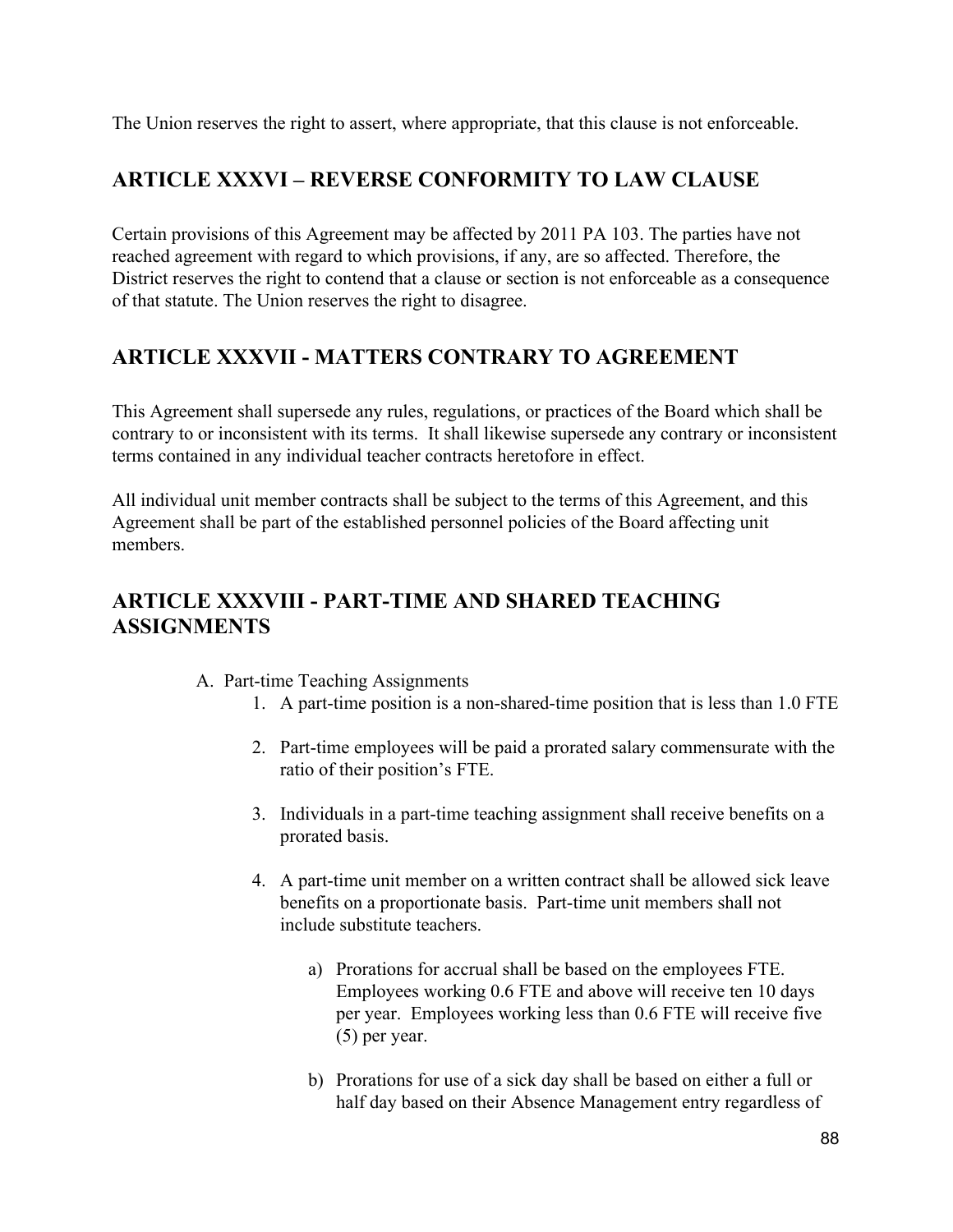whether a sub is used or not. For example a 0.4 FTE working two full days per week is off for their work day they will be assessed 1 full day. A 0.4 FTE employee working 5 days per week is off they would be charged one half day. A 0.6 FTE employee working 5 days per week would be assessed a full day.

- 5. Each teacher in a part-time teaching assignment will be granted a full year of seniority and a full year of experience on the salary schedule. Retirement credit is prorated by the State Retirement Office in relation to the hours worked per day. To receive a retirement year requires an individual to work 6 hours per day for 170 days.
- 6. Elementary part-time employees will receive a prorated prep time.
- 7. Secondary part-time employees' schedules will not include a scheduled planning period. Time scheduled and paid will be based on a 0.2 FTE per class assigned (1 class =  $0.2$ , 2 classes =  $0.4$ , 3 classes =  $0.6$  and 4 classes  $= 0.8$ ).
- 8. Those in part-time assignments will be required to attend required inservice, building-level meetings, parent conferences, special education meetings, student study team, multidisciplinary evaluation team, and individualized educational planning committee meetings, open houses and carry out committee assignments normally participated in by a full-time teacher. All part-time employees agree to meet the state guidelines for professional development.
- 9. Under this opportunity, no procedure shall be established that creates any binding obligation in the future.
- B. Share Time Assignments
	- 1. This shared teaching program was developed to allow pairs of tenured teachers employed by the Dearborn Public Schools to voluntarily share full-time assignments in order to recall laid-off teachers, increase work options, improve staff morale and productivity, and enable employees to better meet the dual responsibilities of family and work.
	- 2. It is the responsibility of each shared teaching team to submit a plan to the Department of Human Resources which addresses the following considerations:
		- a) The names of the teachers who form the partnership.
		- b) When each partner will teach.
		- c) How the curriculum will be divided.
		- d) When joint planning will take place.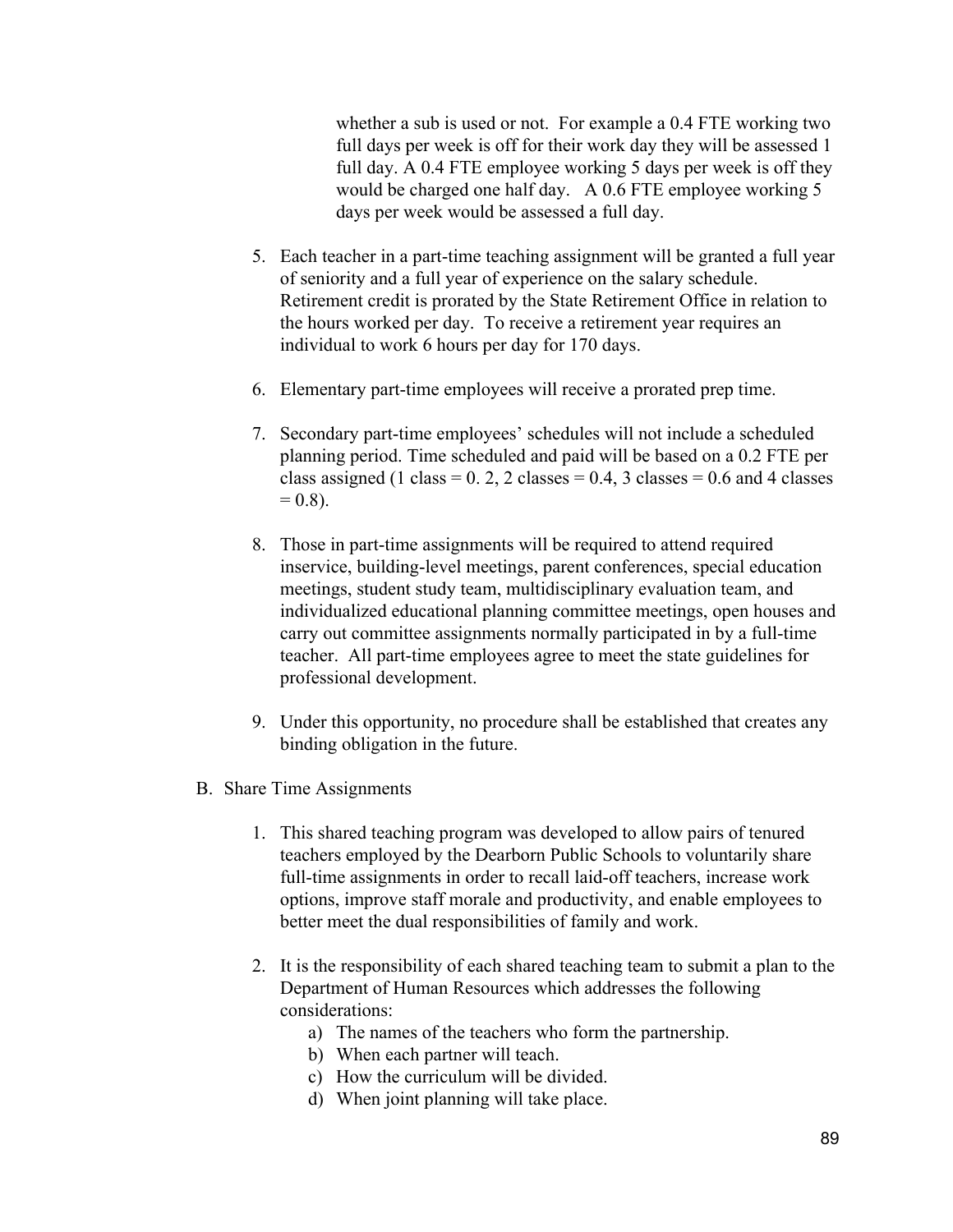- e) How various duties associated with the shared time positions will be handled, including but not limited to meetings, marking of report cards, extra curricular and committee assignments, IEP's, MET, and student study teams.
- f) How parent conference, open house and other responsibilities be accomplished.
- 3. Application must be received by Human Resources by the end of February. Human Resources will notify teachers of decision as part of the annual staffing process.
- 4. One representative of the Department of Human Resources and one representative of the Union will facilitate the implementation of this program. Individual teachers who wish to participate will be provided with the names, teaching assignments, and other contact information regarding other individuals who are interested in the program.
- 5. A representative of the Department of Human Resources, the building principal or appropriate system wide administrator and two representatives of the Union may meet with a shared teaching team to review the plan submitted. The building principal will have the opportunity to interview teachers who wish to share an assignment in his/her building.
- 6. Decisions regarding the selection of participants or the discontinuation of shared time assignments will not be subject to the grievance procedure.
- 7. The following positions will not be available for shared-time assignments: Resource teacher, consulting teacher, counselor, department chairperson, athletic director, and special education pre-school or special education early elementary programs (K-2).
- 8. When the termination of the shared teaching assignment is within two (2) years, both teachers will be assigned to their former building or department, provided such arrangements are not in conflict with other provisions of the contract. In the case of special education assignments, return will be to the former assignment or comparable assignment subject to caseload adjustments. If the termination occurs after three (3) years of the shared teaching assignment, the partner with the highest district seniority retains the current assignment and the partner with the lower district seniority will be surplused. The less senior partner may retain the current assignment if through the mutual agreement of the senior partner the senior partner is voluntarily surplused. Placement of these teachers will be done in accordance with Board policy on teacher placement.
- 9. All shared teaching assignments in this program will be for one school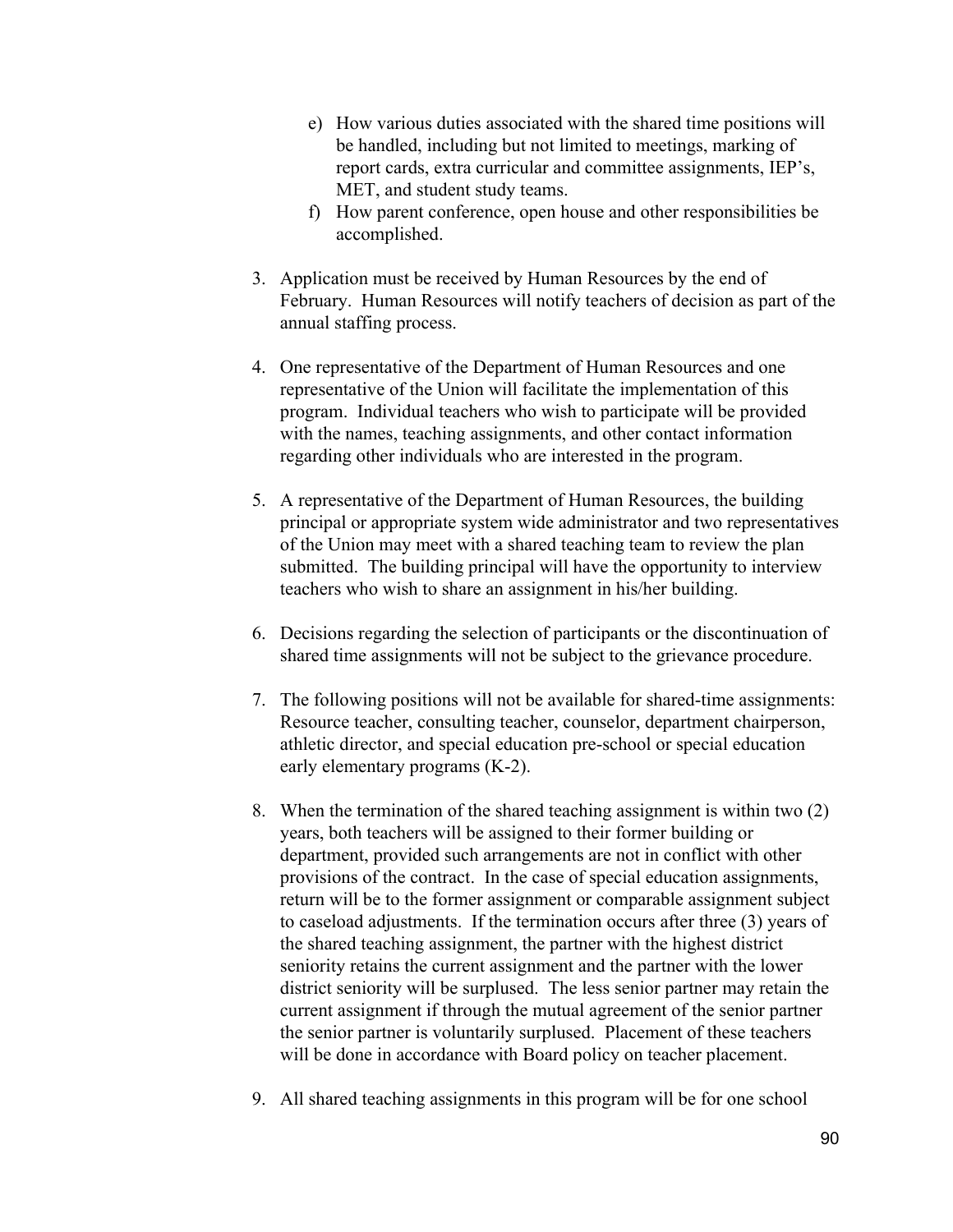year. All applicants must re-apply on a yearly basis.

- 10. Shared-time teachers at the secondary level shall be compensated at the rate of one-half regular pay. A shared-time assignment would preclude a teacher from teaching more than half the load of a full-time teacher; e.g. five classes at the secondary level. For example: During the first semester, teacher A's schedule would include two classes plus one preparation period; teacher B's schedule would include three classes. During the second semester, teacher A would have three classes, and teacher B would have two classes plus one preparation period. Shared-time teachers at the elementary level shall be compensated at the rate of one-half regular pay. Departmental art, music and physical education teachers will be compensated at .4, .5 or .6 depending upon their assignments.
- 11. Individuals in shared teaching assignments shall receive fringe benefits on a pro rata basis. Sick and personal business days will be granted on a pro rata basis.
- 12. Each teacher on a shared teaching assignment will be granted a full year of seniority and a full year of experience on the salary schedule. Retirement credit is prorated by the State Retirement Office in relation to the hours worked per day. To receive a retirement year requires an individual to work 6 hours per day for 170 days.
- 13. Full preparation time will be provided and will be divided as equitably as possible given the nature of the assignment.
- 14. Extra curricular assignments and/or duties for shared teachers shall equal that of a full-time teaching assignment.
- 15. Those sharing teacher assignments will be required to attend required inservice, building-level meetings, parent conferences, special education meetings, student study team, multidisciplinary evaluation team, and individualized educational planning committee meetings, open houses and carry out committee assignments normally participated in by a full-time teacher as mutually agreed upon in the shared-time teaching application and approved by the school administrator. All shared time applicants agree to meet the state guidelines for professional development.
- 16. A teacher who becomes part of a shared assignment will not be granted a transfer during the school year. Any transfer of these teachers will be done in accordance with Board policy on teacher placement.
- 17. During the second semester of the school year, a committee shall be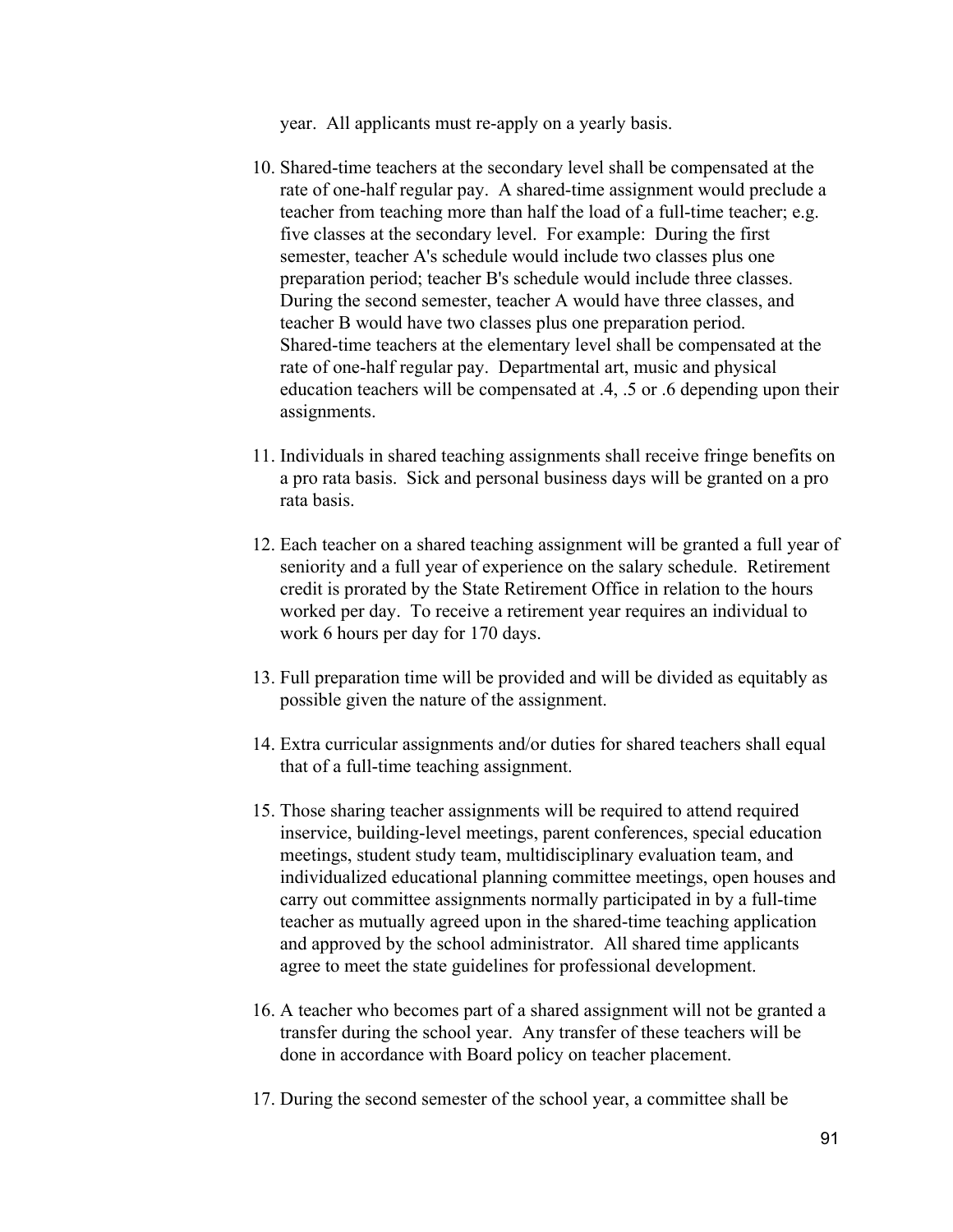formed with equal numbers of representatives from the Administration and the Union. The union representatives shall be appointed by the Union. The charge of this committee shall be to evaluate the shared teaching program and make further recommendations.

- 18. The shared teaching program shall be limited to no more than twenty-five (25) teams. The teams shall be selected from among the applicants. Copies of approved applications will be forwarded to the Union office. Applications will be reviewed by a joint committee made up of equal numbers of representatives from the Administration and from the Union. The Union representatives to the committee shall be appointed by the Union. The final decision to approve or deny an application shall rest with the **S**uperintendent.
- 19. Under this program, no procedure shall be established that creates any binding obligation in the future.

# **ARTICLE XXXIX - DFT SICK BANK**

- A. The Catastrophic Sick Leave Bank (CSLB) is created. The purpose of the Bank is to provide income continuation to any unit member who has suffered a catastrophic illness and who has reduced his/her personal sick leave bank to zero. Persons receiving CSLB benefits will be treated as if consuming days from their personal sick leave bank with wages and benefits continued accordingly.
- B. All unit members may apply for CSLB benefits when they have exhausted their personal sick leave bank.
- C. CSLB benefits are available to persons who meet the criteria expressed here. A person is eligible for benefits only if he/she suffered a catastrophic illness or injury. This term means an injury that is life-threatening or disabling in which the person requires extensive treatment and follow-up therapy or convalescence. A catastrophic illness or injury does not include the ordinary diseases of life.
- D. The CSLB shall be funded by contributions from the personal sick leave banks of each unit member. The CSLB will not fall below one hundred days. A deduction of one day will be made from each unit member's bank whenever the CSLB reaches a balance of one hundred days. The CSLB shall not exceed one thousand, five hundred days. Each unit member, upon retirement, may choose to donate their sick bank days to the Central Sick Leave Bank.
- E. CSLB benefits will commence when the CSLB Committee determines that the unit member is eligible.
- F. CSLB benefits will stop when the CSLB Committee determines that the unit member is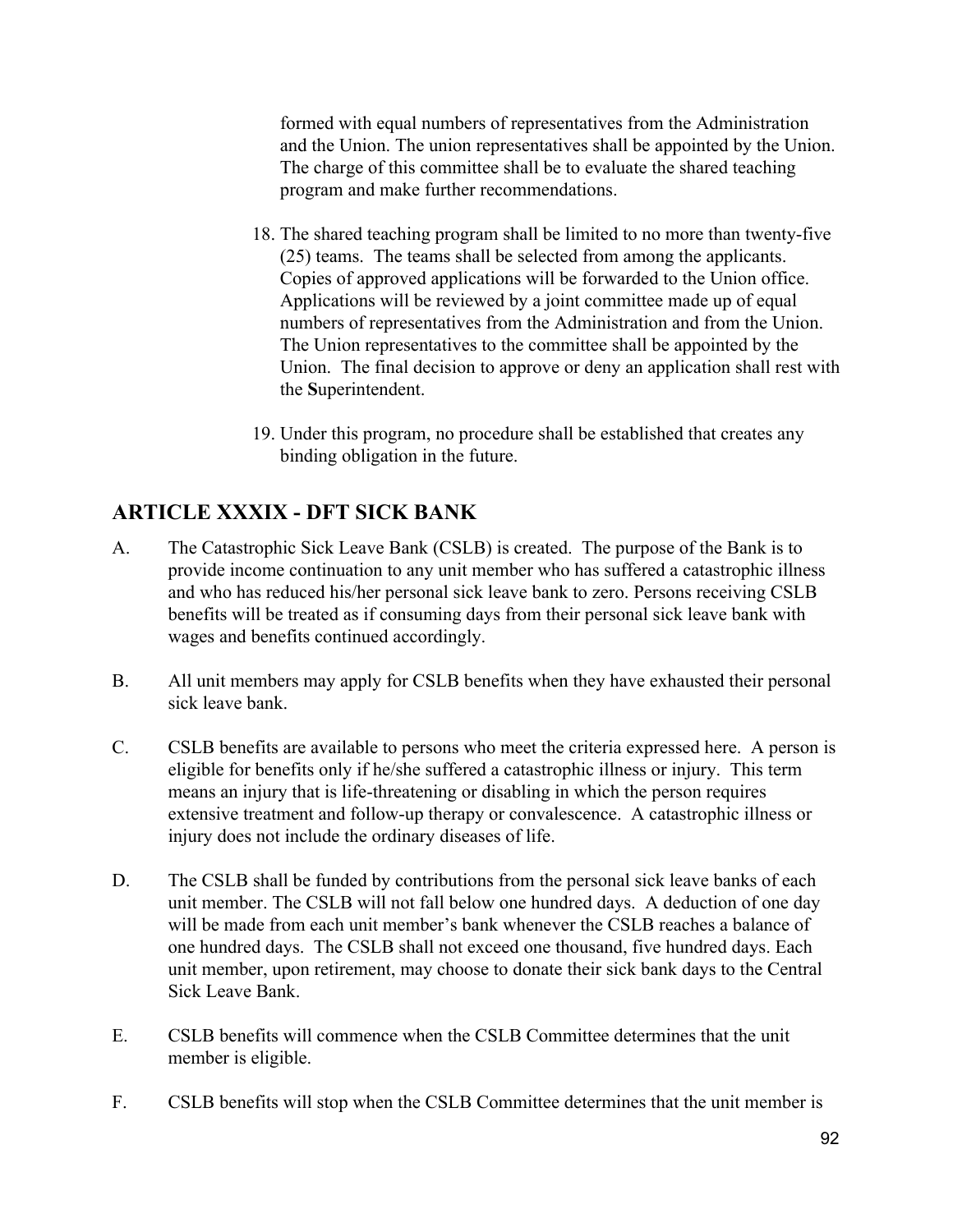eligible for long-term disability insurance as provided by the then current collective bargaining agreement.

G. CSLB benefits are not subject to repayment by the eligible person.

#### Catastrophic Sick Leav**e** Bank Committee

- 1.
- a. The Catastrophic Sick Leave Bank Committee is created. The committee is responsible for considering requests for benefits under the Catastrophic Sick Leave Bank. This committee shall consist of six persons, three of whom shall be appointed by the Union, three of whom shall be appointed by the Dearborn Superintendent of Schools.
- b. The committee may meet and conduct business when at least five members are present. A decision will be made by majority vote of the persons then present. In the event of a tied vote, the decision is a denial.
- c. The committee shall designate a chair. The chair shall be responsible for calling regular and special meetings, and maintaining decorum.
- d. The decision of the committee to grant or deny benefits is final and binding on the applicant, the Union and the Board. The decision of CSLB shall be final and cannot be appealed to the Union or the Board.
- e. Vacancies in committee positions may be filled at any time by the party responsible for appointing the incumbent.
- 2.
- a. CSLB benefits are available to persons who meet the criteria expressed here.
- b. On initial application, an applicant shall submit adequate verification of any application for CSLB benefits. Verification shall include, at a minimum, a statement by two licensed healthcare professionals, at least one of whom shall be licensed to practice medicine, which shall describe the illness or injury suffered, verify that treatment has been provided, and describe the length of confinement to be required. The statement shall include a diagnosis, prognosis, treatment plan and explanation as to why the illness or injury is catastrophic or life-threatening. The committee may require additional verification.
- c. The committee may require the applicant to be examined by an expert of the committee's choice and/or may require the applicant to approve disclosure of medical or hospital records.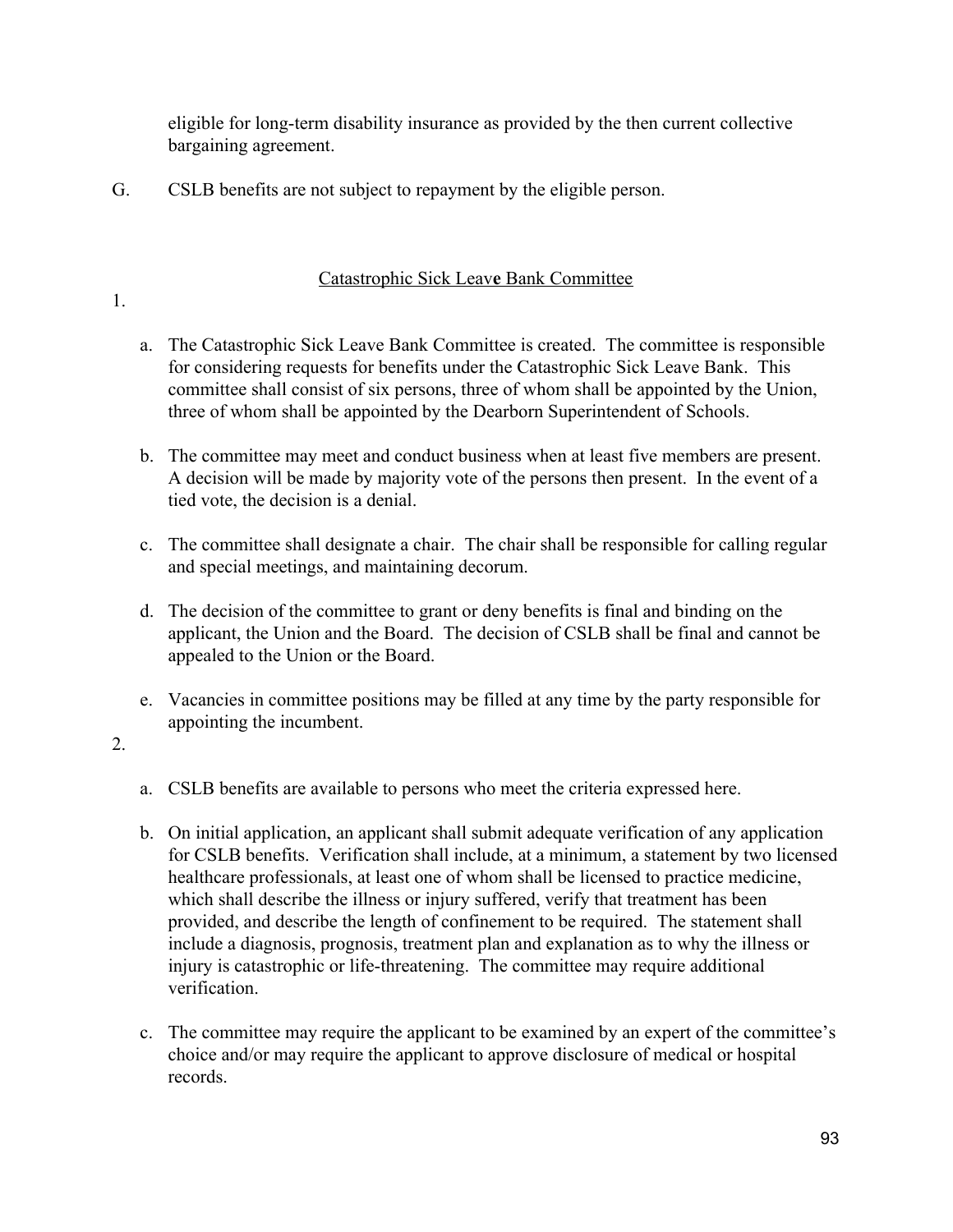- d. No application will be considered if filed more than 30 work days after the applicant has reduced his/her personal sick leave bank to zero. The committee may waive this requirement for good cause.
- e. The committee may terminate benefits previously granted or refuse to grant additional benefits if:
	- 1. The applicant fails to or refuses to provide verification of his/her illness or injury.
	- 2. The committee determines that the applicant has obtained benefits through misrepresentation or fraud.
	- 3. The committee determines that the applicant's continued use of benefits is contrary to the purposes for which the CSLB was created. The decision of the committee is final and binding on the applicant.
- f. Each person receiving CSLB benefits must apply for benefits under the long-term disability insurance plan then in effect. The CSLB committee has discretion to waive this requirement.
- g. CSLB benefits may not be used in lieu of disability retirement, general retirement, or contract benefits to which the person is eligible. The CSLB committee has authority to refuse or terminate benefits paid to a person who the committee determines is eligible for other contract benefits.
- h. The decision of the committee is final and not subject to the grievance procedure.

# **ARTICLE XL - DURATION OF CONTRACT**

This contract shall replace the collective bargaining agreement with an expiration date of June 30, 2018. This Agreement shall be effective upon ratification, and shall continue in full force and effect until June 30, 2023, except that the provisions of this contract shall apply to all summer school unit members until the end of the summer session. On or about October 1, 2022, either party may give written notice to the other of its desire to negotiate a new agreement for the following year; and meetings for that purpose will begin at a time mutually agreeable to the parties. Provided, however, that nothing in this paragraph or elsewhere in this Agreement shall be construed to require the Board to commit an unfair labor practice(s) or otherwise violate the law by any improper recognition of or support or assistance to the Union.

# **ARTICLE XLI - IMPLEMENTATION MEETINGS**

A. Upon request, the Superintendent will meet informally with the President of the Union on matters relating to the implementation of this Agreement or other matters of mutual concern. Such meetings will not exceed one per month except by mutual agreement.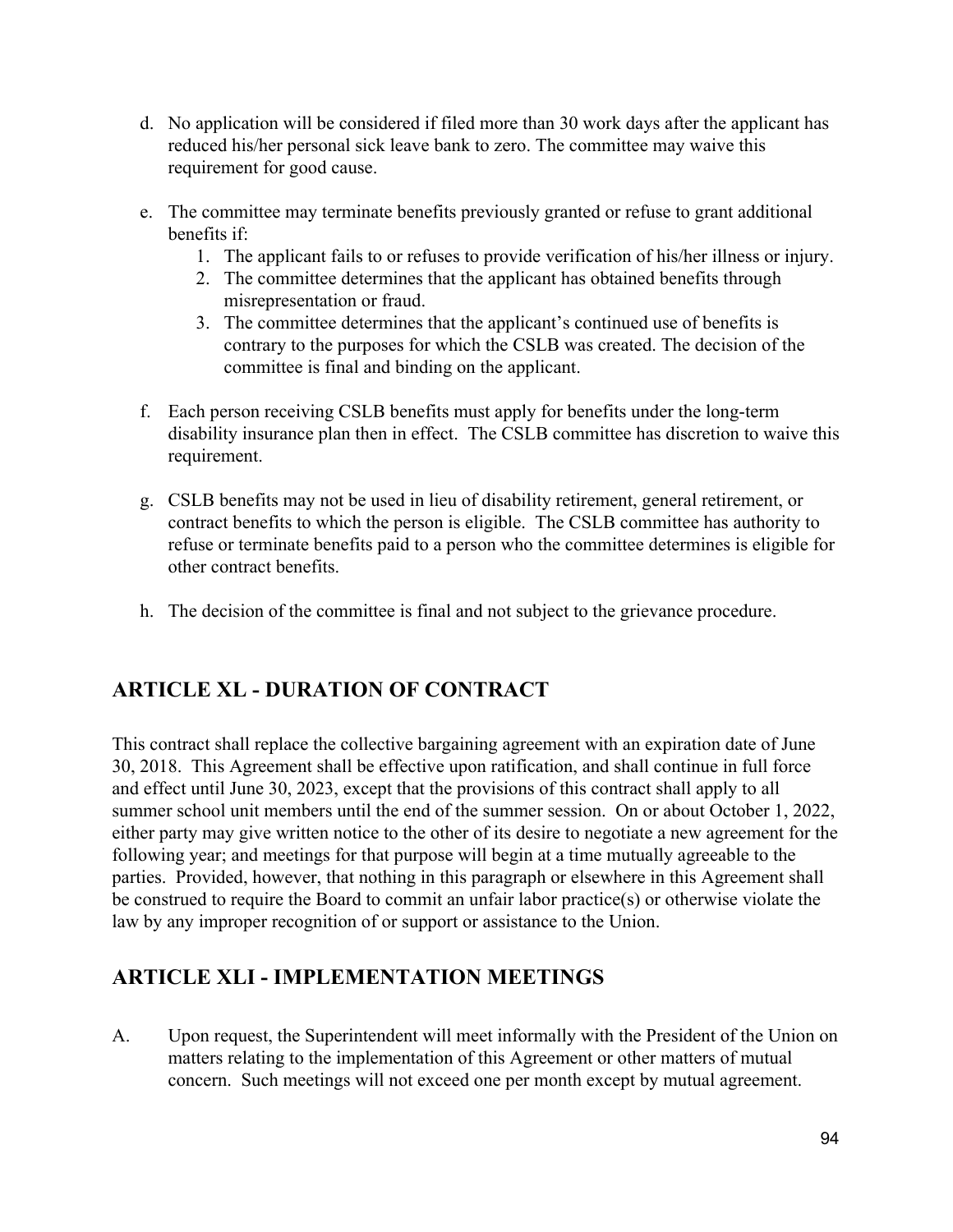- B. Upon request, the building administrator will meet informally with the Union building representative on matters relating to the implementation of this Agreement or other matters of mutual concern. Such meetings will not exceed one per month except by mutual agreement.
- C. Meetings involving matters related to implementation or enforcement of contract which are scheduled at times mutually agreeable to the Administration and the Union, shall be attended by a reasonable number of appropriate Union representatives without penalty to the unit members involved or to the Union.
- D. The District will allow representatives and members of the Executive Board, as approved by the Union, to be released to attend no more than two (2) Union training sessions per school year. The District will be reimbursed by the Union for any substitute costs incurred.

IN WITNESS WHEREOF, the parties have executed this document by their duly authorized representatives this 23rd day of July, 2018.

 $\overline{\phantom{a}}$  , and the contract of the contract of the contract of the contract of the contract of the contract of the contract of the contract of the contract of the contract of the contract of the contract of the contrac

 $\mathcal{L}_\text{max}$  , and the contribution of the contribution of  $\mathcal{L}_\text{max}$  , and the contribution of  $\mathcal{L}_\text{max}$ 

#### **FOR THE BOARD FOR THE UNION**

Dr. Michael Meade, President Christine Sipperley, DFT President

Dr. Glenn Maleyko, Superintendent David Atkins, Executive Vice-President

Vice-President

 $\mathcal{L}_\text{max} = \frac{1}{2} \sum_{i=1}^{n} \frac{1}{2} \sum_{i=1}^{n} \frac{1}{2} \sum_{i=1}^{n} \frac{1}{2} \sum_{i=1}^{n} \frac{1}{2} \sum_{i=1}^{n} \frac{1}{2} \sum_{i=1}^{n} \frac{1}{2} \sum_{i=1}^{n} \frac{1}{2} \sum_{i=1}^{n} \frac{1}{2} \sum_{i=1}^{n} \frac{1}{2} \sum_{i=1}^{n} \frac{1}{2} \sum_{i=1}^{n} \frac{1}{2} \sum_{i=1}^{n} \frac{1$ Jane Mazza, Affiliation's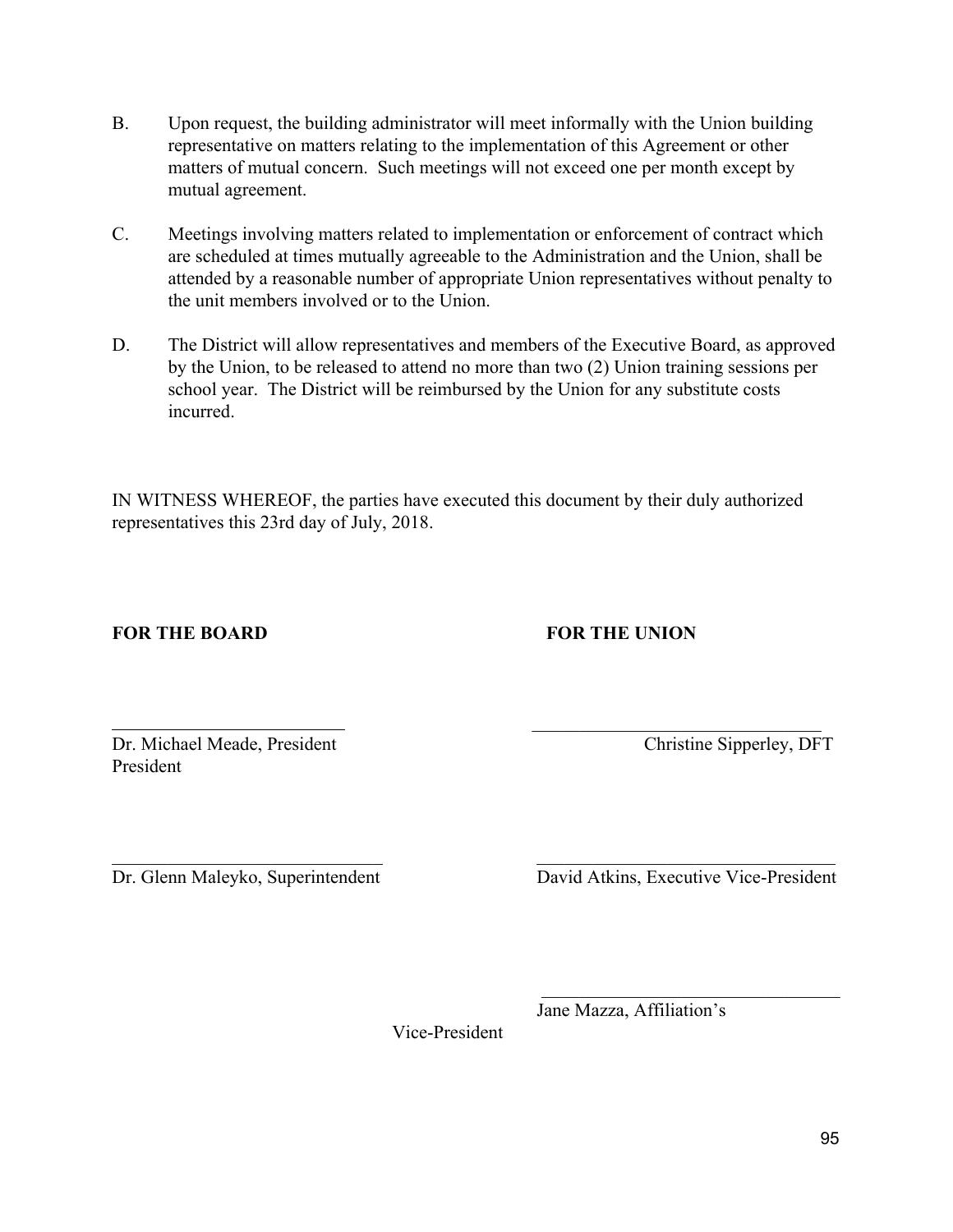## **LETTER OF UNDERSTANDING BETWEEN DEARBORN BOARD OF EDUCATION AND DEARBORN FEDERATION OF TEACHERS**

#### **MENTOR - MENTEE PROGRAM**

The Dearborn Board of Education (hereinafter referred to as the Board), and the Dearborn Federation of Teachers (hereinafter referred to as the DFT), the above mentioned parties agree as follows:

The Dearborn Teacher University program restructures the Mentor/Mentee program and the New Teacher Professional Development program.

Based on the recommendations of the Dearborn Teacher University committee and restructuring of programs, building level mentors will earn the following stipends each year:

> \$300 - mentoring a first year teacher \$200 - mentoring a second year teacher \$100 - mentoring a third year teacher

The new requirements and responsibilities of the building level mentors can be located on the Dearborn Teacher University website.

This Letter of Agreement will apply through the duration of this contract.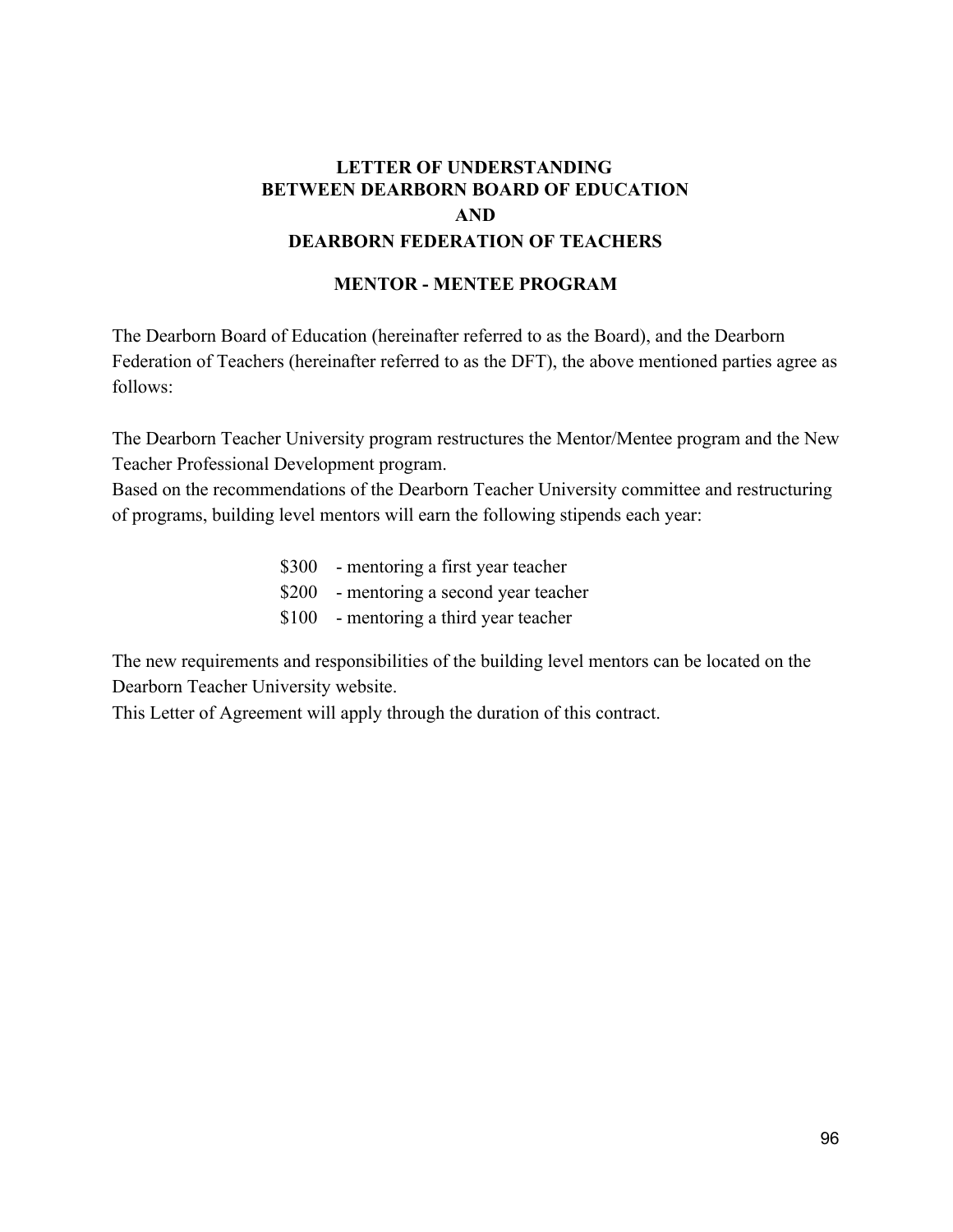#### **ATTACHMENT A: Dearborn Teacher University**

#### **(includes updated Mentor/Mentee Program details)**

TO: ADSA, DFT

FROM: Fatme Faraj, Director of School Improvement/Leadership Coaching Nada Fouani, Consultant for Dearborn Public Schools

SUBJECT: Dearborn Teacher University/Mentor-Mentee Program

DATE: August 23, 2016

Dearborn Teacher University consists of two parts:

- 1) Mentoring Program: The purpose of the Mentoring Program is to provide teachers peer mentors (preferably from the same building when possible) who will collaborate with their mentees by offering assistance, guidance, resources and information in a non-threatening, collegial fashion. The following conditions shall apply to the Mentoring Program:
	- a) Each teacher in his/her first three years in the classroom shall be provided with a mentor.
	- b) Prior to September 1st each year a list, by building, of all teachers requiring a mentor and the mentoring year for each will be developed and shared with administrators.
	- c) Mentoring assignments shall be made each year by building principal or department administrator.
	- d) Mentoring teachers shall be provided with training on Mentor/mentee protocols and mentoring strategies. Mentor/Mentee Roles and Responsibilities will be discussed at the first meeting in October.
	- e) Mentor teachers shall be provided with a stipend according to the following schedule:
		- i) For each first year mentee: Stipend of \$300.
		- ii) For each second year mentee: Stipend of \$200.
		- iii) For each third year mentee: Stipend of \$100.
- 2) Teacher Professional Development Plan: The purpose of the Teacher Professional Development Plan is to provide professional development opportunities to support new teachers and teachers who wish to receive training on selected topics. Principals may guide individual teachers to attend selected sessions. In addition to the two day orientation for new teachers in August,